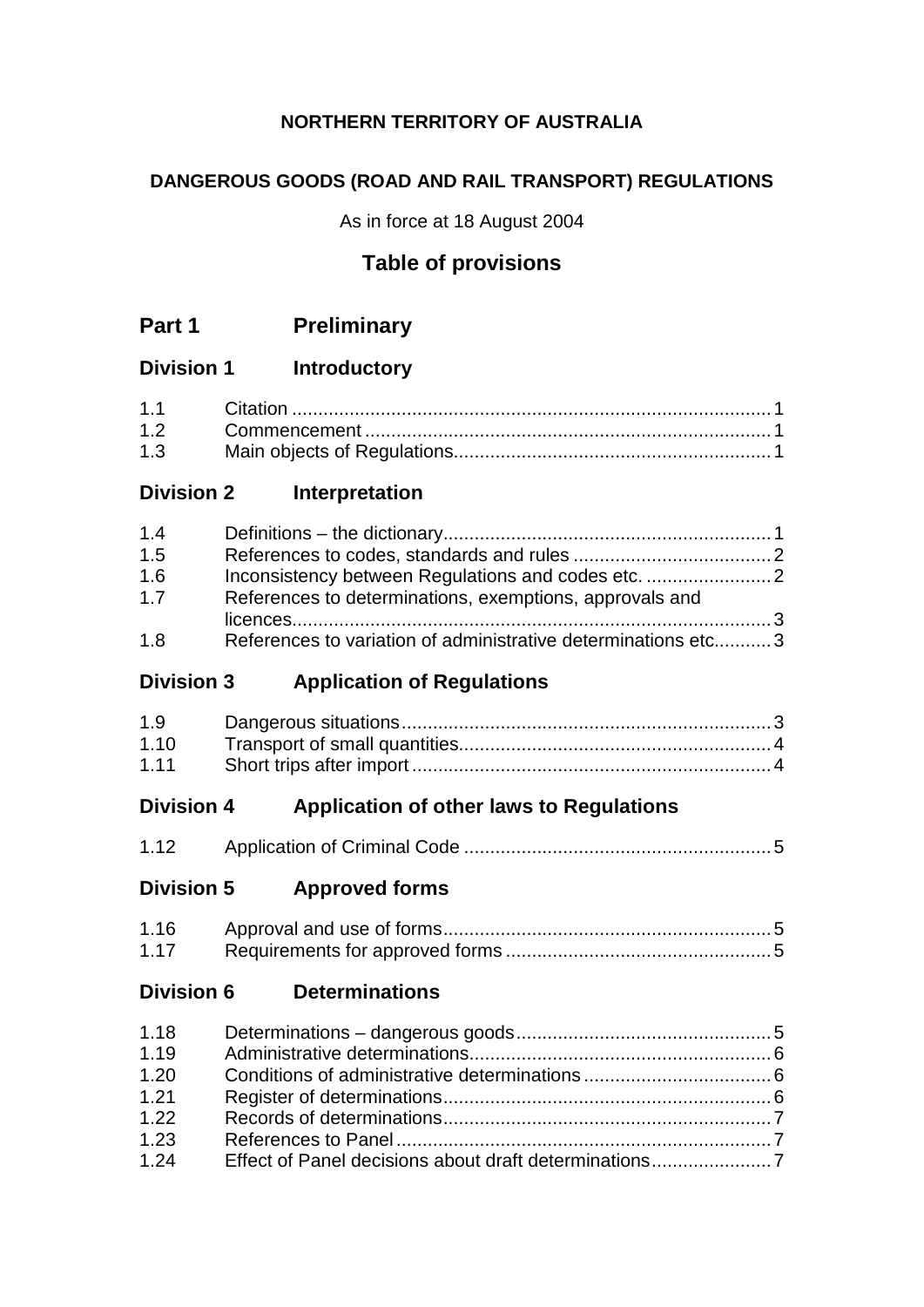| 1.25 | Effect of Panel decisions about revoking or varying |  |
|------|-----------------------------------------------------|--|
|      |                                                     |  |
| 1.26 |                                                     |  |

# **Division 7 Provisions about offences generally**

| 1.27 | Deciding whether someone reasonably ought to have known |  |
|------|---------------------------------------------------------|--|
|      |                                                         |  |
| 1.28 |                                                         |  |

# **Division 8 Other matters**

| 1.29 |                                                               |  |
|------|---------------------------------------------------------------|--|
| 1.30 |                                                               |  |
| 1.31 | Competent Authority and authorised officers to act as soon as |  |
|      |                                                               |  |
| 1.32 |                                                               |  |

# **Part 2 Key concepts**

# **Division 1 Kinds of goods**

| 2.1 |  |
|-----|--|
| 2.2 |  |
| 2.3 |  |
| 2.4 |  |
| 2.5 |  |
| 2.6 |  |

# **Division 2 Packages, packaging and loads**

| 2.7  |  |
|------|--|
| 2.8  |  |
| 2.9  |  |
| 2.10 |  |
| 2.11 |  |
| 2.12 |  |
| 2.13 |  |
| 2.14 |  |

# **Division 3 Kinds of containers**

# **Division 4 Persons with special duties**

| 2.18 |  |
|------|--|
|      |  |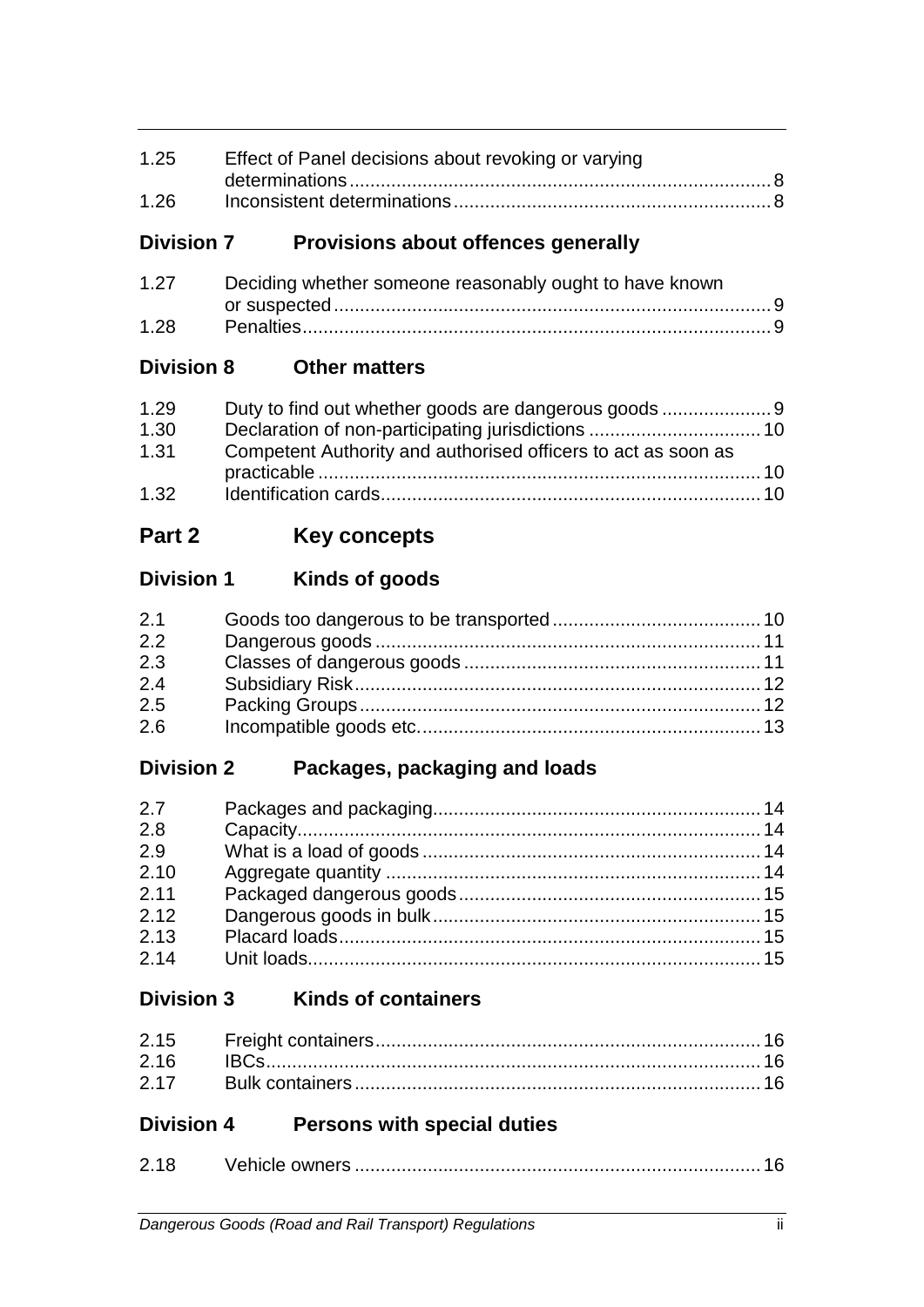**Part 3 Packaging**

| <b>Division 1</b> | <b>Packaging duties</b> |
|-------------------|-------------------------|
|-------------------|-------------------------|

| 3.1 |  |
|-----|--|
| 3.2 |  |
| 3.3 |  |
| 3.4 |  |
| 3.5 |  |
| 3.6 |  |
| 3.7 |  |

# **Division 2 Approval of packaging design types**

| 3.8              |  |
|------------------|--|
| 3.9 <sub>o</sub> |  |
| 3.10             |  |

### **Division 3 Competent Authority's performance testing powers**

| 3.11 |  |
|------|--|
| 3.12 |  |

# **Part 4 Dangerous goods in bulk**

### **Division 1 Restrictions on transport of dangerous goods in bulk**

**Division 2 Bulk containers**

# **Division 3 Tanks**

| 4.8 |  |
|-----|--|
| 49  |  |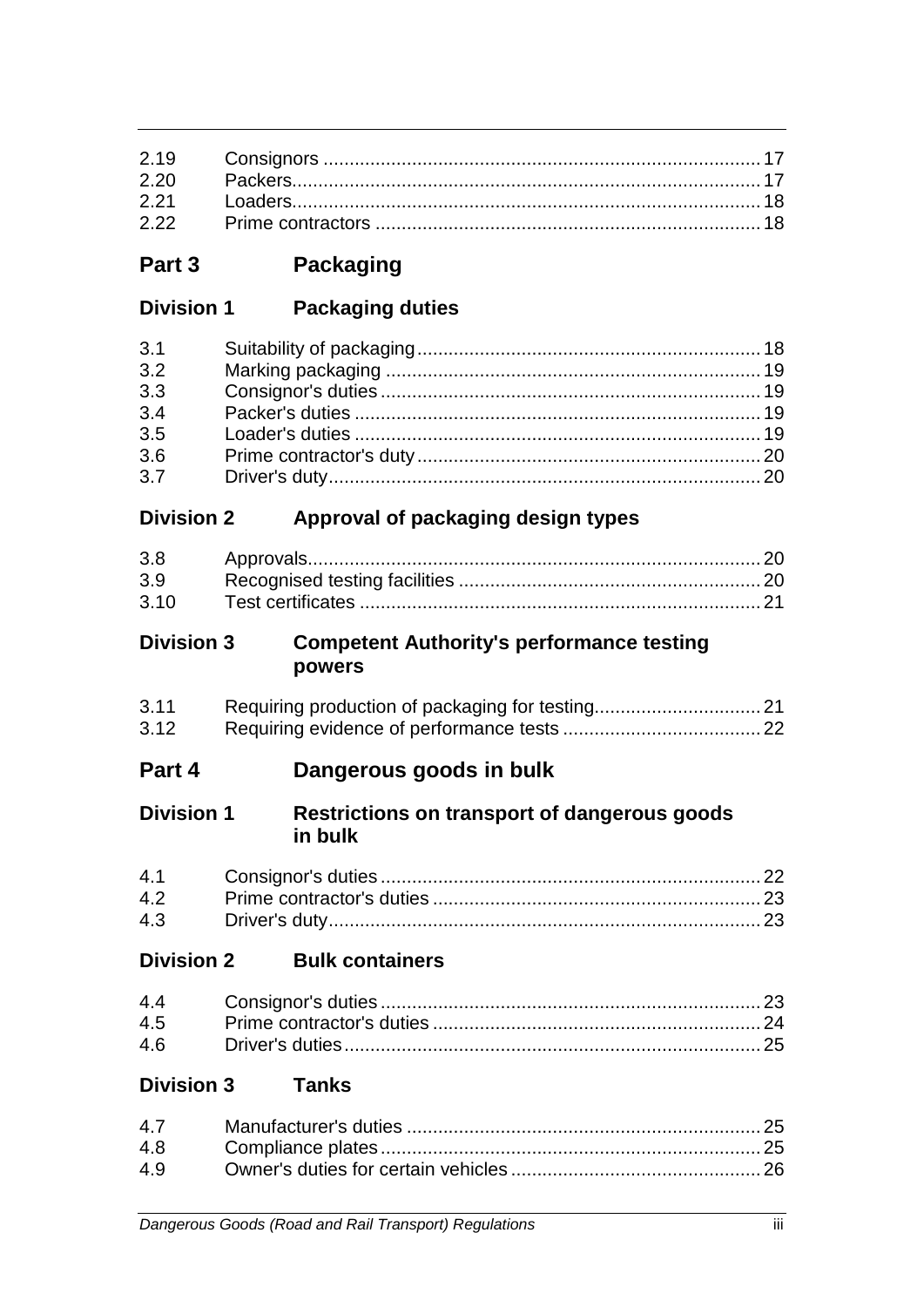#### **Foreign approved tanks Division 4**

| 4 14 |  |
|------|--|
|      |  |

#### **Division 5 IBCs**

| 4.16 |  |
|------|--|
| 4.17 |  |
| 4.18 |  |
| 4.19 |  |
| 4.20 |  |
| 4.21 |  |

#### **Foreign approved IBCs Division 6**

| 4.22 |  |
|------|--|
| 4.23 |  |

#### **Division 7** Approval of tank and IBC designs

| 4.24 |  |
|------|--|
| 4.25 |  |
| 4.26 |  |

#### **Division 8 Determinations**

| 4.27 | Determinations – foreign approved tanks and IBCs 33 |  |  |
|------|-----------------------------------------------------|--|--|
|------|-----------------------------------------------------|--|--|

#### Part 5 **Freight containers**

#### **Unit loads** Part 6

| 6.4 |  |
|-----|--|
|     |  |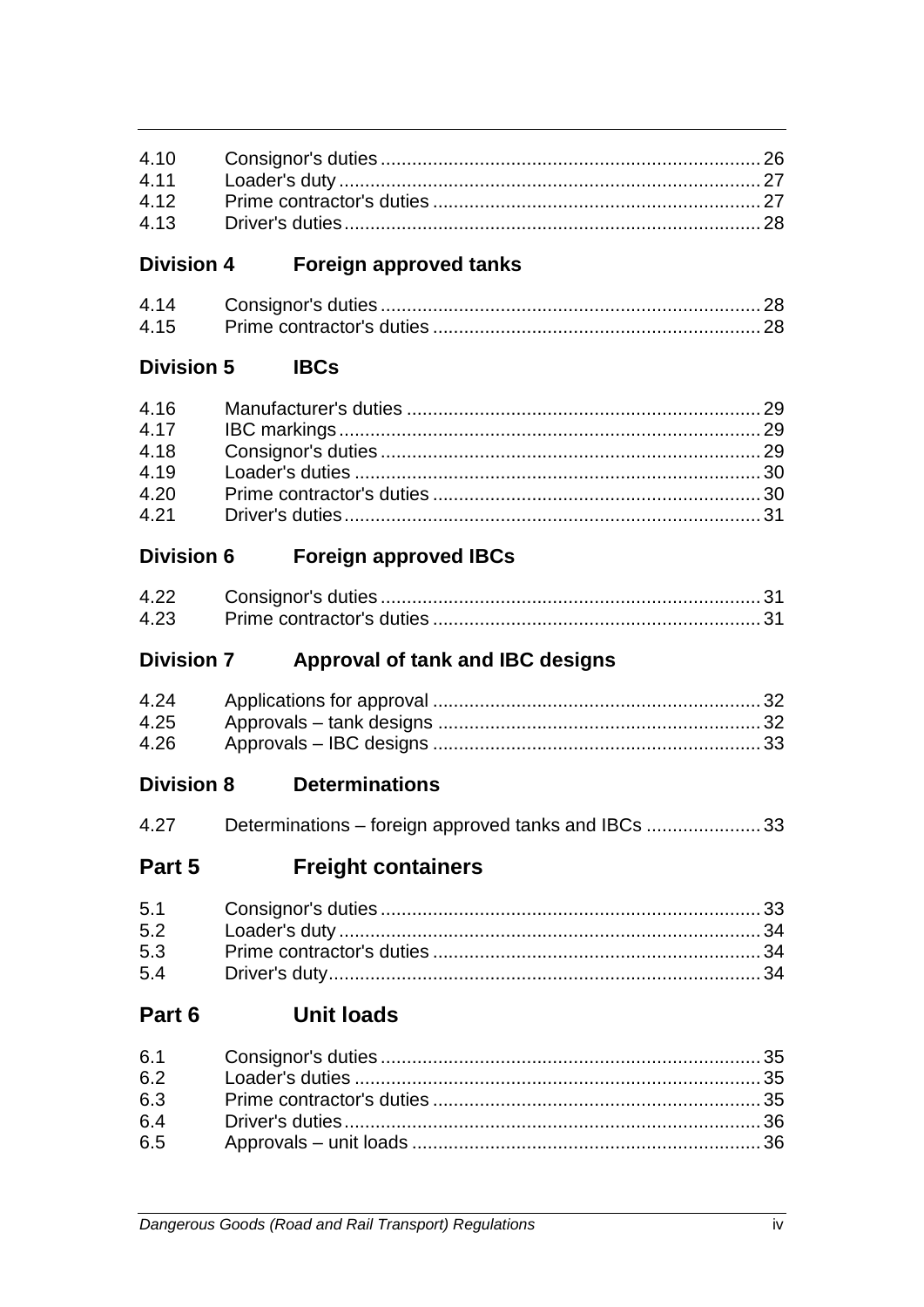# **Part 7 Marking and placarding**

# **Division 1 Marking packages and unit loads**

| 7.1 |  |
|-----|--|
| 7.2 |  |
| 7.3 |  |
| 7.4 |  |
| 7.5 |  |

# **Division 2 Placarding**

| 7.6  |  |
|------|--|
| 7.7  |  |
| 7.8  |  |
| 7.9  |  |
| 7.10 |  |

# **Part 8 Vehicles**

# **Division 1 Safety standards**

| 8.2 |  |
|-----|--|
| 8.3 |  |
| 8.4 |  |

# **Division 2 Vehicle insurance**

| 8.5 |  |
|-----|--|
| 8.6 |  |
| 8.7 |  |

# **Part 9 Segregation and stowage**

- **Division 1 Application of Part**
- 9.1 Application..................................................................................... 43

# **Division 2 Segregation of incompatible goods**

| 9.2 |                                                           |  |
|-----|-----------------------------------------------------------|--|
| 9.3 | Exception for certain goods for driver's personal use  43 |  |
| 9.4 |                                                           |  |
| 9.5 |                                                           |  |
| 9.6 |                                                           |  |
| 9.7 |                                                           |  |
| 9.8 |                                                           |  |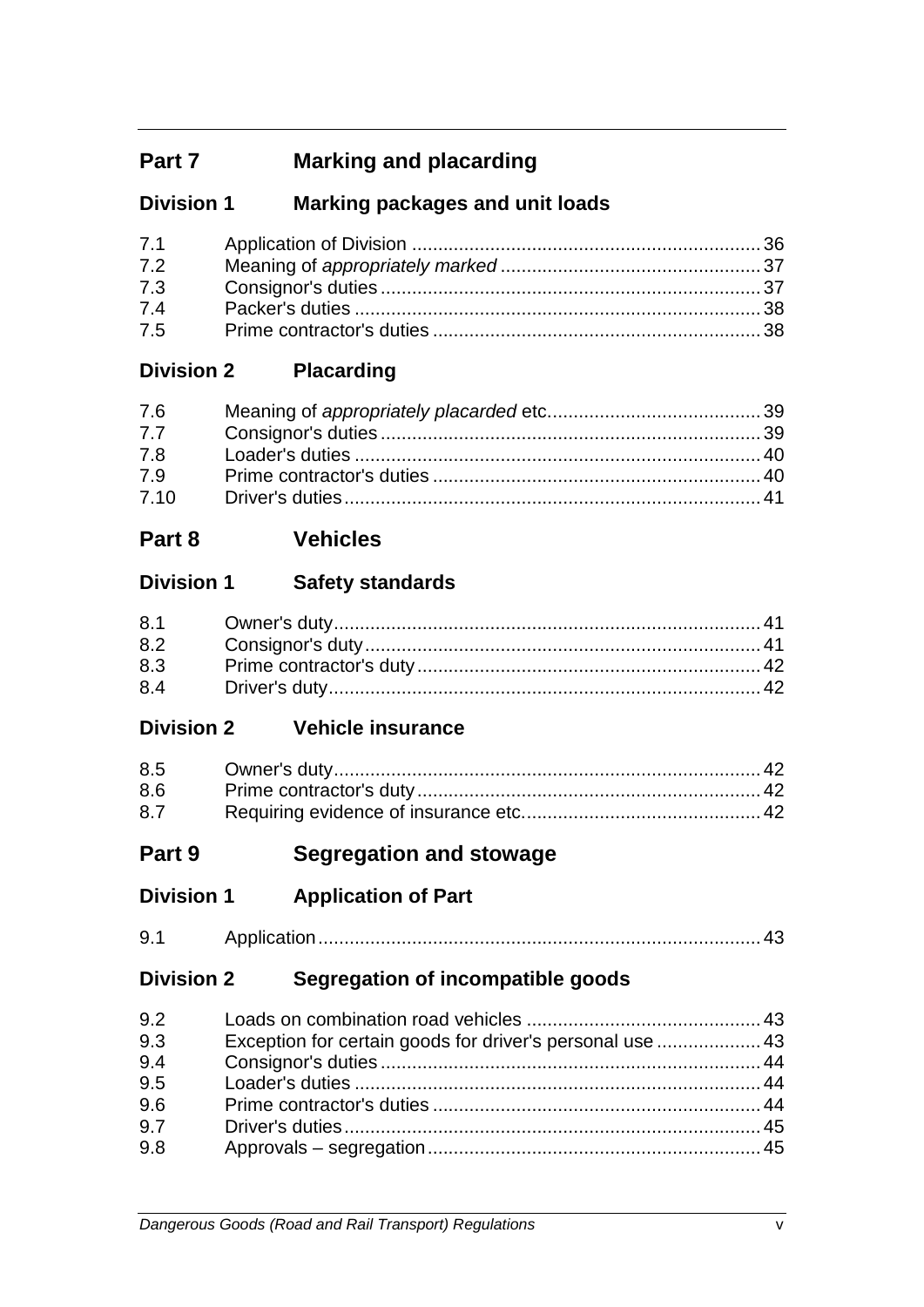# **Division 3 Stowage**

| 9.10 |  |
|------|--|
|      |  |
| 9.12 |  |

# **Part 10 Transfer of dangerous goods in bulk**

# **Division 1 Filling ratio and ullage**

# **Division 2 Transfer**

| 10.4 |  |
|------|--|
| 10.5 |  |
| 10.6 |  |
| 10.7 |  |
| 10.8 |  |
| 10.9 |  |

# **Part 11 Documents**

# **Division 1 Shipping documentation**

| 11.2 |  |
|------|--|
| 11.3 |  |
| 11.4 |  |

# **Division 2 Emergency information**

| 11.5 |  |
|------|--|
| 11.6 |  |
| 11.7 |  |
| 11.8 |  |
| 11.9 |  |

# **Part 12 Personal protective and safety equipment**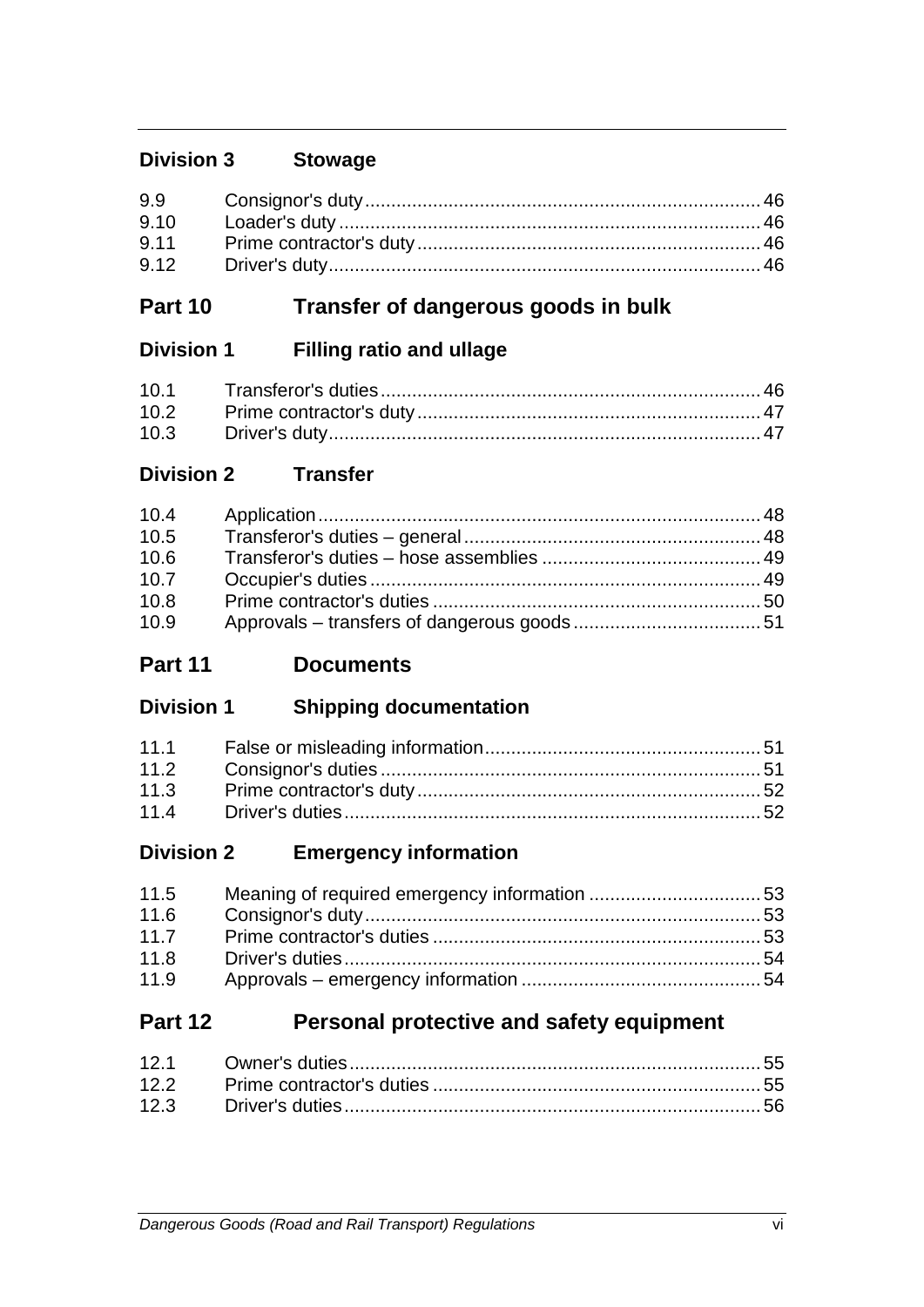# **Part 13 Procedures during transport**

# **Division 1 Immobilised and stopped vehicles**

# **Division 2 Drivers' duties**

# **Division 3 Routes, areas, vehicles and times**

|      | 13.7 Determinations – routes, areas, vehicles and times  59 |  |
|------|-------------------------------------------------------------|--|
| 13.8 |                                                             |  |
| 13.9 |                                                             |  |

# **Part 14 Emergencies**

# **Division 1 Emergencies generally**

| 14.1 |                                                                 |  |
|------|-----------------------------------------------------------------|--|
| 14.2 | Prime contractor's duties – contaminated food and food          |  |
|      |                                                                 |  |
| 14.3 | Prime contractors and drivers to inform Competent Authority  61 |  |

# **Division 2 Emergencies involving placard loads**

| 14.4 |  |
|------|--|
| 14.5 |  |
| 14.6 |  |
| 14.7 |  |

**Part 15 Mutual recognition**

# **Division 1 Registers of determinations, exemptions, approvals and licences**

| 15.2 |  |
|------|--|
| 15.3 |  |

# **Division 2 Competent Authorities Panel**

| 15.4 |  |
|------|--|
|      |  |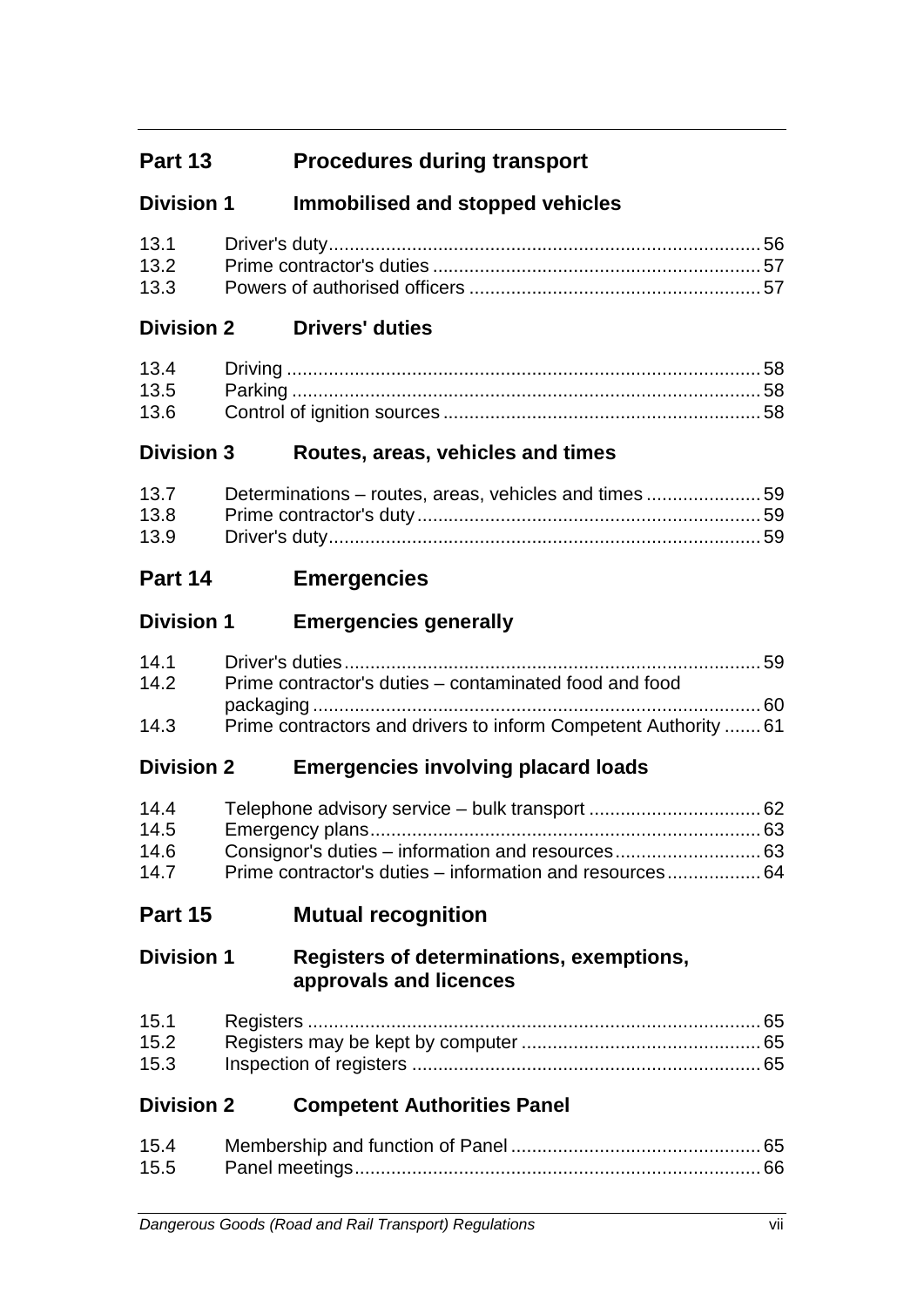# **Division 3 Recommendations by Competent Authority and corresponding Competent Authorities**

| 15.7 |                                                          |  |
|------|----------------------------------------------------------|--|
| 15.8 | Recommendations by corresponding Competent Authorities67 |  |

# **Division 4 Mutual recognition of determinations, exemptions, approvals and licences**

| 15.10 |  |
|-------|--|
|       |  |
|       |  |

- **Part 16 Exemptions**
- **Division 1 General**

| 16.1 |  |
|------|--|
| 16.2 |  |
| 16.3 |  |

# **Division 2 Reference of matters to Panel**

| 16.4 |                                                       |  |
|------|-------------------------------------------------------|--|
| 16.5 |                                                       |  |
| 16.6 | Effect of Panel decisions about cancelling or varying |  |
|      |                                                       |  |

# **Part 17 Administrative determinations and approvals**

# **Division 1 General**

| 17.1 |                                                            |  |
|------|------------------------------------------------------------|--|
| 17.2 |                                                            |  |
| 17.3 | When administrative determinations and approvals not to be |  |
|      |                                                            |  |
| 17.4 |                                                            |  |
| 17.5 |                                                            |  |
| 17.6 | Replacement administrative determinations and approvals 74 |  |
| 17.7 |                                                            |  |
| 17.8 | Grounds for cancelling administrative determinations and   |  |
|      |                                                            |  |
| 17.9 | Grounds for varying administrative determinations and      |  |
|      |                                                            |  |
|      |                                                            |  |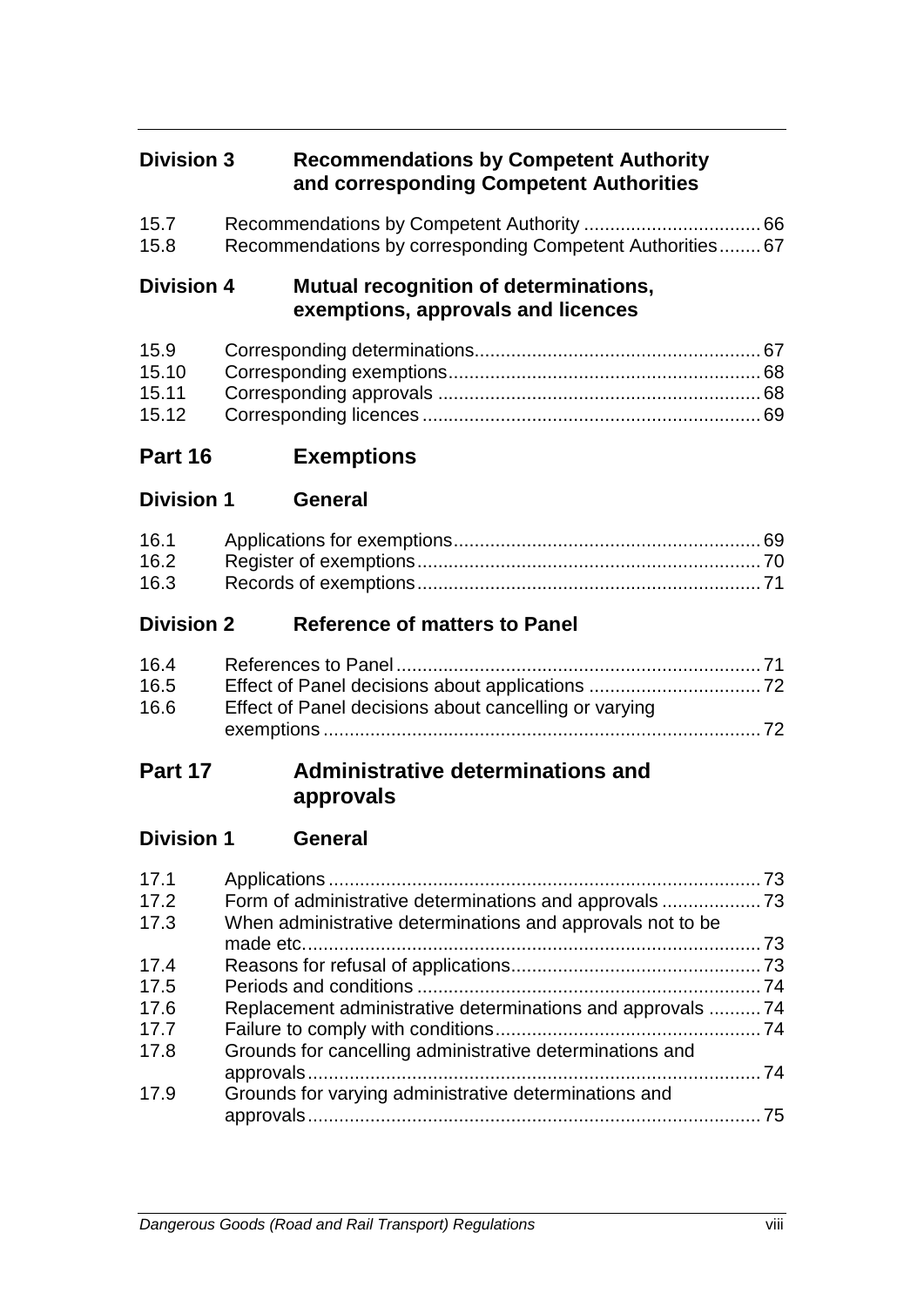# **Division 2 Register of approvals**

# **Division 3 Reference of approval matters to Panel**

| 17.13 |                                                       |  |
|-------|-------------------------------------------------------|--|
| 17.14 | Effect of Panel decisions about cancelling or varying |  |
|       |                                                       |  |

# **Part 18 Licences**

**Division 1 Preliminary**

| 18.1 |  |
|------|--|
| 18.2 |  |

# **Division 2 Principal duties under Part**

# **Division 3 Bulk driver licences**

| 18.6  |                                                           |  |
|-------|-----------------------------------------------------------|--|
| 18.7  |                                                           |  |
| 18.8  |                                                           |  |
| 18.9  |                                                           |  |
| 18.10 |                                                           |  |
| 18.11 |                                                           |  |
| 18.12 |                                                           |  |
| 18.13 |                                                           |  |
| 18.14 |                                                           |  |
| 18.15 |                                                           |  |
| 18.16 |                                                           |  |
| 18.17 | Grounds for cancelling, suspending or varying licences 84 |  |
|       |                                                           |  |

# **Division 4 Bulk vehicle licences**

| 18.18 |  |
|-------|--|
| 18.19 |  |
| 18.20 |  |
| 18.21 |  |
| 18.22 |  |
| 18.23 |  |
| 18.24 |  |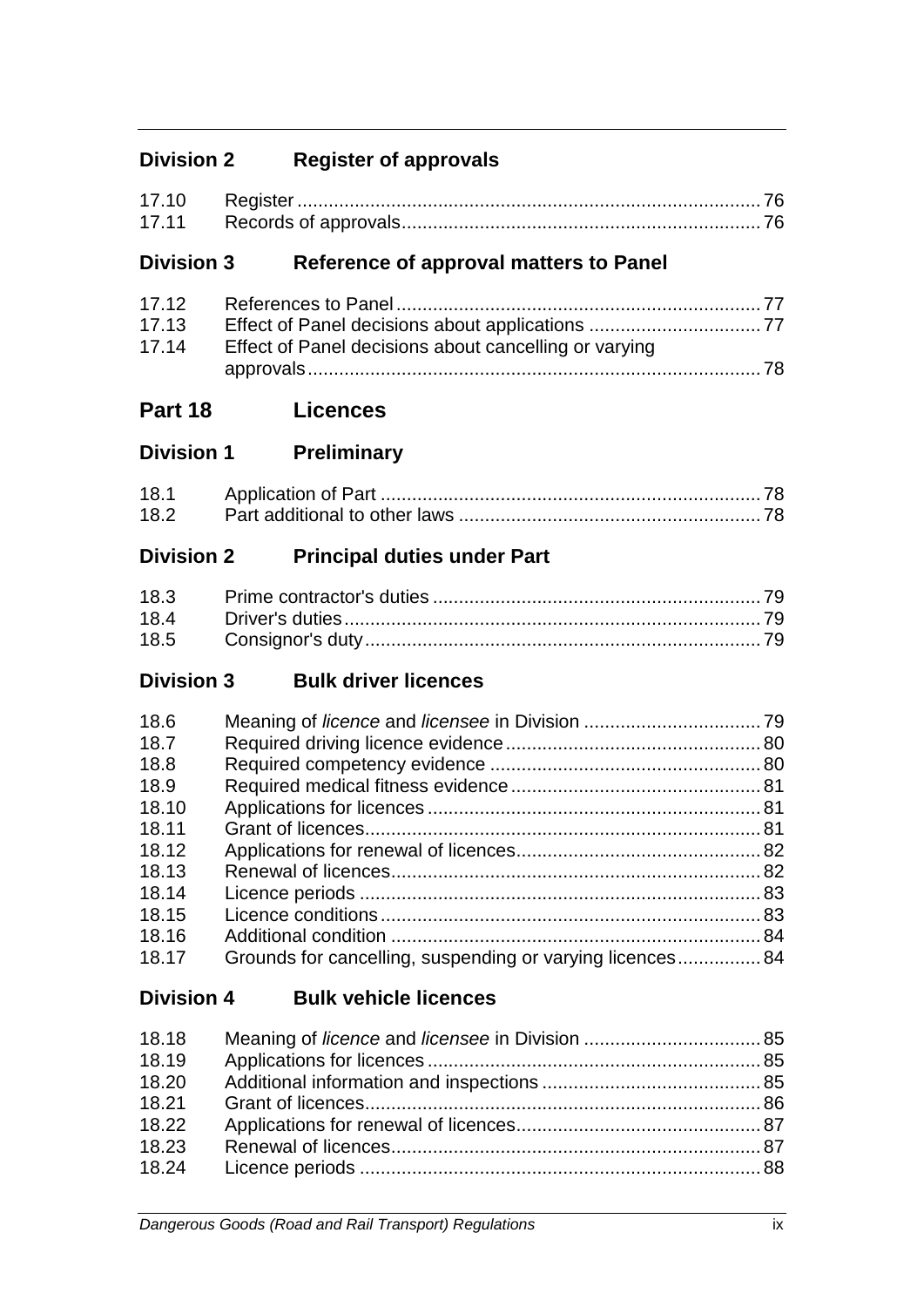| 18.26 |                                                           |  |
|-------|-----------------------------------------------------------|--|
| 18.27 | Grounds for cancelling, suspending or varying licences 89 |  |
| 18.28 |                                                           |  |

# **Division 5 Carriage and production of bulk driver licences**

# **Division 6 Licences generally**

| 18.32 |  |
|-------|--|
| 18.33 |  |
| 18.34 |  |
| 18.35 |  |
| 18.36 |  |
| 18.37 |  |
| 18.38 |  |
| 18.39 |  |
| 18.40 |  |
| 18.41 |  |

# **Part 19 Cancellation, suspension and variation**

| 19.1 |                                                                   |  |
|------|-------------------------------------------------------------------|--|
| 19.2 | Cancellation, suspension and variation in dangerous situations 93 |  |
| 19.3 | Cancellation and suspension giving effect to court orders 94      |  |
| 19.4 | Variation of administrative determinations and approvals on       |  |
|      |                                                                   |  |
| 19.5 | Cancellation, suspension and variation in other circumstances 94  |  |
| 19.6 | When cancellation, suspension and variation take effect  96       |  |
| 19.7 |                                                                   |  |

**Part 20 Instruction and training**

| 20.1 |  |
|------|--|
| 20.2 |  |

# **Part 21 Infringement notices**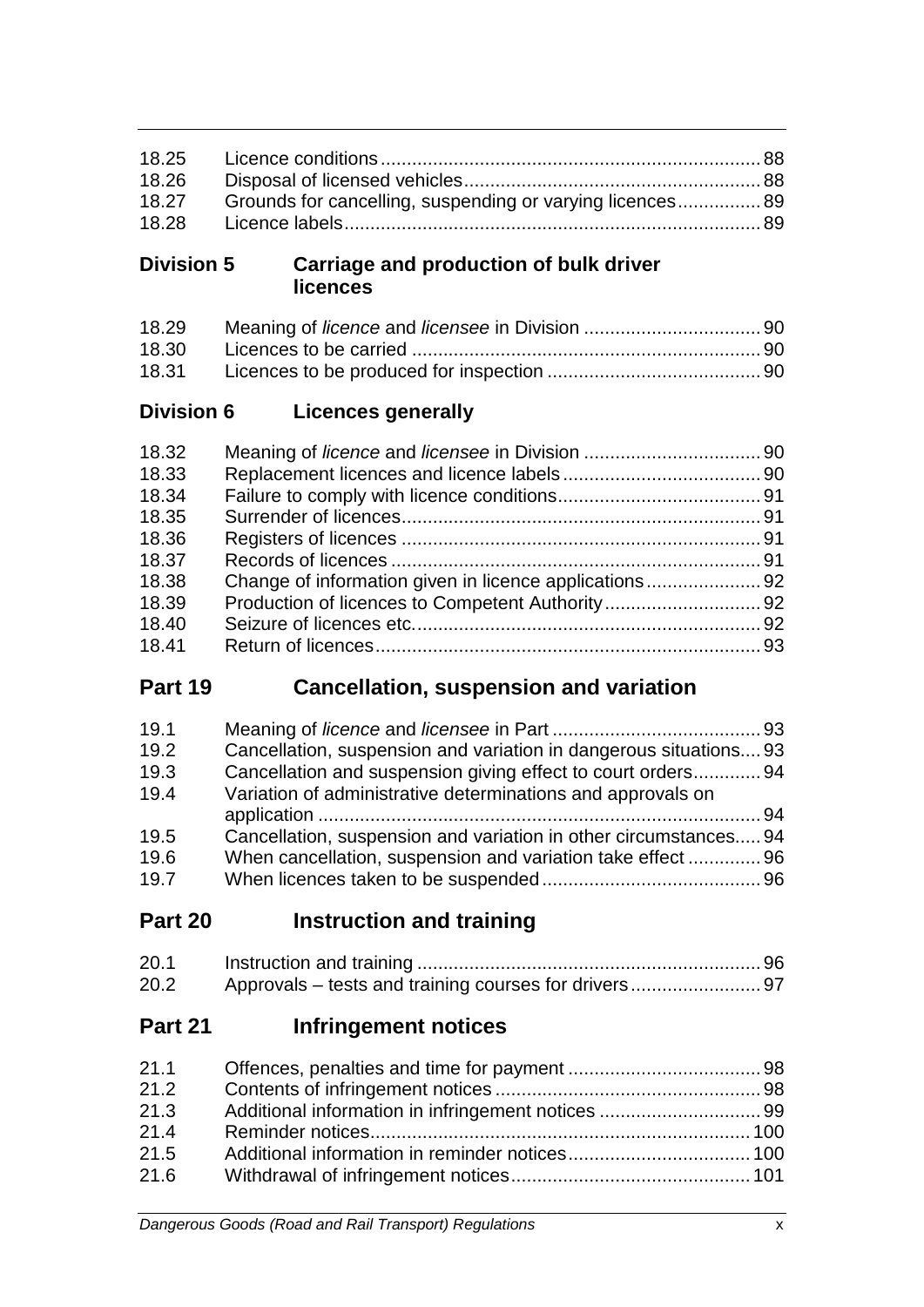| $\Omega$ $\Omega$ |  |
|-------------------|--|
|                   |  |

# **Part 22 Reconsideration and review of decisions**

| 22.1 |  |
|------|--|
| 22.2 |  |
| 22.3 |  |
| 22.4 |  |
| 22.5 |  |
|      |  |

# **Part 23 Fees**

| 23.1 |  |  |
|------|--|--|
|------|--|--|

# **Part 24 Transitional provisions**

| 24.1 |  |
|------|--|
| 24.2 |  |
| 24.3 |  |
| 24.4 |  |
| 24.5 |  |
| 24.6 |  |
| 24.7 |  |
| 24.8 |  |
| 24.9 |  |
|      |  |

# **Schedule 1 Infringement notice offences and penalties**

# **Schedule 2 Dictionary**

**ENDNOTES**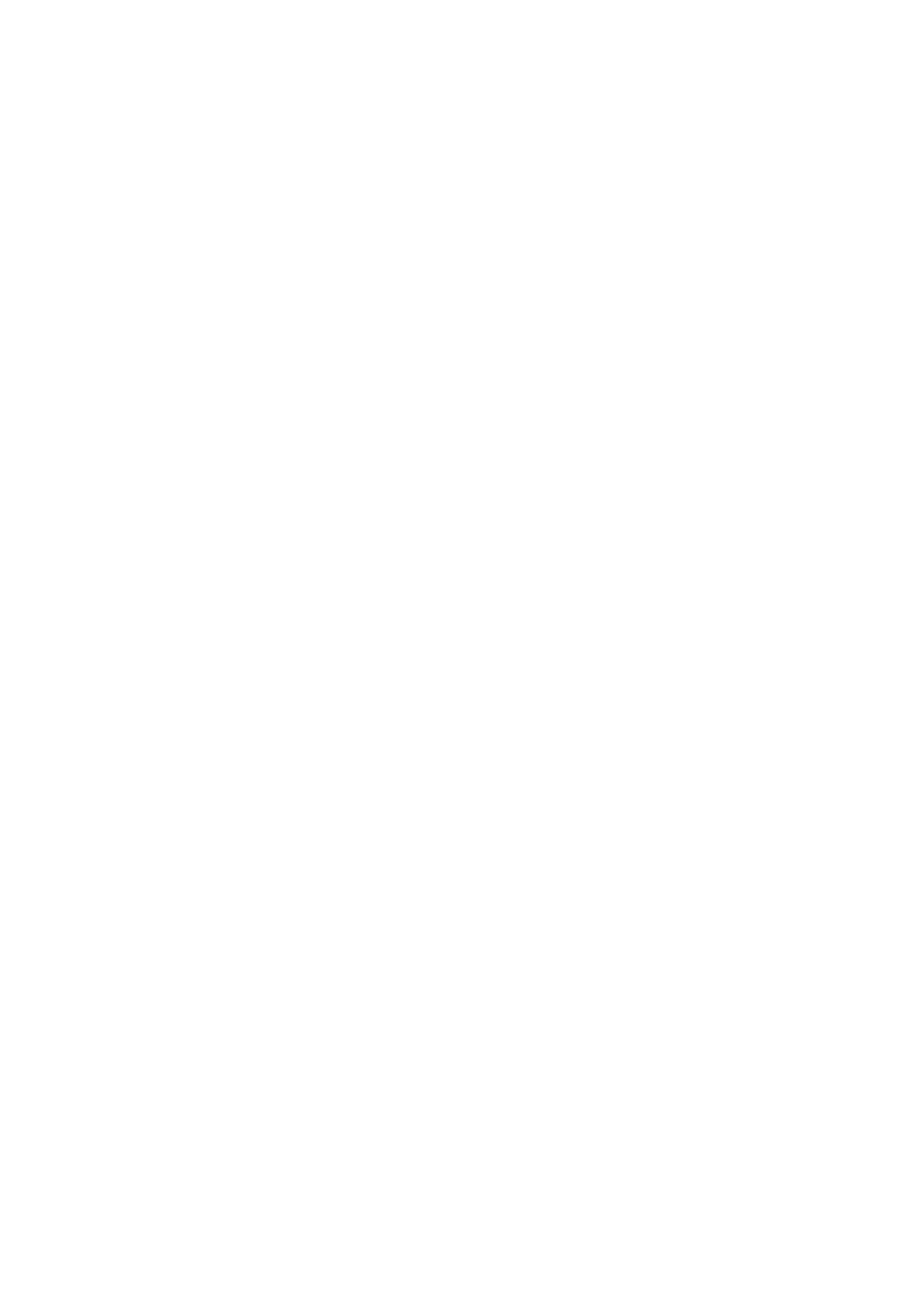### **NORTHERN TERRITORY OF AUSTRALIA**

As in force at 18 August 2004 \_\_\_\_\_\_\_\_\_\_\_\_\_\_\_\_\_\_\_\_

\_\_\_\_\_\_\_\_\_\_\_\_\_\_\_\_\_\_\_\_

### **DANGEROUS GOODS (ROAD AND RAIL TRANSPORT) REGULATIONS**

**Regulations under the** *Dangerous Goods (Road and Rail Transport) Act*

**Part 1 Preliminary**

### **Division 1 Introductory**

#### **1.1 Citation**

These Regulations may be cited as the *Dangerous Goods (Road and Rail Transport) Regulations*.

#### **1.2 Commencement**

These Regulations come into operation on the date, or respective dates fixed, by the Administrator by notice in the *Gazette*.

#### **1.3 Main objects of Regulations**

The main objects of these Regulations are:

- (a) to reduce as far as practicable the risks of personal injury, property damage and environmental harm arising from the transport of dangerous goods by road;
- (b) to give effect to the standards, requirements and procedures of the ADG Code so far as they apply to the transport of dangerous goods by road; and
- (c) to promote consistency between the standards, requirements and procedures applying to the transport of dangerous goods by road and by other modes of transport.

### **Division 2 Interpretation**

### **1.4 Definitions – the dictionary**

(1) The dictionary in Schedule 2 defines particular words and expressions.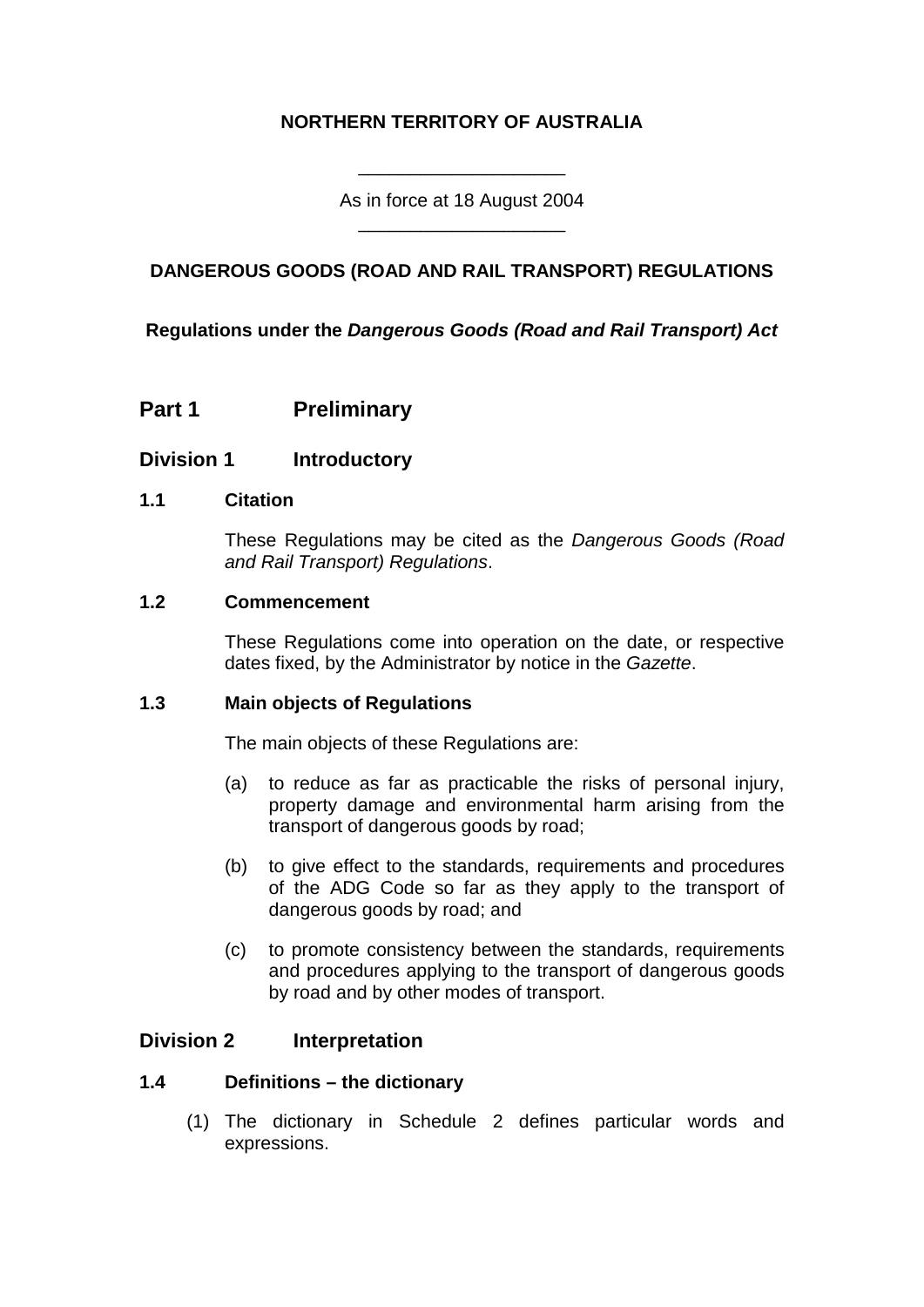(2) A relevant definition found elsewhere in these Regulations is indicated by a signpost definition in the dictionary.

*[Note – A signpost definition of a word or expression is included only if the definition is used outside the regulation defining the word or expression.]*

(3) A definition outside these Regulations that applies particularly to these Regulations is also indicated by a signpost definition in the dictionary.

*[Example:*

*The signpost definition*

*converter dolly see clause 10.6 in the Schedule to the Road Transport Reform (Heavy Vehicles Standards) Regulations;*

*indicates that the expression converter dolly is defined in clause 10.6 in the Schedule to those Regulations.]*

- (4) A definition in or applying to these Regulations applies to words and expressions used in these Regulations unless the contrary intention appears.
- (5) A definition in or applying to these Regulations applies to the entire Regulations unless the contrary intention appears.

#### **1.5 References to codes, standards and rules**

- (1) In these Regulations, a reference to an instrument includes a reference to another instrument as applied or adopted by, or incorporated in, the first instrument.
- (2) In these Regulations, unless the contrary intention appears, a reference to an instrument is a reference to the instrument as amended from time to time.
- (3) In this regulation:

*instrument* means a code, standard or rule (whether made in or outside Australia) relating to dangerous goods or to transport by road, and includes a provision of an instrument.

*[Note – See section 50 of the Act, which deals with notification in the Government Gazette of where an instrument may be obtained or inspected.]*

#### **1.6 Inconsistency between Regulations and codes etc.**

(1) If an instrument is applied or adopted by, or is incorporated in, these Regulations and the instrument is inconsistent with these Regulations, the Regulations prevail to the extent of the inconsistency.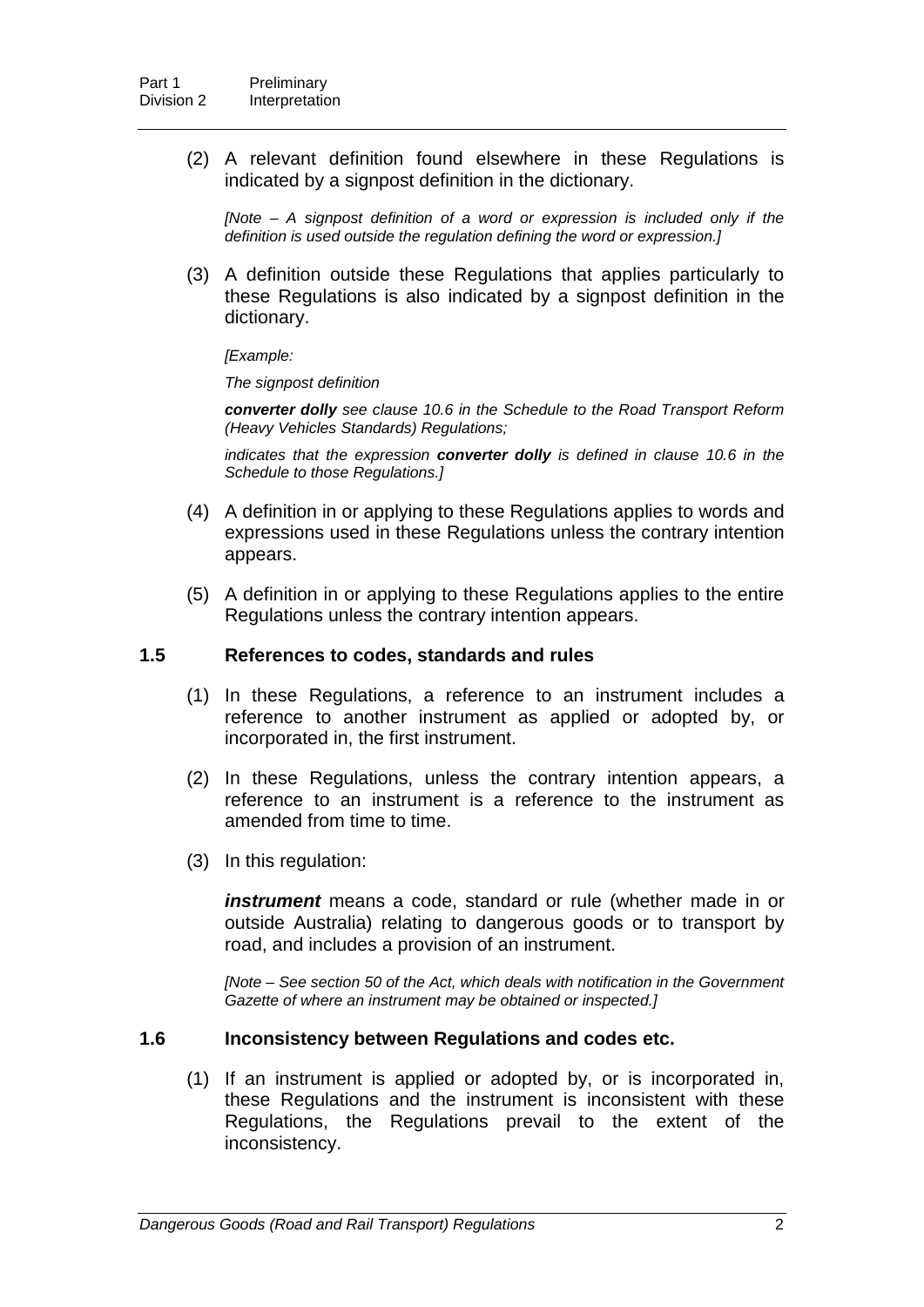(2) In this regulation:

*instrument* means a code, standard or rule (whether made in or outside Australia) relating to dangerous goods or to transport by road.

#### **1.7 References to determinations, exemptions, approvals and licences**

In these Regulations, a reference to:

- (a) a determination, exemption, approval, bulk driver licence or bulk vehicle licence; or
- (b) a corresponding determination, exemption, approval, bulk driver licence or bulk vehicle licence,

includes a reference to the determination, exemption, approval or licence as varied.

#### **1.8 References to variation of administrative determinations etc.**

In these Regulations, a reference to the variation of:

- (a) an administrative determination, exemption, approval, bulk driver licence or bulk vehicle licence; or
- (b) a corresponding administrative determination, exemption, approval, bulk driver licence or bulk vehicle licence,

includes a reference to a variation by addition, omission or substitution.

*[Example:*

*The addition of a new condition to an existing administrative determination.]*

### **Division 3 Application of Regulations**

*[Note – The Defence Act 1903 of the Commonwealth deals with the immunity of defence personnel from certain State and Territory laws.]*

#### **1.9 Dangerous situations**

These Regulations do not apply to the transport of dangerous goods by an authorised officer, or an officer of an emergency service, to the extent necessary to avert, eliminate or minimise a dangerous situation.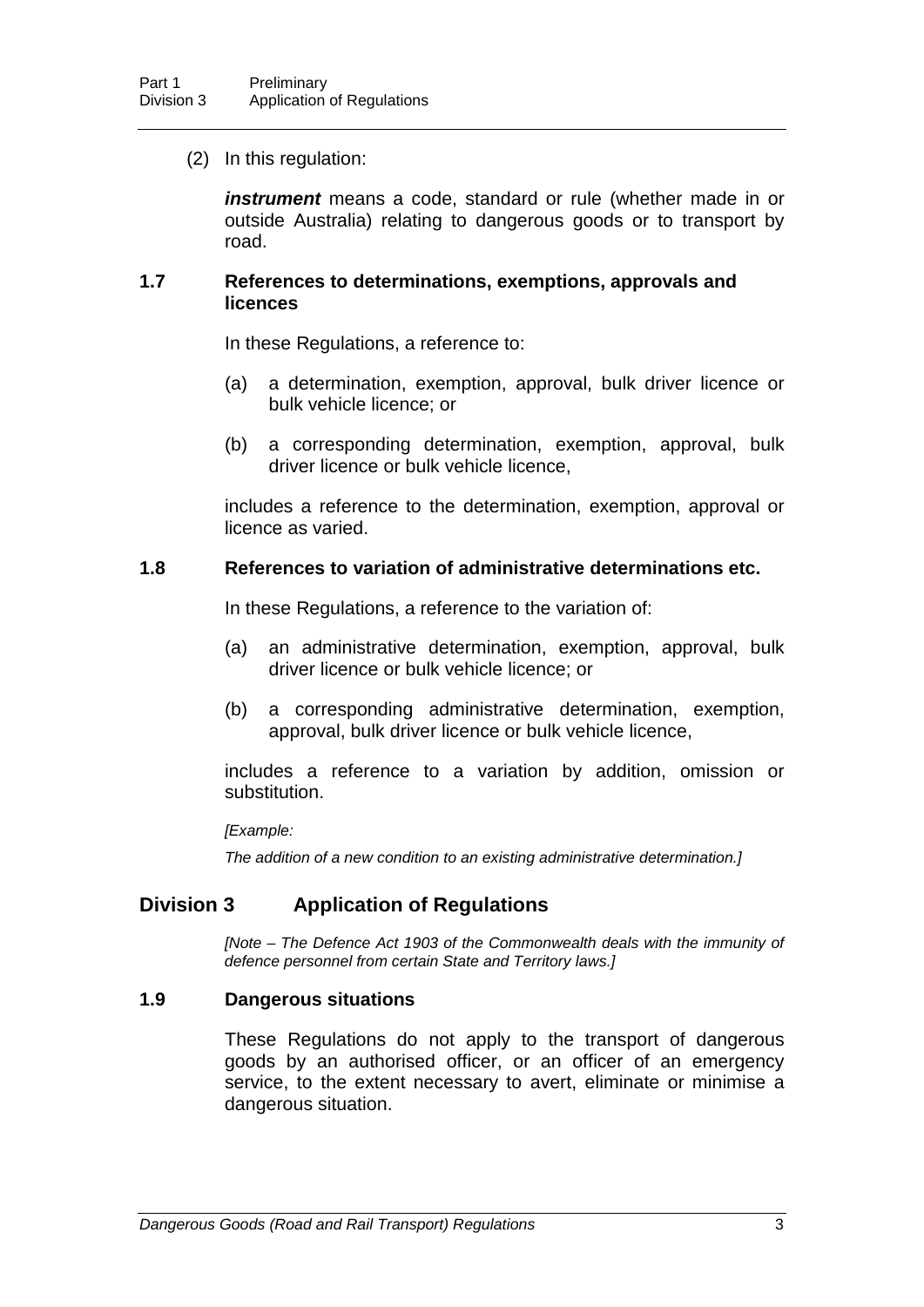### **1.10 Transport of small quantities**

- (1) These Regulations do not apply to the transport by a person of a load of dangerous goods if:
	- (a) the goods are packaged dangerous goods;
	- (b) the goods are not, and do not include, designated dangerous goods;
	- (c) the aggregate quantity of the dangerous goods in the load is less than 25% of a placard load; and
	- (d) the goods are not being transported by the person in the course of a business of transporting goods by road.
- (2) In this regulation:

*designated dangerous goods* means dangerous goods of Class 1 (except of Class 1.4S), Class 6.2 or Class 7.

### **1.11 Short trips after import**

Regulations 3.1 to 3.4, and Divisions 5, 6 and 7 of Part 4, do not apply to the transport of dangerous goods by road if:

- (a) the goods have been imported into Australia;
- (b) the goods are being transported in a closed freight container;
- (c) the goods are not leaking from the container;
- (d) the goods are being transported directly to a destination that is not more than 50 kilometres by road from the place of import; and
- (e) the container is placarded in accordance with the IATA Regulations, ICAO Rules or IMDG Code.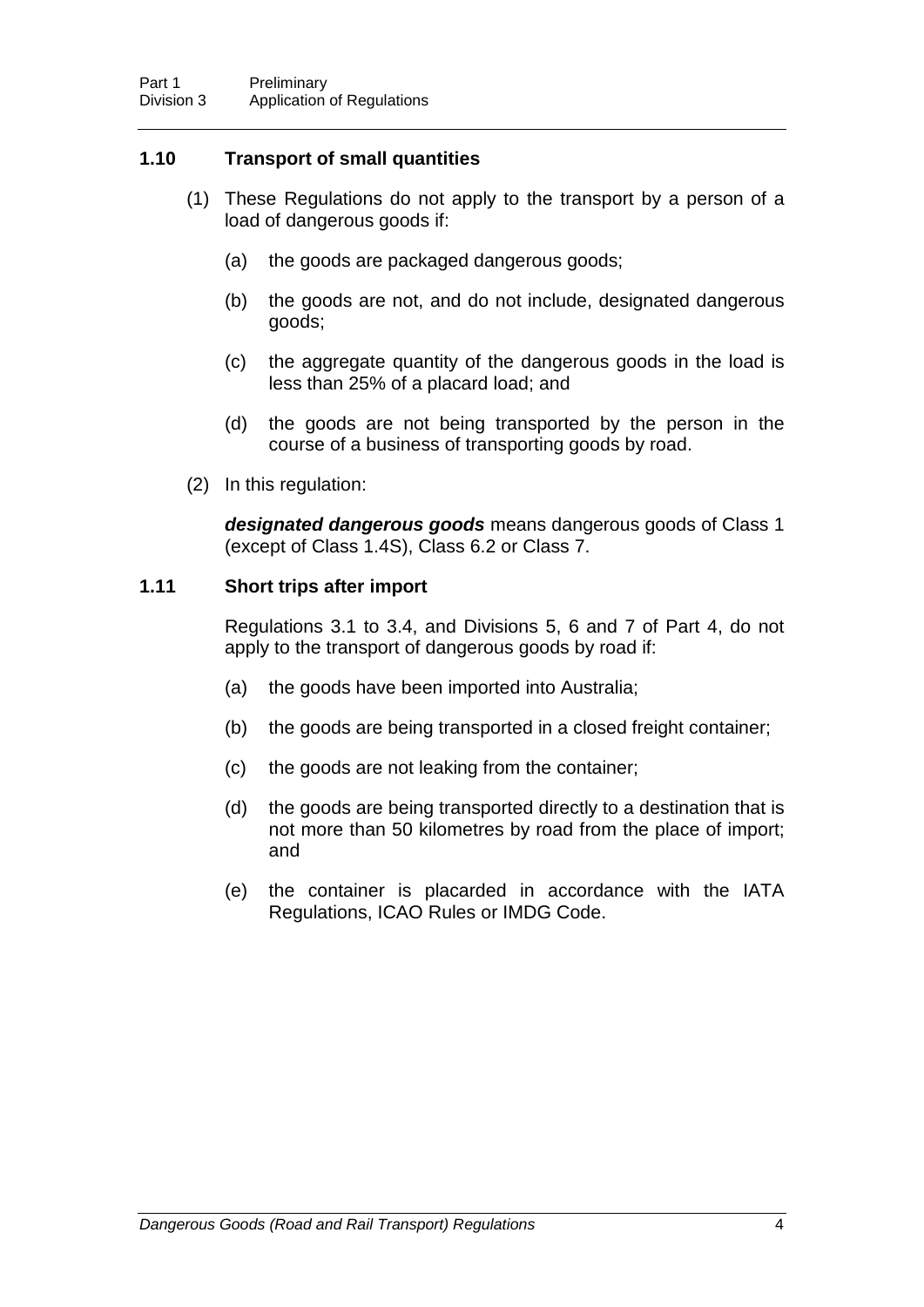# **Division 4 Application of other laws to Regulations**

### **1.12 Application of Criminal Code**

Chapter 2 of the Criminal Code set out in the Schedule to the *Criminal Code Act 1995* of the Commonwealth (except Part 2.5) applies to an offence against these Regulations as if the Chapter were in operation in this jurisdiction.

*[Note – Chapter 2 of the Criminal Code codifies the general principles of criminal responsibility. Part 2.5 of the Criminal Code provides for the imposition of criminal*  liability on bodies corporate. It is not appropriate to apply Part 2.5 to the *Regulations because section 42 of the Act deals with the matter in a different way.]*

### **Division 5 Approved forms**

### **1.16 Approval and use of forms**

- (1) The Competent Authority may approve a form for a provision or purpose of these Regulations.
- (2) The form must be used for the provision or purpose.

### **1.17 Requirements for approved forms**

- (1) Each approved form must have a heading that includes the name of these Regulations and briefly indicates the purpose of the form.
- (2) Each kind of approved form must be numbered using a system that gives forms of that kind a unique number.
- (3) Each version of a kind of approved form must be numbered consecutively using a system that gives the version a unique number.

### **Division 6 Determinations**

### **1.18 Determinations – dangerous goods**

The Competent Authority may determine that:

- (a) goods are dangerous goods;
- (b) goods are not dangerous goods;
- (c) goods are dangerous goods of a particular Class;
- (d) goods are dangerous goods with a particular Subsidiary Risk;
- (e) goods are dangerous goods of a particular Packing Group;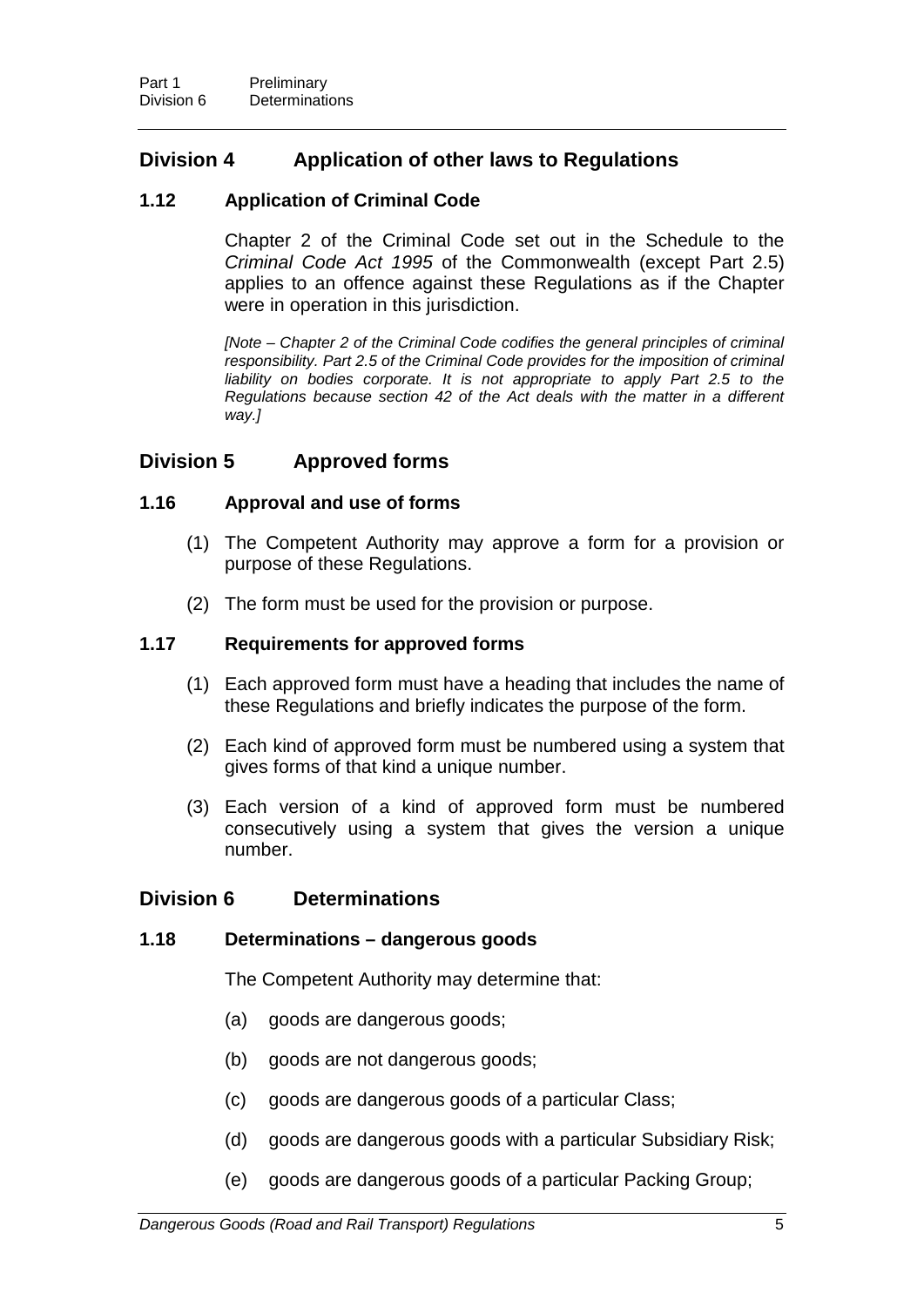- (f) goods are incompatible with particular dangerous goods;
- (g) goods are too dangerous to be transported;
- (h) goods are too dangerous to be transported in bulk; or
- (i) goods are too dangerous to be transported on the same combination road vehicle as other goods.

#### **1.19 Administrative determinations**

A determination is an administrative determination if the determination:

- (a) is made on the application of a person; and
- (b) applies only to the person.

#### *[Notes:*

- *1. Part 17 contains provisions dealing with administrative determinations, including applications for administrative determinations and their cancellation and variation.*
- *2. For additional provisions about cancelling and varying administrative determinations, see Part 19.]*

#### **1.20 Conditions of administrative determinations**

An administrative determination may be subject to any condition necessary for the safe transport of dangerous goods by road.

#### **1.21 Register of determinations**

- (1) The Competent Authority must keep a register of determinations.
- (2) The register may have separate divisions for different kinds of determinations.
- (3) The Competent Authority must record in the register:
	- (a) each determination made under these Regulations that is not an administrative determination; and
	- (b) each determination made by a corresponding Competent Authority that would be a corresponding determination if it were recorded in the register.
- (4) The Competent Authority must note in the register:
	- (a) the revocation of a determination made under these Regulations; and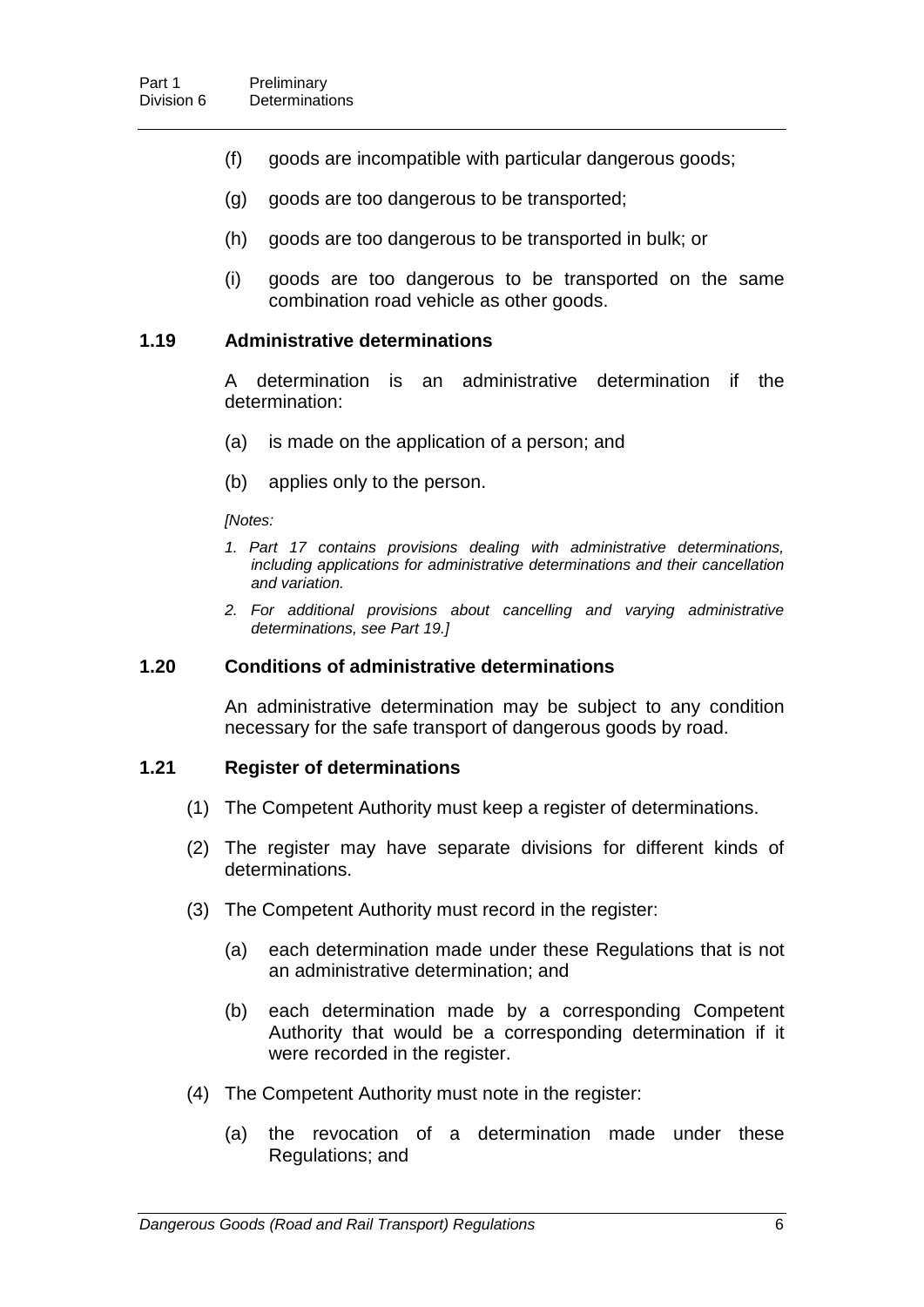(b) a decision of the Panel reversing a decision that a corresponding determination should have effect in all participating jurisdictions or participating jurisdictions including this jurisdiction.

### **1.22 Records of determinations**

The record of a determination in the register must include:

- (a) the provisions of the determination; or
- (b) the following information:
	- (i) the title of the Government Gazette of the participating jurisdiction where the determination was notified or published and the date of notification or publication;
	- (ii) the provisions of these Regulations, and of the ADG Code, to which the determination relates;
	- (iii) the dangerous goods, equipment, packaging, vehicle or other thing to which the determination relates.

#### **1.23 References to Panel**

- (1) This regulation does not apply to an administrative determination.
- (2) The Competent Authority must refer a draft determination to the Panel if the Authority considers that the determination should have effect in all participating jurisdictions or participating jurisdictions including this jurisdiction.
- (3) The Competent Authority must refer to the Panel a determination having effect in this jurisdiction, and one or more other participating jurisdictions, if:
	- (a) the Authority considers that the determination should be revoked or varied; or
	- (b) a corresponding Competent Authority recommends to the Authority in writing that the determination should be revoked or varied.

#### **1.24 Effect of Panel decisions about draft determinations**

- (1) This regulation applies if:
	- (a) a draft determination is referred to the Panel under regulation 1.23(2); and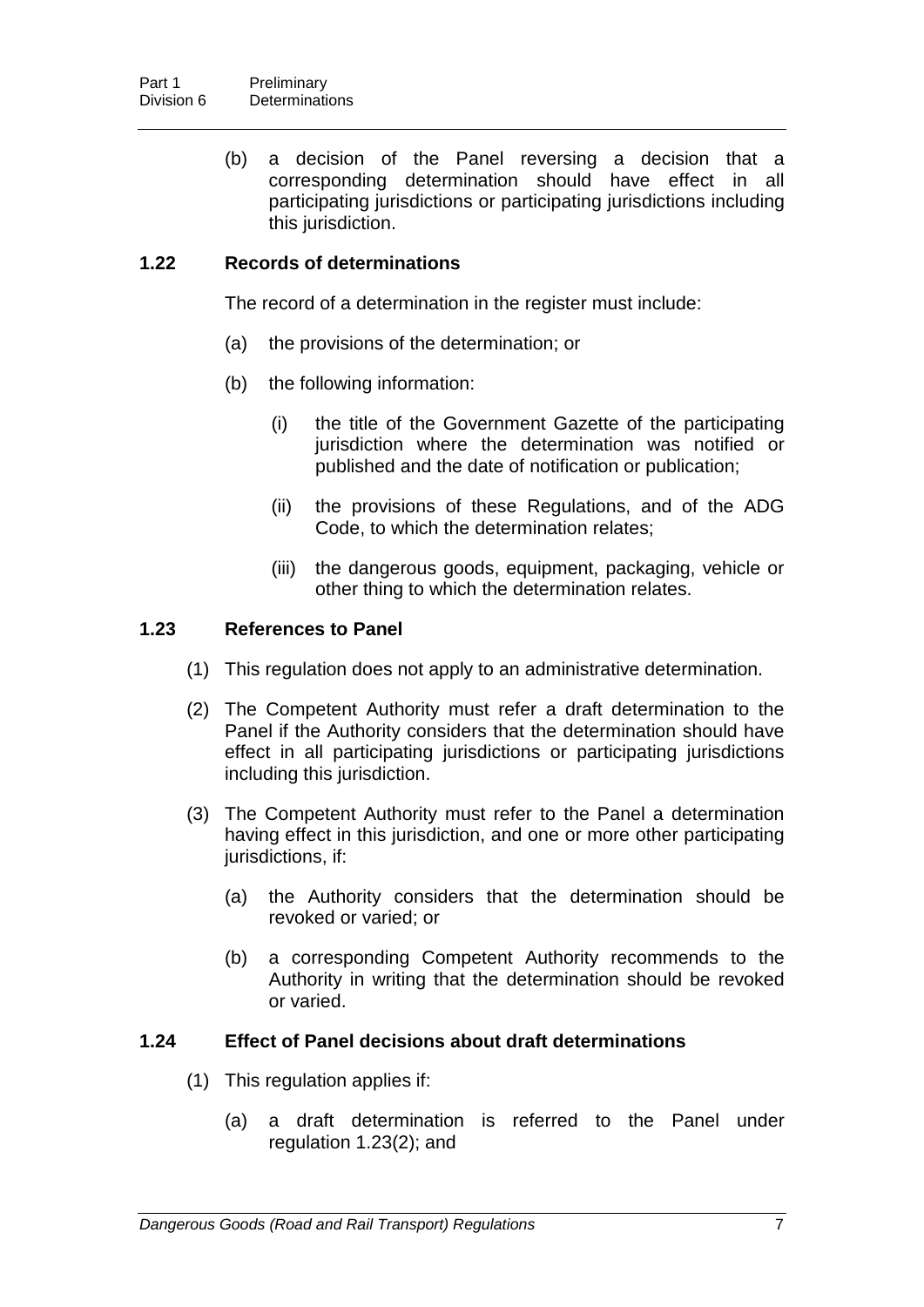- (b) the Panel decides that:
	- (i) the draft determination should be made, what the provisions of the determination should be, and that the determination should have effect in all participating jurisdictions or participating jurisdictions including this jurisdiction; or
	- (ii) the determination should not have effect in this participating jurisdiction.
- (2) The Competent Authority must have regard to the Panel's decision.

### **1.25 Effect of Panel decisions about revoking or varying determinations**

- (1) This regulation applies if:
	- (a) a determination is referred to the Panel under regulation 1.23(3); and
	- (b) the Panel decides that the determination:
		- (i) should, or should not, be revoked; or
		- (ii) should be varied (whether or not the Panel's decision is the same as the variation proposed by the Authority), and should have effect as varied in all participating jurisdictions or participating jurisdictions including this jurisdiction; or
		- (iii) should not be varied.
- (2) The Competent Authority must have regard to the Panel's decision.

### **1.26 Inconsistent determinations**

- (1) This regulation applies if:
	- (a) the Panel decides that a determination (the *national determination*) should have effect in all participating jurisdictions or participating jurisdictions including this jurisdiction; and
	- (b) the national determination is inconsistent with a determination (the *local determination*) that only has effect in this jurisdiction.
- (2) The national determination prevails over the local determination to the extent of the inconsistency.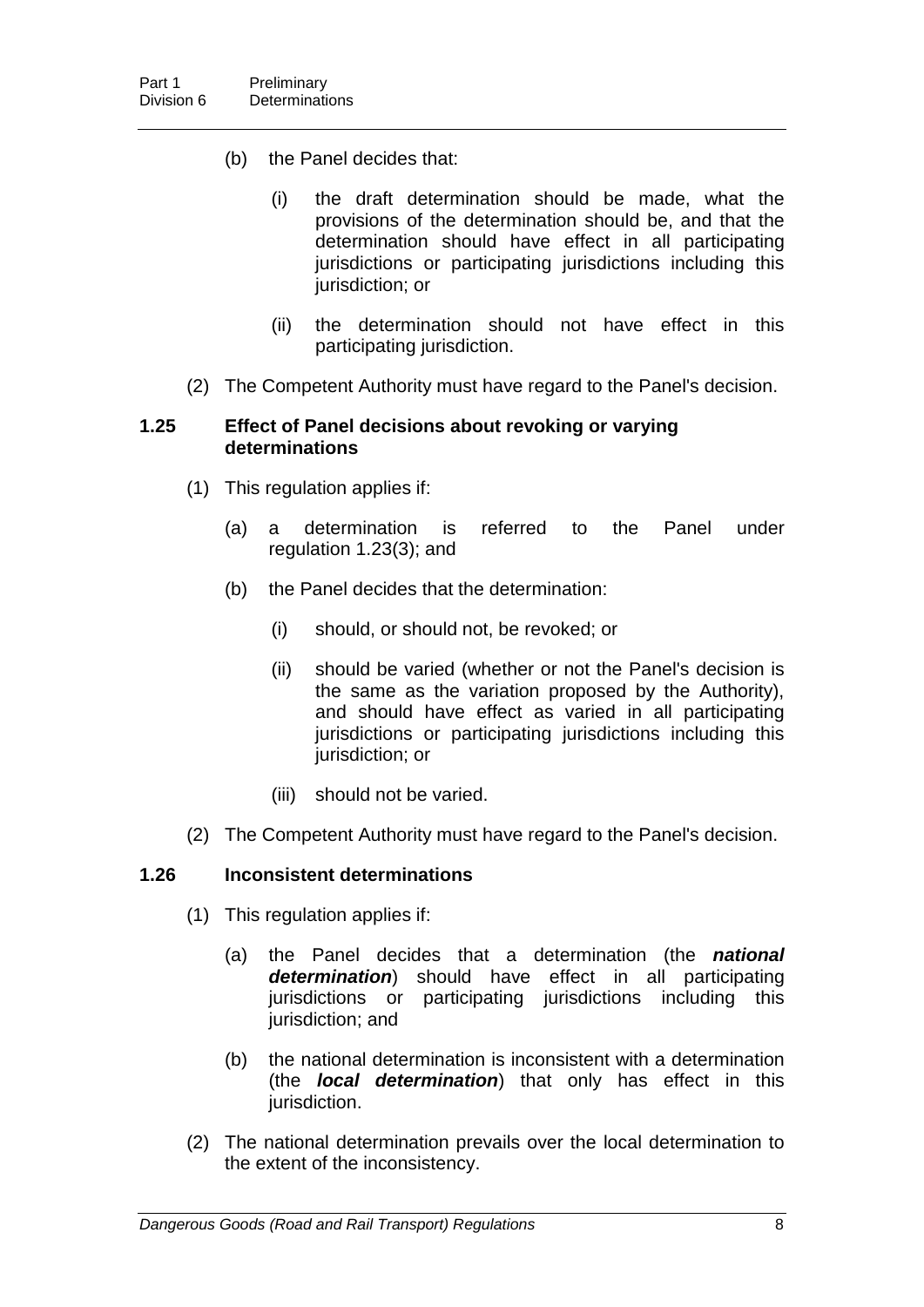## **Division 7 Provisions about offences generally**

#### **1.27 Deciding whether someone reasonably ought to have known or suspected**

If, in a prosecution for an offence against these Regulations, it is material to prove that someone reasonably ought to have known or suspected something, the issue is to be decided having regard to:

- (a) the person's abilities, experience, qualifications and training; and
- (b) the circumstances of the alleged offence.

#### **1.28 Penalties**

- (1) This regulation applies to a provision prescribing a penalty for an offence.
- (2) The penalty is the maximum fine for an individual who is found guilty of the offence.
- (3) If a body corporate is found guilty of the offence, the maximum fine for the body corporate is 5 times the penalty.

### **Division 8 Other matters**

#### **1.29 Duty to find out whether goods are dangerous goods**

- (1) This regulation applies if:
	- (a) a person manufactures goods in Australia or imports goods into Australia;
	- (b) the goods are not dangerous goods under regulation 2.2(1)(a), (b), (c) or (d); and
	- (c) the goods are not goods to which a determination under regulation 1.18(b) applies,

but:

- (d) the person suspects, or reasonably ought to suspect, that the goods satisfy the UN dangerous goods tests and criteria for determining whether goods are dangerous goods.
- (2) The person must not consign or transport the goods by road unless the person finds out whether the goods satisfy the tests and criteria.

Penalty: \$3 000.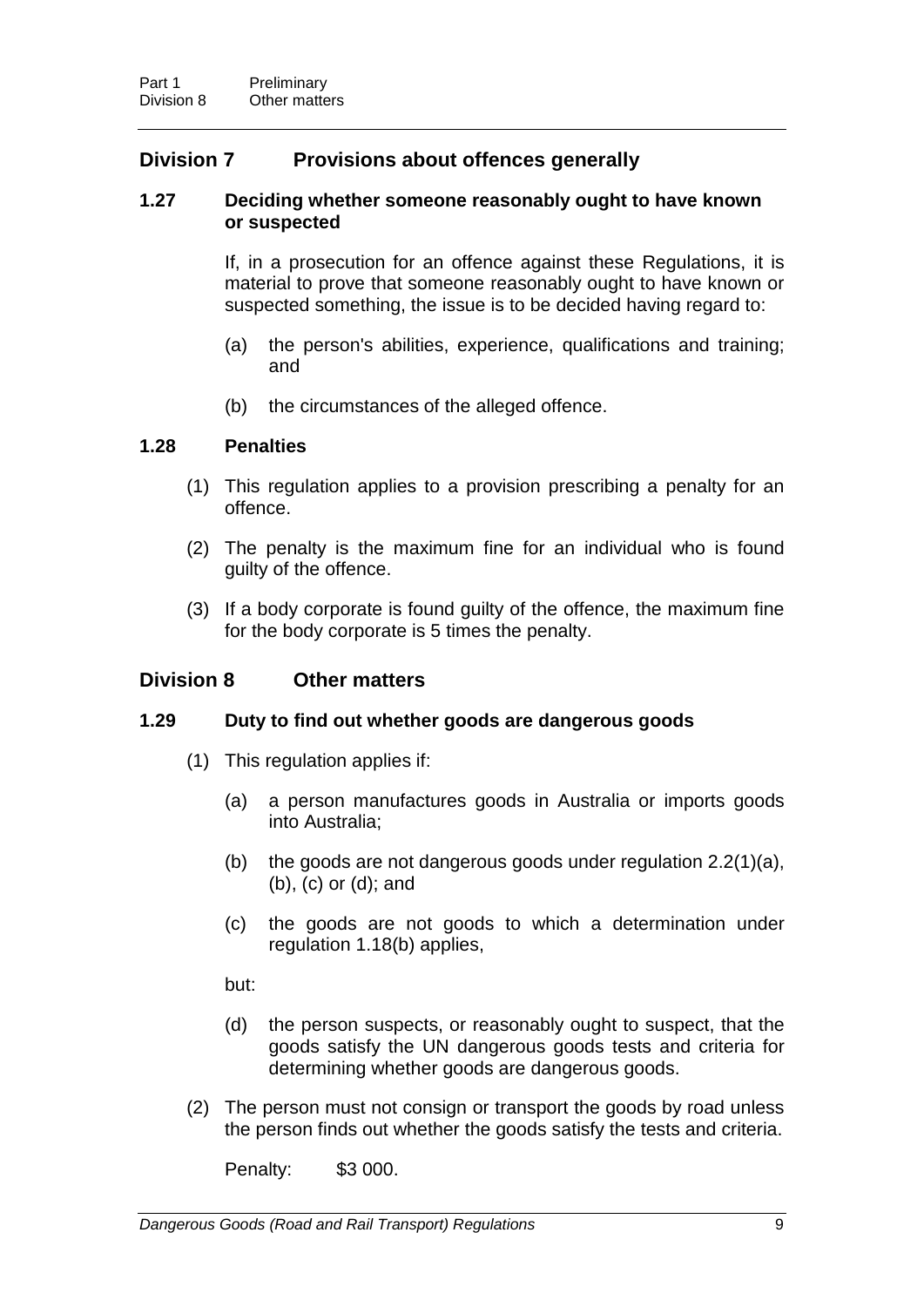### **1.30 Declaration of non-participating jurisdictions**

A State or the Northern Territory is not a participating jurisdiction if:

- (a) the Ministerial Council decides that the law of the State or Territory does not include provisions having the same, or substantially the same, effect as the Act and these Regulations; and
- (b) the Commonwealth Minister, by notice in the Commonwealth of Australia Gazette, declares that the State or Territory is not a participating jurisdiction.

### **1.31 Competent Authority and authorised officers to act as soon as practicable**

If:

- (a) the Competent Authority or an authorised officer is required to do something under these Regulations; and
- (b) no time limit is fixed within which the thing must be done,

the Authority or officer must do it as soon as practicable.

#### **1.32 Identification cards**

The identification card of an authorised officer must contain:

- (a) a recent photograph of the officer;
- (b) the name of the officer;
- (c) the date of issue of the card;
- (d) a date of expiry for the card; and
- (e) the name of the Competent Authority.

### **Part 2 Key concepts**

### **Division 1 Kinds of goods**

### **2.1 Goods too dangerous to be transported**

Goods are too dangerous to be transported if they are:

(a) mentioned in Appendix 5 to the ADG Code; or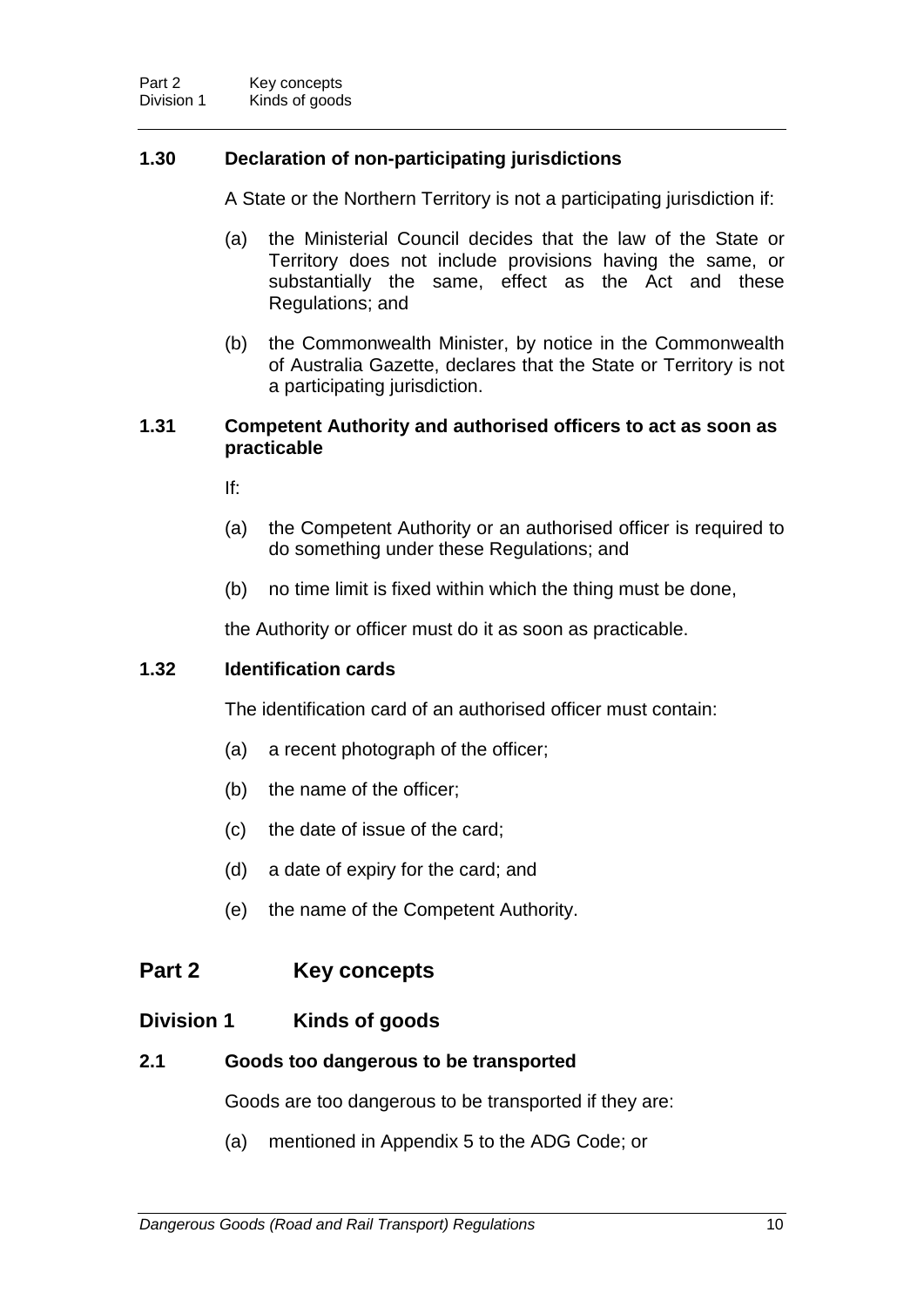(b) determined under regulation 1.18(g) to be too dangerous to be transported.

*[Note – Section 36 of the Act provides that a person must not transport by road goods that the regulations identify as being too dangerous to be transported.]*

### **2.2 Dangerous goods**

- (1) Goods are dangerous goods if they:
	- (a) are named in a specific entry in column 2 in Appendix 2 to the ADG Code, but not in a generic entry or in an entry where the letters "N.O.S" are shown as part of the proper shipping name for the goods;
	- (b) satisfy the criteria in column 2 or 9 in the Appendix;
	- (c) satisfy the criteria in a Special Provision of the ADG Code that is applied by column 7 in the Appendix;
	- (d) are determined under regulation 1.18(a) to be dangerous goods; or
	- (e) satisfy the UN dangerous goods tests and criteria for determining whether goods are dangerous goods.
- (2) However, goods are not dangerous goods if they are determined under regulation 1.18(b) not to be dangerous goods.

### **2.3 Classes of dangerous goods**

- (1) In these Regulations, a reference to:
	- (a) a Class of dangerous goods is a reference to the Class to which the goods are assigned under subregulation (2); and
	- (b) a Class by number, or number and letter, is a reference to the number, or number and letter, of the Class to which the goods are assigned.
- (2) Dangerous goods are assigned to a Class if the goods:
	- (a) are assigned to the Class in column 3 in Appendix 2 to the ADG Code;
	- (b) are assigned to the Class in a Special Provision of the ADG Code applying to the goods;
	- (c) satisfy the criteria in column 9 in Appendix 2 to the ADG Code for assignment to the Class;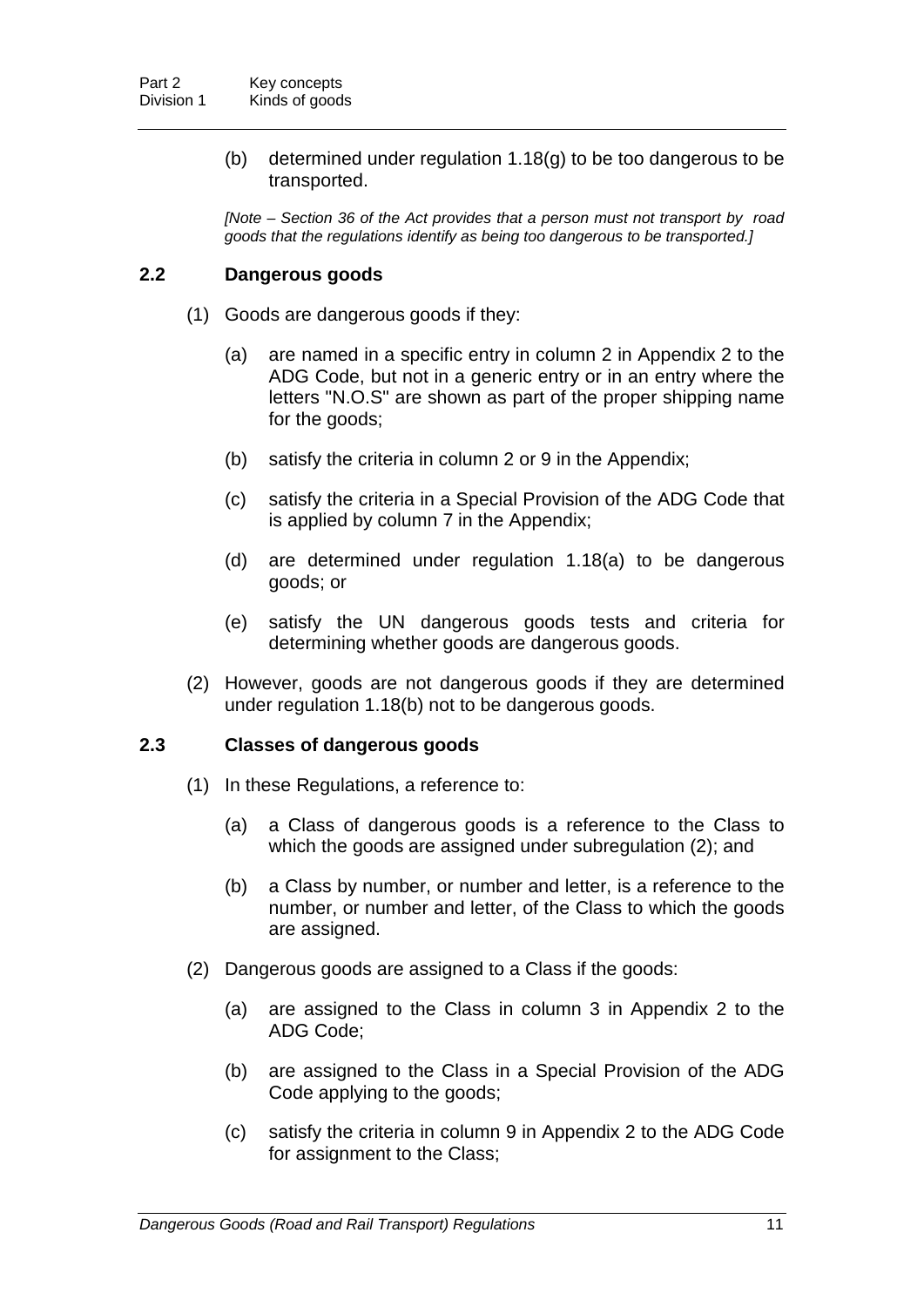- (d) are determined under regulation 1.18(c) to be dangerous goods of the Class; or
- (e) satisfy the UN dangerous goods tests and criteria for assignment to the Class.

### **2.4 Subsidiary Risk**

- (1) In these Regulations, a reference to:
	- (a) dangerous goods with a Subsidiary Risk is a reference to the dangerous goods assigned the Subsidiary Risk under subregulation (2); and
	- (b) a Subsidiary Risk by number is a reference to the number of the Subsidiary Risk with which the dangerous goods are assigned.
- (2) Dangerous goods are assigned a Subsidiary Risk if the goods:
	- (a) are assigned the Subsidiary Risk in column 4 in Appendix 2 to the ADG Code;
	- (b) are assigned the Subsidiary Risk in a Special Provision of the ADG Code applying to the goods;
	- (c) satisfy the criteria in column 9 in Appendix 2 to the ADG Code for assignment of the Subsidiary Risk;
	- (d) are determined under regulation 1.18(d) to be dangerous goods assigned the Subsidiary Risk; or
	- (e) satisfy the UN dangerous goods tests and criteria for assignment to the Subsidiary Risk.

### **2.5 Packing Groups**

- (1) In these Regulations, a reference to:
	- (a) a Packing Group of dangerous goods is a reference to the Packing Group to which the goods are assigned under subregulation (2); and
	- (b) a Packing Group by number is a reference to the number of the Packing Group to which the goods are assigned.
- (2) Dangerous goods (except dangerous goods of Class 1, 2 or 7) are assigned to a Packing Group if the goods:
	- (a) are assigned to the Packing Group in column 5 in Appendix 2 to the ADG Code;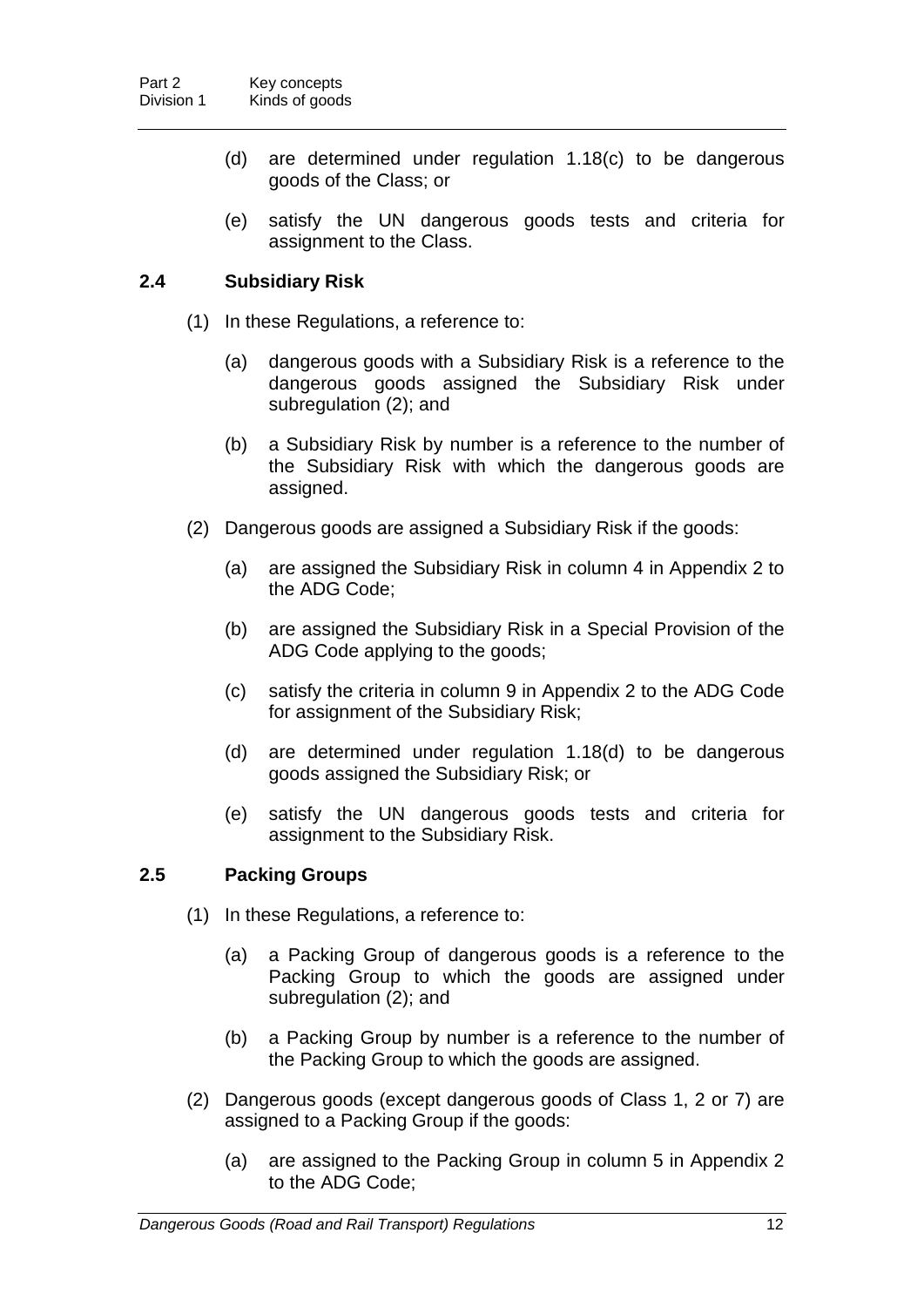- (b) are assigned to the Packing Group in a Special Provision of the Code applying to the goods;
- (c) satisfy the criteria in column 9 in Appendix 2 to the ADG Code for assignment to the Packing Group;
- (d) are determined under regulation 1.18(e) to be assigned to the Packing Group; or
- (e) satisfy the UN dangerous goods tests and criteria for assignment to the Packing Group.

### **2.6 Incompatible goods etc.**

- (1) Dangerous or other goods are incompatible with dangerous goods if:
	- (a) under the ADG Code, the goods are incompatible with the dangerous goods;
	- (b) the goods are determined under regulation 1.18(f) to be incompatible with the dangerous goods; or
	- (c) when the goods are mixed, or otherwise brought into contact, with the dangerous goods, the goods are likely to interact with the dangerous goods and increase risk because of the interaction.
- (2) However, goods are not to be regarded as incompatible with dangerous goods in a proceeding in which incompatibility is an issue if:
	- (a) the goods are incompatible with the dangerous goods only because of regulation (1)(a) or (b); and
	- (b) it is established in the proceeding that, when the goods are mixed, or otherwise brought into contact with the dangerous goods, the goods are not likely to interact with the dangerous goods and increase risk because of the interaction.
- (3) A container is incompatible with dangerous goods if the container is constructed of material that, when the goods are brought into contact with the container, is likely to interact with the goods and increase risk because of the interaction.

*[Example of increased risk because of interaction: Substantial structural weakening of the container.]*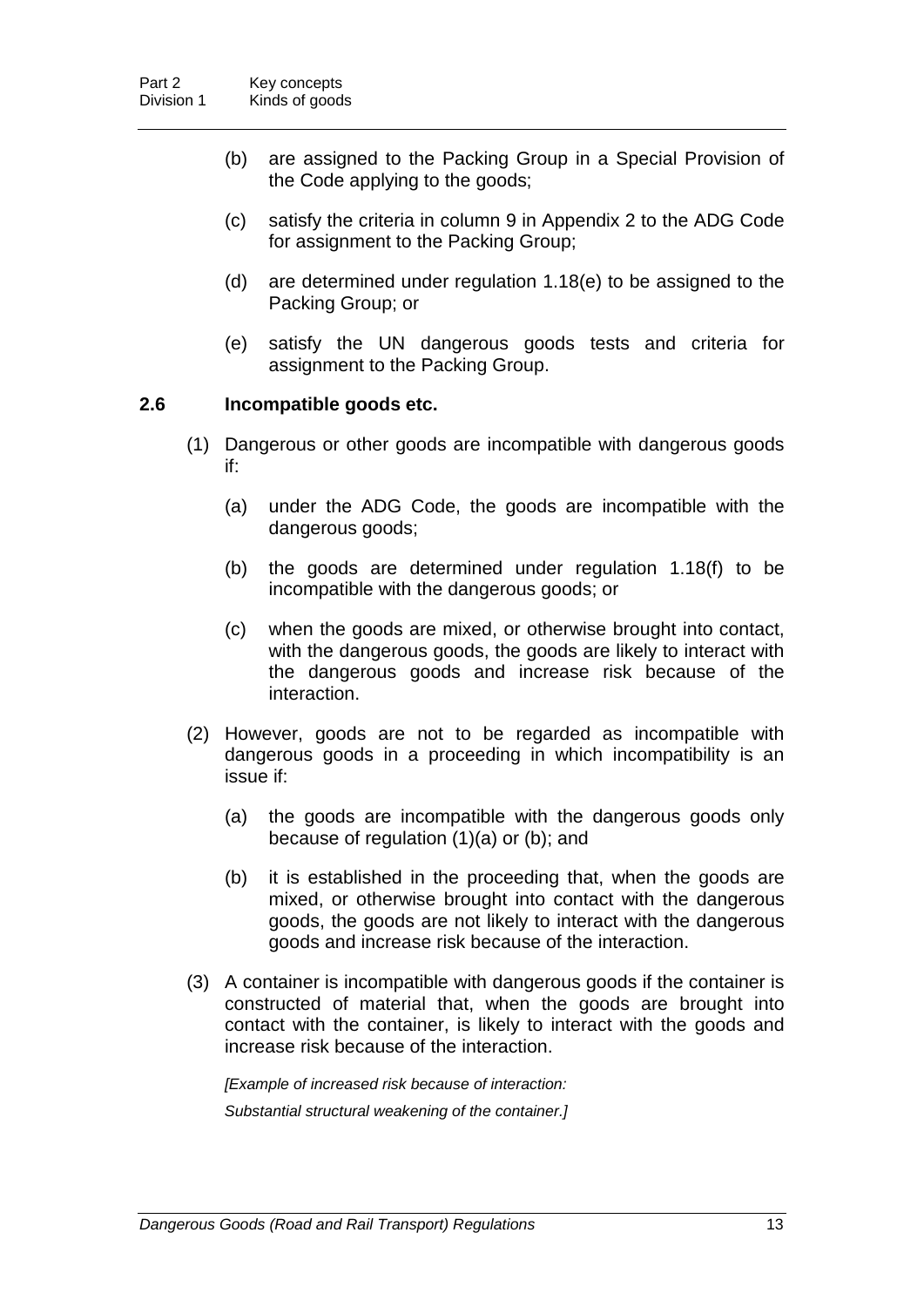(4) Transfer equipment for use in the transport of dangerous goods is incompatible with the goods if the equipment is constructed of material that, when the goods are brought into contact with the equipment, is likely to interact with the goods and increase risk because of the interaction.

*[Example of increased risk because of interaction: Failure of the transfer equipment resulting in leakage of dangerous goods.]*

### **Division 2 Packages, packaging and loads**

### **2.7 Packages and packaging**

- (1) A package of dangerous goods or other goods is the complete product of the packing of the goods for transport by road, and consists of the goods and their packaging.
- (2) The packaging of the goods is the container in which the goods are received or held for transport by road and includes anything that enables the container to receive or hold the goods or to be closed.

### **2.8 Capacity**

The capacity of a container is the total internal volume of the container at a temperature of 15° Celsius expressed in litres or cubic metres.

### **2.9 What is a load of goods**

All the goods in or on a vehicle are taken to be a single load.

### **2.10 Aggregate quantity**

The aggregate quantity of dangerous goods in a load is the total of:

- (a) the number of kilograms of solid dangerous goods and aerosols in the load;
- (b) the number of litres or kilograms, whichever is used in the shipping documentation for the load to describe the goods, of liquid dangerous goods in the load (except dangerous goods of Class 2); and
- (c) the total capacity in litres of containers in the load containing dangerous goods of Class 2 (except aerosols).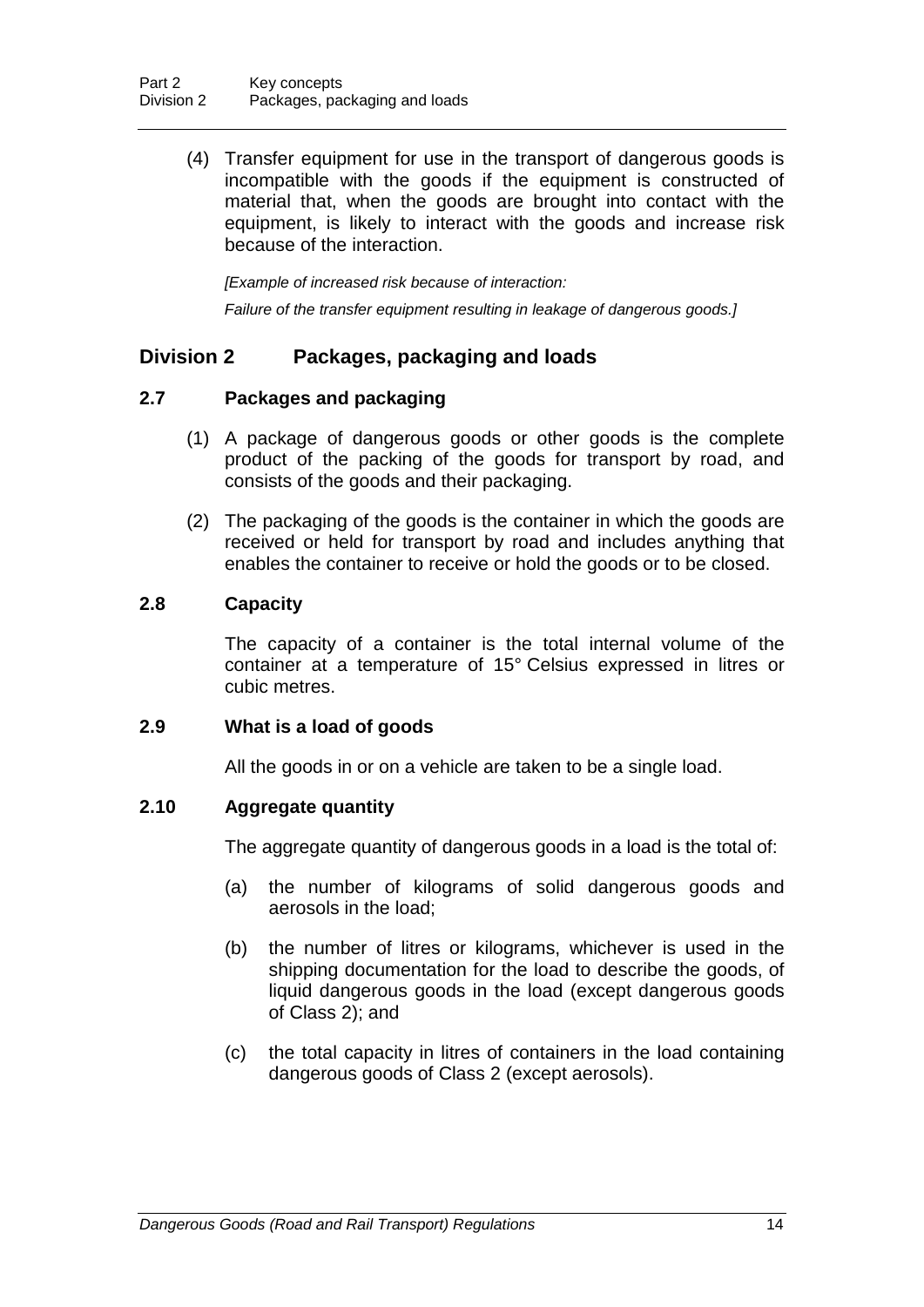### **2.11 Packaged dangerous goods**

Dangerous goods are packaged dangerous goods if:

- (a) they are dangerous goods of Class 2 in a container with a capacity of not more than 500 litres; or
- (b) they are dangerous goods of another Class in:
	- (i) a container with a capacity of not more than 450 litres; and
	- (ii) a container with a net mass of not more than 400 kilograms.

#### **2.12 Dangerous goods in bulk**

Dangerous goods in bulk are dangerous goods that are not packaged dangerous goods.

#### **2.13 Placard loads**

- (1) A load of dangerous goods is a placard load if the load contains dangerous goods in bulk.
- (2) A load of dangerous goods is also a placard load if the load does not contain dangerous goods in bulk, or is not a consumer commodity load, but:
	- (a) the load contains dangerous goods of Class 6.2;
	- (b) for another load containing dangerous goods of Class 2.1 (except aerosols) or Class 2.3 or dangerous goods of Packing Group I – the aggregate quantity of dangerous goods in the load is at least 250; or
	- (c) for any other load the aggregate quantity of dangerous goods in the load is at least 1 000.

#### **2.14 Unit loads**

Dangerous goods are in a unit load if the goods are packaged dangerous goods and are:

- (a) wrapped in plastics, and strapped or otherwise secured to a pallet or other base and to each other, for transport;
- (b) placed together in a protective outer container (except a freight container) for transport; or
- (c) secured together in a sling for transport.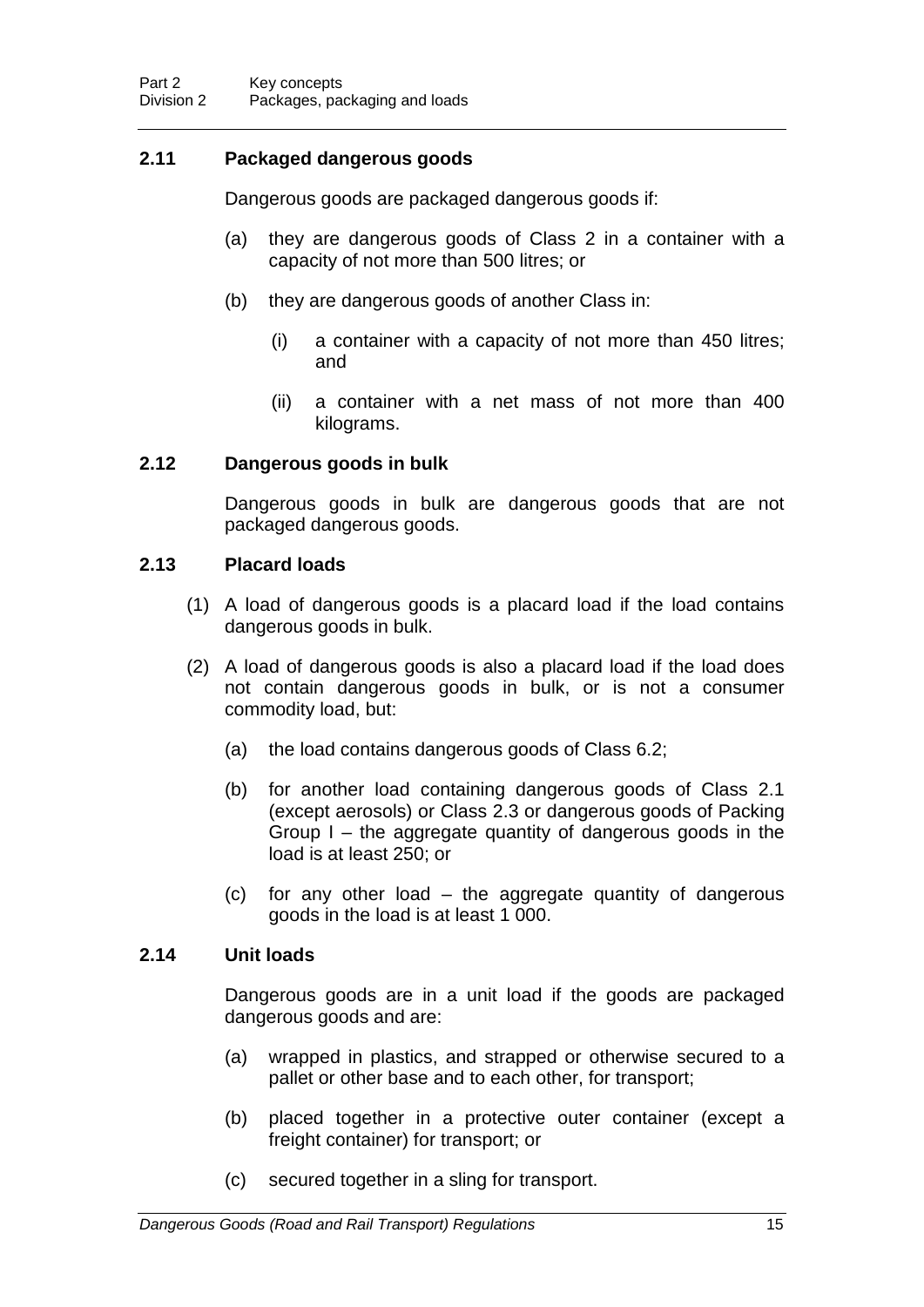## **Division 3 Kinds of containers**

### **2.15 Freight containers**

A freight container is a re-useable container of the kind mentioned in Australian/New Zealand Standard AS/NZS 3711 that is designed for repeated use for the transport of goods by one or more modes of transport.

### **2.16 IBCs**

An IBC (or intermediate bulk container) is a rigid or flexible portable packaging for the transport of dangerous goods that:

- (a) has a capacity of not more than:
	- (i) for solids of Packing Group I packed in a composite, fibreboard, flexible, wooden, or rigid plastics container – 1 500 litres;
	- (ii) for solids of Packing Group I packed in a metal container – 3 000 litres; and
	- (iii) for solids or liquids of Packing Groups II and III 3 000 litres;
- (b) is designed for mechanical handling; and
- (c) is resistant to the stresses produced in usual handling and transport.

### **2.17 Bulk containers**

- (1) A bulk container is an IBC or another container capable of transporting dangerous goods in bulk.
- (2) However, a tank that is part of a vehicle is not a bulk container.

### **Division 4 Persons with special duties**

#### **2.18 Vehicle owners**

A person is an owner of a vehicle if the person:

(a) is the sole owner, a joint owner or a part owner of the vehicle; or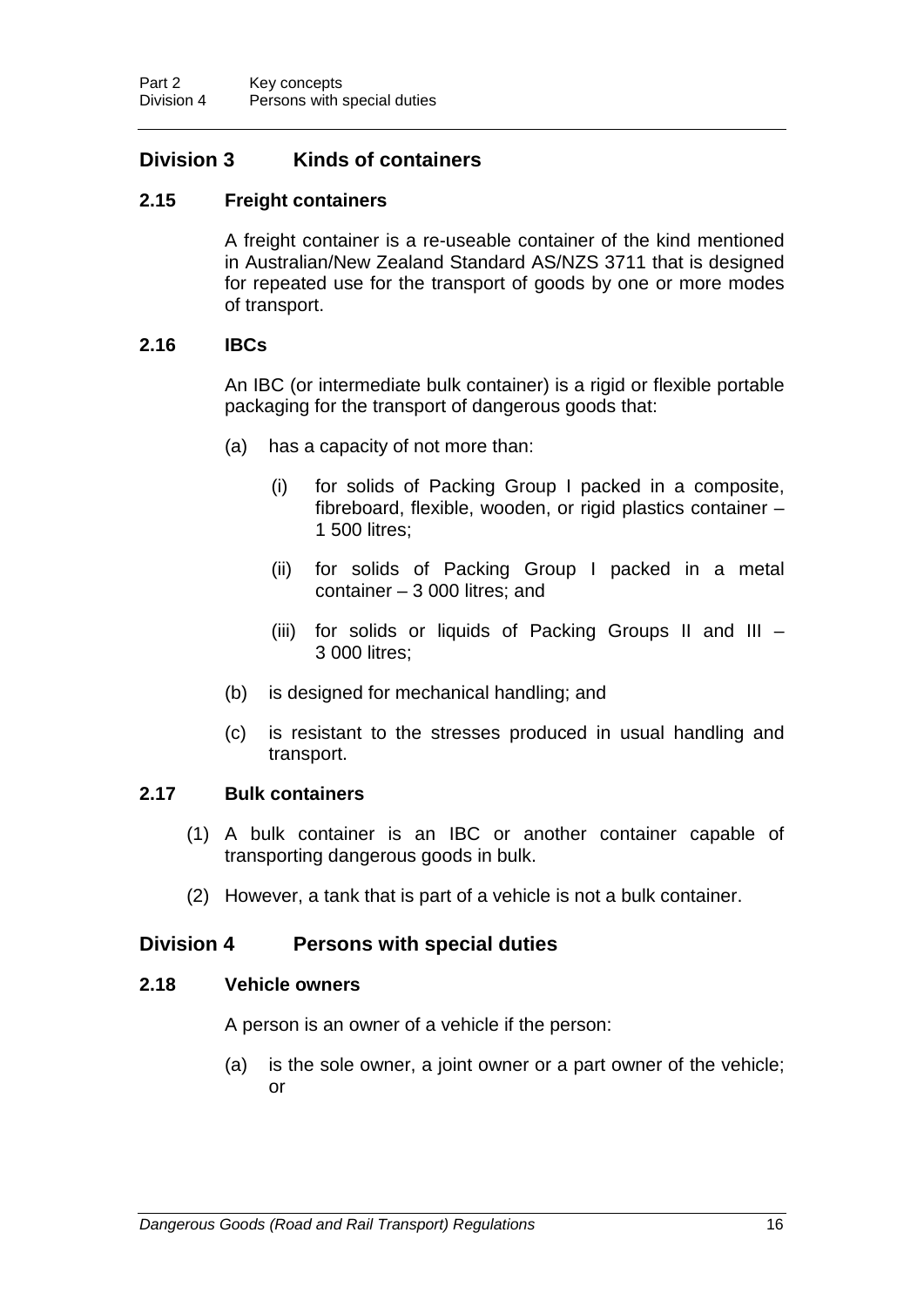(b) has possession or use of the vehicle under a credit, hirepurchase, lease or other agreement, except an agreement requiring the vehicle to be registered in the name of someone else.

### **2.19 Consignors**

- (1) A person consigns dangerous or other goods for transport by road, and is the consignor of the goods, if:
	- (a) subregulation (2) applies to the person;
	- (b) subregulation (2) does not apply to the person or anyone else, but subregulation (3) applies to the person; or
	- (c) subregulations (2) and (3) do not apply to the person or anyone else, but subregulation (4) applies to the person.
- (2) This subregulation applies to a person who, with the person's authority, is named or otherwise identified as the consignor of the goods in shipping documentation for the transport of the goods by road.
- (3) This subregulation applies to a person who:
	- (a) engages a prime contractor, either directly or through an agent or other intermediary, to transport the goods by road;
	- (b) has possession of, or control over, the goods immediately before the goods are transported by road; or
	- (c) loads a vehicle with the goods, for transport by road, at a place:
		- (i) where dangerous goods in bulk are stored; and
		- (ii) that is unattended (except by the driver of the vehicle) during loading.
- (4) This subregulation applies to a person if:
	- (a) the goods are imported into Australia; and
	- (b) the person is the importer of the goods.

### **2.20 Packers**

A person packs dangerous or other goods for transport by road, and is a packer of the goods, if the person:

(a) puts the goods in a packaging;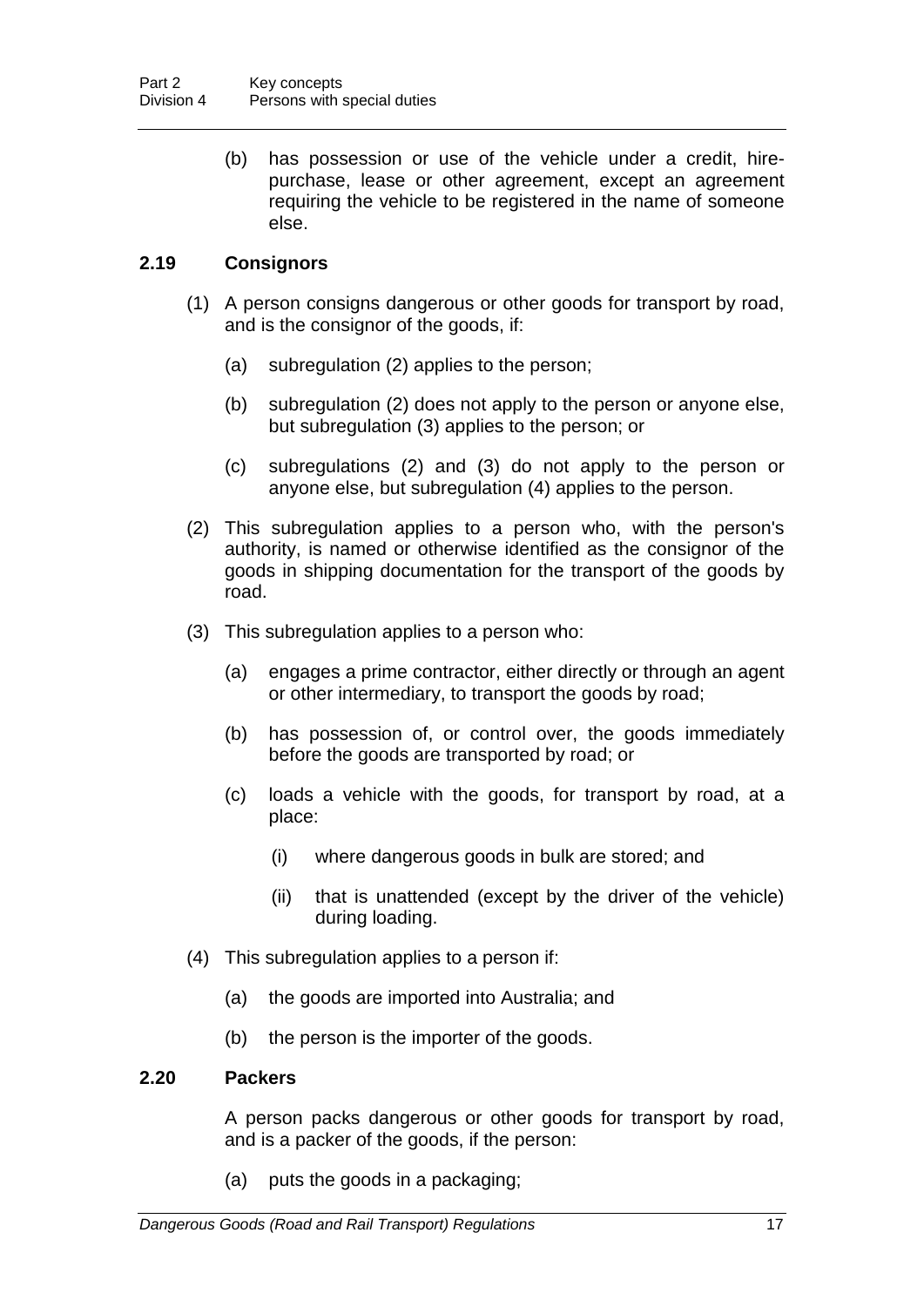- (b) assembles the goods as packaged goods in an outer packaging or unit load for transport by road;
- (c) supervises an activity mentioned in paragraph (a) or (b); or
- (d) manages or controls an activity mentioned in paragraph (a), (b) or (c).

### **2.21 Loaders**

A person loads dangerous or other goods for transport by road, and is a loader of the goods, if the person:

- (a) loads a vehicle with the goods for transport by road;
- (b) loads a bulk container, freight container, or tank that is part of a vehicle, with the goods for transport by road;
- (c) loads a vehicle with a freight container containing the goods for transport by road;
- (d) supervises an activity mentioned in paragraph (a), (b) or (c); or
- (e) manages or controls an activity mentioned in paragraph (a), (b), (c) or (d).

### **2.22 Prime contractors**

A person is the prime contractor for the transport of dangerous or other goods by road if the person, in conducting a business for or involving the transport of dangerous goods by road, undertakes to be responsible, or is responsible, for the transport of the goods by road.

# **Part 3 Packaging**

### **Division 1 Packaging duties**

### **3.1 Suitability of packaging**

For this Division, packaging is unsuitable for the transport by road of dangerous goods if:

- (a) the packaging is not approved packaging; or
- (b) the packaging does not comply with Chapter 3 of the ADG Code.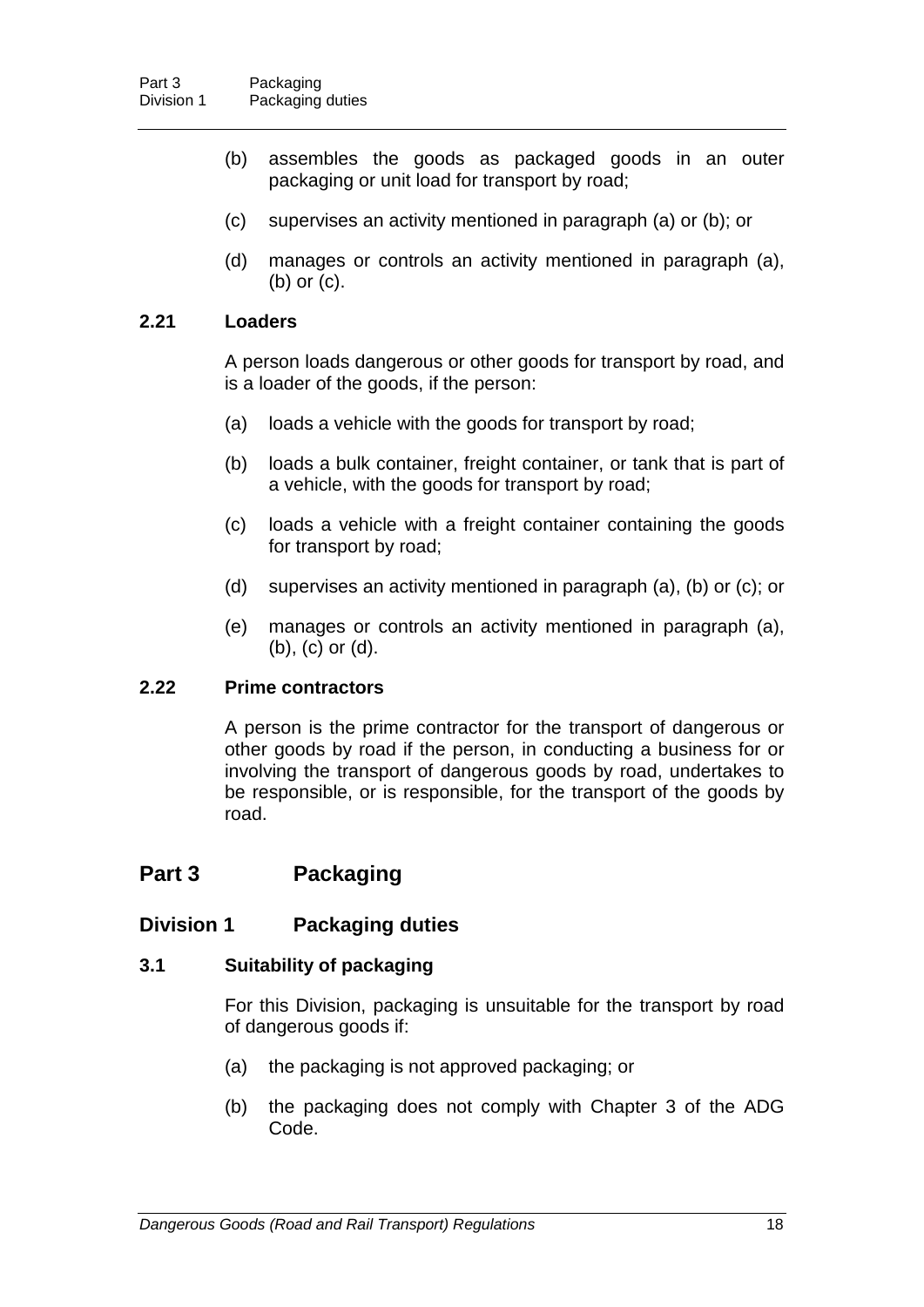### **3.2 Marking packaging**

(1) A person must not mark packaging used, or intended to be used, to transport dangerous goods by road with performance and specification markings required under Division 3.5 of the ADG Code unless the packaging is approved packaging.

Penalty: \$3 000.

(2) An offence against subregulation (1) is a regulatory offence.

### **3.3 Consignor's duties**

A person must not consign packaged dangerous goods for transport by road in packaging if the person knows, or reasonably ought to know, that the packaging:

- (a) is unsuitable for the transport of the goods by road; or
- (b) is not used in accordance with Chapter 3 of the ADG Code.

Penalty: \$1 500.

### **3.4 Packer's duties**

A person must not pack dangerous goods for transport by road in packaging if the person knows, or reasonably ought to know, that the packaging:

- (a) is unsuitable for the transport of the goods by road; or
- (b) is not used in accordance with Chapter 3 of the ADG Code.

Penalty: \$1 500.

### **3.5 Loader's duties**

A person must not load packaged dangerous goods for transport by road in packaging if the person knows, or reasonably ought to know, that the packaging is damaged or defective to the extent that it is not safe to use to transport the goods by road.

Penalty: \$1 500.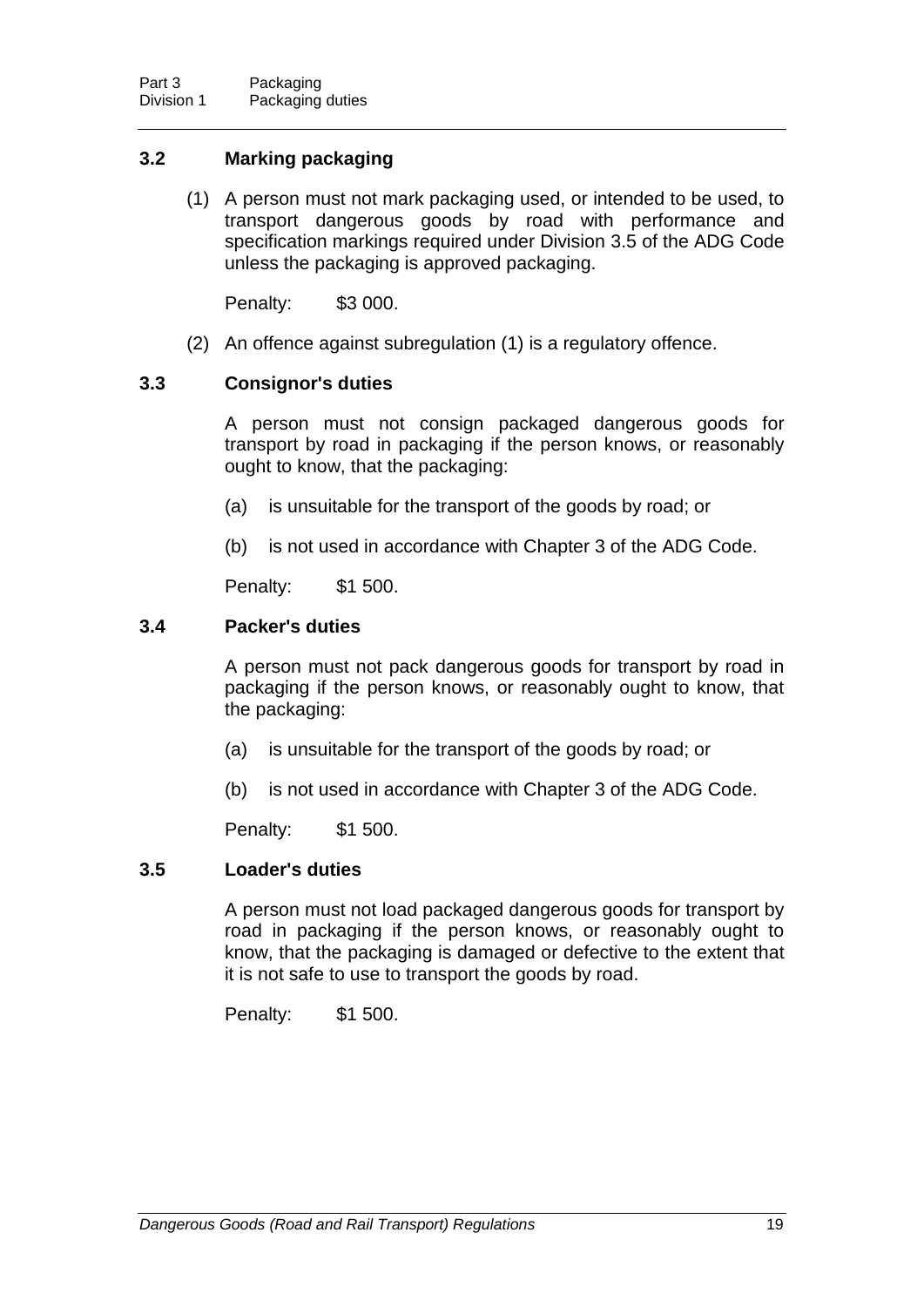### **3.6 Prime contractor's duty**

A prime contractor must not transport packaged dangerous goods by road in packaging if the prime contractor knows, or reasonably ought to know, that the packaging is damaged or defective to the extent that it is not safe to use to transport the goods by road.

Penalty: \$1 000.

### **3.7 Driver's duty**

A person must not drive a vehicle transporting packaged dangerous goods by road in packaging if the person knows, or reasonably ought to know, that the packaging is damaged or defective to the extent that it is not safe to use to transport the goods by road.

Penalty: \$1 000.

### **Division 2 Approval of packaging design types**

#### **3.8 Approvals**

- (1) The Competent Authority may, on application made in accordance with regulation 17.1, approve a packaging design type for use in the transport of dangerous goods by road if:
	- (a) the applicant has carried out the tests required under Chapter 3 of the ADG Code; and
	- (b) the Authority considers that a packaging of that design type would be safe for use in the transport of the goods by road.
- (2) The approval of a packaging design type may be subject to any condition necessary for the safe transport of dangerous goods by road in packaging of that design type.

### **3.9 Recognised testing facilities**

The following testing facilities are recognised testing facilities for a packaging design type:

- (a) a testing facility registered by NATA to conduct performance tests under Chapter 3 of the ADG Code for the packaging design type;
- (b) if NATA has not registered a testing facility to conduct performance tests of that kind – a testing facility in Australia capable of conducting the tests;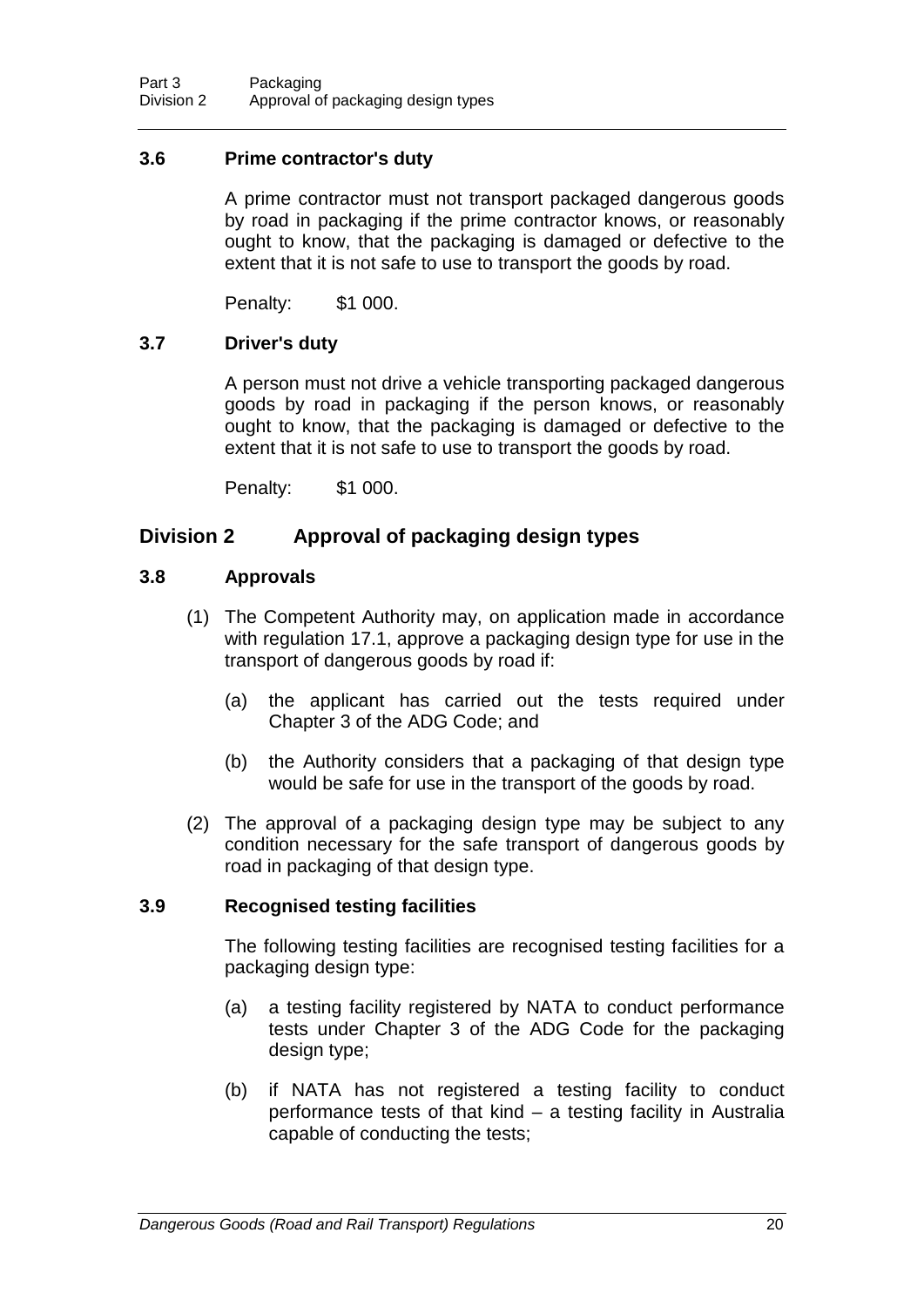(c) a facility in a foreign country approved by a public authority of the country to conduct performance tests of that kind.

### **3.10 Test certificates**

- (1) A recognised testing facility may certify in writing that a packaging design type has passed particular performance tests for particular dangerous goods.
- (2) If a performance test is conducted by a testing facility registered by NATA, any test certificate must:
	- (a) contain the details required under Division 3.7 of the ADG Code; and
	- (b) be in the appropriate form used by NATA registered testing facilities.
- (3) If a performance test is conducted in Australia by a recognised testing facility that is not registered by NATA:
	- (a) the test must be observed by or for the Competent Authority; and
	- (b) any test certificate must contain the details required under Division 3.7 of the ADG Code.

### **Division 3 Competent Authority's performance testing powers**

### **3.11 Requiring production of packaging for testing**

- (1) This regulation applies to a person who:
	- (a) is:
		- (i) a manufacturer of packaging used, or intended to be used, to transport dangerous goods by road; or
		- (ii) the consignor or prime contractor for the transport of packaged dangerous goods by road; and
	- (b) has possession of, or control over, packaging of a design type used, or intended to be used, to transport dangerous goods by road.
- (2) The Competent Authority may, by written notice, require the person to produce packaging manufactured or used by the person for performance testing.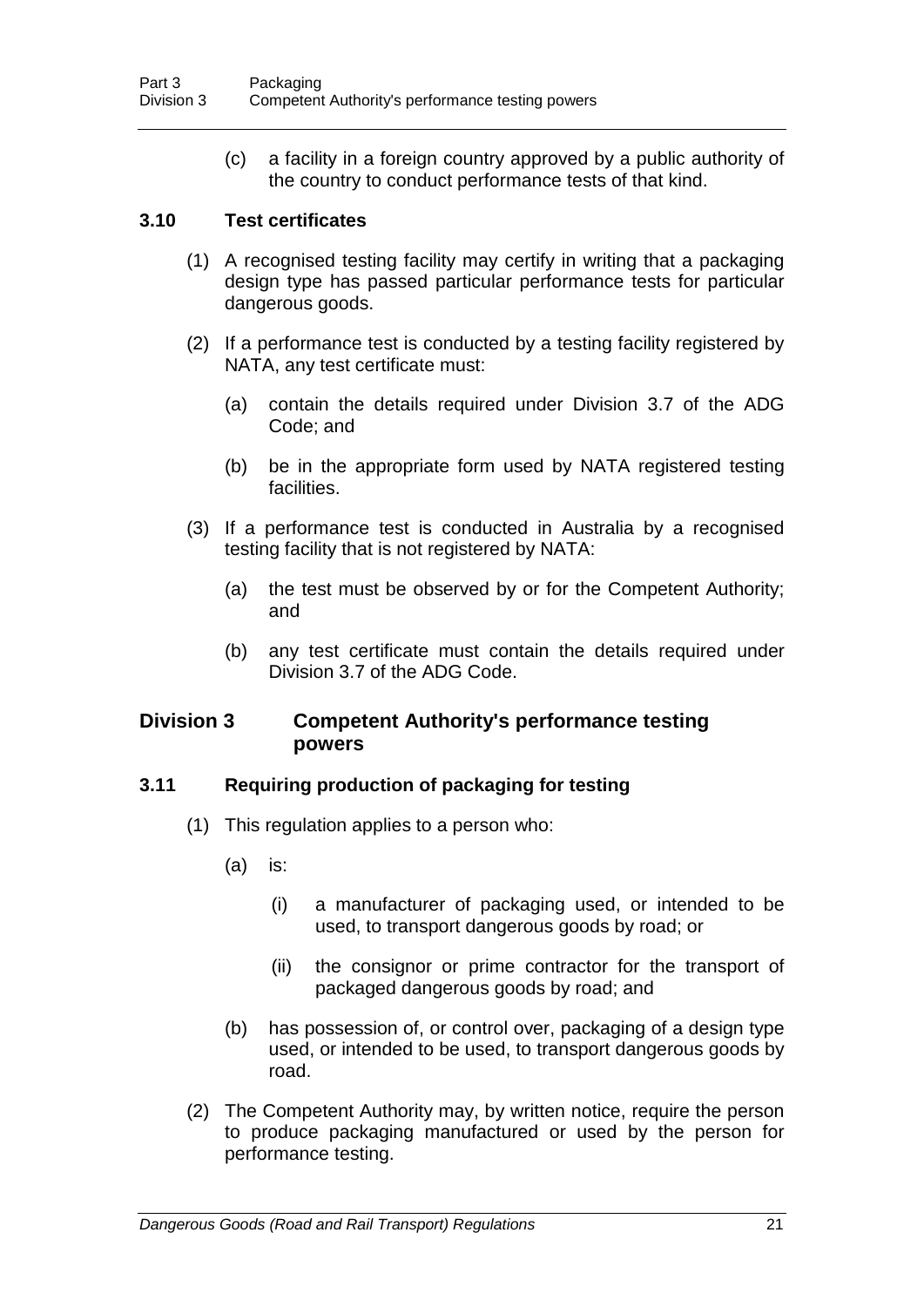(3) The person must produce the packaging to the Competent Authority, or someone nominated in the notice, within 14 days after the day when the notice is given to the person, unless the person, under an agreement with someone else, delivers the packaging to the other person before the end of that period.

Penalty: \$1 500.

(4) An offence against subregulation (3) is a regulatory offence.

### **3.12 Requiring evidence of performance tests**

- (1) This regulation applies to a person who is:
	- (a) a manufacturer of packaging used, or intended to be used, to transport dangerous goods by road; or
	- (b) the consignor of packaged dangerous goods for the transport by road.
- (2) The Competent Authority may, by written notice, require the person to produce written evidence that a packaging design type manufactured or used by the person has passed performance tests required under Chapter 3 of the ADG Code.
- (3) The person must produce the evidence to the Competent Authority within 14 days after the day when the notice is given to the person.

Penalty: \$1 500.

- (4) A test certificate under regulation 3.10 is evidence for this regulation.
- (5) An offence against subregulation (3) is a regulatory offence.

### **Part 4 Dangerous goods in bulk**

### **Division 1 Restrictions on transport of dangerous goods in bulk**

#### **4.1 Consignor's duties**

- (1) A person must not consign dangerous goods for transport by road in bulk if:
	- (a) Chapter 4 of the ADG Code provides that the goods must not be transported by road in bulk; or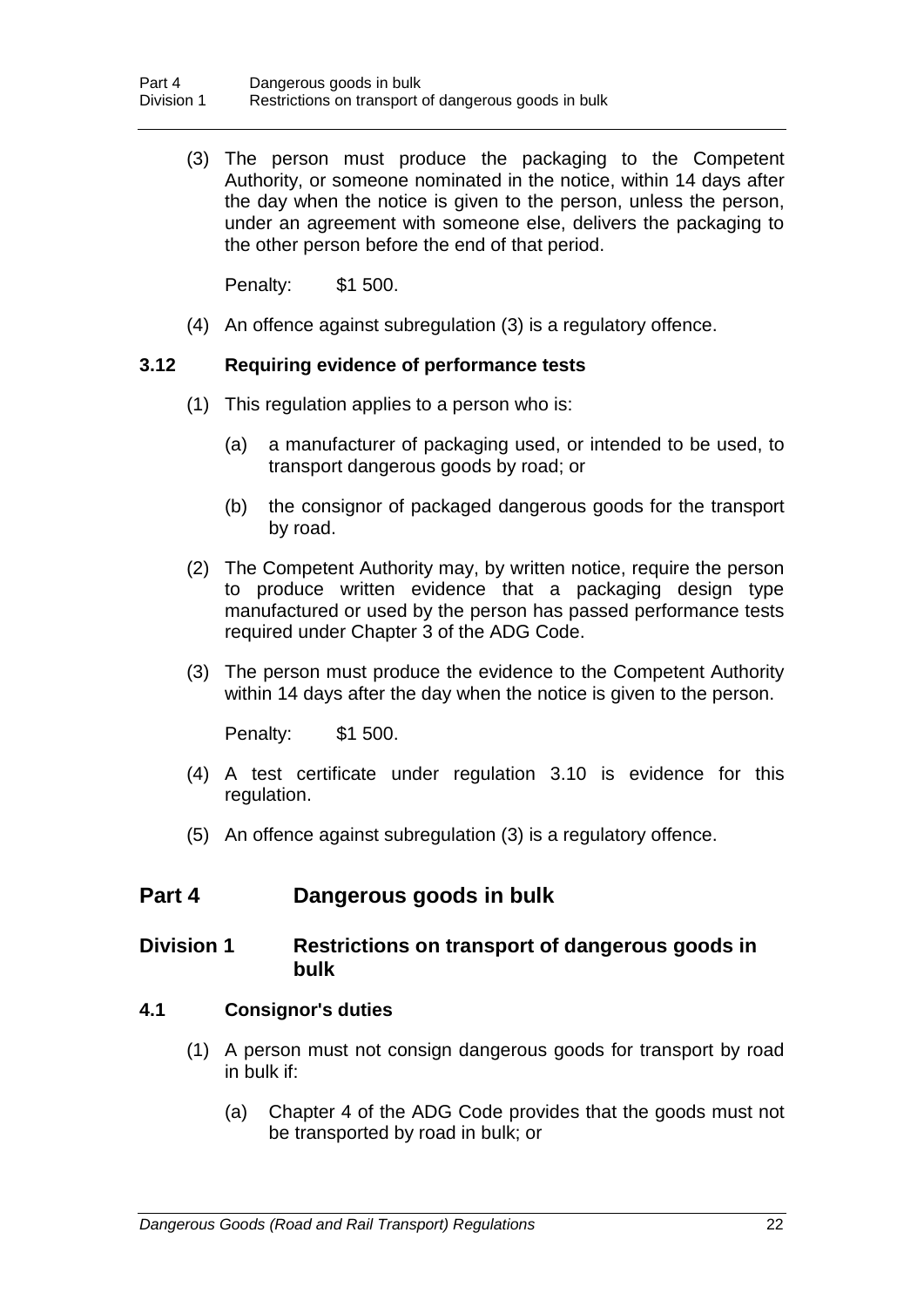(b) the goods are determined under regulation 1.18(h) to be too dangerous to be transported in bulk.

Penalty: \$3 000.

(2) A person who consigns dangerous goods for transport by road in bulk must comply with Chapter 4 of the ADG Code.

Penalty: \$3 000.

(3) An offence against this regulation is a regulatory offence.

#### **4.2 Prime contractor's duties**

- (1) A prime contractor must not transport dangerous goods by road in bulk if:
	- (a) Chapter 4 of the ADG Code provides that the goods must not be transported by road in bulk; or
	- (b) the goods are determined under regulation 1.18(h) to be too dangerous to be transported in bulk.

Penalty: \$3 000.

(2) A prime contractor who transports dangerous goods by road in bulk must comply with Chapter 4 of the ADG Code.

Penalty: \$3 000.

(3) An offence against this regulation is a regulatory offence.

#### **4.3 Driver's duty**

(1) A person who drives a vehicle transporting dangerous goods by road in bulk must comply with Chapter 4 of the ADG Code.

Penalty: \$1 500.

(2) An offence against subregulation (1) is a regulatory offence.

### **Division 2 Bulk containers**

### **4.4 Consignor's duties**

- (1) A person must not consign dangerous goods in bulk for transport by road in a bulk container provided by the person if:
	- (a) the material of which the container is constructed is incompatible with the dangerous goods; or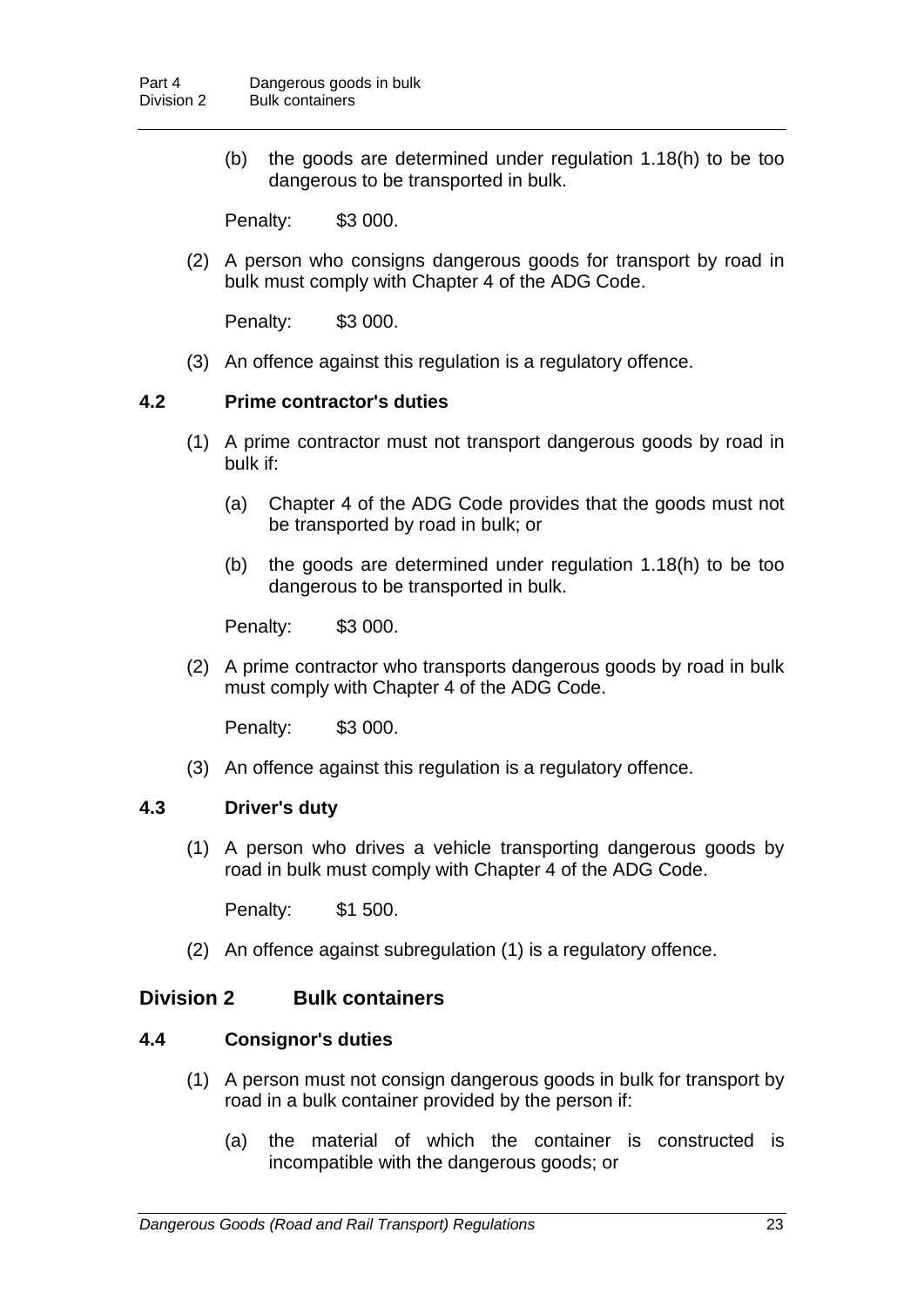(b) the container is damaged or defective to the extent that it is not safe to use to transport the goods by road.

Penalty: \$3 000.

- (2) A person must not consign dangerous goods in bulk for transport by road in a bulk container provided by someone else if the person knows, or reasonably ought to know, that:
	- (a) the material of which the container is constructed is incompatible with the dangerous goods; or
	- (b) the container is damaged or defective to the extent that it is not safe to use to transport the goods by road.

Penalty: \$3 000.

(3) A person must not consign dangerous goods for transport by road in a bulk container if the person knows, or reasonably ought to know, that the attachment system does not comply with, or is not used in accordance with, Chapters 4 and 5 of the ADG Code.

Penalty: \$3 000.

(4) An offence against subregulation (1) is a regulatory offence.

### **4.5 Prime contractor's duties**

- (1) A prime contractor must not transport dangerous goods in bulk by road in a bulk container provided by the prime contractor if:
	- (a) the material of which the container is constructed is incompatible with the dangerous goods; or
	- (b) the container is damaged or defective to the extent that it is not safe to use to transport the goods by road.

Penalty: \$3 000.

- (2) A prime contractor must not transport dangerous goods in bulk by road in a bulk container provided by someone else if the prime contractor knows, or reasonably ought to know, that:
	- (a) the material of which the container is constructed is incompatible with the dangerous goods; or
	- (b) the container is damaged or defective to the extent that it is not safe to use to transport the goods by road.

Penalty: \$3 000.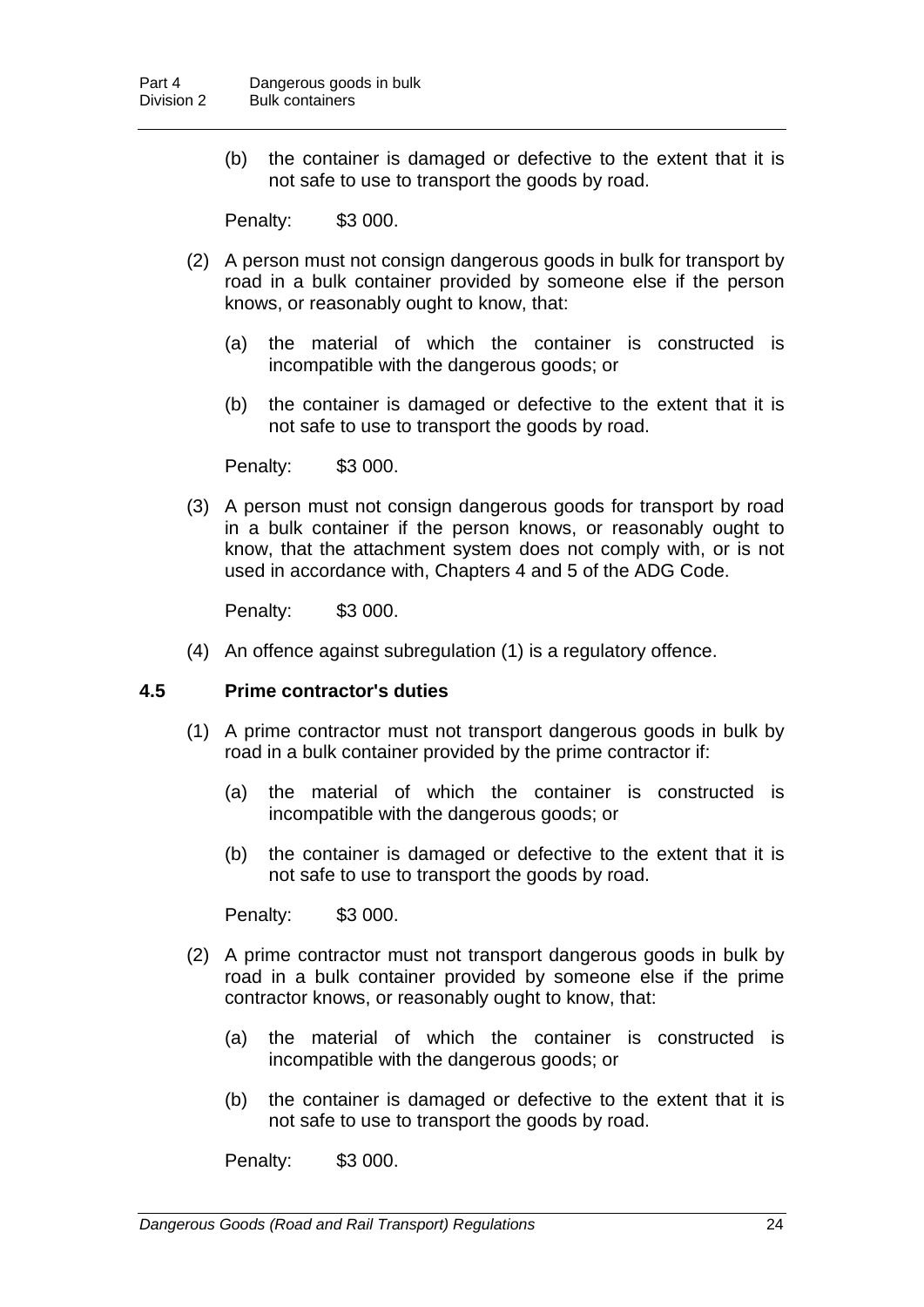(3) A prime contractor must not transport dangerous goods by road in a bulk container if the attachment system does not comply with, or is not used in accordance with, Chapters 4 and 5 of the ADG Code.

Penalty: \$3 000.

(4) An offence against subregulation (1) is a regulatory offence.

### **4.6 Driver's duties**

(1) A person must not drive a vehicle transporting dangerous goods in bulk by road in a bulk container if the person knows, or reasonably ought to know, that the container is damaged or defective to the extent that it is not safe to use to transport the goods by road.

Penalty: \$3 000.

(2) A person must not drive a vehicle transporting dangerous goods by road in a bulk container if the person knows, or reasonably ought to know, that the attachment system does not comply with, or is not used in accordance with, Chapters 4 and 5 of the ADG Code.

Penalty: \$3 000.

## **Division 3 Tanks**

#### **4.7 Manufacturer's duties**

(1) A person must not manufacture a tank designed to transport dangerous goods in bulk by road other than in accordance with a design that is approved under regulation 4.25.

Penalty: \$3 000.

(2) A person who manufactures a tank designed to transport dangerous goods in bulk by road must attach a compliance plate to the tank in accordance with Chapter 4 of the ADG Code.

Penalty: \$3 000.

(3) An offence against this regulation is a regulatory offence.

#### **4.8 Compliance plates**

(1) A person must not attach a compliance plate, or something that purports to be a compliance plate, to a tank unless the tank is an approved tank.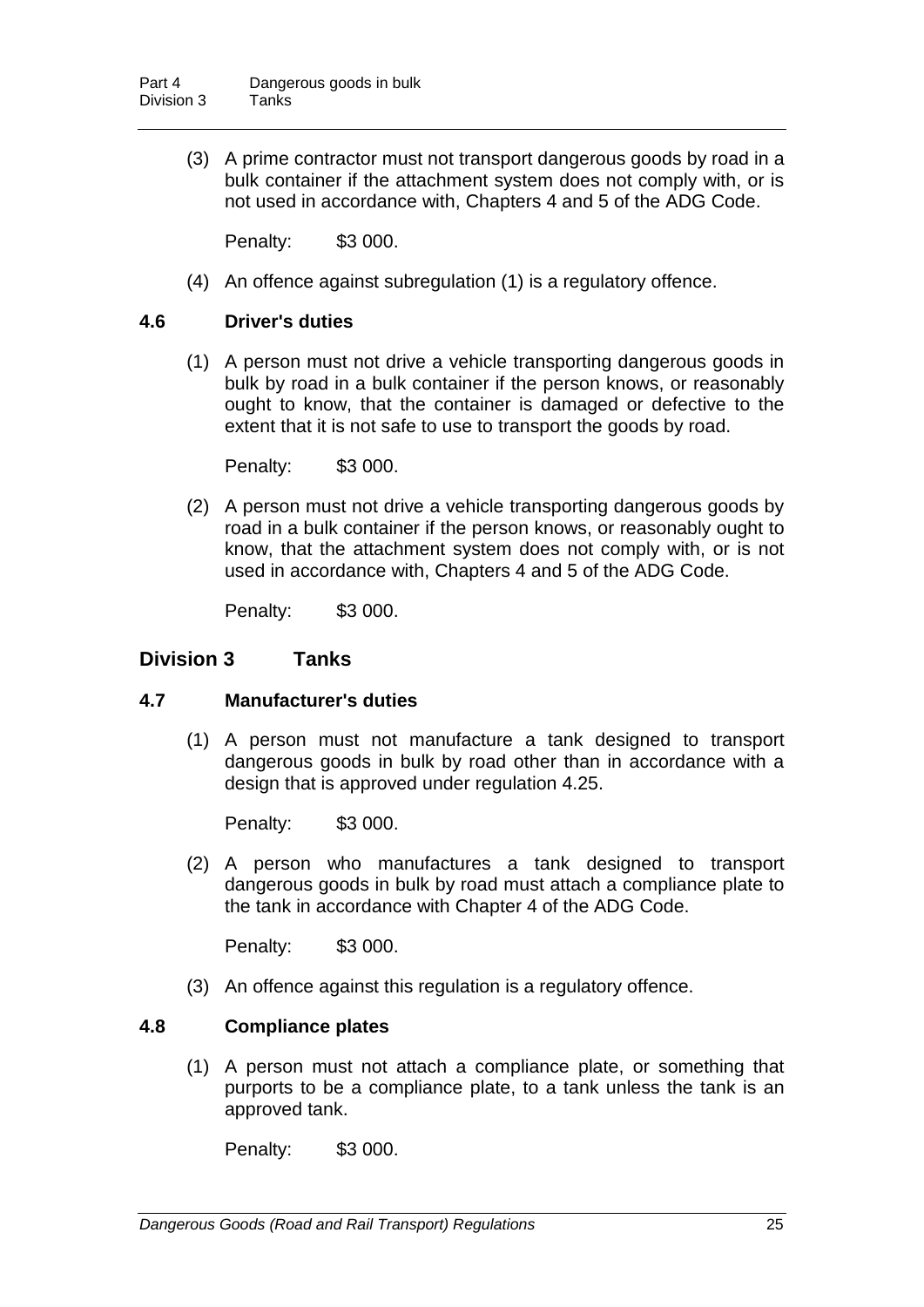(2) An offence against subregulation (1) is a regulatory offence.

### **4.9 Owner's duties for certain vehicles**

- (1) The owner of a vehicle of which a tank forms part, or to which a tank is attached, must not use the vehicle, or permit the vehicle to be used, to transport dangerous goods in bulk in the form of a liquid or gas by road, unless the tank:
	- (a) is an approved tank;
	- (b) has been maintained, tested and inspected in accordance with Chapter 4 of the ADG Code; and
	- (c) is used in accordance with the approval conditions (if any) specified on the tank's compliance plate.

Penalty: \$3 000.

(2) An offence against subregulation (1) is a regulatory offence.

### **4.10 Consignor's duties**

- (1) A person must not consign dangerous goods in bulk for transport by road in a tank provided by the person unless the tank:
	- (a) is an approved tank;
	- (b) has been maintained, tested and inspected in accordance with Chapter 4 of the ADG Code; and
	- (c) is used in accordance with the approval conditions (if any) specified on the tank's compliance plate.

Penalty: \$3 000.

- (2) A person must not consign dangerous goods in bulk for transport by road in a tank provided by someone else if the person knows, or reasonably ought to know, that the tank:
	- (a) is not an approved tank;
	- (b) has not been maintained, tested and inspected in accordance with Chapter 4 of the ADG Code; or
	- (c) is used other than in accordance with the approval conditions (if any) specified on the tank's compliance plate.

Penalty: \$3 000.

(3) An offence against subregulation (1) is a regulatory offence.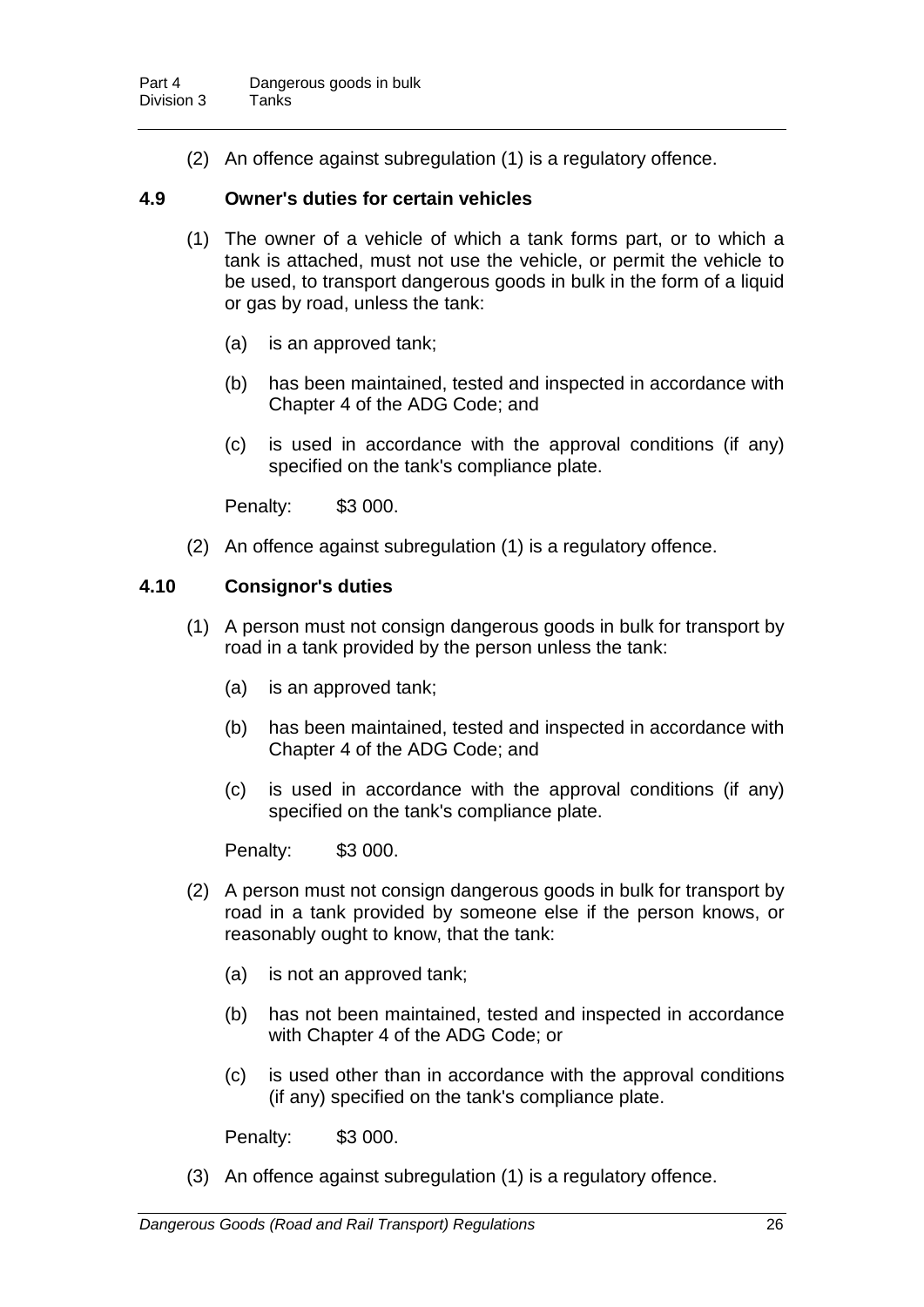## **4.11 Loader's duty**

A person must not load dangerous goods in bulk for transport by road in a tank if the person knows, or reasonably ought to know, that the tank:

- (a) is not an approved tank; or
- (b) is used other than in accordance with Chapter 4 of the ADG Code.

Penalty: \$1 500.

### **4.12 Prime contractor's duties**

- (1) A prime contractor must not transport dangerous goods in bulk by road in a tank provided by the prime contractor unless the tank:
	- (a) is an approved tank;
	- (b) has been maintained, tested and inspected in accordance with Chapter 4 of the ADG Code; and
	- (c) is used in accordance with the approval conditions (if any) specified on the tank's compliance plate.

Penalty: \$3 000.

- (2) A prime contractor must not transport dangerous goods in bulk by road in a tank provided by someone else if the prime contractor knows, or reasonably ought to know, that the tank:
	- (a) is not an approved tank;
	- (b) has not been maintained, tested and inspected in accordance with Chapter 4 of the ADG Code; or
	- (c) is used other than in accordance with the approval conditions (if any) specified on the tank's compliance plate.

- (3) A prime contractor must not transport dangerous goods in bulk by road in a tank forming part of a vehicle if:
	- (a) the material of which the tank is constructed is incompatible with the dangerous goods; or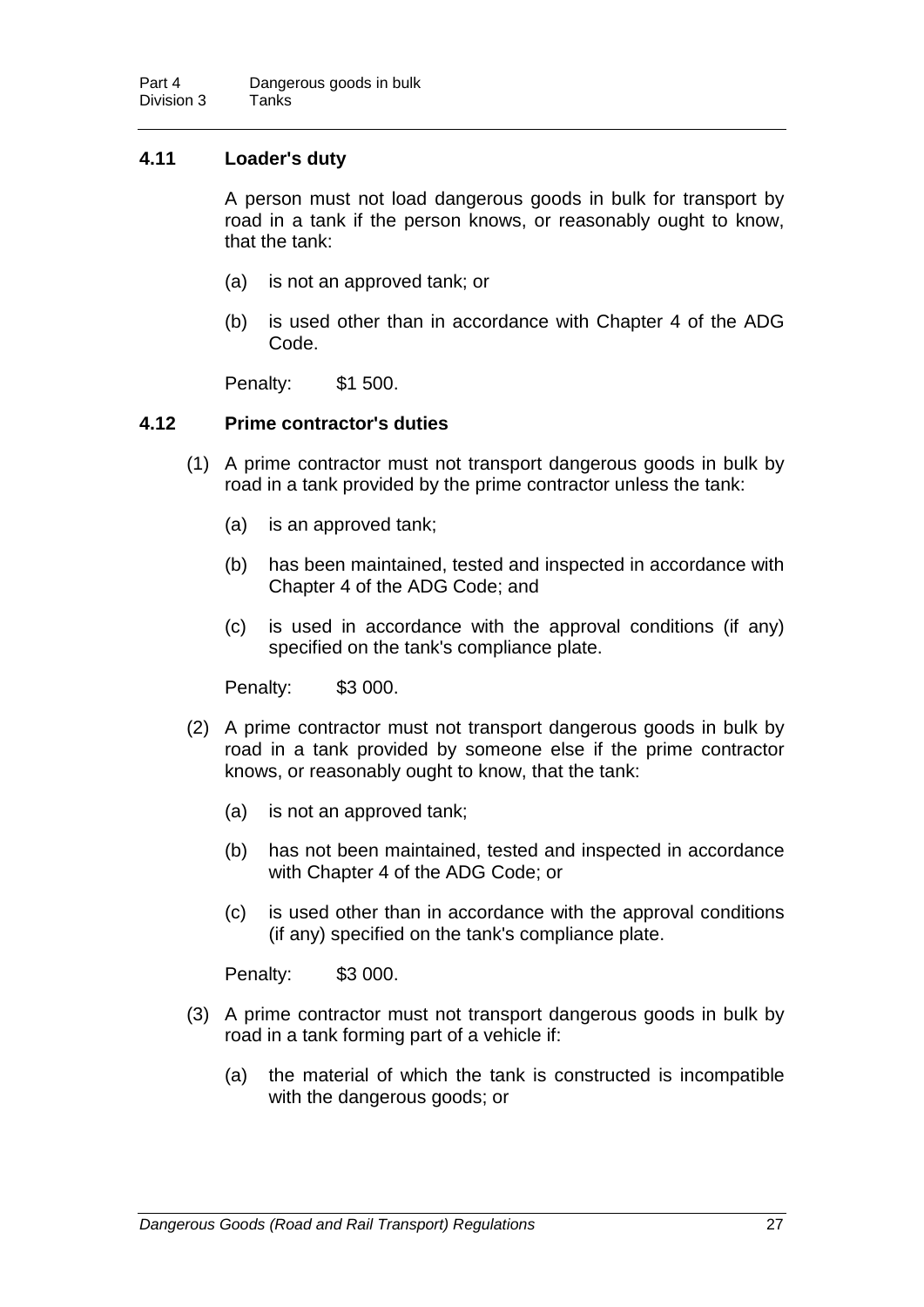(b) the tank is damaged or defective to the extent that it is not safe to use to transport the goods by road.

Penalty: \$3 000.

(4) An offence against subregulation (1) or (3) is a regulatory offence.

### **4.13 Driver's duties**

A person must not drive a vehicle transporting dangerous goods in bulk by road in a tank if the person knows, or reasonably ought to know, that the tank:

- (a) is not an approved tank; or
- (b) is used other than in accordance with the approval conditions (if any) specified on the tank's compliance plate.

Penalty: \$1 500.

## **Division 4 Foreign approved tanks**

#### **4.14 Consignor's duties**

(1) A person must not consign dangerous goods in bulk for transport by road in a foreign approved tank provided by the person if the transport of the goods by road in the tank is prohibited by a determination under regulation 4.27(1).

Penalty: \$3 000.

(2) A person must not consign dangerous goods in bulk for transport by road in a foreign approved tank provided by someone else if the person knows, or reasonably ought to know, that the transport of the goods by road in the tank is prohibited by a determination under regulation 4.27(1).

Penalty: \$3 000.

(3) An offence against subregulation (1) is a regulatory offence.

## **4.15 Prime contractor's duties**

(1) A prime contractor must not transport dangerous goods in bulk by road in a foreign approved tank provided by the prime contractor if the transport of the goods by road in the tank is prohibited by a determination under regulation 4.27(1).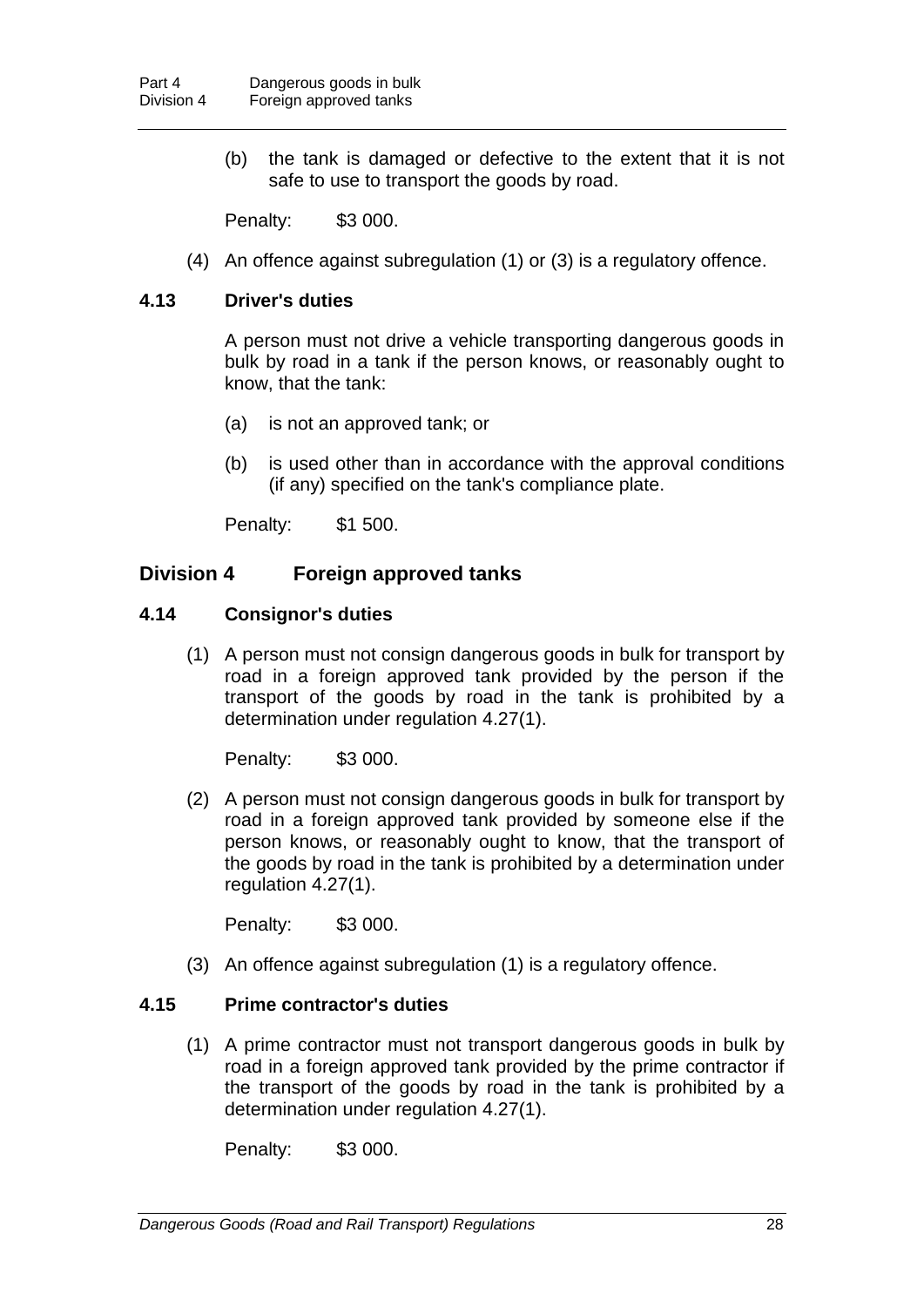(2) A prime contractor must not transport dangerous goods in bulk by road in a foreign approved tank provided by someone else if the prime contractor knows, or reasonably ought to know, that the transport of the goods by road in the tank is prohibited by a determination under regulation 4.27(1).

Penalty: \$3 000.

(3) An offence against subregulation (1) is a regulatory offence.

## **Division 5 IBCs**

## **4.16 Manufacturer's duties**

(1) A person must not manufacture an IBC other than in accordance with a design that is approved under regulation 4.26.

Penalty: \$3 000.

(2) A person who manufactures an IBC must mark the IBC with an IBC marking in accordance with the IBC Supplement.

Penalty: \$3 000.

(3) An offence against this regulation is a regulatory offence.

## **4.17 IBC markings**

(1) A person must not mark an IBC with an IBC marking, or something that purports to be an IBC marking, unless the IBC is an approved IBC.

Penalty: \$3 000.

(2) An offence against subregulation (1) is a regulatory offence.

## **4.18 Consignor's duties**

- (1) A person must not consign dangerous goods in bulk for transport by road in an IBC provided by the person unless the IBC:
	- (a) is an approved IBC; and
	- (b) is used in accordance with Chapter 4 of the ADG Code and the IBC Supplement.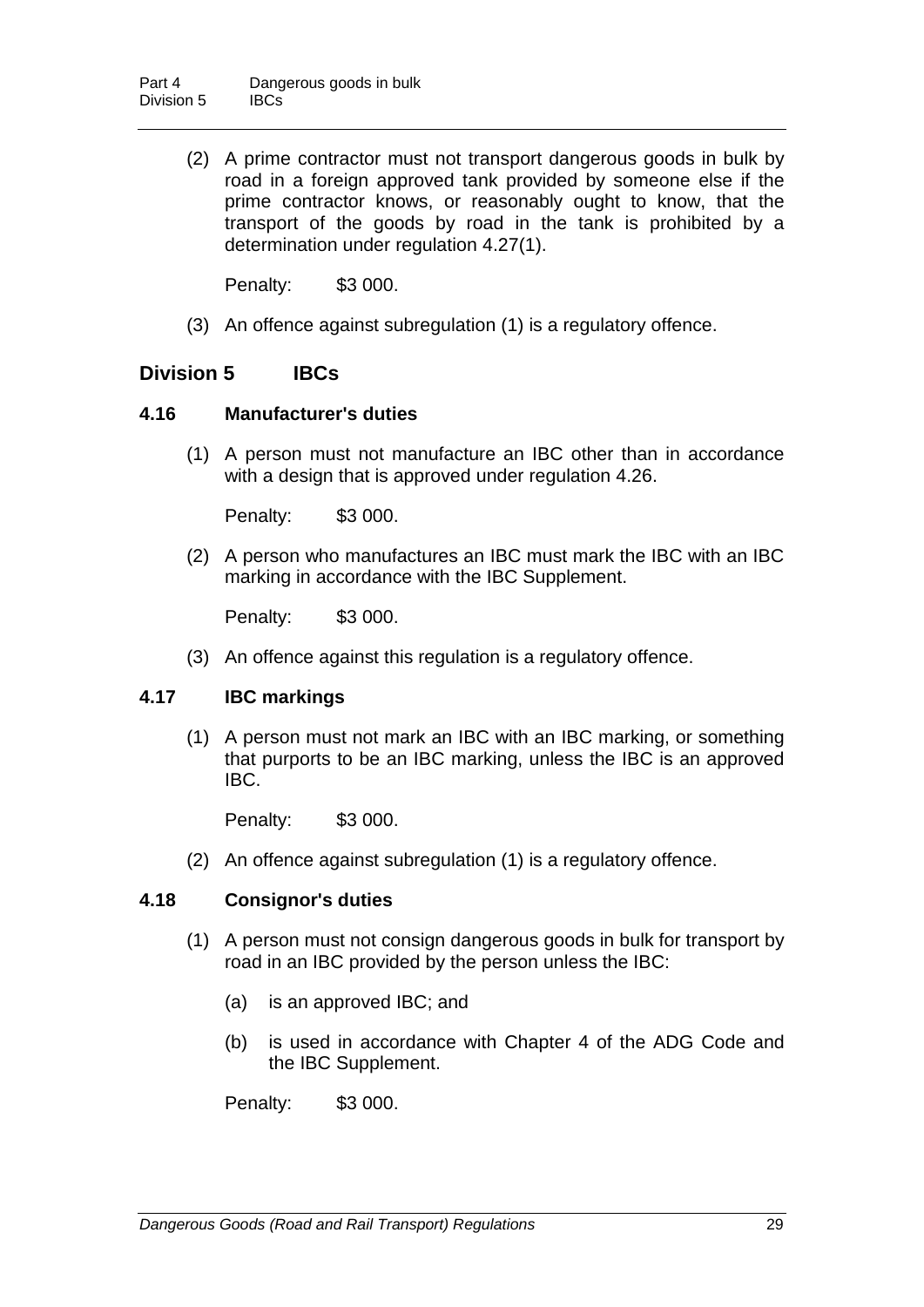- (2) A person must not consign dangerous goods in bulk for transport by road in an IBC provided by someone else if the person knows, or reasonably ought to know, that the IBC:
	- (a) is not an approved IBC; or
	- (b) is used other than in accordance with Chapter 4 of the ADG Code and the IBC Supplement.

Penalty: \$3 000.

(3) An offence against subregulation (1) is a regulatory offence.

### **4.19 Loader's duties**

A person must not load dangerous goods in bulk for transport by road in an IBC if the person knows, or reasonably ought to know, that the IBC:

- (a) is not an approved IBC; or
- (b) is used other than in accordance with Chapter 4 of the ADG Code and the IBC Supplement.

Penalty: \$1 500.

#### **4.20 Prime contractor's duties**

- (1) A prime contractor must not transport dangerous goods in bulk by road in an IBC provided by the prime contractor unless the IBC:
	- (a) is an approved IBC; and
	- (b) is used in accordance with Chapter 4 of the ADG Code and the IBC Supplement.

Penalty: \$3 000.

- (2) A prime contractor must not transport dangerous goods in bulk by road in an IBC provided by someone else if the prime contractor knows, or reasonably ought to know, that the IBC:
	- (a) is not an approved IBC; or
	- (b) is used other than in accordance with Chapter 4 of the ADG Code and the IBC Supplement.

Penalty: \$3 000.

(3) An offence against subregulation (1) is a regulatory offence.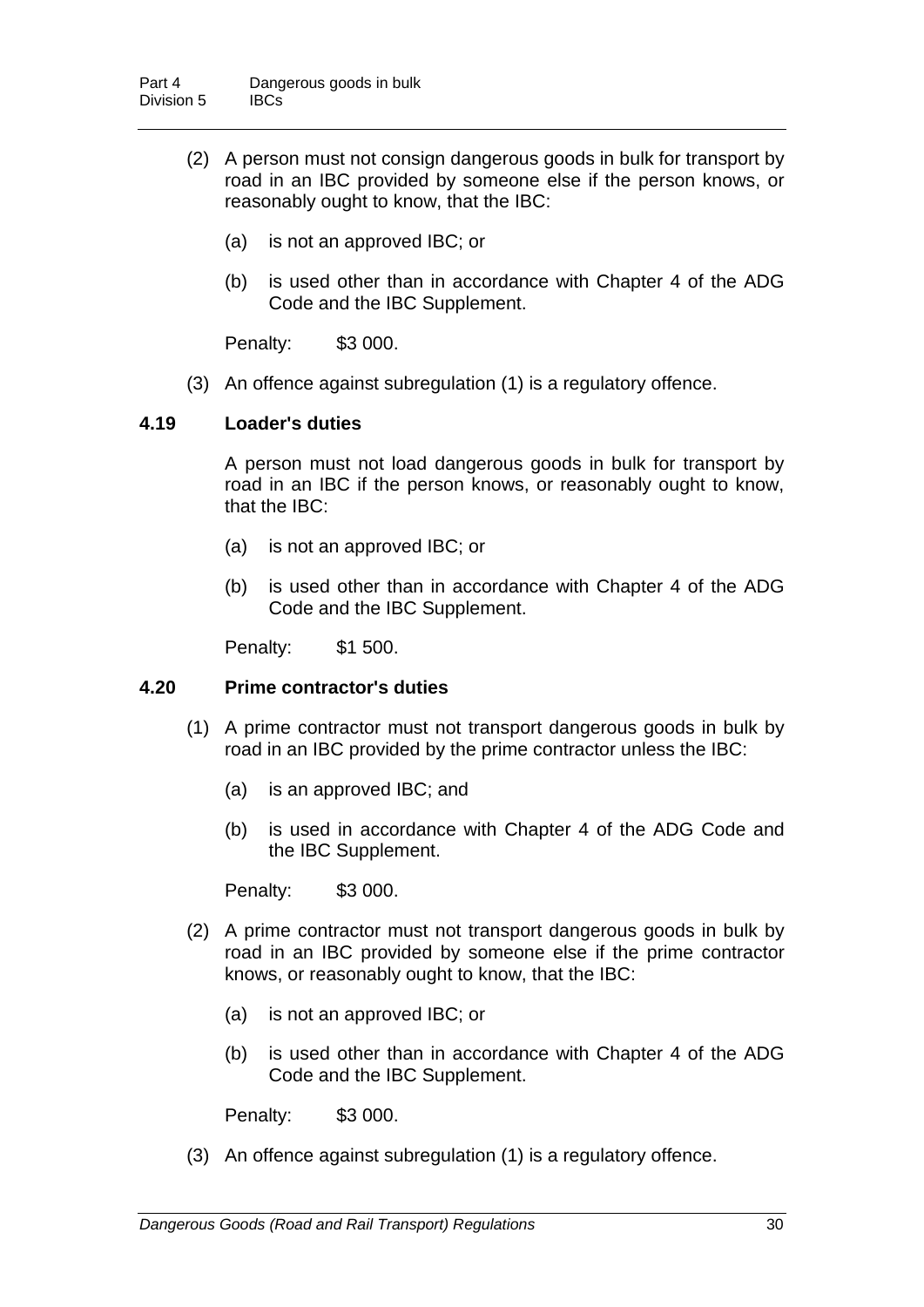## **4.21 Driver's duties**

A person must not drive a vehicle transporting dangerous goods in bulk by road in an IBC if the person knows, or reasonably ought to know, that the IBC:

- (a) is not an approved IBC; or
- (b) is used other than in accordance with Chapter 4 of the ADG Code and the IBC Supplement.

Penalty: \$1 500.

## **Division 6 Foreign approved IBCs**

## **4.22 Consignor's duties**

(1) A person must not consign dangerous goods in bulk for transport by road in a foreign approved IBC provided by the person if the transport of the goods by road in the IBC is prohibited by a determination under regulation 4.27(2).

Penalty: \$3 000.

(2) A person must not consign dangerous goods in bulk for transport by road in a foreign approved IBC provided by someone else if the person knows, or reasonably ought to know, that the transport of the goods by road in the IBC is prohibited by a determination under regulation 4.27(2).

Penalty: \$3 000.

(3) An offence against subregulation (1) is a regulatory offence.

## **4.23 Prime contractor's duties**

(1) A prime contractor must not transport dangerous goods in bulk by road in a foreign approved IBC provided by the prime contractor if the transport of the goods by road in the IBC is prohibited by a determination under regulation 4.27(2).

Penalty: \$3 000.

(2) A prime contractor must not transport dangerous goods in bulk by road in a foreign approved IBC provided by someone else if the prime contractor knows, or reasonably ought to know, that the transport of the goods by road in the IBC is prohibited by a determination under regulation 4.27(2).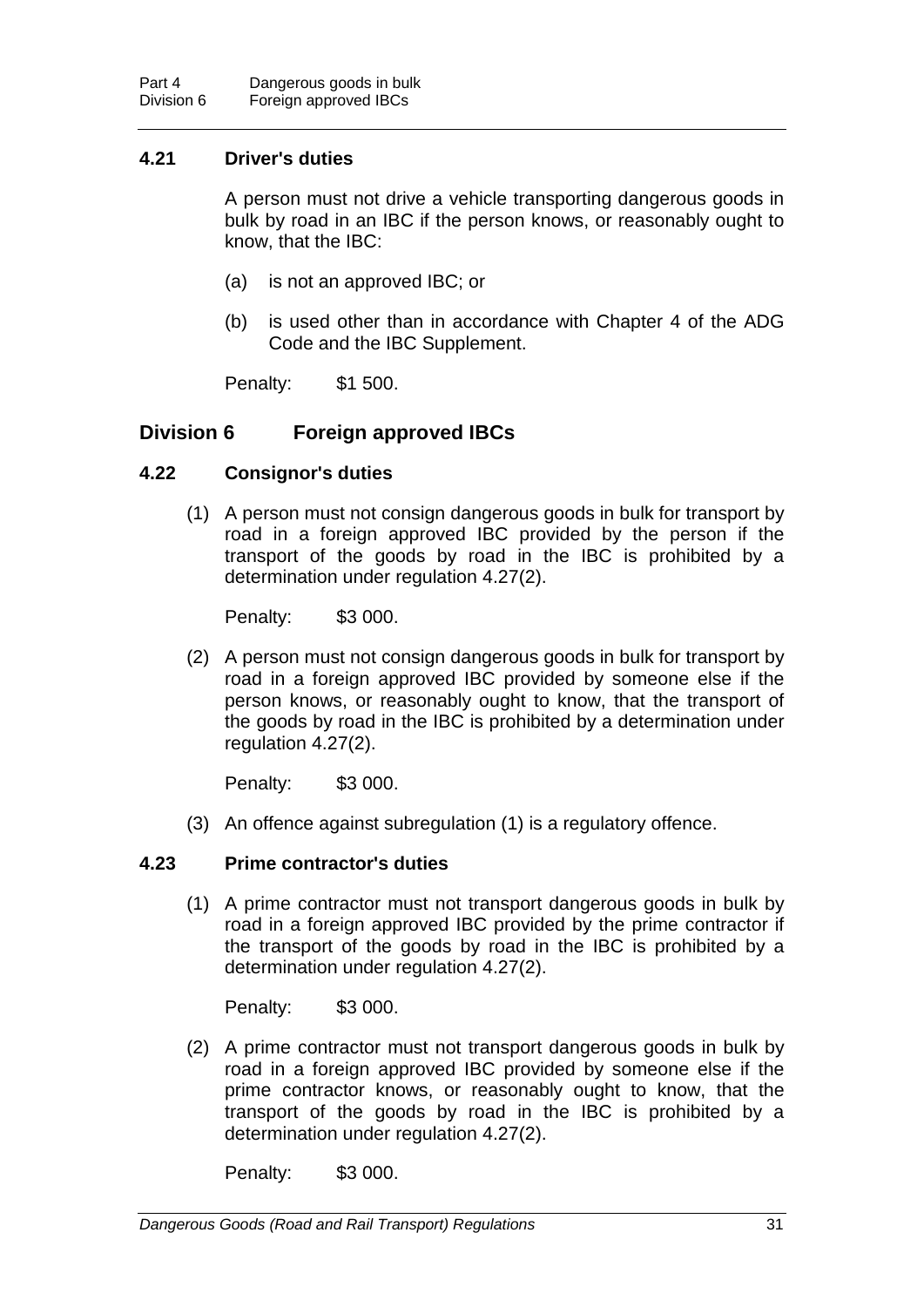(3) An offence against subregulation (1) is a regulatory offence.

# **Division 7 Approval of tank and IBC designs**

## **4.24 Applications for approval**

An application for approval of a design for a tank or IBC for use in the transport of dangerous goods in bulk by road must:

- (a) for a tank include the information required under Chapter 4 of the ADG Code;
- (b) for an IBC include the information required under the IBC Supplement; and
- (c) if a fee is prescribed for the application be accompanied by the prescribed fee.

## **4.25 Approvals – tank designs**

- (1) The Competent Authority may, on application made in accordance with regulations 4.24 and 17.1, approve a design for a tank for use in the transport of dangerous goods in bulk of a particular type by road if:
	- (a) the design complies with Chapter 4 of the ADG Code; or
	- (b) the design does not comply with the Chapter, but the Authority considers that the risk involved in using the tank is not greater than the risk involved in using a tank complying with the Chapter.
- (2) The approval of the design may be subject to any condition about the construction, use or maintenance of a tank manufactured in accordance with the design necessary for the safe use of the tank.
- (3) In this regulation, a reference to the design of a tank includes a reference to the design of:
	- (a) the attachment system to any vehicle of which the tank is intended to form a part or to which it is intended to be attached; and
	- (b) the stability characteristics, and other attributes, of the vehicle affecting the suitability of a tank manufactured in accordance with the design to transport the dangerous goods.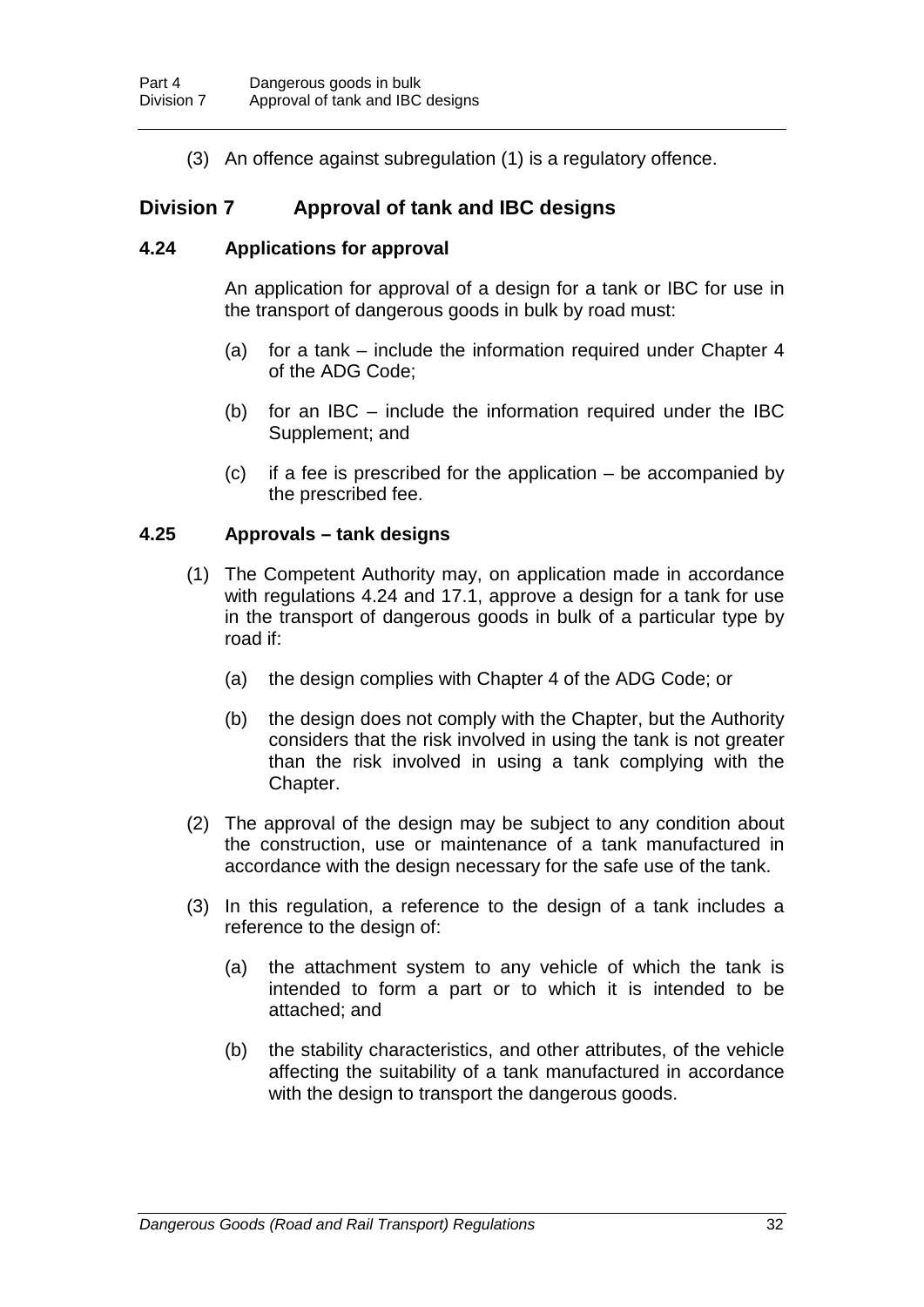## **4.26 Approvals – IBC designs**

- (1) The Competent Authority may, on application made in accordance with regulations 4.24 and 17.1, approve a design for an IBC for use in the transport of dangerous goods in bulk of a particular type by road if the Authority considers that the design complies with the IBC Supplement.
- (2) The approval of the design may be subject to any condition about the construction, use or maintenance of an IBC manufactured in accordance with the design necessary for the safe use of the IBC.

## **Division 8 Determinations**

#### **4.27 Determinations – foreign approved tanks and IBCs**

- (1) The Competent Authority may determine the dangerous goods in bulk that must not be transported by road in a foreign approved tank.
- (2) The Competent Authority may determine the dangerous goods in bulk that must not be transported by road in a foreign approved IBC.

# **Part 5 Freight containers**

#### **5.1 Consignor's duties**

(1) A person must not consign dangerous goods for transport by road in a freight container provided by the person unless the container complies with Chapter 5 of the ADG Code.

Penalty: \$1 500.

(2) A person must not consign dangerous goods for transport by road in a freight container that is not provided by the person if the person knows, or reasonably ought to know, that the container does not comply with Chapter 5 of the ADG Code.

Penalty: \$1 500.

- (3) A person must not consign dangerous goods for transport by road in a freight container if the person knows, or reasonably ought to know, that the attachment system:
	- (a) does not comply with Chapter 5 of the ADG Code; or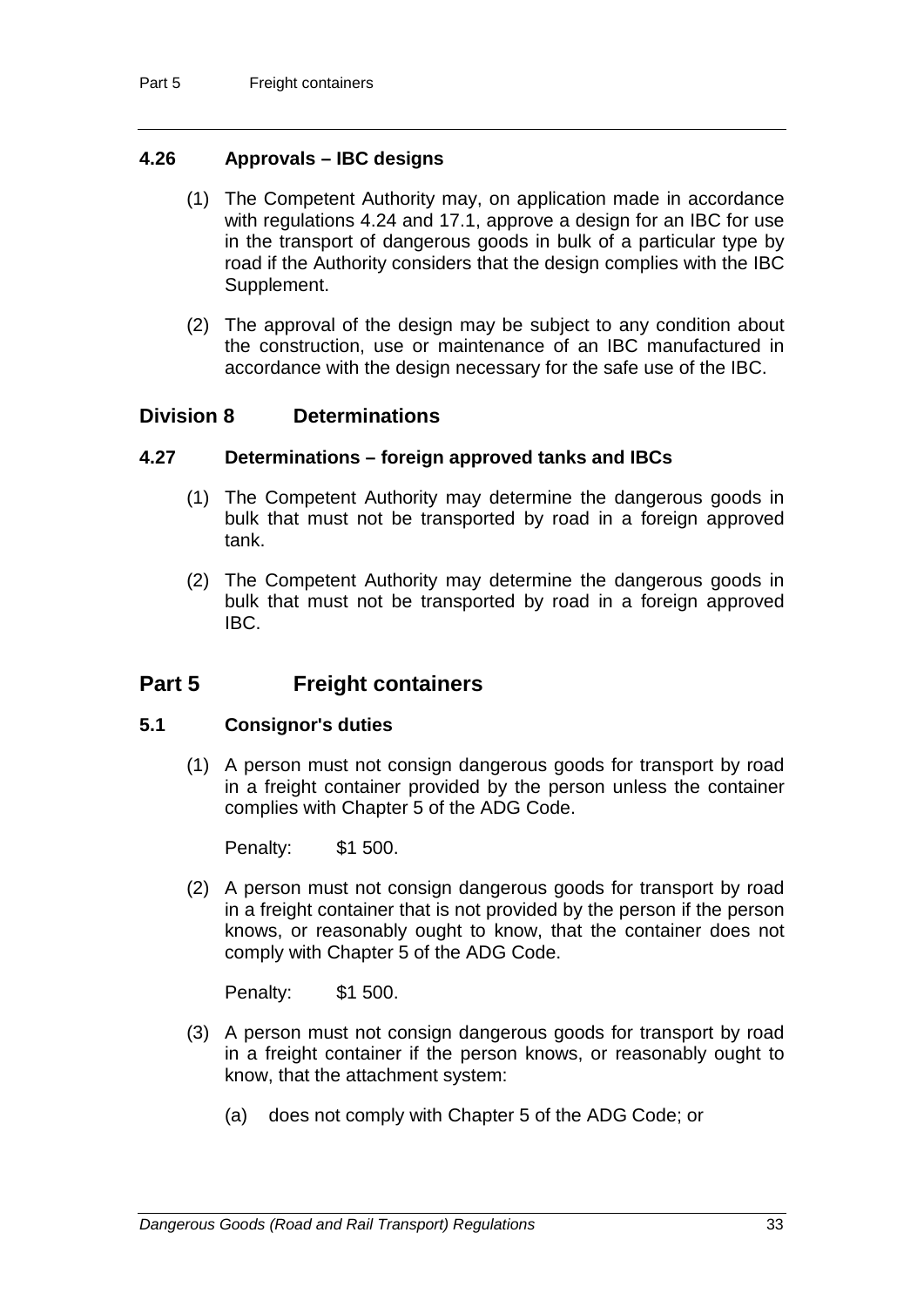(b) is used other than in accordance with the Chapter.

Penalty: \$1 500.

(4) An offence against subregulation (1) is a regulatory offence.

## **5.2 Loader's duty**

A person must not load dangerous goods for transport by road in a freight container if the person knows, or reasonably ought to know, that the container does not comply with Chapter 5 of the ADG Code.

Penalty: \$1 500.

#### **5.3 Prime contractor's duties**

(1) A prime contractor must not transport dangerous goods by road in a freight container provided by the prime contractor unless the container complies with Chapter 5 of the ADG Code.

Penalty: \$3 000.

(2) A prime contractor must not transport dangerous goods by road in a freight container that is not provided by the prime contractor if the prime contractor knows, or reasonably ought to know, that the container does not comply with Chapter 5 of the ADG Code.

Penalty: \$3 000.

- (3) A prime contractor must not transport dangerous goods by road in a freight container unless the attachment system:
	- (a) complies with Chapter 5 of the ADG Code; and
	- (b) is used in accordance with the Chapter.

Penalty: \$3 000.

(4) An offence against subregulation (1) or (3) is a regulatory offence.

#### **5.4 Driver's duty**

(1) A person must not drive a vehicle transporting dangerous goods by road in a freight container unless the container is attached to the vehicle in accordance with Chapter 5 of the ADG Code.

Penalty: \$1 500.

(2) An offence against subregulation (1) is a regulatory offence.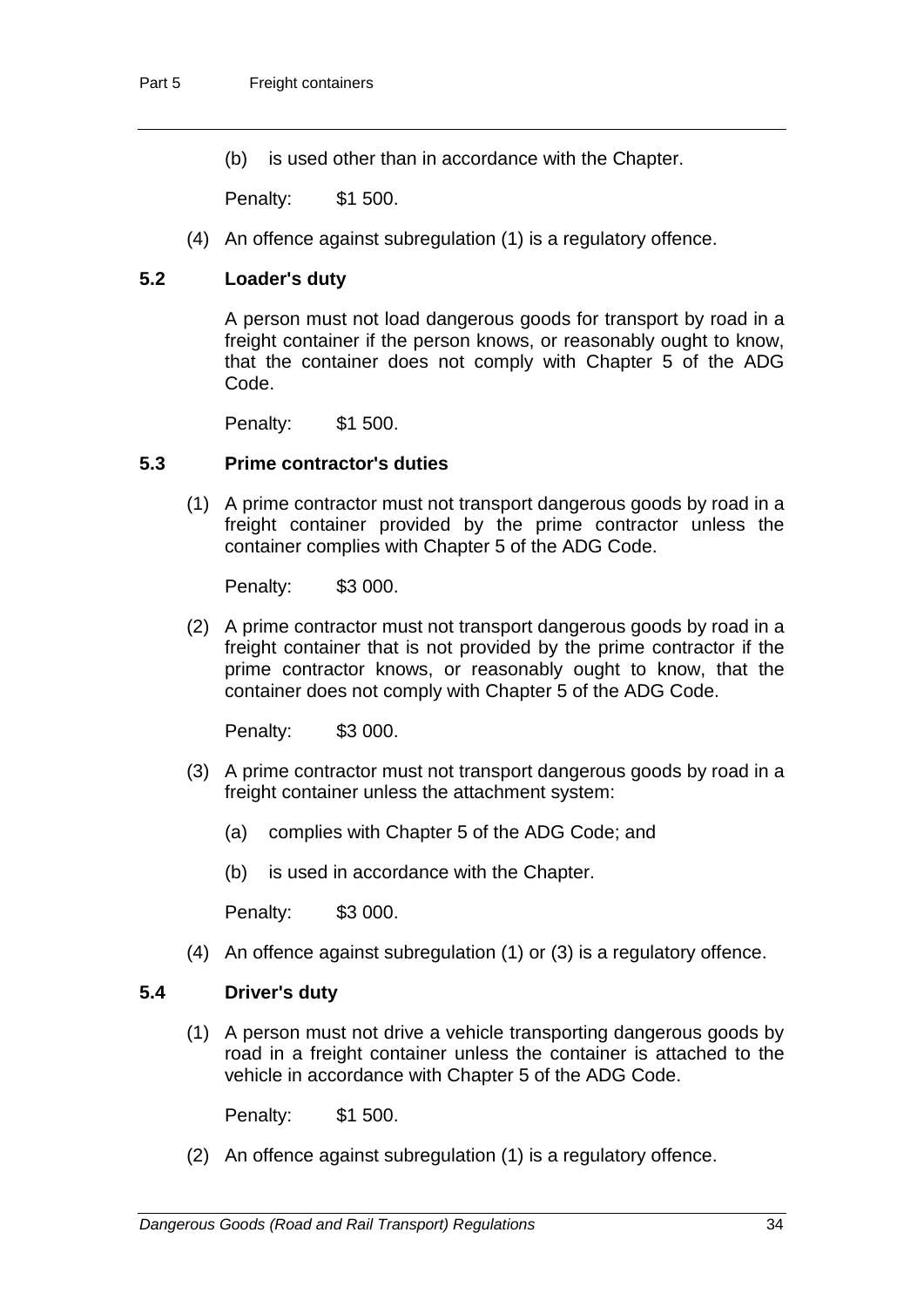# **Part 6 Unit loads**

### **6.1 Consignor's duties**

- (1) A person must not consign packaged dangerous goods for transport by road in a unit load unless:
	- (a) the packages can safely be transported by road in the unit load;
	- (b) if Chapter 6 of the ADG Code requires the Competent Authority's approval for the transport by road of the unit load – the unit load is prepared in accordance with a method approved under regulation 6.5(1); and
	- (c) the unit load otherwise complies with the Chapter.

Penalty: \$1 500.

(2) An offence against subregulation (1) is a regulatory offence.

### **6.2 Loader's duties**

A person must not load packaged dangerous goods for transport by road in a unit load if the person knows, or reasonably ought to know, that:

- (a) the packages cannot safely be transported by road in the unit load;
- (b) if Chapter 6 of the ADG Code requires the Competent Authority's approval for the transport by road of the unit load – the unit load is not prepared in accordance with a method approved under regulation 6.5(1); or
- (c) the unit load does not otherwise comply with the Chapter.

Penalty: \$1 500.

#### **6.3 Prime contractor's duties**

A prime contractor must not transport packaged dangerous goods by road in a unit load if the prime contractor knows, or reasonably ought to know, that:

(a) the packages cannot safely be transported by road in the unit load; or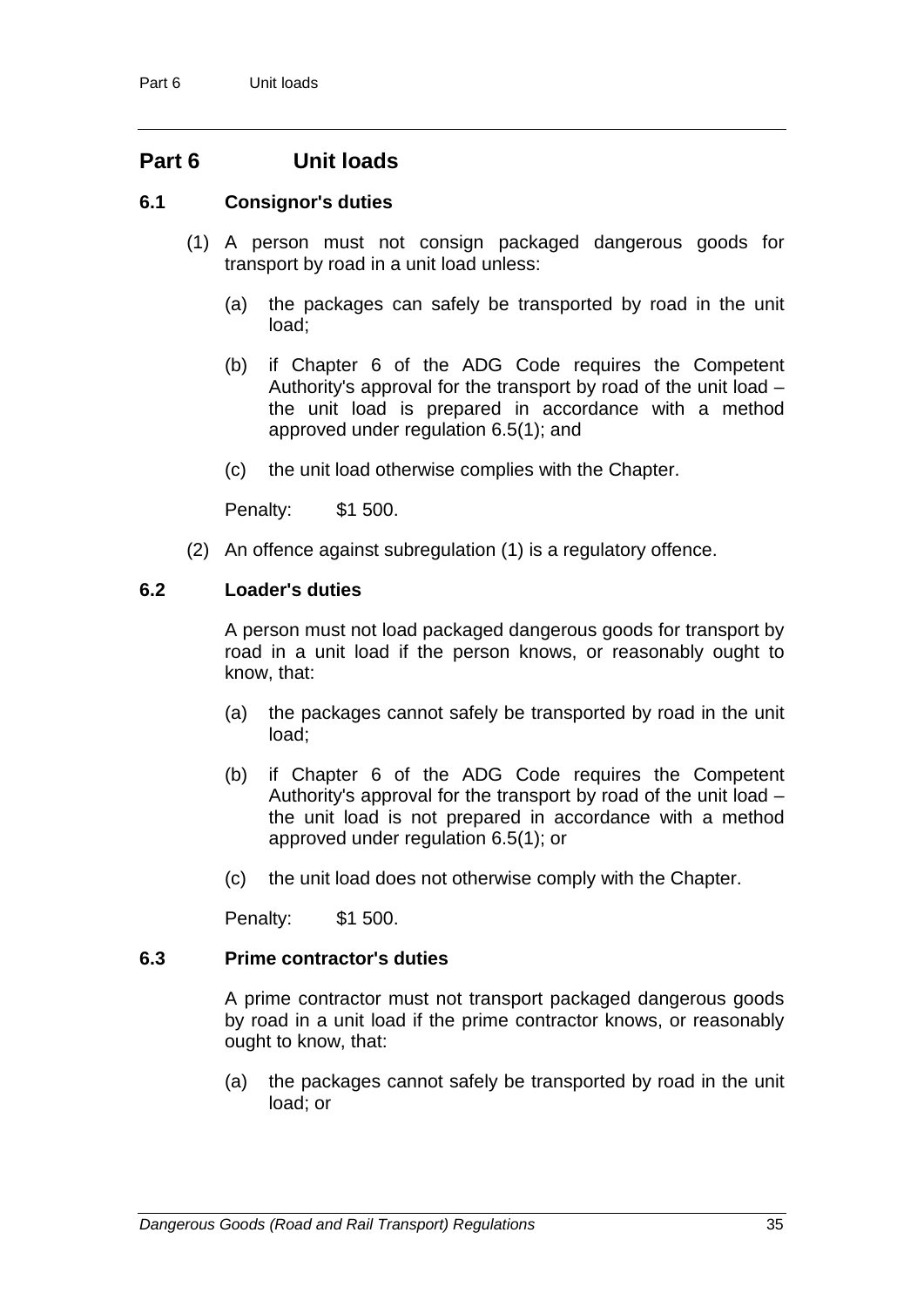(b) the unit load does not comply with Chapter 6 of the ADG Code.

Penalty: \$1 500.

### **6.4 Driver's duties**

A person must not drive a vehicle transporting packaged dangerous goods by road in a unit load if the person knows, or reasonably ought to know, that:

- (a) the packages cannot safely be transported by road in the unit load; or
- (b) the unit load does not comply with Chapter 6 of the ADG Code.

Penalty: \$1 500.

### **6.5 Approvals – unit loads**

- (1) The Competent Authority may, on application made in accordance with regulation 17.1, approve a method of preparing a unit load of dangerous goods for transport by road that does not comply with Chapter 6 of the ADG Code if the Authority considers that the risk involved in using the method is not greater than the risk involved in using a method complying with the Chapter.
- (2) The approval of a method of preparing a unit load of dangerous goods for transport by road may be subject to any condition necessary for the safe transport of the dangerous goods using the method.

# **Part 7 Marking and placarding**

## **Division 1 Marking packages and unit loads**

## **7.1 Application of Division**

This Division does not apply to the transport of dangerous goods by road if:

- (a) the goods have been imported into, or are to be exported from, Australia;
- (b) the goods are being transported in a closed freight container;
- (c) the goods are not leaking from the container;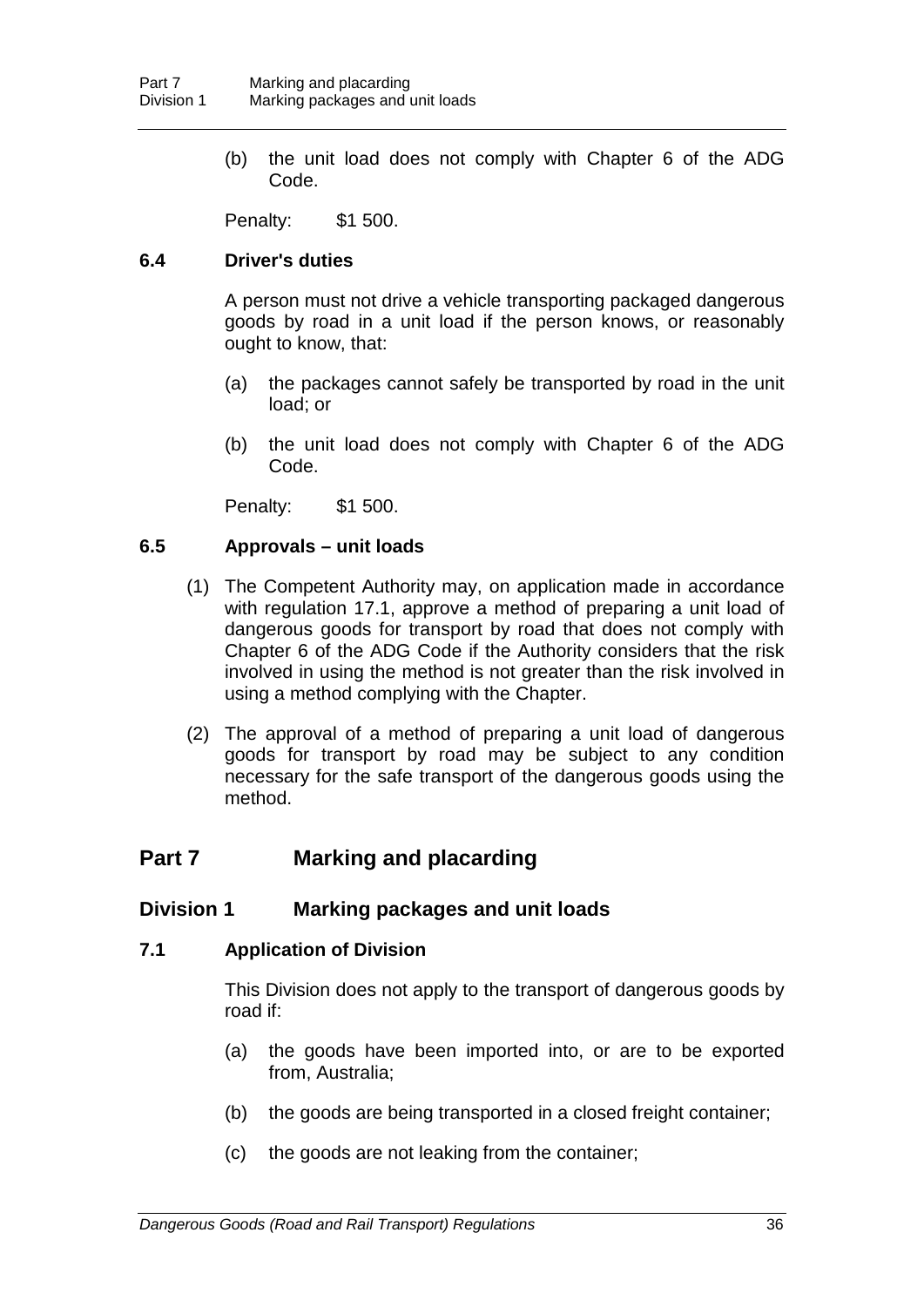- (d) the goods are being transported directly:
	- (i) for imported goods from the place of import; or
	- (ii) for goods for export to the place of export; and
- (e) the container is placarded in accordance with the IATA Regulations, ICAO Rules or IMDG Code.

### **7.2 Meaning of** *appropriately marked*

For this Division, a package or unit load is appropriately marked if the package or unit load is marked in accordance with Chapter 7 of the ADG Code.

#### **7.3 Consignor's duties**

(1) A person must not consign dangerous goods for transport by road in a package or unit load unless the package or unit load is appropriately marked.

Penalty: For a package – \$500.

For a unit load – \$1 500.

(2) A person must not consign dangerous goods for transport by road in a package or unit load if a marking on the package or unit load about its contents is false or misleading in a material particular.

Penalty: For a package – \$500.

For a unit load – \$1 500.

(3) A person must not consign goods for transport by road in a package or unit load that does not contain dangerous goods but is marked as if it contained dangerous goods.

Penalty: For a package – \$500.

For a unit load – \$1 500.

(4) An offence against this regulation is a regulatory offence.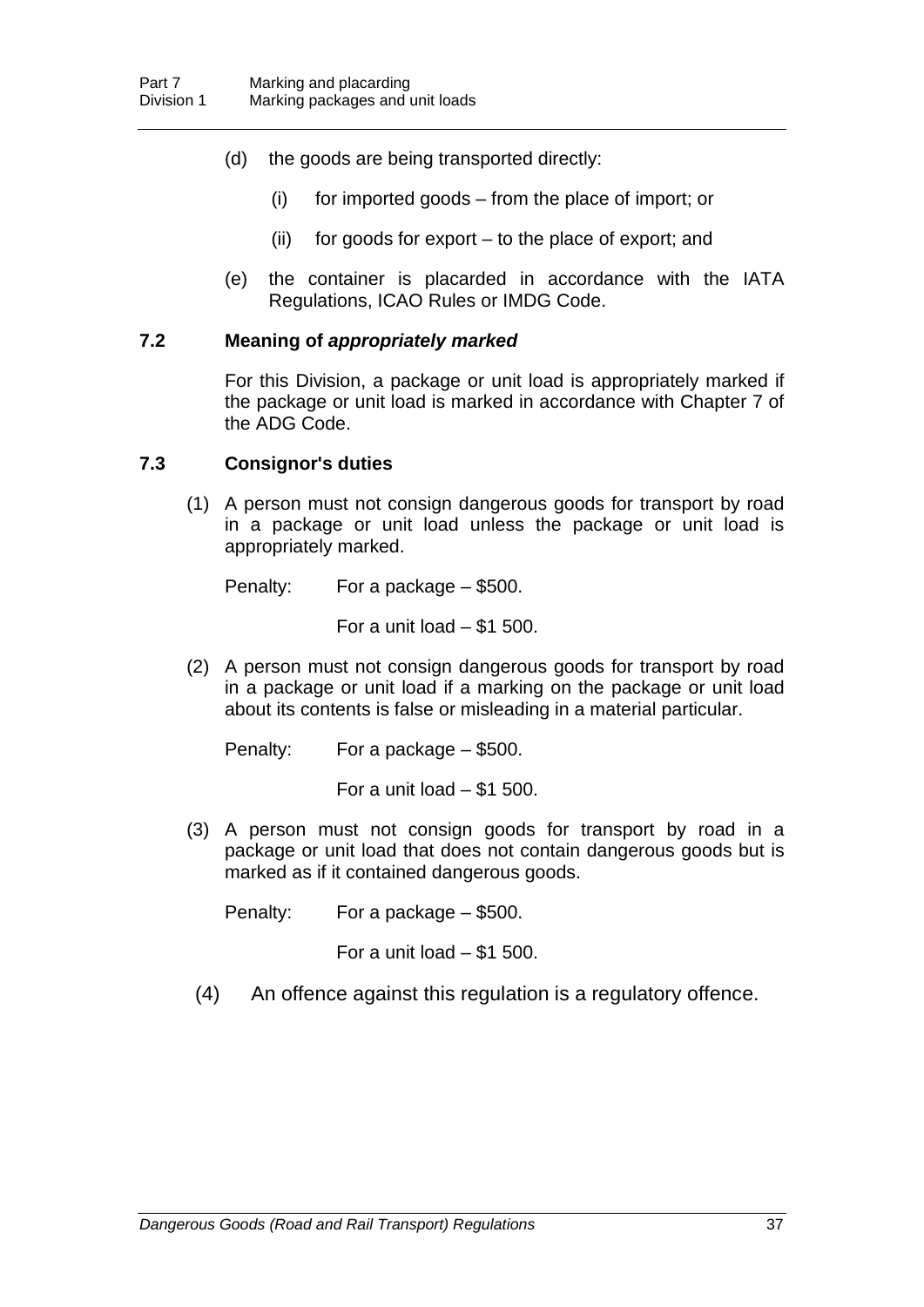## **7.4 Packer's duties**

(1) A person must not pack dangerous goods for transport by road in a package or unit load if the person knows, or reasonably ought to know, that the packaging will not be appropriately marked when the goods are transported.

Penalty: For a package – \$500.

For a unit load  $-$  \$1 500.

(2) A person who packs dangerous goods for transport by road must not mark a package or unit load with a marking about its contents that the person knows, or reasonably ought to know, is false or misleading in a material particular.

Penalty: For a package – \$500.

For a unit load  $-$  \$1 500.

(3) A person who packs goods for transport by road must not mark a package or unit load that the person knows, or reasonably ought to know, does not contain dangerous goods as if it contained dangerous goods.

Penalty: For a package – \$500.

For a unit load  $-$  \$1 500.

## **7.5 Prime contractor's duties**

- (1) A prime contractor must not transport goods by road in a package or unit load if the prime contractor knows, or reasonably ought to know, that:
	- (a) the goods are dangerous goods; and
	- (b) the package or unit load is not appropriately marked.

Penalty: For a package – \$500.

For a unit load  $-$  \$1 500.

(2) A prime contractor must not transport dangerous goods by road in a package or unit load if the prime contractor knows, or reasonably ought to know, that a marking on the package or unit load about its contents is false or misleading in a material particular.

Penalty: For a package – \$500.

For a unit load – \$1 500.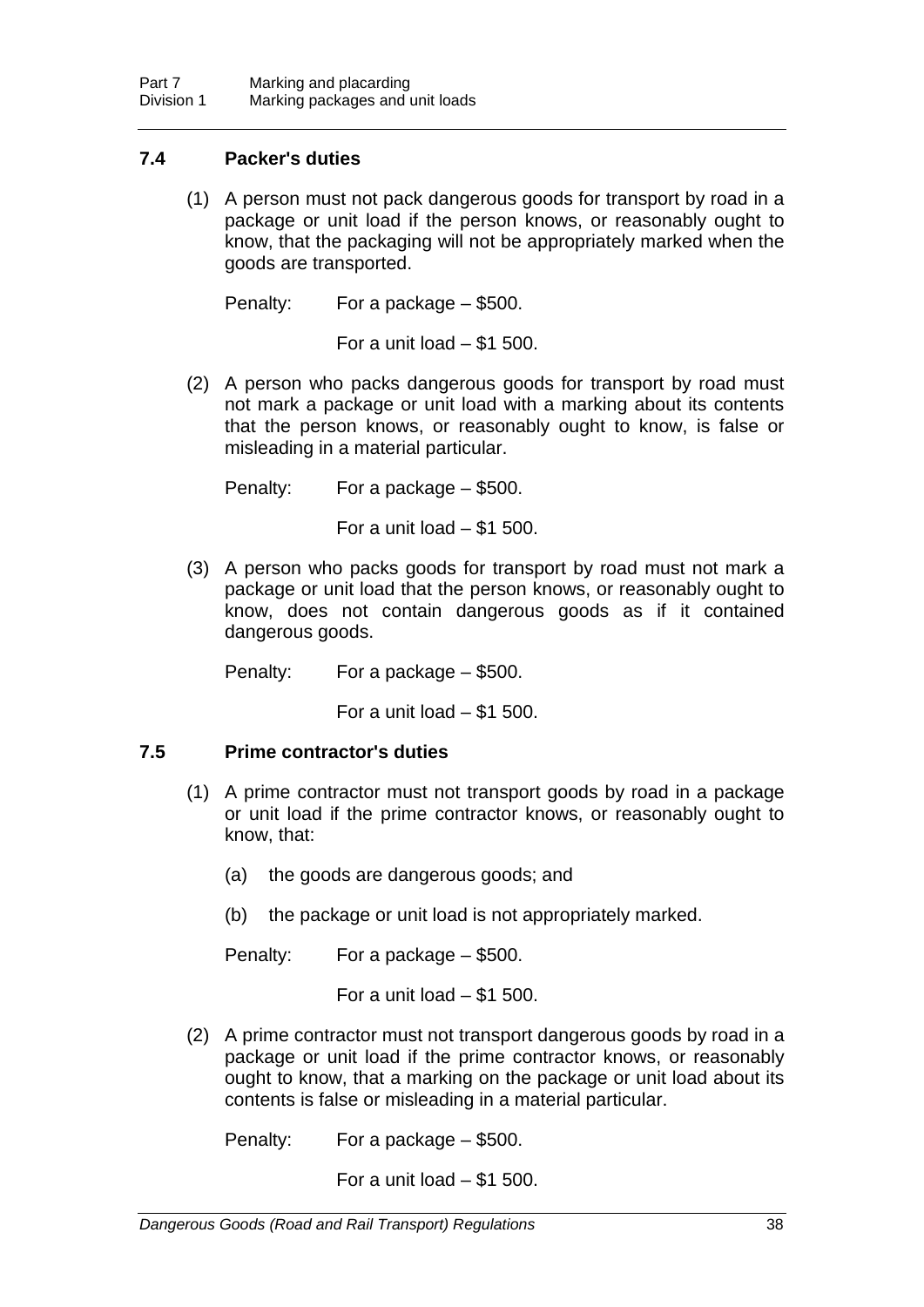(3) A prime contractor must not transport goods by road in a package or unit load if the prime contractor knows, or reasonably ought to know, that the package or unit load does not contain dangerous goods but is marked as if it contained dangerous goods.

Penalty: For a package – \$500.

For a unit load  $-$  \$1 500.

## **Division 2 Placarding**

### **7.6 Meaning of** *appropriately placarded* **etc.**

- (1) For this Division:
	- (a) a person placards a load of goods if the person placards a bulk or freight container in which, or a vehicle in or on which, the goods are being, or are to be, transported by road; and
	- (b) the placarding of a load of goods includes the placarding of a bulk or freight container in which, and the vehicle in or on which, the goods are being, or are to be, transported by road.
- (2) For this Division, a placard load of dangerous goods is appropriately placarded if the bulk or freight container in which, and the vehicle in or on which, the goods are being, or are to be, transported by road are placarded in accordance with Chapter 7 of the ADG Code.

## **7.7 Consignor's duties**

(1) A person must not consign a placard load of dangerous goods for transport by road unless the load is appropriately placarded.

Penalty: \$3 000.

(2) A person must not consign a placard load of dangerous goods for transport by road if the placarding of the load is false or misleading in a material particular.

Penalty: \$3 000.

(3) A person must not consign goods for transport by road in a load that does not contain dangerous goods but is placarded as if it were a placard load.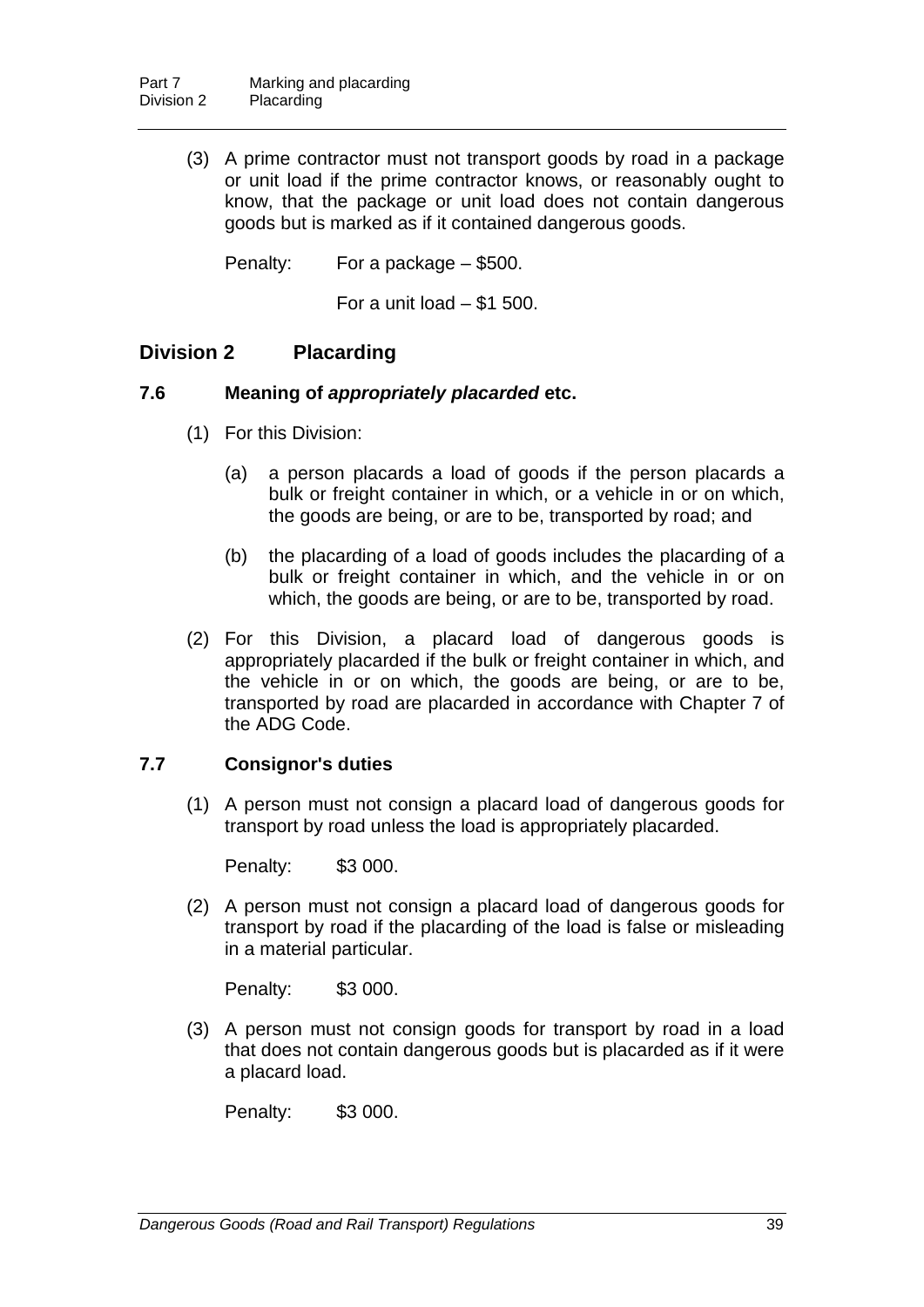## **7.8 Loader's duties**

(1) A person who loads dangerous goods for transport by road must appropriately placard the load if the person knows, or reasonably ought to know, that the goods are a placard load.

Penalty: \$3 000.

(2) A person who loads a placard load of dangerous goods for transport by road must not placard the load with placarding that the person knows, or reasonably ought to know, is false or misleading in a material particular.

Penalty: \$3 000.

(3) A person who loads goods for transport by road must not placard the load if the person knows, or reasonably ought to know, that the load does not contain dangerous goods.

Penalty: \$3 000.

## **7.9 Prime contractor's duties**

- (1) A prime contractor must not transport dangerous goods by road if the prime contractor knows, or reasonably ought to know, that:
	- (a) the goods are a placard load; and
	- (b) the load is not appropriately placarded.

Penalty: \$3 000.

(2) A prime contractor must not transport a placard load of dangerous goods by road if the prime contractor knows, or reasonably ought to know, that the placarding of the load is false or misleading in a material particular.

Penalty: \$3 000.

(3) A prime contractor must not transport goods by road in a load if the prime contractor knows, or reasonably ought to know, that the load does not contain dangerous goods but is placarded as if it were a placard load.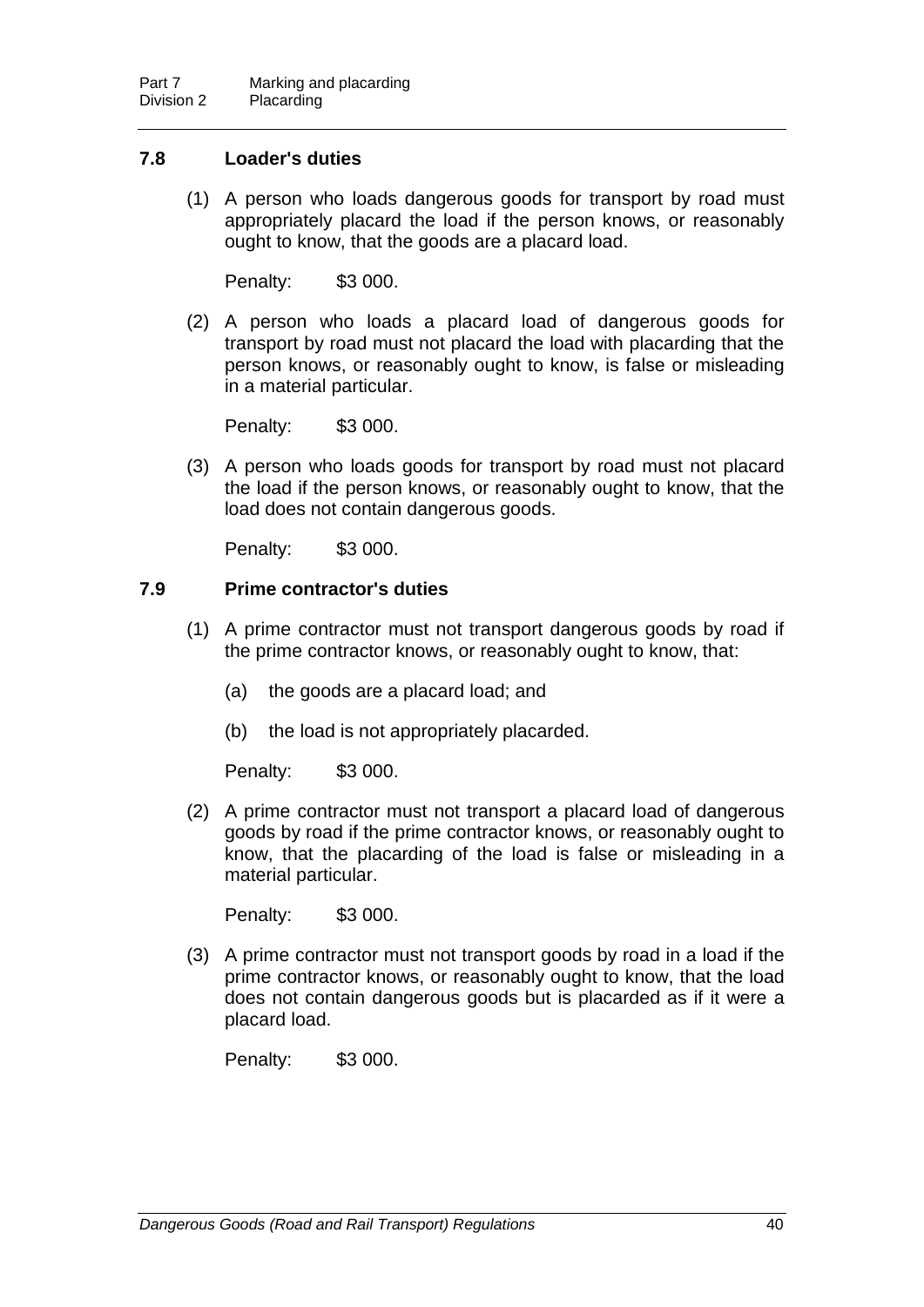## **7.10 Driver's duties**

- (1) A person must not drive a vehicle transporting dangerous goods by road if the person knows, or reasonably ought to know, that:
	- (a) the goods are a placard load; and
	- (b) the load is not appropriately placarded.

Penalty: \$3 000.

(2) A person must not drive a vehicle transporting a placard load of dangerous goods by road if the person knows, or reasonably ought to know, that the placarding of the load is false or misleading in a material particular.

Penalty: \$3 000.

(3) A person must not drive a vehicle transporting goods by road in a load if the person knows, or reasonably ought to know, that the load does not contain dangerous goods but is placarded as if it were a placard load.

Penalty: \$3 000.

# **Part 8 Vehicles**

## **Division 1 Safety standards**

#### **8.1 Owner's duty**

(1) The owner of a vehicle must not use the vehicle, or permit it to be used, to transport dangerous goods by road unless the vehicle and its equipment comply with Chapter 8 of the ADG Code.

Penalty: \$3 000.

(2) An offence against subregulation (1) is a regulatory offence.

## **8.2 Consignor's duty**

A person must not consign dangerous goods for transport by road on a vehicle if the person knows, or reasonably ought to know, that the vehicle or its equipment does not comply with Chapter 8 of the ADG Code.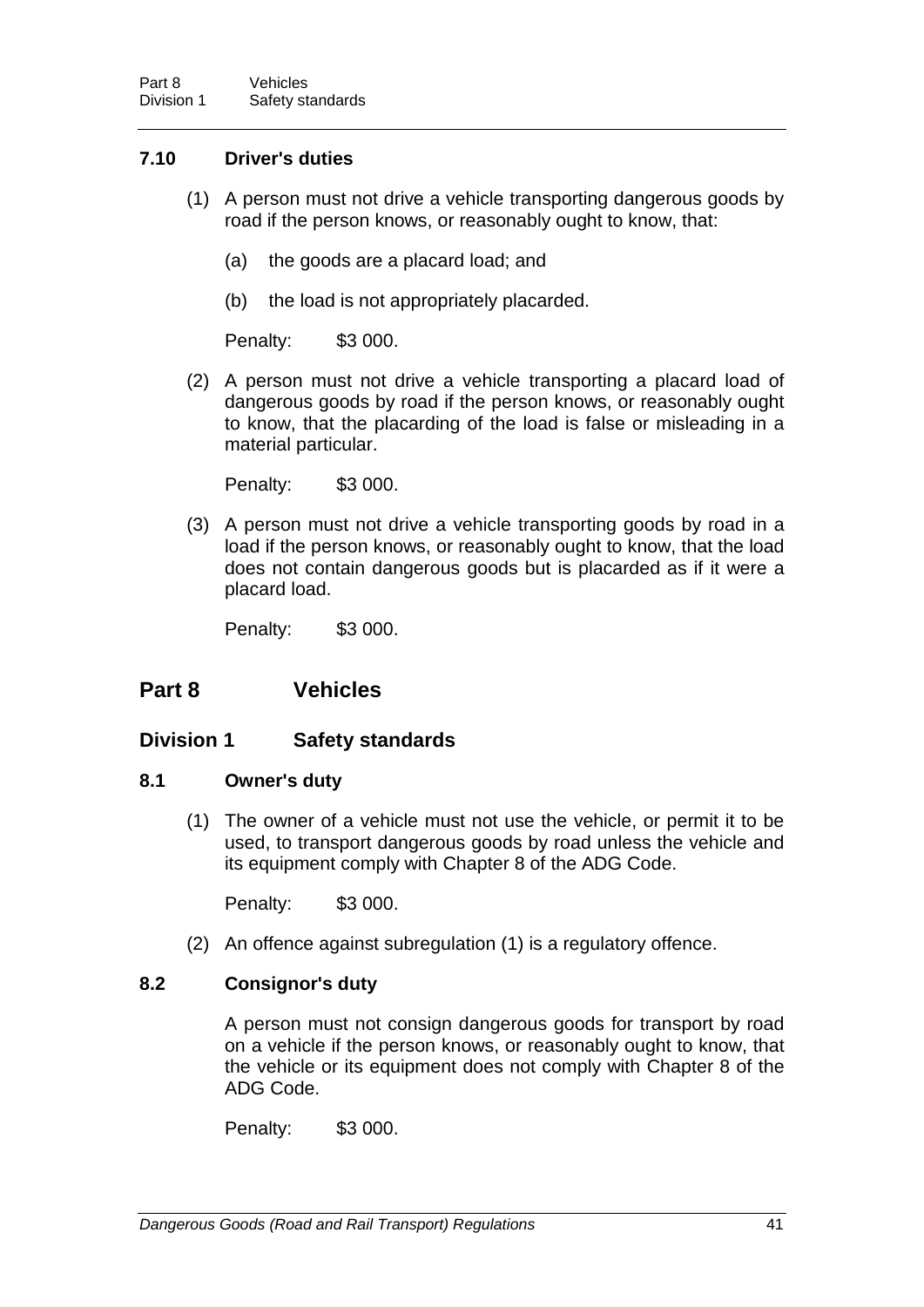## **8.3 Prime contractor's duty**

(1) A prime contractor must not use a vehicle to transport dangerous goods by road unless the vehicle and its equipment comply with Chapter 8 of the ADG Code.

Penalty: \$3 000.

(2) An offence against subregulation (1) is a regulatory offence.

## **8.4 Driver's duty**

A person must not drive a vehicle transporting dangerous goods by road if the person knows, or reasonably ought to know, that the vehicle or its equipment does not comply with Chapter 8 of the ADG Code.

Penalty: \$3 000.

## **Division 2 Vehicle insurance**

## **8.5 Owner's duty**

(1) The owner of a vehicle must not use the vehicle, or permit it to be used, to transport a placard load of dangerous goods by road unless the vehicle is insured, or the owner is otherwise indemnified, in accordance with Chapter 8 of the ADG Code.

Penalty: \$3 000.

(2) An offence against subregulation (1) is a regulatory offence.

## **8.6 Prime contractor's duty**

(1) A prime contractor must not use a vehicle to transport a placard load of dangerous goods by road unless the vehicle is insured, or the prime contractor is otherwise indemnified, in accordance with Chapter 8 of the ADG Code.

Penalty: \$3 000.

(2) An offence against subregulation (1) is a regulatory offence.

## **8.7 Requiring evidence of insurance etc.**

- (1) This regulation applies to a person who is:
	- (a) the owner of a vehicle used to transport placard loads of dangerous goods by road; or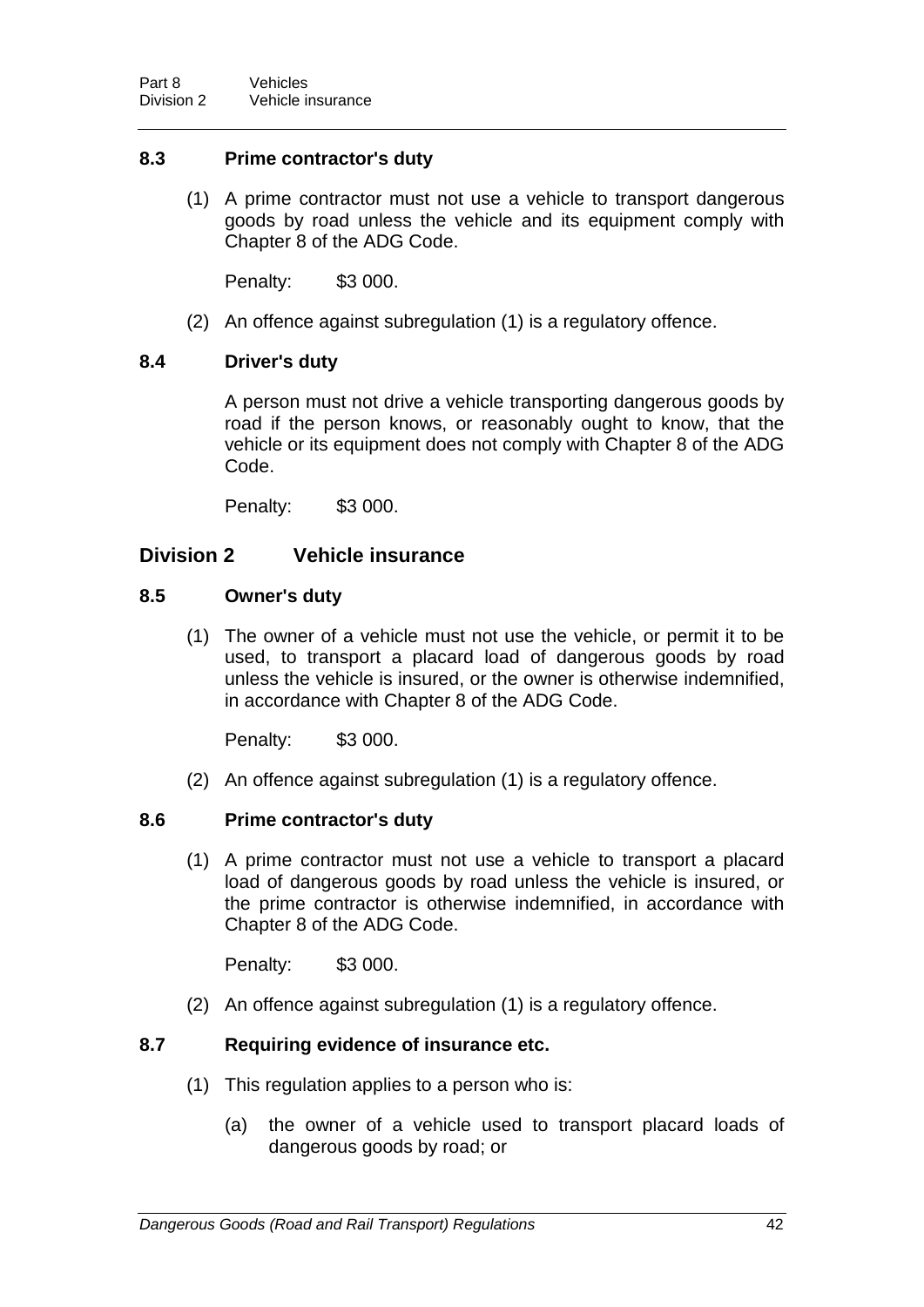- (b) a prime contractor responsible for the condition of the vehicle.
- (2) The Competent Authority may, by written notice, require the person to produce written evidence that the vehicle is insured, or the person is otherwise indemnified, in accordance with Chapter 8 of the ADG Code.
- (3) The person must produce the evidence to the Competent Authority within 14 days after the day when the notice is given to the person.

Penalty: \$1 000.

(4) An offence against subregulation (3) is a regulatory offence.

# **Part 9 Segregation and stowage**

## **Division 1 Application of Part**

## **9.1 Application**

- (1) This Part applies to dangerous goods if the goods are being, or are to be, transported by road in a placard load.
- (2) This Part also applies to dangerous goods of Class 2.3, 6 or 8 if the goods are being, or are to be, transported by road in a load with food or food packaging.

## **Division 2 Segregation of incompatible goods**

## **9.2 Loads on combination road vehicles**

- (1) If dangerous and incompatible goods are transported on separate vehicles forming part of a combination road vehicle, the goods are taken to be segregated in accordance with Chapter 9 of the ADG Code.
- (2) However, the goods are not taken to be segregated in accordance with Chapter 9 if, under the Chapter or a determination under regulation 1.18(i), the goods are too dangerous to be transported on the same combination road vehicle as other goods transported on the vehicle.

## **9.3 Exception for certain goods for driver's personal use**

(1) Despite regulations 9.4, 9.5, 9.6 and 9.7, permitted goods may be transported on a vehicle with incompatible goods if the permitted goods are in the vehicle's cabin for the driver's personal use.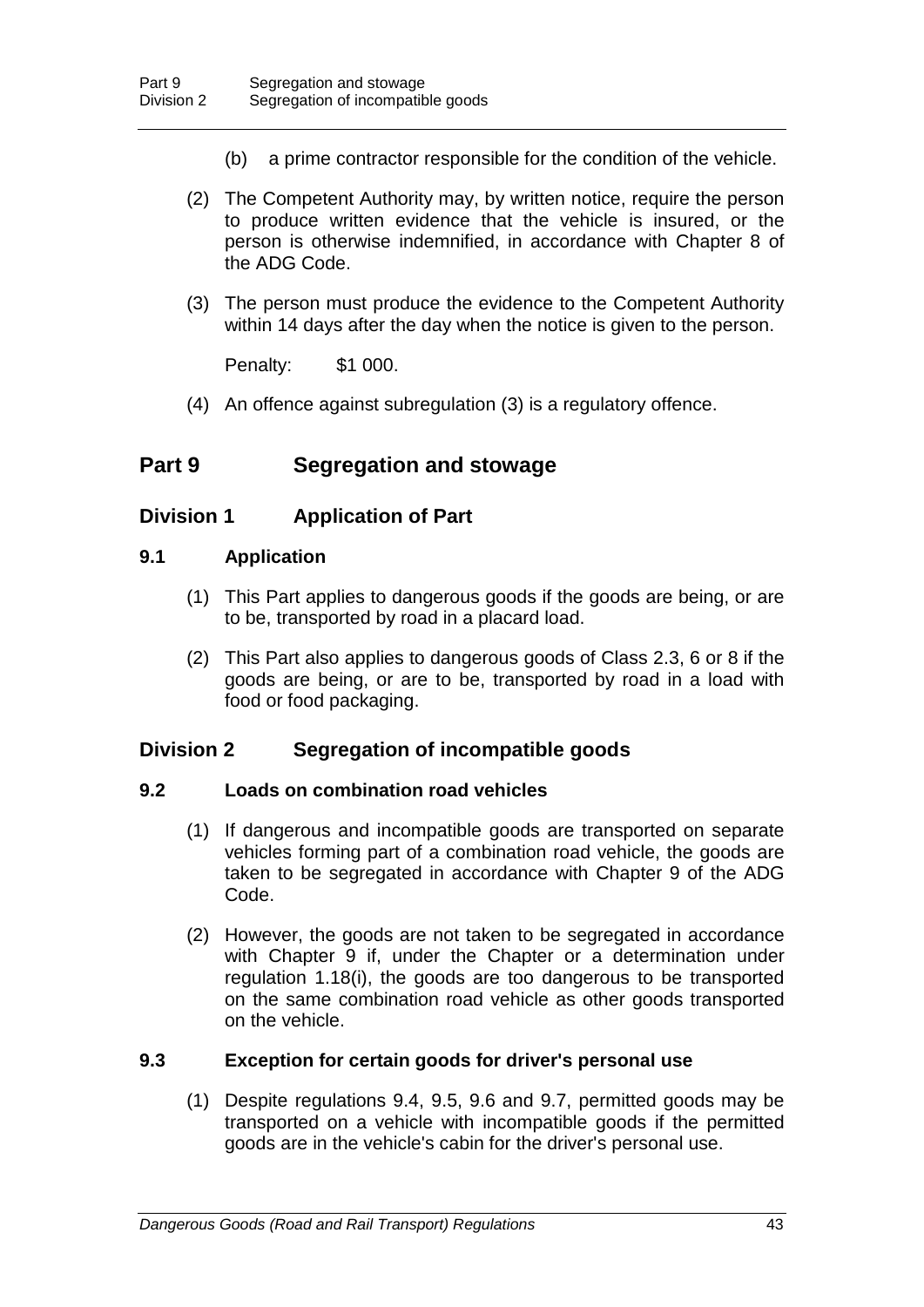(2) In this regulation:

#### *permitted goods* means:

- (a) a fire-risk substance; or
- (b) food or food packaging.

#### **9.4 Consignor's duties**

A person must not consign dangerous goods for transport on a vehicle if the person knows, or reasonably ought to know, that:

- (a) the vehicle will also be transporting incompatible goods; and
- (b) the dangerous goods will not be segregated from the incompatible goods in accordance with:
	- (i) Chapter 9 of the ADG Code; or
	- (ii) an approval under regulation 9.8.

Penalty: \$3 000.

#### **9.5 Loader's duties**

A person must not load dangerous goods for transport on a vehicle or in a freight container if the person knows, or reasonably ought to know, that:

- (a) the vehicle or container will also be transporting incompatible goods; and
- (b) the dangerous goods will not be segregated from the incompatible goods in accordance with:
	- (i) Chapter 9 of the ADG Code; or
	- (ii) an approval under regulation 9.8.

Penalty: \$3 000.

#### **9.6 Prime contractor's duties**

- (1) A prime contractor must not use a vehicle to transport dangerous goods if:
	- (a) the vehicle is also transporting incompatible goods; and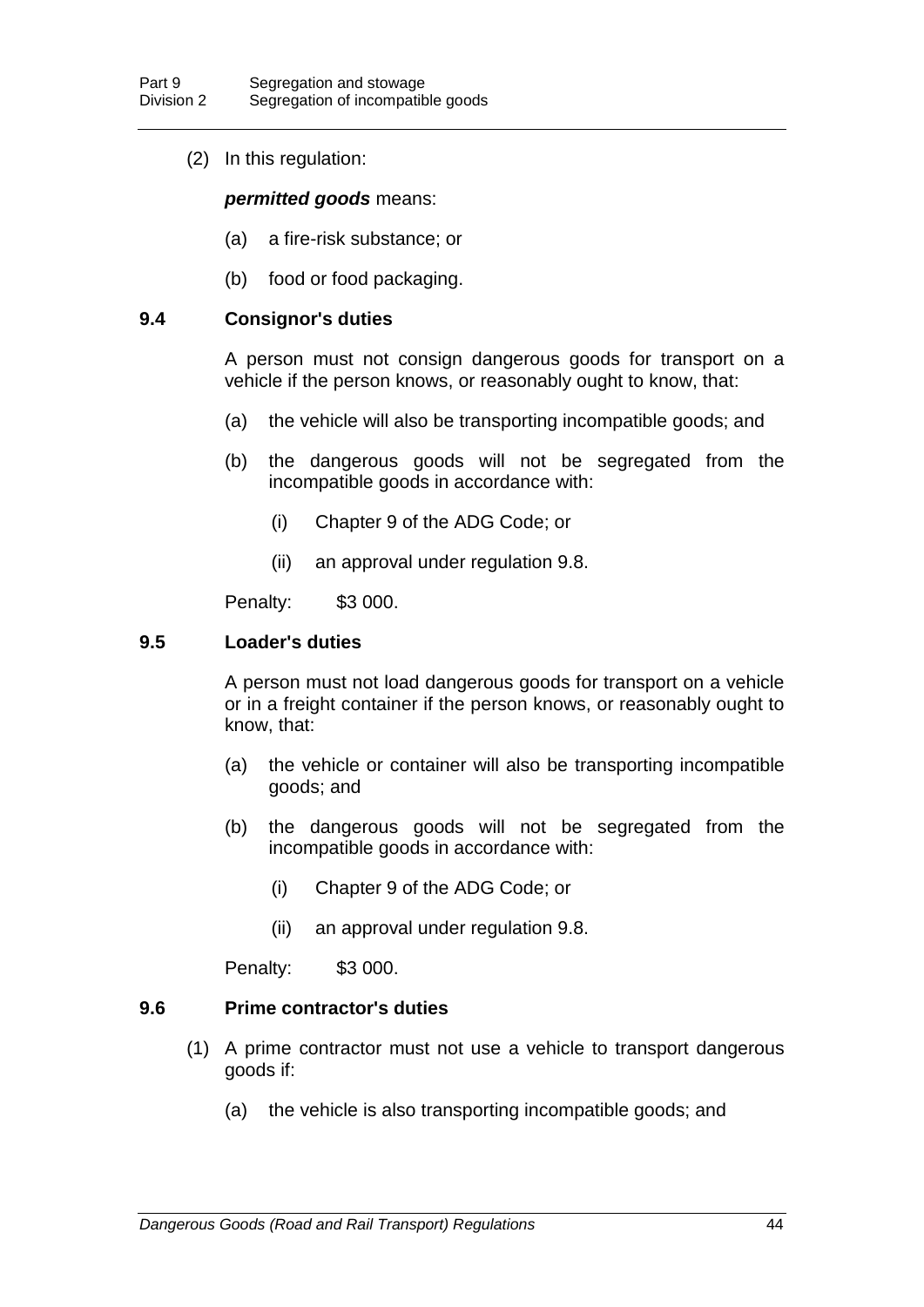- (b) the dangerous goods are not be segregated from the incompatible goods in accordance with:
	- (i) Chapter 9 of the ADG Code; or
	- (ii) an approval under regulation 9.8.

Penalty: \$3 000.

(2) An offence against subregulation (1) is a regulatory offence.

### **9.7 Driver's duties**

A person must not drive a vehicle transporting dangerous goods if the person knows, or reasonably ought to know, that:

- (a) the vehicle is also transporting incompatible goods; and
- (b) the dangerous goods are not segregated from the incompatible goods in accordance with:
	- (i) Chapter 9 of the ADG Code; or
	- (ii) an approval under regulation 9.8.

Penalty: \$1 000.

#### **9.8 Approvals – segregation**

- (1) The Competent Authority may, on application made in accordance with regulation 17.1, approve a segregation device, or a method of segregation, not complying with Chapter 9 of the ADG Code for transporting dangerous and incompatible goods by road, if the Authority considers that:
	- (a) it is impracticable to segregate the goods by a segregation device, or method of segregation, complying with the Chapter; and
	- (b) the risk involved in using the device or method to transport the goods by road is not greater than the risk involved in using a device or method complying with the Chapter to transport the goods by road.
- (2) The approval of a device or method may be subject to any condition necessary for the safe transport of dangerous goods using the device or method.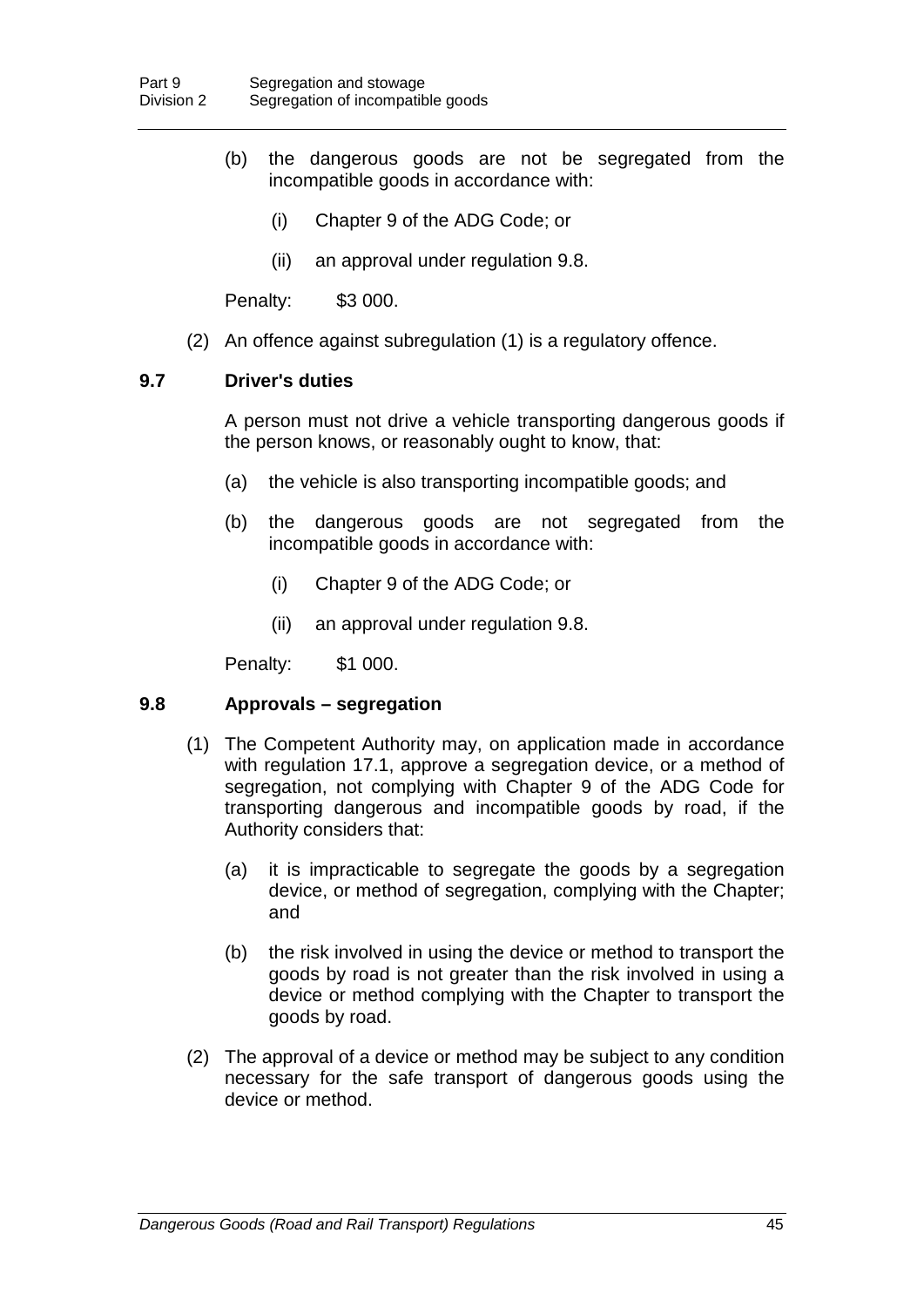## **Division 3 Stowage**

## **9.9 Consignor's duty**

A person must not consign dangerous goods for transport by road on a vehicle if the person knows, or reasonably ought to know, that the goods are not stowed in accordance with Chapter 9 of the ADG Code.

Penalty: \$1 500.

## **9.10 Loader's duty**

A person must not load dangerous goods on a vehicle for transport by road if the person knows, or reasonably ought to know, that the goods are not stowed in accordance with Chapter 9 of the ADG Code.

Penalty: \$1 500.

## **9.11 Prime contractor's duty**

A prime contractor must not transport dangerous goods by road on a vehicle if the prime contractor knows, or reasonably ought to know, that the goods are not stowed on the vehicle in accordance with Chapter 9 of the ADG Code.

Penalty: \$1 500.

## **9.12 Driver's duty**

A person must not drive a vehicle transporting dangerous goods by road if the person knows, or reasonably ought to know, that the goods are not stowed on the vehicle in accordance with Chapter 9 of the ADG Code.

Penalty: \$1 000.

# **Part 10 Transfer of dangerous goods in bulk**

## **Division 1 Filling ratio and ullage**

## **10.1 Transferor's duties**

- (1) This regulation applies to a transfer of dangerous goods if the transfer is made:
	- (a) in the transport of the goods by road in bulk; and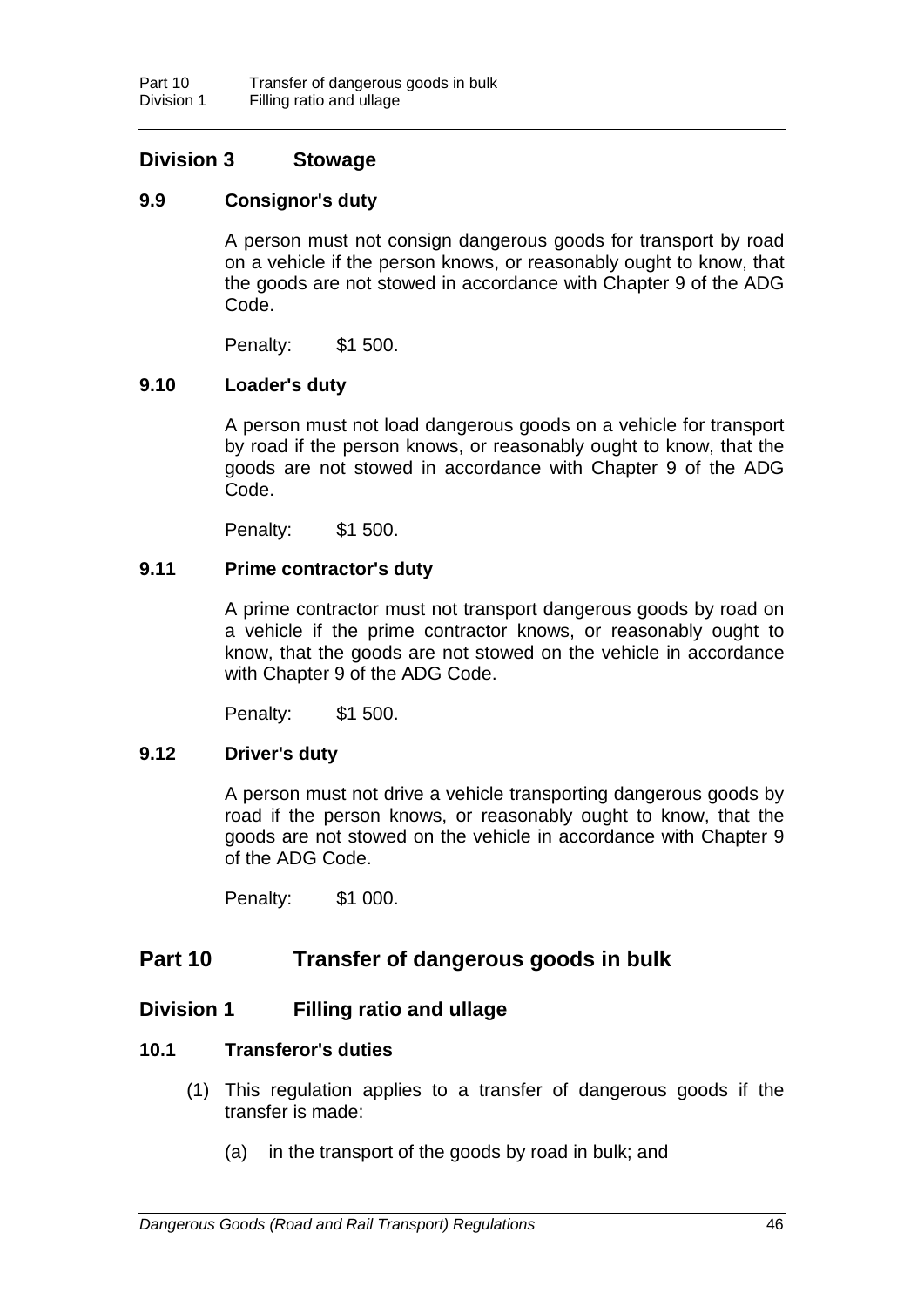- (b) to or from a tank, or bulk container, on a vehicle.
- (2) A person who transfers dangerous goods must ensure, as far as practicable, that:
	- (a) for Class 2 dangerous goods not in the form of a refrigerated liquid – the quantity of the goods in the tank or container to which the goods are transferred does not exceed the maximum permitted filling ratio under Chapter 10 of the ADG Code; and
	- (b) in any other case the ullage in the tank or container complies with the Chapter.

Penalty: \$1 500.

(3) An offence against subregulation (2) is a regulatory offence.

#### **10.2 Prime contractor's duty**

A prime contractor must not use a vehicle to transport dangerous goods by road in a tank or bulk container if the prime contractor knows, or reasonably ought to know, that:

- (a) for Class 2 dangerous goods not in the form of a refrigerated liquid – the quantity of goods in the tank or container exceeds the maximum permitted filling ratio under Chapter 10 of the ADG Code; or
- (b) in any other case the ullage in the tank or container does not comply with the Chapter.

Penalty: \$1 500.

### **10.3 Driver's duty**

A person must not drive a vehicle transporting dangerous goods by road in a tank or bulk container if the person knows, or reasonably ought to know, that:

- (a) for Class 2 dangerous goods not in the form of a refrigerated liquid – the quantity of goods in the tank or container exceeds the maximum permitted filling ratio under Chapter 10 of the ADG Code; or
- (b) in any other case the ullage in the tank or container does not comply with the Chapter.

Penalty: \$1 500.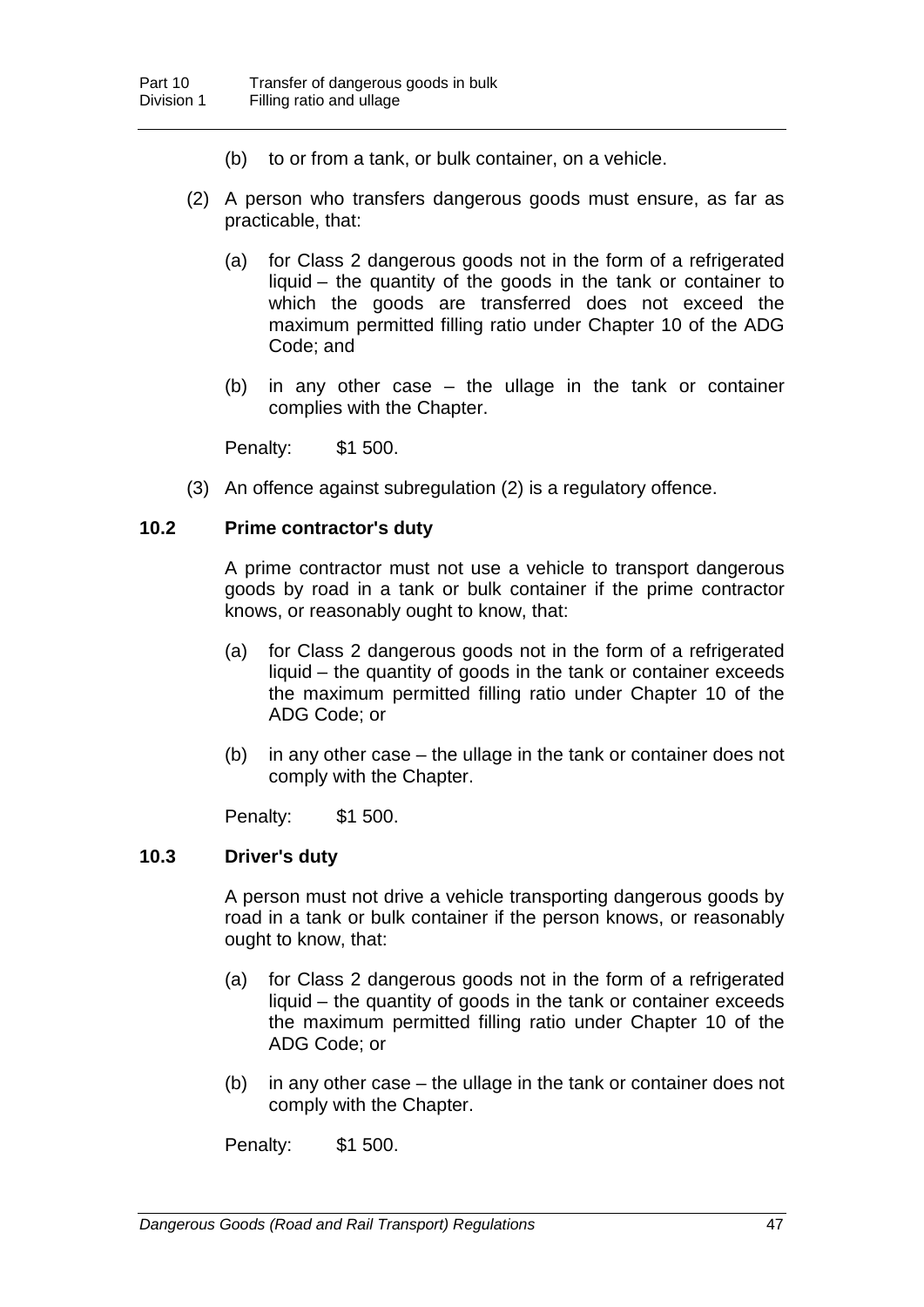# **Division 2 Transfer**

## **10.4 Application**

This Division applies to a transfer of dangerous goods if the transfer is made:

- (a) in the transport of the goods by road in bulk; and
- (b) to or from a tank, or bulk container, on a vehicle.

## **10.5 Transferor's duties – general**

- (1) A person who transfers dangerous goods must, as far as practicable, ensure that the goods are transferred:
	- (a) if Chapter 10 of the ADG Code applies to the transfer in accordance with the Chapter;
	- (b) if the transfer of the goods is approved under regulation  $10.9$ in accordance with the approval; and
	- (c) in every case in a way that averts, eliminates or minimises risk.

Penalty: \$1 500.

- (2) A person must not transfer dangerous goods if the person knows, or reasonably ought to know, that:
	- (a) the material of which the tank or container to which the goods are transferred, or the transfer equipment, is constructed is incompatible with the dangerous goods; or
	- (b) the tank or container contains incompatible goods.

Penalty: \$1 500.

- (3) If dangerous goods leak, spill or accidentally escape during the transfer of the goods, the person transferring the goods:
	- (a) must immediately stop transferring the goods;
	- (b) must take all practicable steps to avert, eliminate or minimise risk; and
	- (c) must not start transferring the goods again until the conditions causing the leak, spill or escape have been rectified.

Penalty: \$1 500.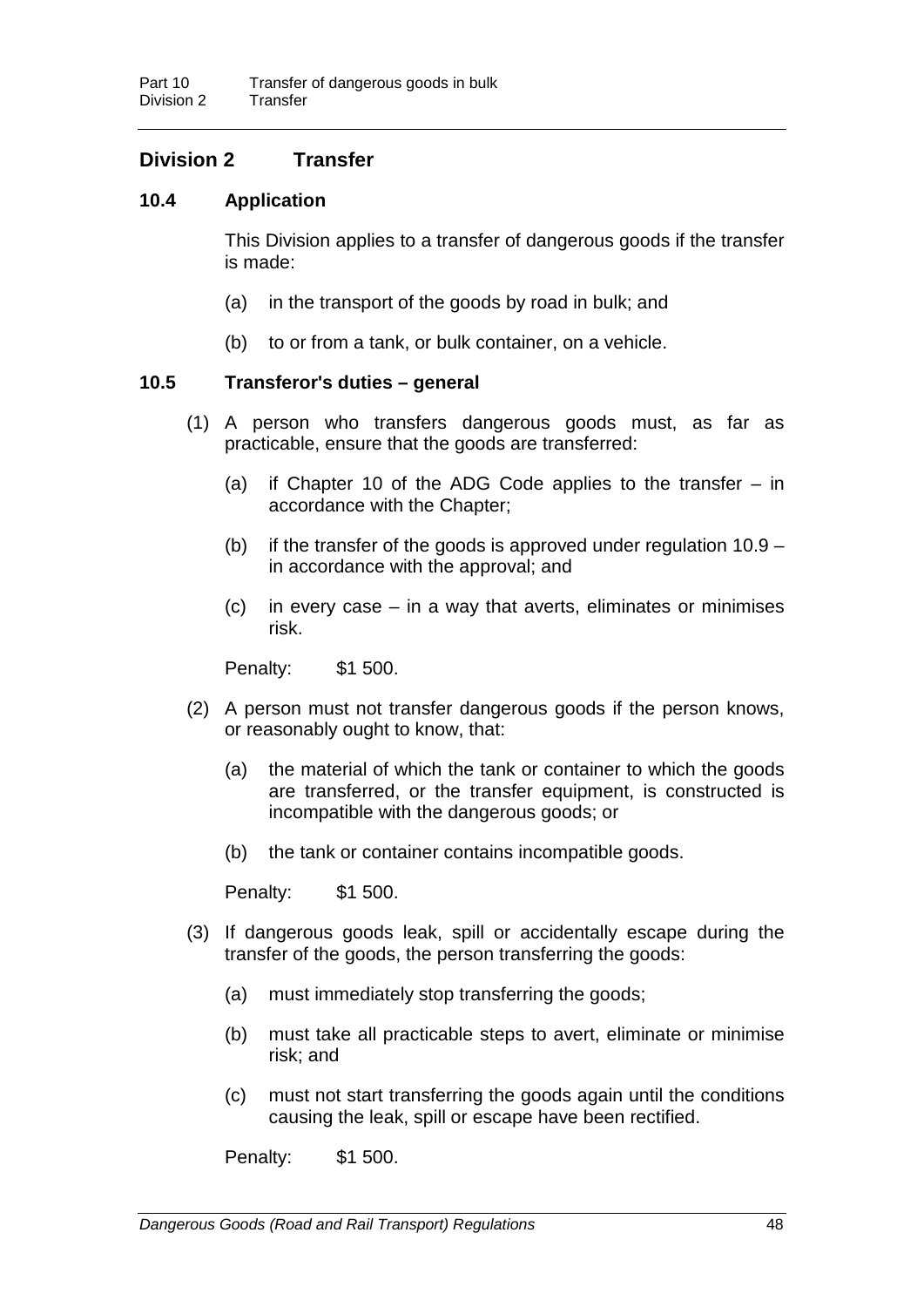(4) An offence against subregulation (1) or (3) is a regulatory offence.

### **10.6 Transferor's duties – hose assemblies**

(1) A person who uses a hose assembly to transfer dangerous goods must comply with Chapter 10 of the ADG Code.

Penalty: \$3 000.

(2) A person must not use a hose assembly to transfer dangerous goods if the hose assembly is damaged or defective to the extent that use of the hose assembly to transfer the goods involves a greater risk than the risk involved in using a hose assembly that is not damaged or defective.

Penalty: \$3 000.

- (3) A person must not transfer dangerous goods if the person knows, or reasonably ought to know, that a hose assembly used in the transfer:
	- (a) has not been maintained in accordance with Chapter 10 of the ADG Code;
	- (b) was not inspected or tested at the intervals, or in the way, required under the Chapter; or
	- (c) did not satisfy a test under the Chapter.

Penalty: \$1 500.

(4) An offence against subregulation (1) or (2) is a regulatory offence.

## **10.7 Occupier's duties**

- (1) The occupier of premises where dangerous goods are transferred must, as far as practicable, ensure that the goods are transferred:
	- (a) if Chapter 10 of the ADG Code applies to the transfer  $-$  in accordance with the Chapter;
	- (b) if the transfer of the goods is approved under regulation  $10.9$ in accordance with the approval; and
	- (c) in every case in a way that averts, eliminates or minimises risk.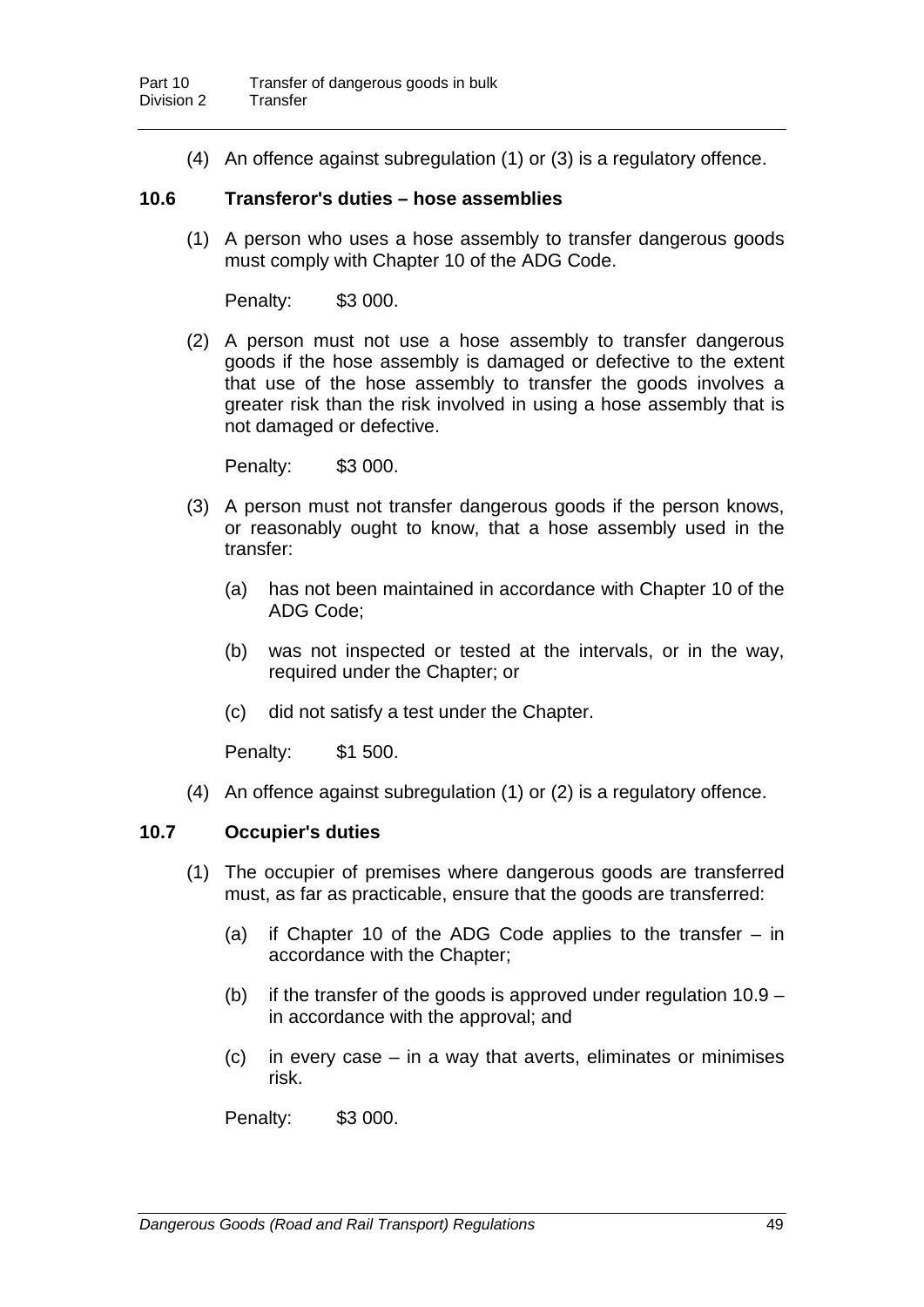- (2) The occupier of premises where dangerous goods are transferred must ensure that a hose assembly on the premises that is used, or intended to be used, for the transfer (other than a hose assembly brought onto the premises on the vehicle involved in the transfer):
	- (a) is maintained in accordance with Chapter 10 of the ADG Code;
	- (b) is inspected and tested at the intervals, and in the way, required under the Chapter; and
	- (c) satisfies each test under the Chapter.

Penalty: \$1 500.

(3) The occupier must keep accurate records of all maintenance work, and each inspection and test, carried out on the hose assembly.

Penalty: \$500.

(4) An offence against this regulation is a regulatory offence.

### **10.8 Prime contractor's duties**

- (1) A prime contractor must, as far as practicable, ensure that dangerous goods being transferred to or from a tank, or bulk container, on a vehicle used by the prime contractor are transferred:
	- (a) if Chapter 10 of the ADG Code applies to the transfer in accordance with the Chapter;
	- (b) if the transfer of the goods is approved under regulation  $10.9$ in accordance with the approval; and
	- (c) in every case in a way that averts, eliminates or minimises risk.

- (2) A prime contractor must not use a vehicle to transport dangerous goods by road unless each hose assembly on the vehicle that is used, or intended to be used, for the transfer of dangerous goods:
	- (a) has been maintained in accordance with Chapter 10 of the ADG Code;
	- (b) was inspected and tested at the intervals, and in the way, required under the Chapter; and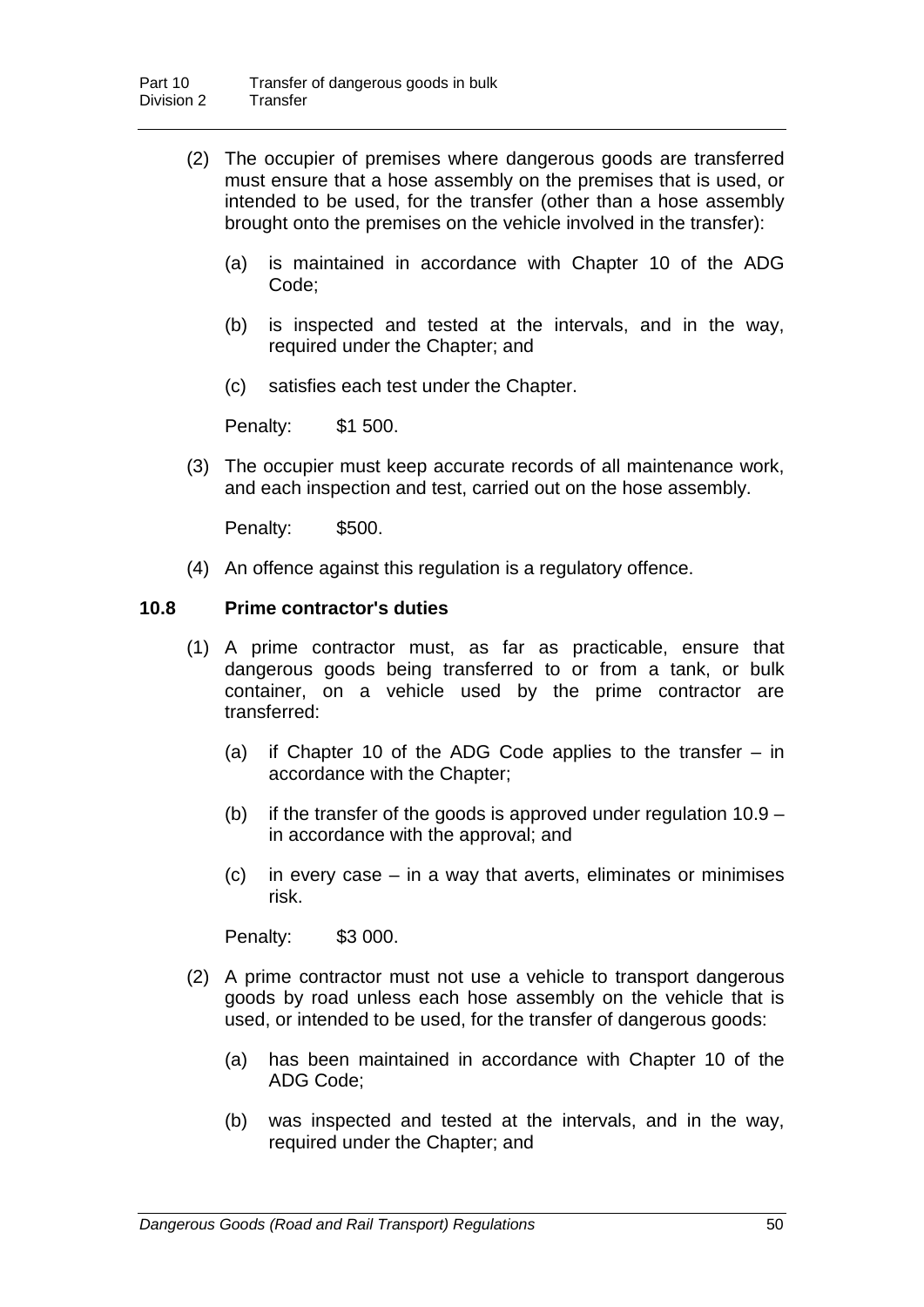(c) satisfied each test.

Penalty: \$1 500.

(3) The prime contractor must keep accurate records of all maintenance work, and each inspection and test, carried out on the hose assembly.

Penalty: \$500.

(4) An offence against this regulation is a regulatory offence.

## **10.9 Approvals – transfers of dangerous goods**

- (1) The Competent Authority may, on application made in accordance with regulation 17.1, approve the transfer of dangerous goods otherwise than in accordance with Chapter 10 of the ADG Code if the Authority considers that the risk involved in the transfer of the goods is not greater than the risk involved in the transfer of the goods in accordance with the Chapter.
- (2) The approval of a transfer of dangerous goods may be subject to any condition necessary for the safe transfer of the goods.

## **Part 11 Documents**

## **Division 1 Shipping documentation**

#### **11.1 False or misleading information**

A person must not include information in shipping documentation for the transport of dangerous goods by road that the person knows is false or misleading in a material particular.

Penalty: \$3 000.

*[Example of false information in shipping documentation:*

*A person named as consignor of the dangerous goods if the person is not the consignor of the goods.]*

## **11.2 Consignor's duties**

(1) A person must not consign dangerous goods for transport by road on a vehicle unless the prime contractor or driver of the vehicle has shipping documentation, complying with Chapter 11 of the ADG Code, for the goods.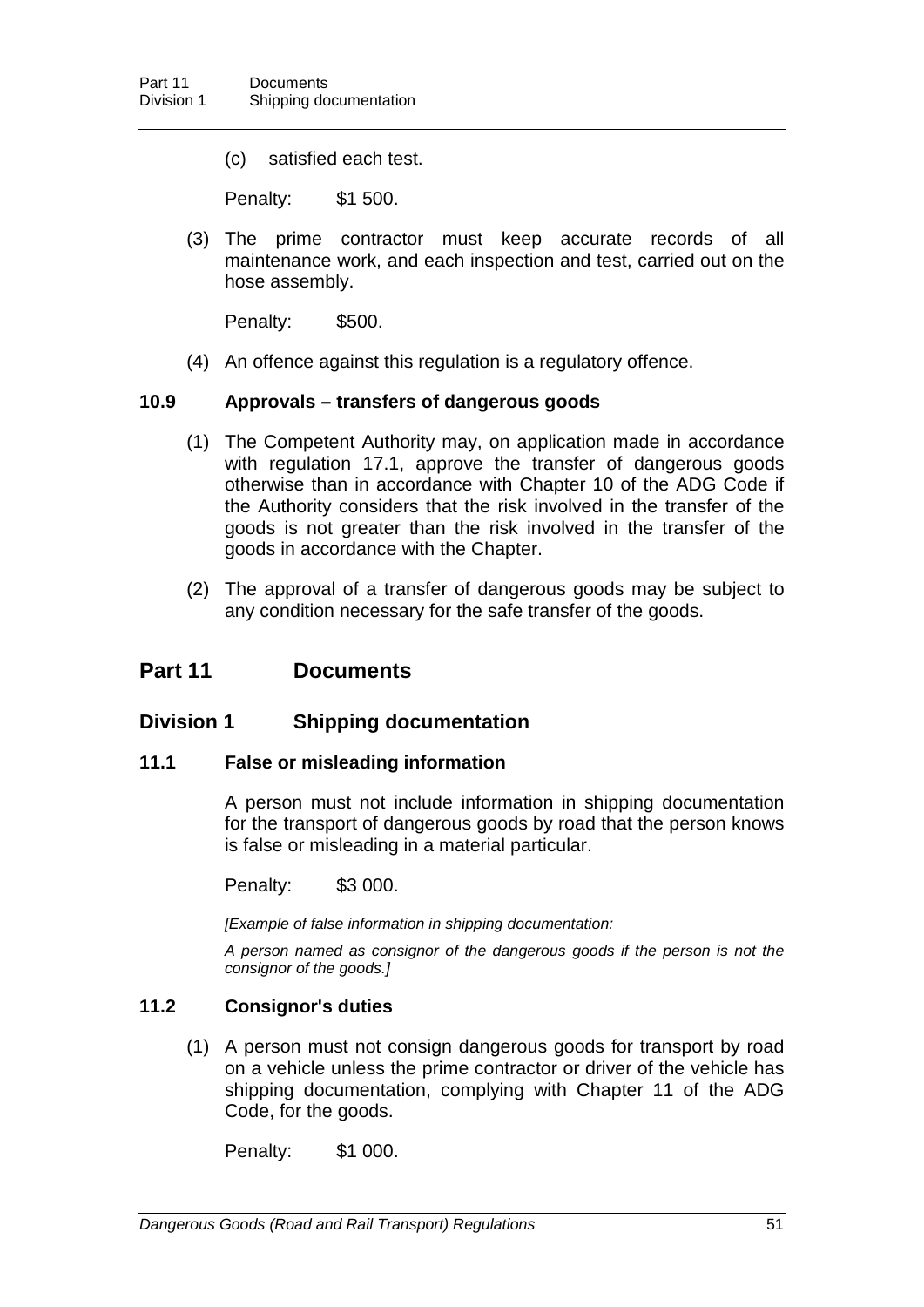(2) A person must not consign dangerous goods for transport by road if the person knows, or reasonably ought to know, that the goods will be divided into, and transported in, separate loads, unless subregulation (3) is complied with for each load.

Penalty: \$1 000.

- (3) This subregulation is complied with for a load if the prime contractor, or the driver of the vehicle transporting the load, has been given separate shipping documentation, complying with Chapter 11 of the ADG Code, for the load.
- (4) An offence against subregulation (1) is a regulatory offence.

### **11.3 Prime contractor's duty**

(1) The prime contractor must ensure that a person does not drive a vehicle used by the prime contractor to transport dangerous goods by road unless the person has been given shipping documentation, complying with Chapter 11 of the ADG Code, for the goods.

Penalty: \$1 500.

(2) An offence against subregulation (1) is a regulatory offence.

#### **11.4 Driver's duties**

(1) The driver of a vehicle transporting dangerous goods by road must carry shipping documentation, complying with Chapter 11 of the ADG Code, for the goods.

Penalty: \$1 000.

- (2) The driver of a vehicle transporting dangerous goods by road must carry the shipping documentation for the goods:
	- (a) if the goods are a placard load in an emergency information holder complying with Chapter 11 of the ADG Code; and
	- (b) if the goods are not a placard load in an emergency information holder complying with the Chapter or elsewhere in the vehicle's cabin in a conspicuous location.

Penalty: \$500.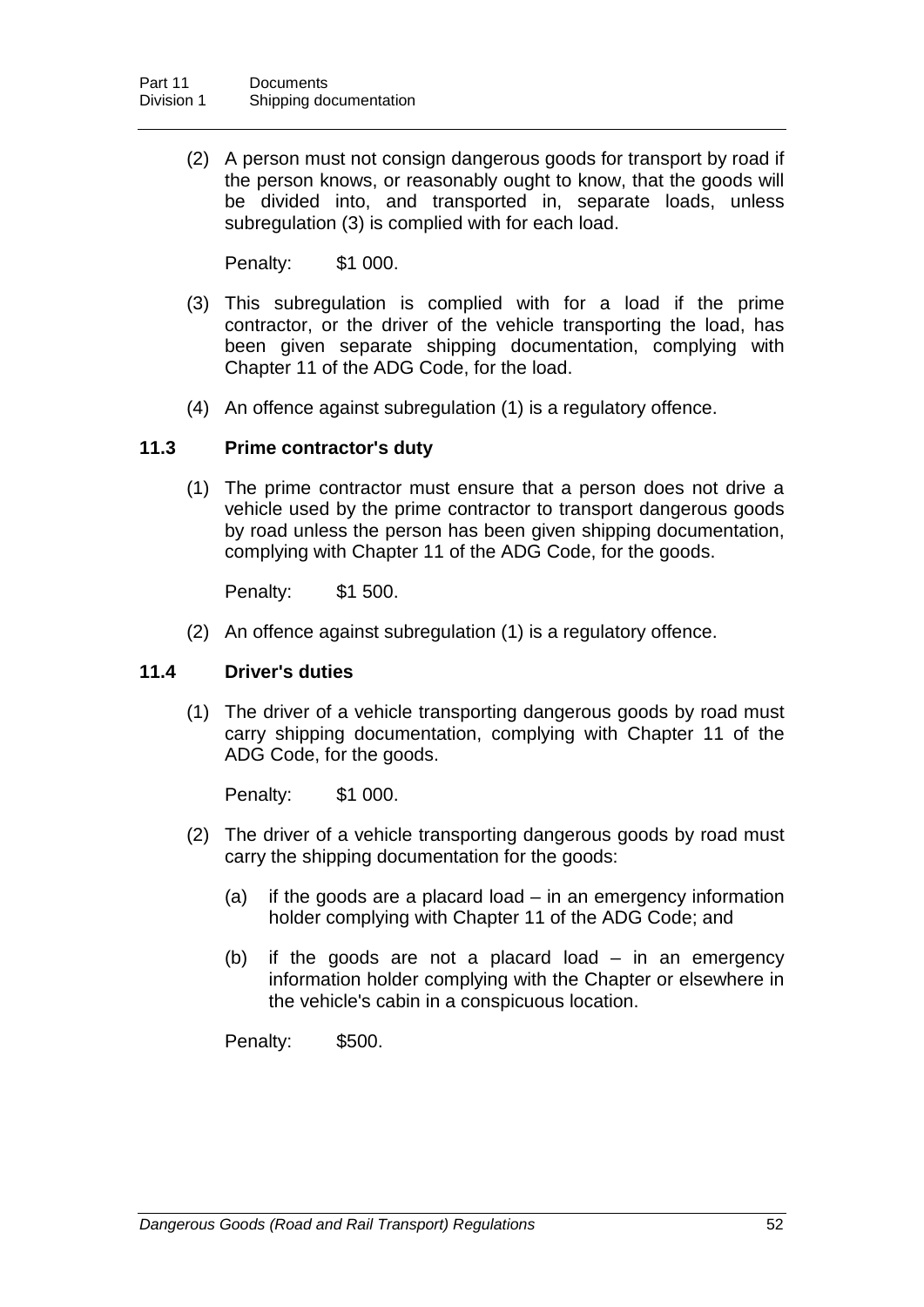(3) The driver of a vehicle transporting dangerous goods by road must produce the shipping documentation for the goods for inspection by an authorised officer, or an officer of an emergency service, if the officer asks the driver to produce the documentation for inspection.

Penalty: \$1 000.

(4) An offence against this regulation is a regulatory offence.

## **Division 2 Emergency information**

### **11.5 Meaning of required emergency information**

In this Division:

### *required emergency information* means:

- (a) emergency information complying with Chapter 11 of the ADG Code; or
- (b) emergency information that is approved under regulation 11.9.

## **11.6 Consignor's duty**

A person must not consign a placard load of dangerous goods for transport by road on a vehicle if the person knows, or reasonably ought to know, that the required emergency information is not on the vehicle.

Penalty: \$1 000.

## **11.7 Prime contractor's duties**

- (1) A prime contractor must not use a vehicle to transport a placard load of dangerous goods by road unless:
	- (a) the vehicle is equipped with an emergency information holder complying with Chapter 11 of the ADG Code; and
	- (b) the required emergency information is in the holder.

Penalty: \$1 500.

(2) An offence against subregulation (1) is a regulatory offence.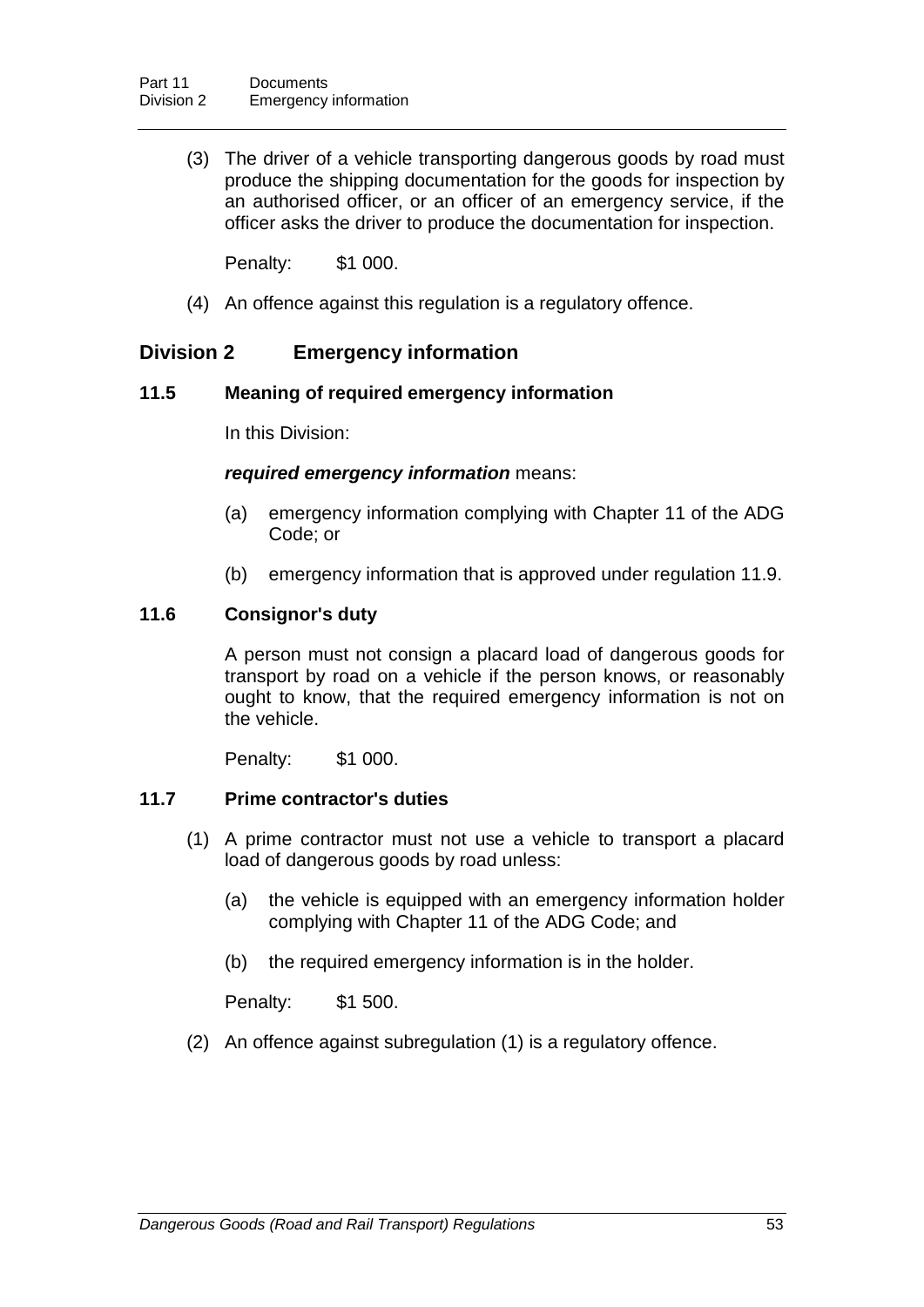## **11.8 Driver's duties**

- (1) A person must not drive a vehicle transporting a placard load of dangerous goods by road unless:
	- (a) the vehicle is equipped with an emergency information holder complying with Chapter 11 of the ADG Code; and
	- (b) the required emergency information is in the holder.

Penalty: \$1 000.

- (2) The driver of a vehicle transporting a placard load of dangerous goods by road must ensure that the vehicle's emergency information holder contains only:
	- (a) the required emergency information; and
	- (b) the shipping documentation for the goods.

Penalty: \$500.

(3) The driver of a vehicle transporting a placard load of dangerous goods by road must produce the required emergency information for inspection by an authorised officer, or an officer of an emergency service, if the officer asks the driver to produce the information for inspection.

Penalty: \$1 000.

(4) An offence against this regulation is a regulatory offence.

## **11.9 Approvals – emergency information**

The Competent Authority may, on application made in accordance with regulation 17.1 or on the Authority's own initiative, approve emergency information that does not comply with Chapter 11 of the ADG Code if the Authority considers that use of the information would be as accurate, and at least as convenient and efficient, as information complying with the Chapter.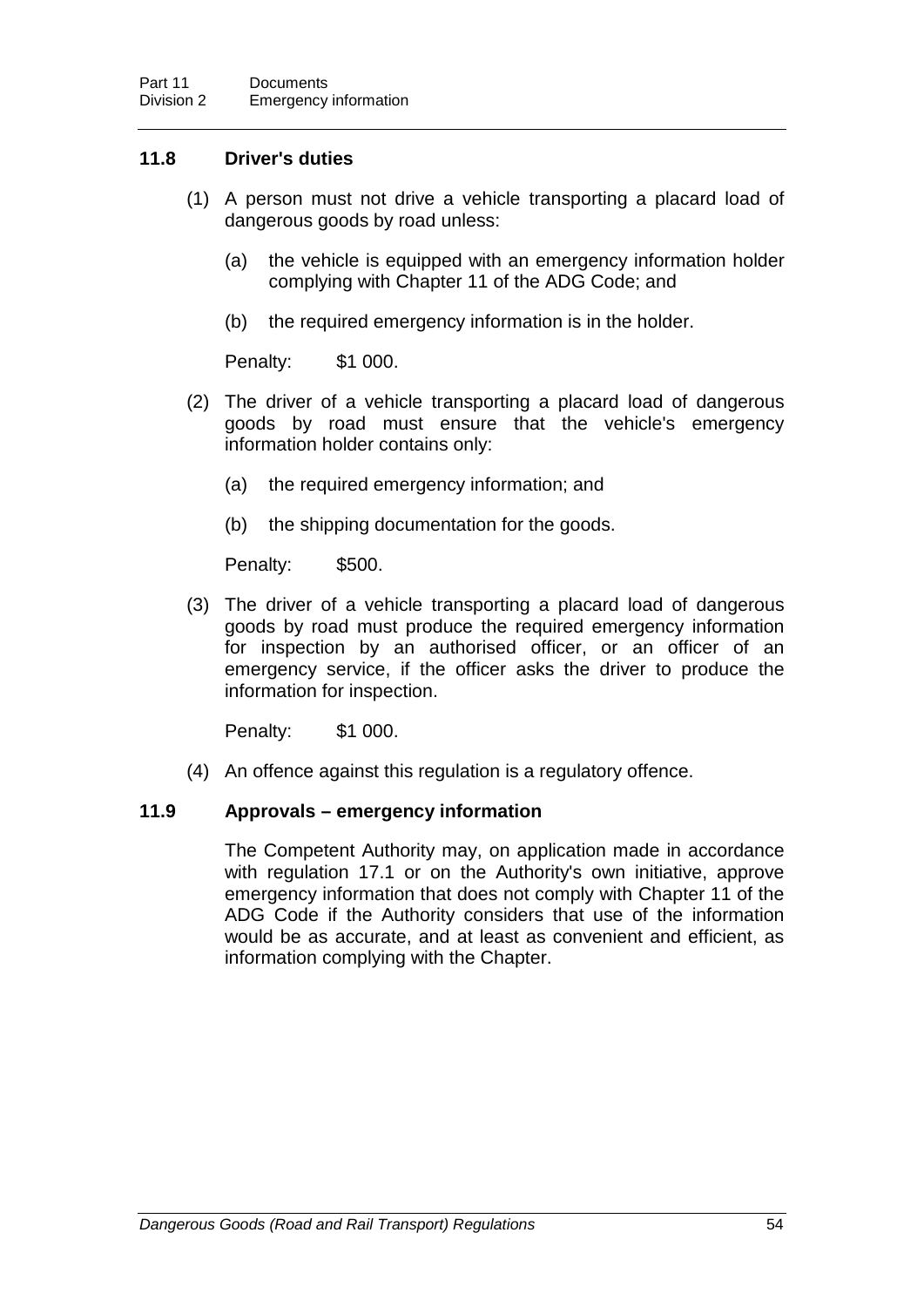# **Part 12 Personal protective and safety equipment**

## **12.1 Owner's duties**

- (1) The owner of a vehicle must not use the vehicle, or allow the vehicle to be used, to transport a placard load of dangerous goods by road unless the vehicle is equipped with:
	- (a) fire extinguishers and portable warning devices complying with Chapter 12 of the ADG Code; and
	- (b) any other equipment required under the Chapter.

Penalty: \$3 000.

(2) An offence against subregulation (1) is a regulatory offence.

## **12.2 Prime contractor's duties**

- (1) A prime contractor must not use a vehicle to transport a placard load of dangerous goods by road unless:
	- (a) the driver of the vehicle is provided with personal protective equipment of a type, quality and quantity reasonably necessary for the personal safety of the driver, both during the normal course of transport and in a dangerous situation;
	- (b) the vehicle is equipped with safety equipment of a type, quality and quantity reasonably necessary to allow the goods to be transported safely on the vehicle and the vehicle to operate safely, both in the normal course of transport and in a dangerous situation;
	- (c) the vehicle is equipped with:
		- (i) fire extinguishers that are stowed, and have been inspected and tested, in accordance with Chapter 12 of the ADG Code;
		- (ii) portable warning devices complying with the Chapter; and
		- (iii) any other equipment required under the Chapter; and
	- (d) each item of equipment mentioned in paragraphs (a) to (c) is in good repair and proper working order.

Penalty: \$3 000.

(2) An offence against subregulation (1) is a regulatory offence.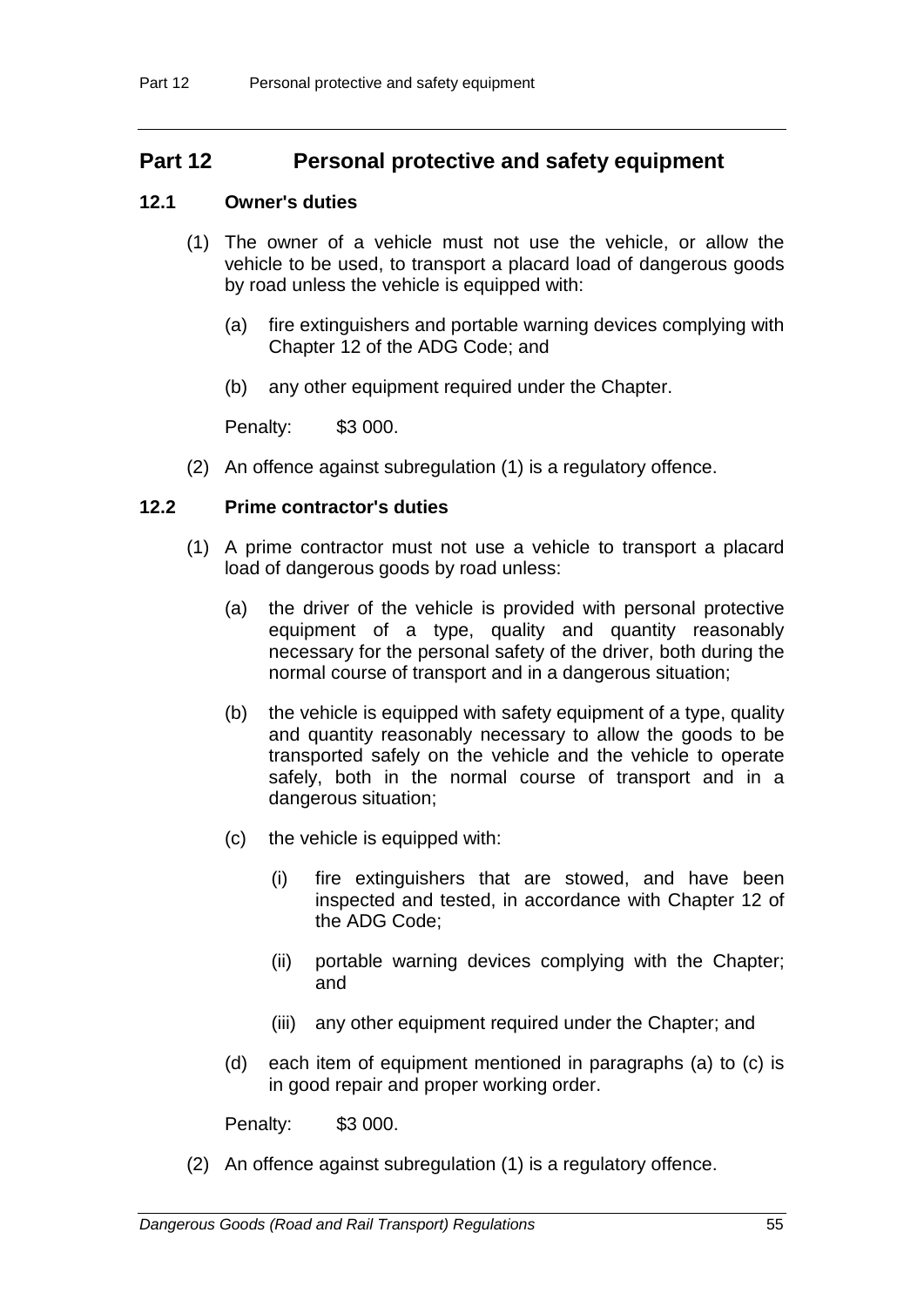## **12.3 Driver's duties**

- (1) A person must not drive a vehicle transporting a placard load of dangerous goods by road unless the vehicle is equipped with:
	- (a) fire extinguishers and portable warning devices complying with Chapter 12 of the ADG Code; and
	- (b) any other equipment required under the Chapter.

Penalty: \$1 000.

- (2) A person must not drive a vehicle transporting a placard load of dangerous goods by road if the person knows, or reasonably ought to know, that the equipment for the vehicle mentioned in subregulation (1):
	- (a) is not stowed in accordance with Chapter 12 of the ADG Code; or
	- (b) has not been inspected or tested in accordance with the Chapter.

Penalty: \$1 000.

(3) An offence against subregulation (1) is a regulatory offence.

## **Part 13 Procedures during transport**

## **Division 1 Immobilised and stopped vehicles**

#### **13.1 Driver's duty**

- (1) This regulation applies if a vehicle transporting a placard load of dangerous goods by road:
	- (a) is broken down or otherwise immobilised, or has stopped, on a road; and
	- (b) is a traffic hazard.
- (2) The driver must alert other road users of the hazard in accordance with Chapter 13 of the ADG Code.

Penalty: \$500.

(3) An offence against subregulation (2) is a regulatory offence.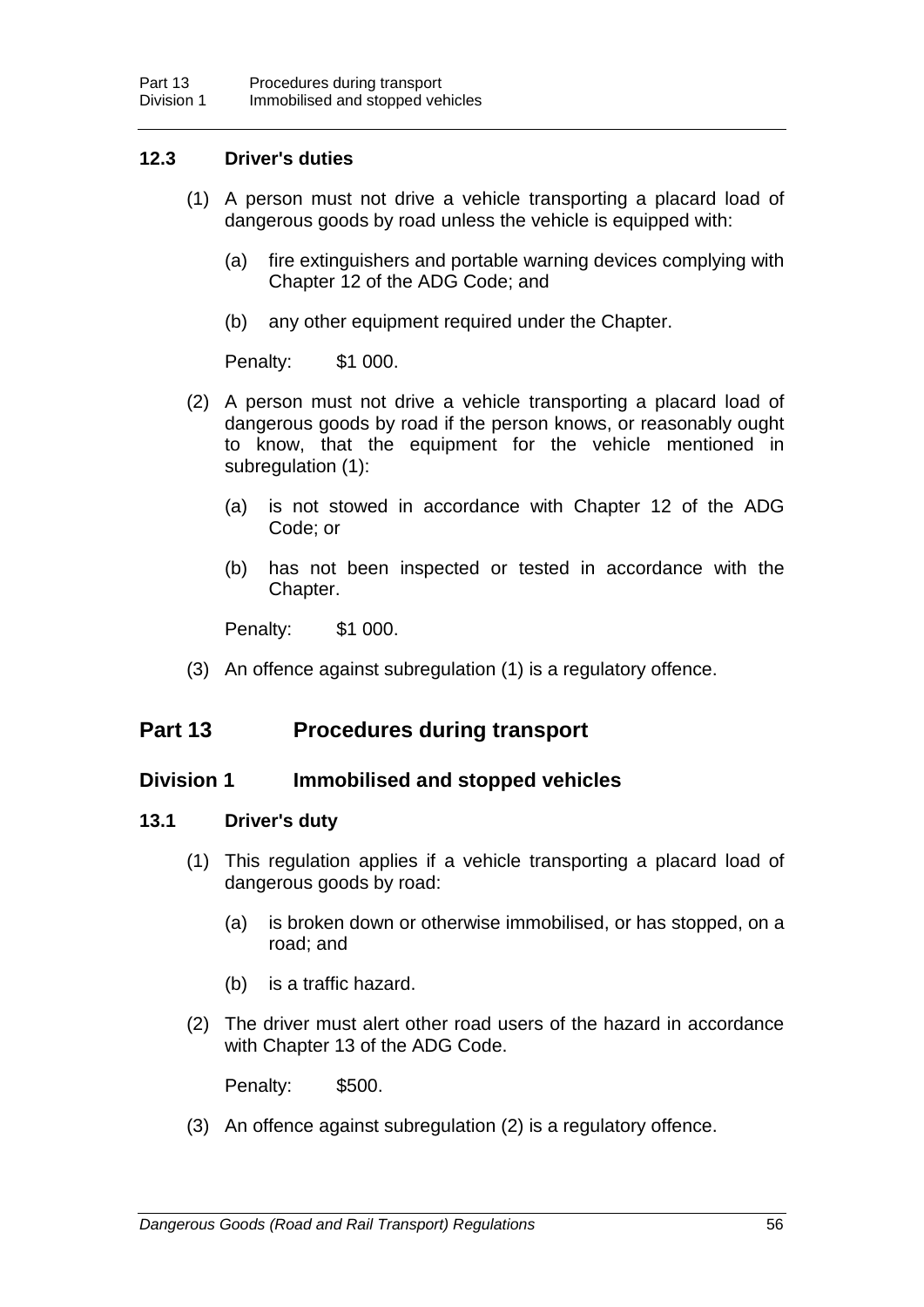## **13.2 Prime contractor's duties**

- (1) If a vehicle transporting a placard load of dangerous goods by road is broken down or otherwise immobilised on a road, the prime contractor must, as soon as practicable, ensure that the vehicle is:
	- (a) repaired so that it can be driven safely off the road; or
	- (b) towed to a place where it can be repaired.

Penalty: \$1 500.

- (2) The prime contractor must:
	- (a) remove the dangerous goods from the vehicle before the vehicle is repaired or towed; and
	- (b) transport the dangerous goods from the place of the breakdown, if the risk involved in complying with paragraphs (a) and (b) is not greater than the risk involved in not complying with the paragraphs.

Penalty: \$1 500.

(3) An offence against subregulation (2) is a regulatory offence.

## **13.3 Powers of authorised officers**

- (1) This regulation applies to a vehicle transporting a placard load of dangerous goods that is broken down or otherwise immobilised on a road.
- (2) An authorised officer may give directions to a person who is involved in the transport of the dangerous goods about how:
	- (a) repair work is to be carried out on the vehicle;
	- (b) the vehicle is to be towed off the road;
	- (c) the dangerous goods are to be removed from the vehicle; or
	- (d) the dangerous goods are to be dealt with after their removal from the vehicle.
- (3) The person must comply with the direction, unless the person has a reasonable excuse for not complying with it.

Penalty: \$1 500.

(4) An offence against subregulation (3) is a regulatory offence.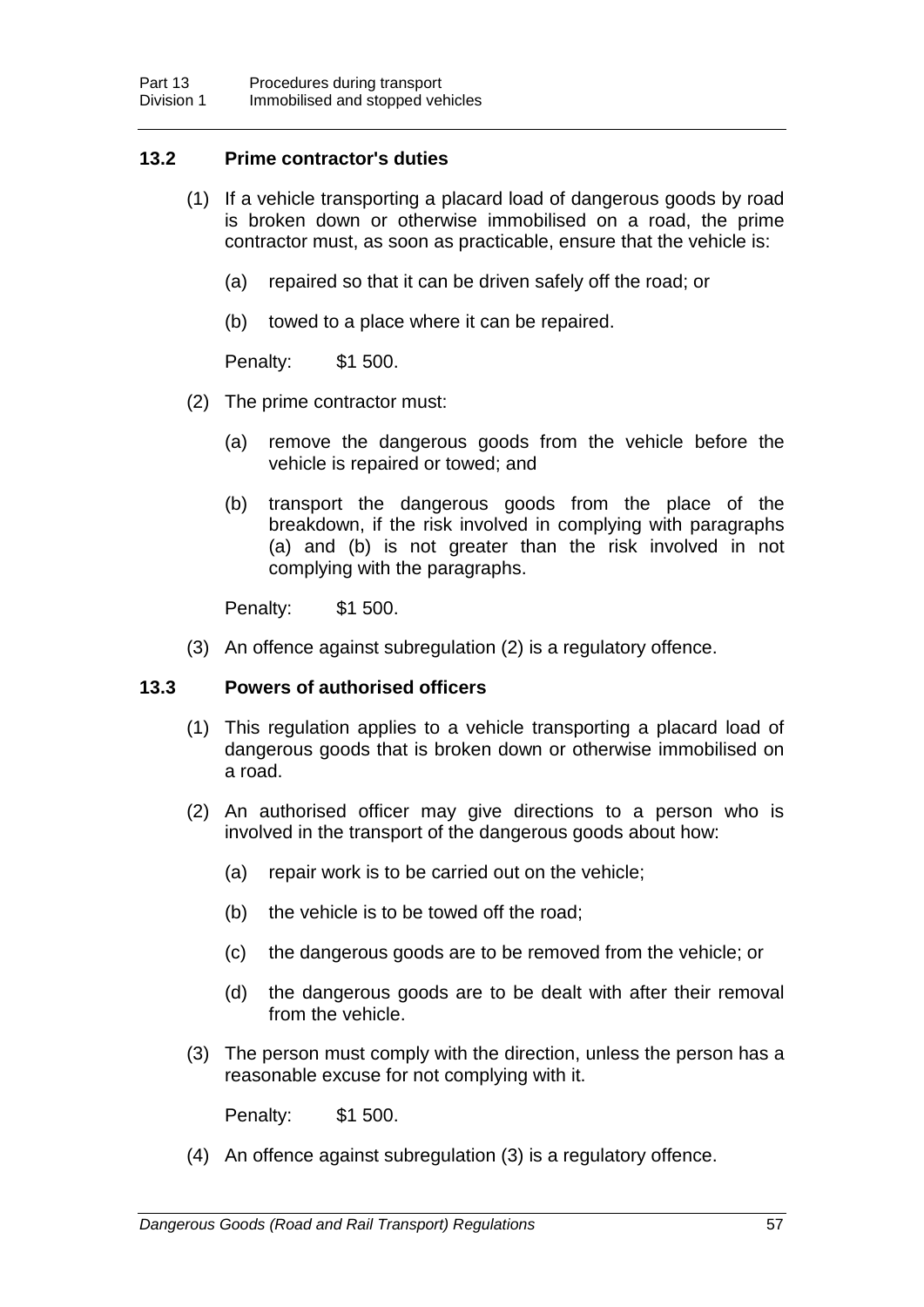# **Division 2 Drivers' duties**

## **13.4 Driving**

(1) The driver of a vehicle transporting a placard load of dangerous goods by road must not allow anyone else to ride in the vehicle other than in accordance with Chapter 13 of the ADG Code.

Penalty: \$500.

(2) An offence against subregulation (1) is a regulatory offence.

### **13.5 Parking**

(1) The driver of a vehicle transporting a placard load of dangerous goods by road must not park the vehicle, or leave the vehicle standing, in any place (whether public or private) unless the person complies with Chapter 13 of the ADG Code.

Penalty: \$1 000.

(2) An offence against subregulation (1) is a regulatory offence.

### **13.6 Control of ignition sources**

- (1) This regulation applies to a vehicle transporting dangerous goods by road, in bulk:
	- (a) of Class 2.1, 3, 4 or 5; or
	- (b) with a Subsidiary Risk of 2.1, 3, 4 or 5.
- (2) The driver of the vehicle must not:
	- (a) have matches or a cigarette lighter in his or her possession in the vehicle; or
	- (b) smoke in the vehicle.

Penalty: \$3 000.

- (3) The driver must also do everything practicable to ensure that anyone else in the vehicle does not:
	- (a) have matches or a cigarette lighter in his or her possession; or
	- (b) smoke.

Penalty: \$3 000.

(4) An offence against subregulation (2) or (3) is a regulatory offence.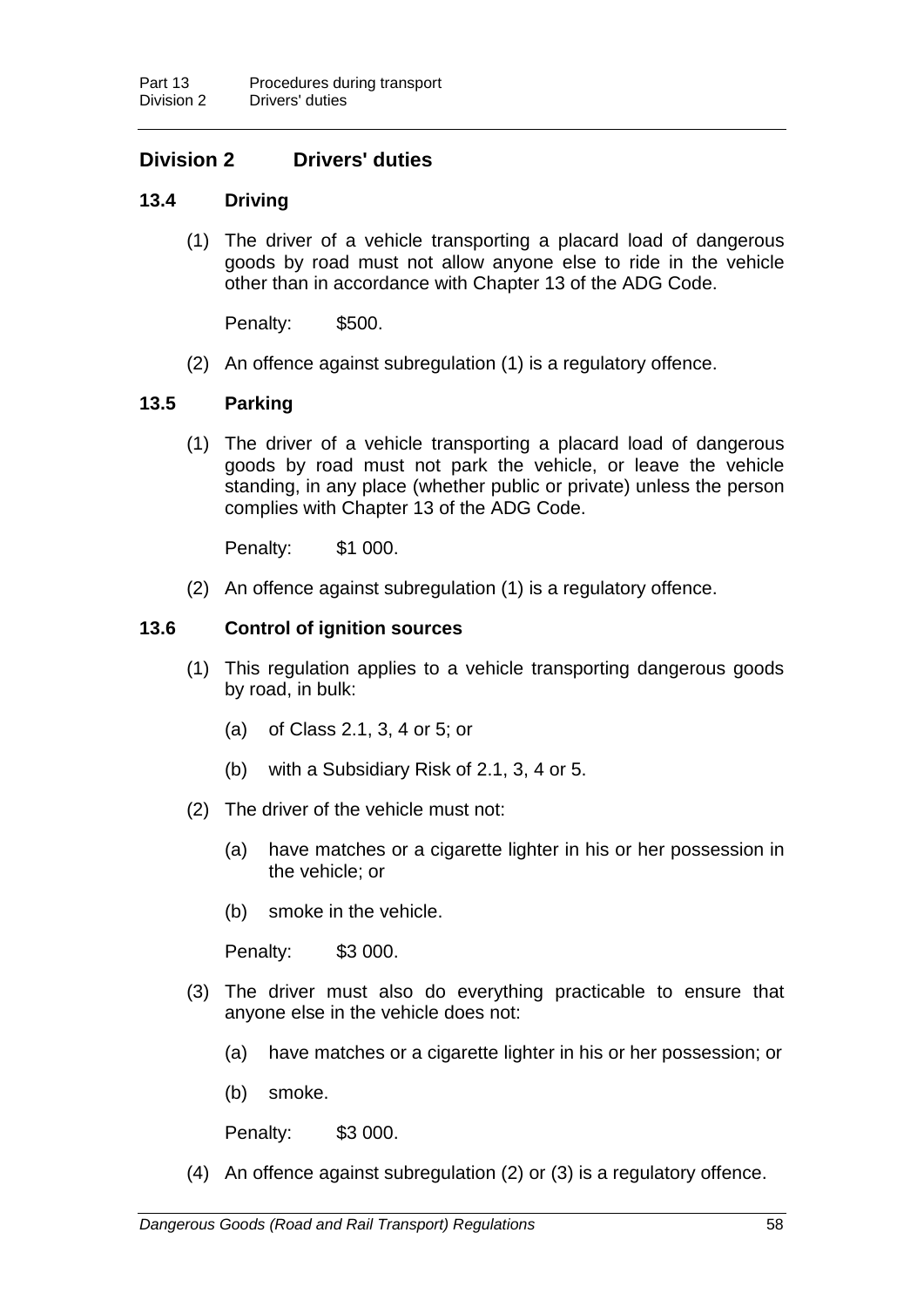## **Division 3 Routes, areas, vehicles and times**

## **13.7 Determinations – routes, areas, vehicles and times**

The Competent Authority may determine:

- (a) that particular dangerous goods may only be transported by road on a particular route, or in or through a particular area;
- (b) that only a particular vehicle, or kind of vehicle, may transport particular dangerous goods by road;
- (c) that particular dangerous goods may only be transported by road at a particular time; and
- (d) that unodourised LP Gas may only be transported by road on a particular route, or in or through a particular area.

### **13.8 Prime contractor's duty**

(1) A prime contractor must not use a vehicle to transport goods along a route, or in or through an area, contrary to a determination under regulation 13.7.

Penalty: \$1 500.

(2) An offence against subregulation (1) is a regulatory offence.

## **13.9 Driver's duty**

(1) A person must not drive a vehicle transporting goods by road along a route, or in or through an area, contrary to a determination under regulation 13.7.

Penalty: \$1 500.

(2) An offence against subregulation (1) is a regulatory offence.

# **Part 14 Emergencies**

## **Division 1 Emergencies generally**

## **14.1 Driver's duties**

(1) This regulation applies if a vehicle transporting dangerous goods by road is involved in an incident resulting in a dangerous situation.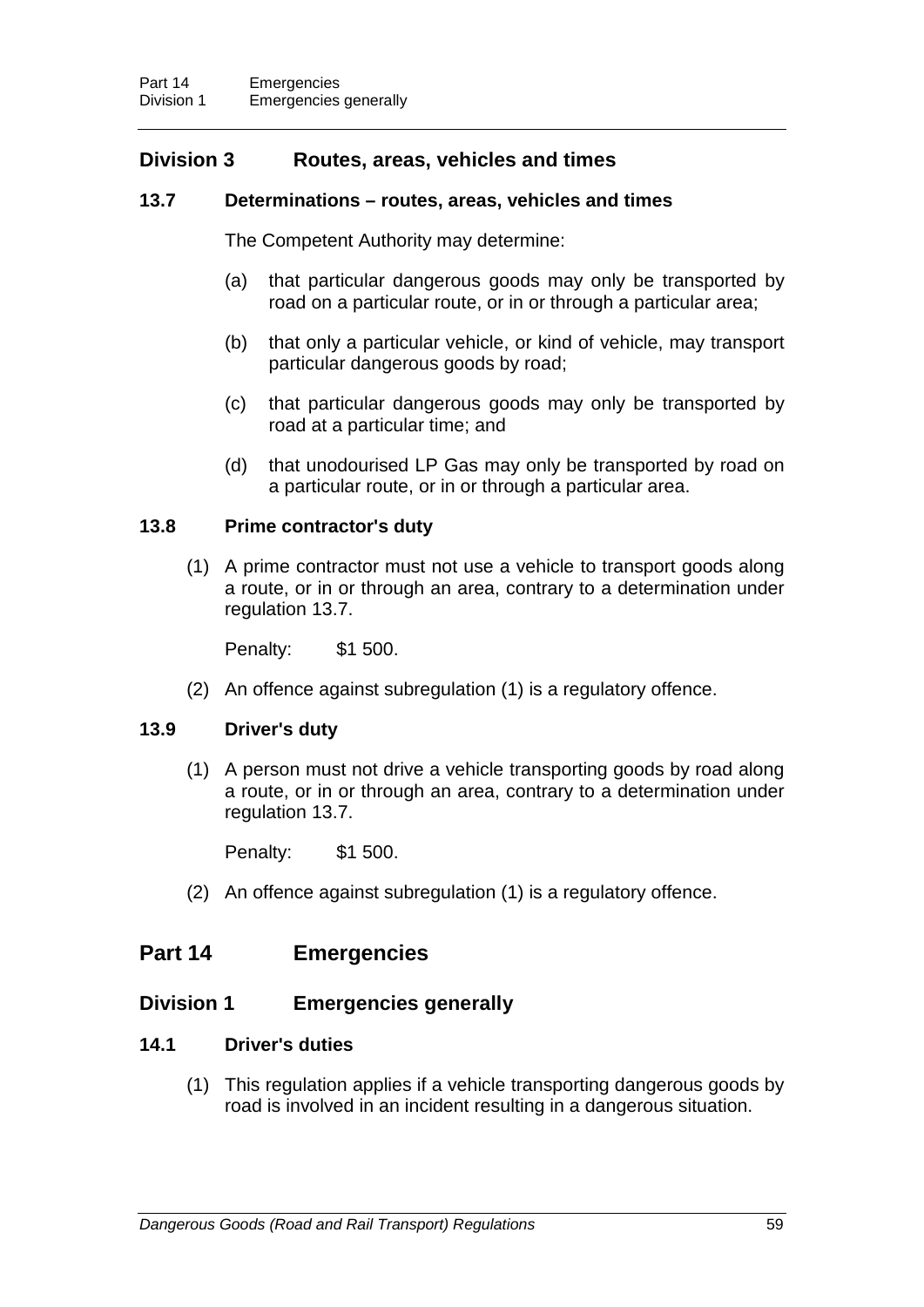- (2) The driver of the vehicle must:
	- (a) notify the police or fire service of the incident as soon as practicable;
	- (b) notify the prime contractor of the incident as soon as practicable; and
	- (c) provide the reasonable assistance required by an authorised officer, or an officer of an emergency service, to deal with the situation.

Penalty: \$1 000.

(3) An offence against subregulation (2) is a regulatory offence.

### **14.2 Prime contractor's duties – contaminated food and food packaging**

- (1) This regulation applies if an incident involving food or food packaging, and a vehicle transporting dangerous goods by road, results in the leakage, spillage or accidental escape of the dangerous goods, contamination of the food or food packaging, or a fire or explosion.
- (2) The food or food packaging must not be transported from the site of the incident, unless the Competent Authority gives written permission to the prime contractor to transport the food or food packaging from the site.

Penalty: \$3 000.

(3) If the Competent Authority gives the permission, the prime contractor must deal with the food or food packaging in accordance with the permission.

- (4) A permission under subregulation (2) must:
	- (a) be in writing;
	- (b) state the name of the person to whom it is given;
	- (c) identify the relevant incident; and
	- (d) identify the food or food packaging to which it relates.
- (5) An offence against subregulation (2) or (3) is a regulatory offence.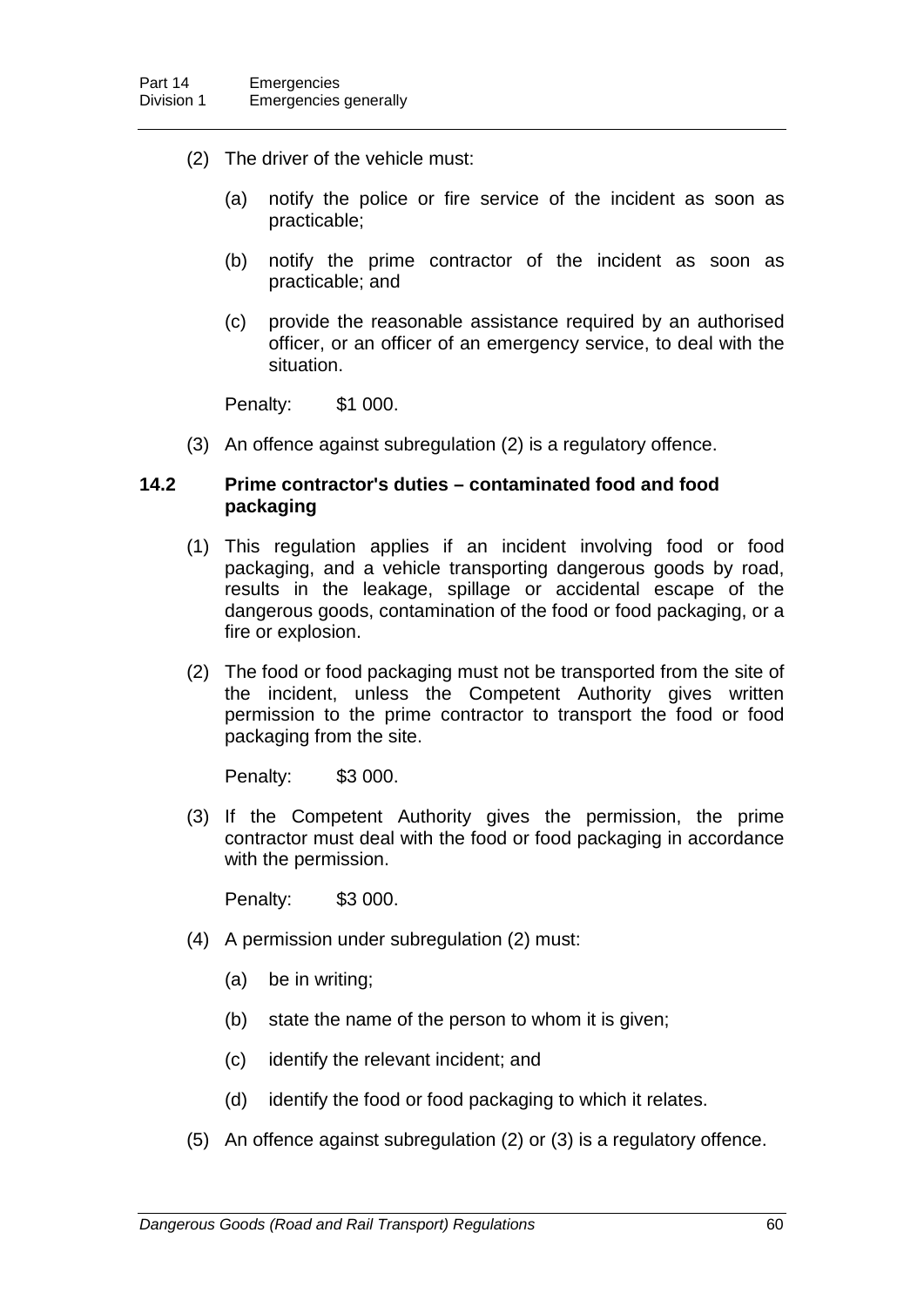### **14.3 Prime contractors and drivers to inform Competent Authority**

- (1) This regulation applies if a vehicle transporting dangerous goods by road is involved in an incident resulting in a dangerous situation.
- (2) The prime contractor and the driver of the vehicle must each comply with subregulations (3) to (5).

Penalty: \$1 500.

- (3) As soon as practicable after the incident, the person must tell the Competent Authority about the incident, and provide details of:
	- (a) where the incident happened;
	- (b) the time and date of the incident;
	- (c) the nature of the incident; and
	- (d) the dangerous goods being transported when the incident happened.
- (4) Not later than 21 days after the day when the incident happens, the person must give the Competent Authority a written report about the incident.
- (5) The report must provide details of:
	- (a) where the incident happened;
	- (b) the time and date of the incident;
	- (c) the nature of the incident;
	- (d) what the person believes to be the likely cause of the incident;
	- (e) the dangerous goods being transported when the incident happened;
	- (f) the measures taken to control any leak, spill or accidental escape of dangerous goods, and any fire or explosion, arising out of the incident; and
	- (g) the measures taken after the incident in relation to the dangerous goods involved in the incident.
- (6) An offence against subregulation (2) is a regulatory offence.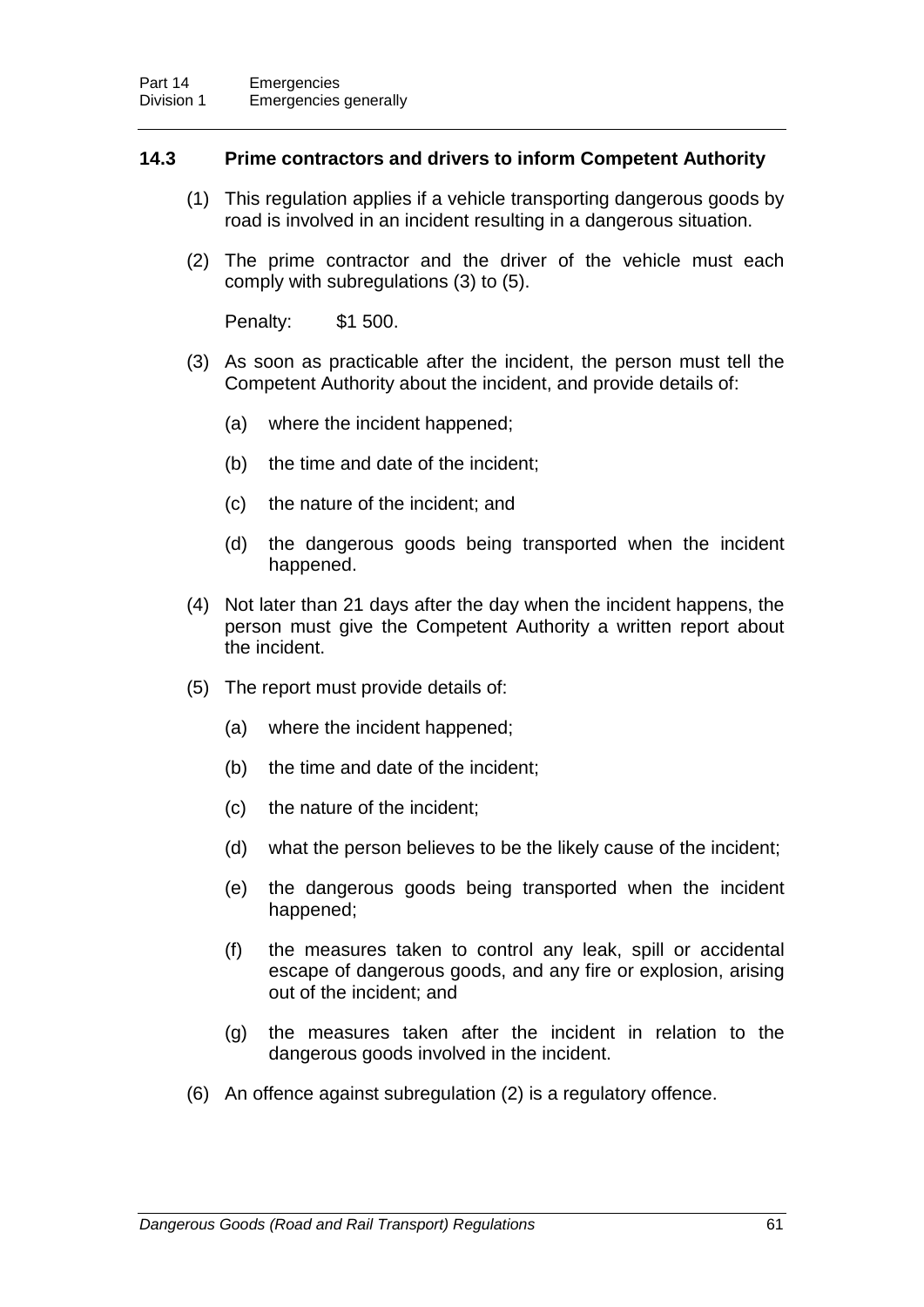# **Division 2 Emergencies involving placard loads**

### **14.4 Telephone advisory service – bulk transport**

(1) A prime contractor must not transport dangerous goods in bulk by road unless a telephone advisory service is available during the journey.

Penalty: \$3 000.

(2) A person must not consign dangerous goods in bulk for transport by road unless a telephone advisory service is available during the journey.

Penalty: \$3 000.

- (3) A telephone advisory service may be provided by the prime contractor or consignor, or someone else for the prime contractor or consignor.
- (4) An offence against subregulation (1) or (2) is a regulatory offence.
- (5) In this regulation:

*journey* means the transport by road of dangerous goods from where the goods are consigned to where the goods are delivered to the consignee.

*telephone advisory service*, for the transport of dangerous goods, means a service providing access by telephone to persons competent to give advice about:

- (a) the construction and properties of the containers in which the dangerous goods are being transported;
- (b) the use of equipment on vehicles on which the dangerous goods are being transported;
- (c) the properties of the dangerous goods;
- (d) methods of safely handling the dangerous goods; and
- (e) methods of safely containing and controlling the dangerous goods in a dangerous situation.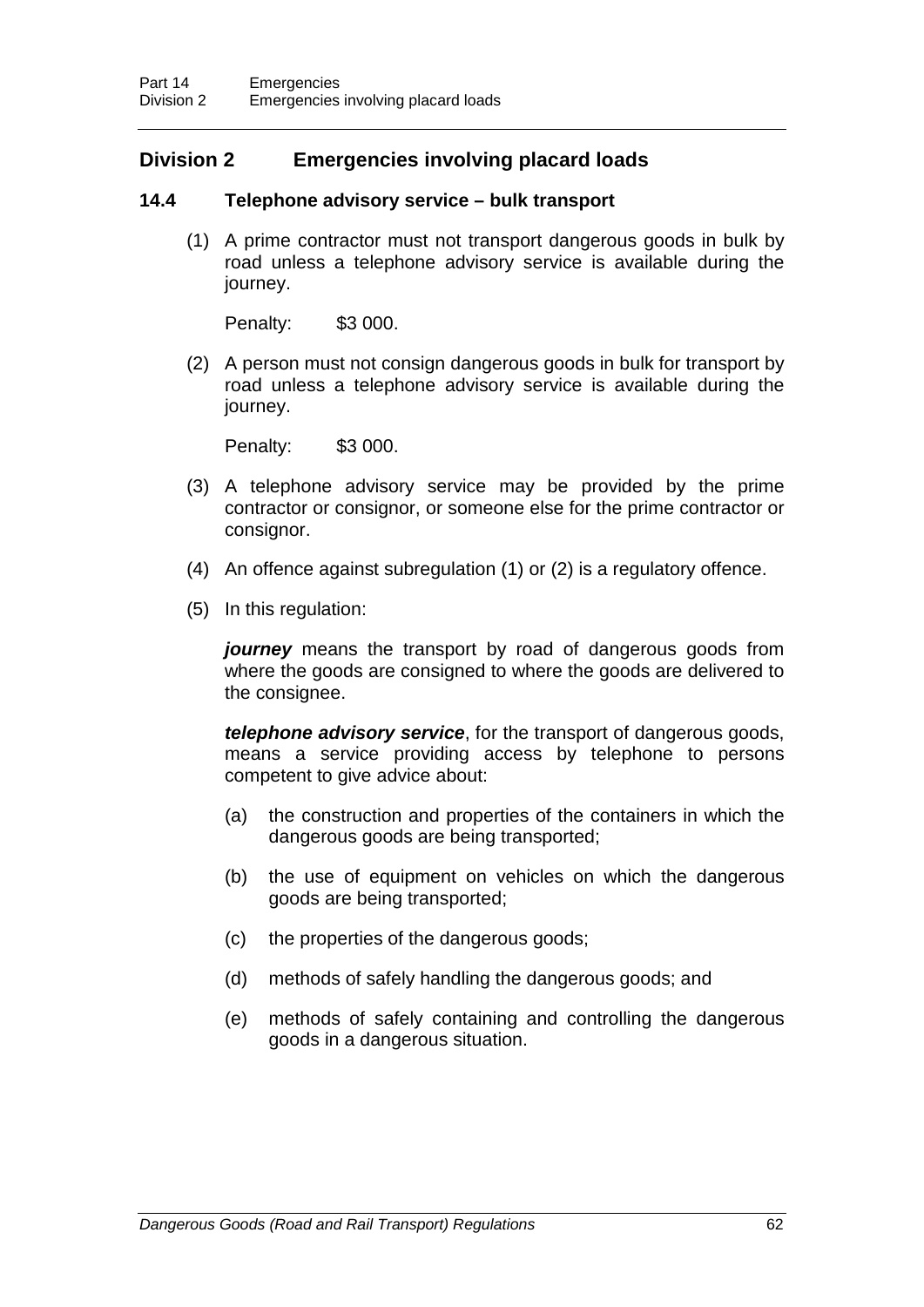## **14.5 Emergency plans**

(1) A prime contractor must not transport a placard load of dangerous goods by road unless the prime contractor has an emergency plan for the transport of the goods.

Penalty: \$3 000.

(2) A person must not consign a placard load of dangerous goods for transport by road unless the person has an emergency plan for the transport of the goods.

Penalty: \$3 000.

- (3) An offence against subregulation (1) or (2) is a regulatory offence.
- (4) In this regulation:

*emergency plan*, for the transport of a placard load of dangerous goods by road, means a written plan, for dealing with any dangerous situation arising from the transport of the goods, that is prepared having regard to any guidelines approved by the Ministerial Council.

### **14.6 Consignor's duties – information and resources**

- (1) This regulation applies if a vehicle transporting a placard load of dangerous goods by road is involved in an incident resulting in a dangerous situation.
- (2) As soon as practicable after being asked by an authorised officer or an officer of an emergency service, the consignor of the goods must:
	- (a) give the officer the information that the officer requires about:
		- (i) the properties of the dangerous goods being transported;
		- (ii) safe methods of handling the goods; and
		- (iii) safe methods of containing and controlling the goods in a dangerous situation; and
	- (b) provide the equipment and other resources necessary:
		- (i) to control the dangerous situation; and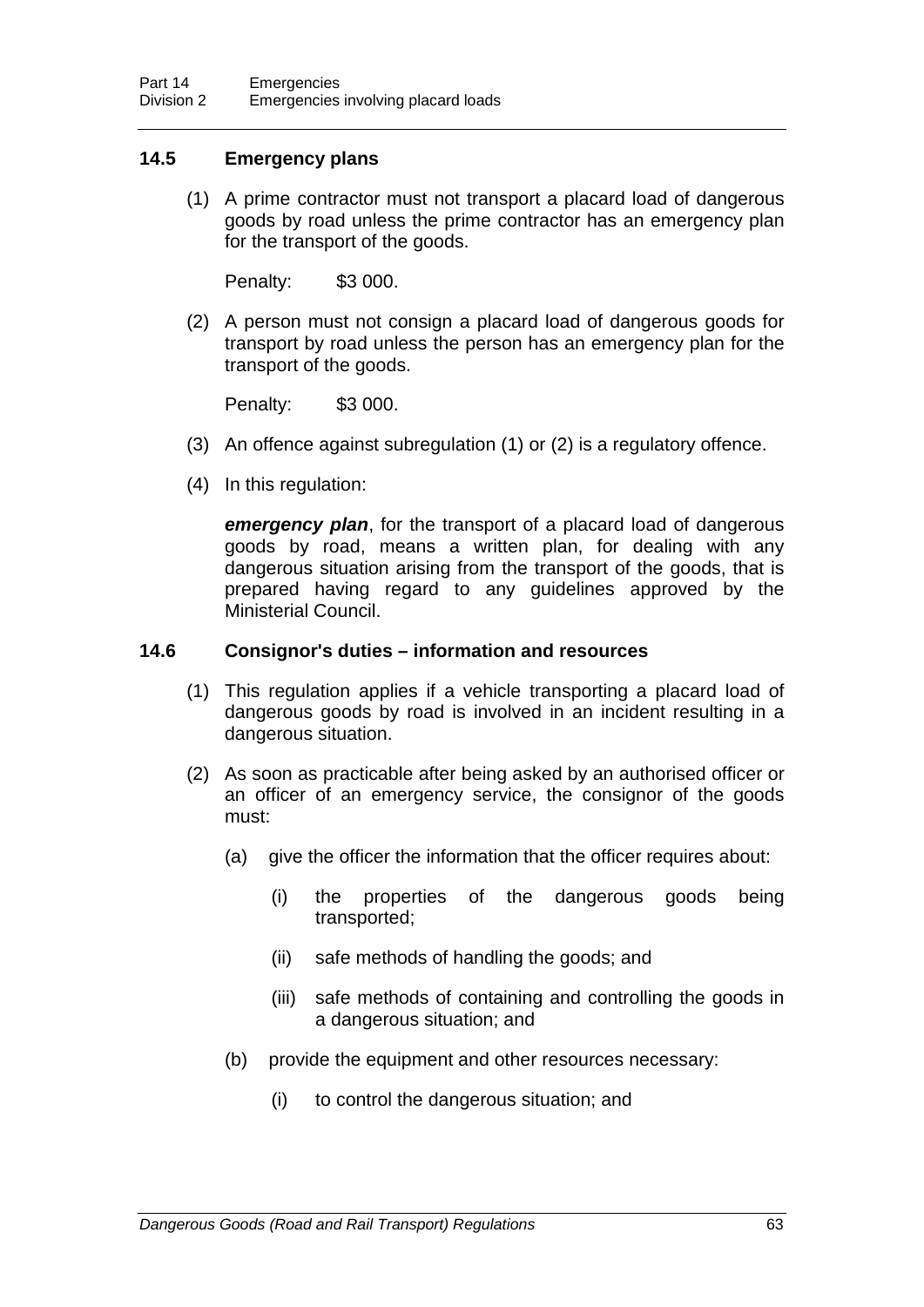(ii) to contain, control, recover and dispose of dangerous goods that have leaked, spilled or accidentally escaped.

Penalty: \$1 500.

- (3) If the prime contractor and the consignor of the goods are asked to give the same information or provide the same resources for the incident, it is sufficient if the prime contractor gives the information or provides the resources.
- (4) An offence against subregulation (2) is a regulatory offence.

## **14.7 Prime contractor's duties – information and resources**

- (1) This regulation applies if a vehicle transporting a placard load of dangerous goods by road is involved in an incident resulting in a dangerous situation.
- (2) As soon as practicable after being asked by an authorised officer or an officer of an emergency service, the prime contractor must:
	- (a) give the officer the information that the officer requires about:
		- (i) the vehicle's construction and properties; and
		- (ii) the vehicle's equipment, except any bulk container for which the prime contractor is not responsible; and
	- (b) provide the equipment and other resources necessary:
		- (i) to control the dangerous situation; and
		- (ii) to recover a vehicle involved in the situation or its equipment.

Penalty: \$1 500.

- (3) If the prime contractor and the consignor of the goods are asked to give the same information or provide the same resources for the incident, it is sufficient if the consignor gives the information or provides the resources.
- (4) An offence against subregulation (2) is a regulatory offence.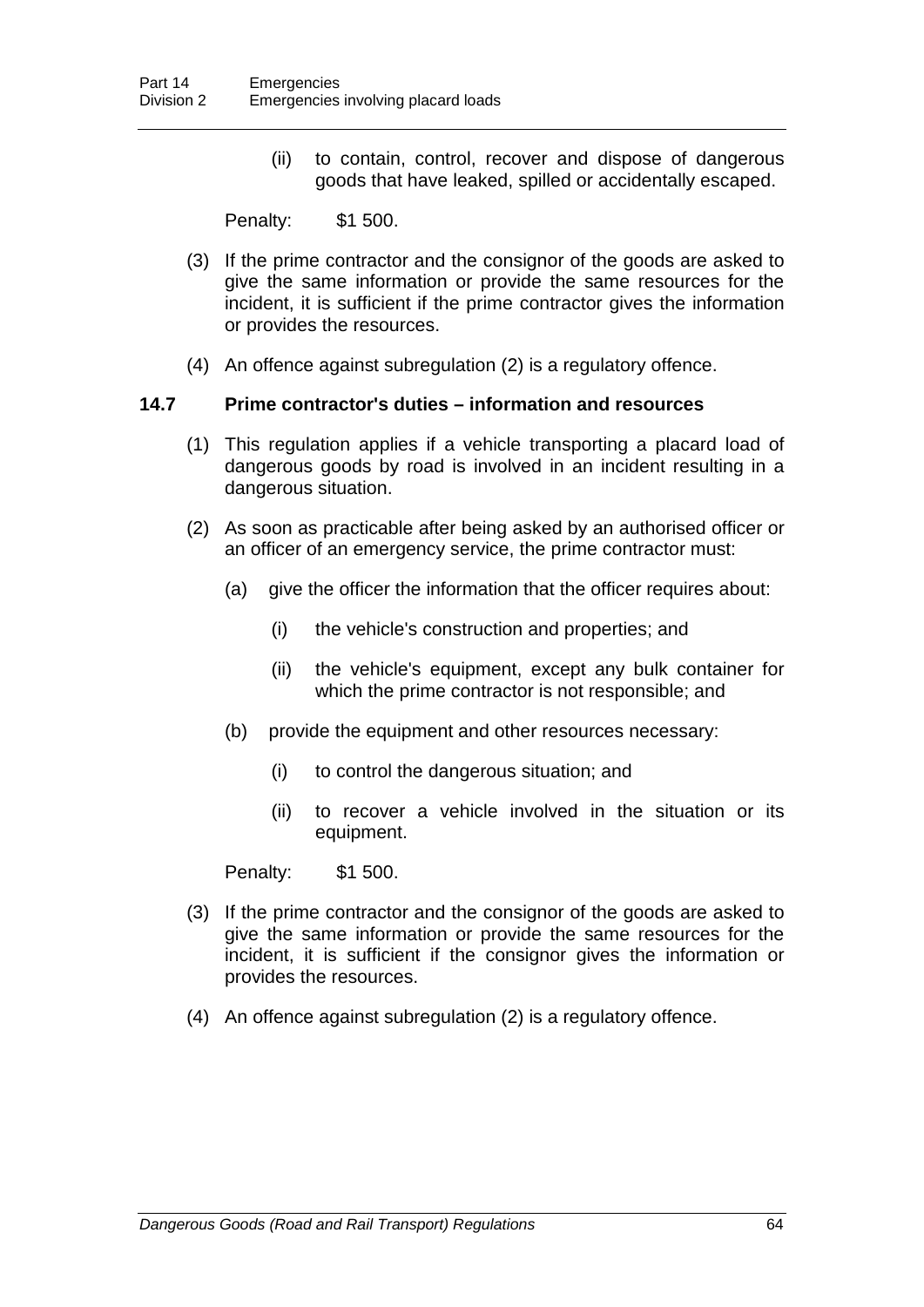# **Part 15 Mutual recognition**

## **Division 1 Registers of determinations, exemptions, approvals and licences**

## **15.1 Registers**

Each of the following registers is a register for these Regulations:

- (a) the register of determinations kept under regulation 1.21;
- (b) the register of exemptions kept under regulation 16.2;
- (c) the register of approvals kept under regulation 17.10;
- (d) the register of bulk driver licences kept under regulation 18.36(1);
- (e) the register of bulk vehicle licences kept under regulation 18.36(2).

### **15.2 Registers may be kept by computer**

- (1) A register, or part of a register, under these Regulations may be kept by computer.
- (2) An entry made by computer for a register is taken to be a record made in the register.

## **15.3 Inspection of registers**

- (1) The Competent Authority must ensure that each register is available for inspection by corresponding Competent Authorities and the public.
- (2) The Competent Authority is taken to comply with subregulation (1) by ensuring that there is reasonable access to:
	- (a) copies of information in a register; or
	- (b) a computer terminal to inspect a register.

## **Division 2 Competent Authorities Panel**

#### **15.4 Membership and function of Panel**

- (1) The Competent Authorities Panel (the *Panel*) consists of the following members:
	- (a) the Competent Authority;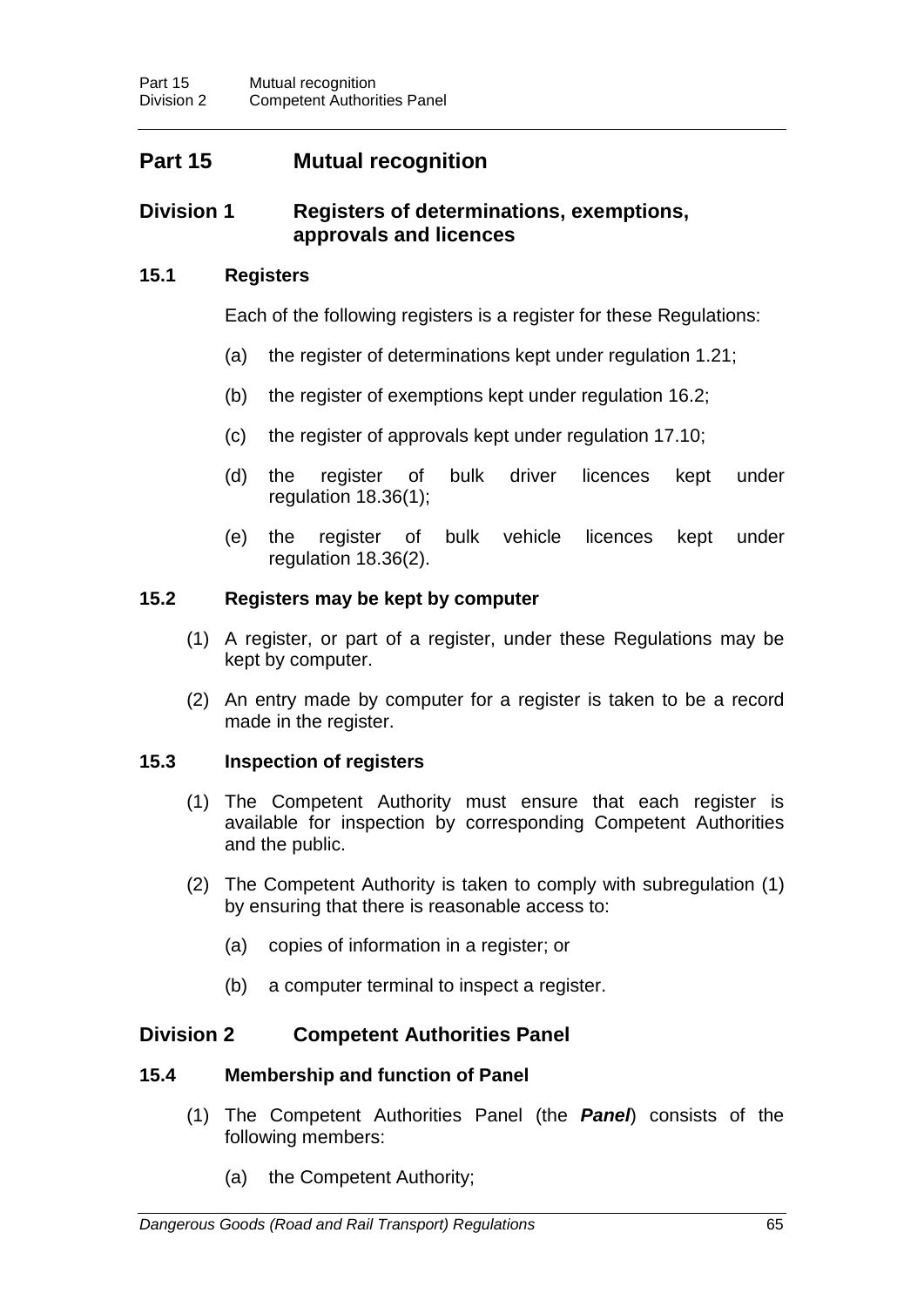- (b) the Competent Authority or Authorities of each other participating jurisdiction;
- (c) any authority of another participating jurisdiction who performs functions and exercises powers under a law of the other jurisdiction about the transport of dangerous goods.
- (2) The function of the Panel is to decide matters referred to the Panel by a person mentioned in subregulation (1) (a *Panel member*).

## **15.5 Panel meetings**

- (1) The Panel may hold a meeting to decide a matter referred to the Panel.
- (2) The Panel may invite a person to be present at a meeting of the Panel to advise or inform, or make a submission to, the Panel.

## **Division 3 Recommendations by Competent Authority and corresponding Competent Authorities**

## **15.7 Recommendations by Competent Authority**

- (1) This regulation applies if the Competent Authority considers that a ground exists for a corresponding Competent Authority to do any of the following (the *proposed action*):
	- (a) revoke or vary a corresponding determination that is not a corresponding administrative determination;
	- (b) cancel or vary a corresponding administrative determination;
	- (c) cancel or vary a corresponding approval or exemption;
	- (d) cancel, suspend or vary a corresponding bulk driver or vehicle licence.
- (2) The Competent Authority may recommend, in writing, that the corresponding Competent Authority take the proposed action.
- (3) The Competent Authority must provide written reasons to the corresponding Competent Authority for the recommendation.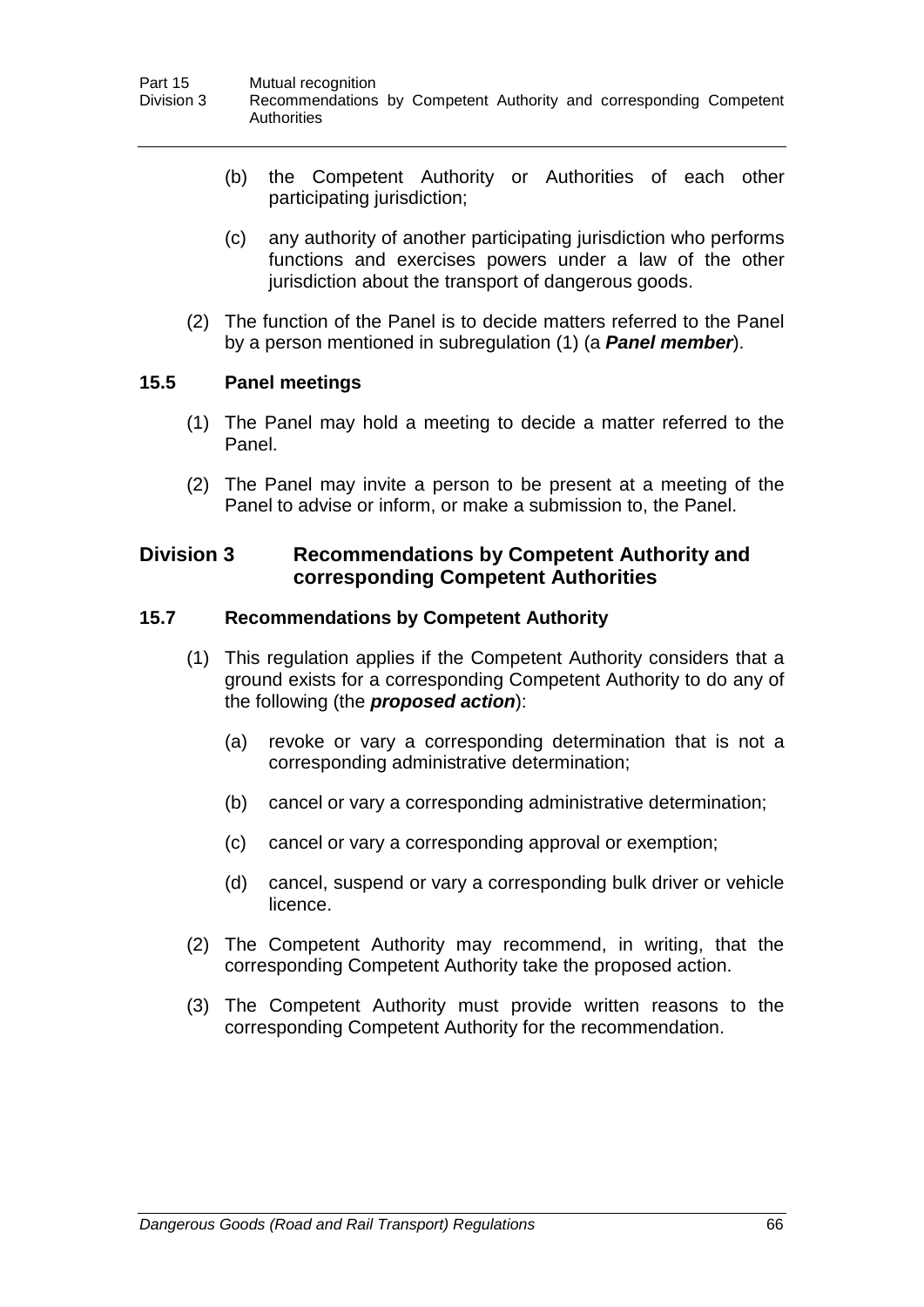### **15.8 Recommendations by corresponding Competent Authorities**

- (1) This regulation applies if a corresponding Competent Authority recommends in writing to the Competent Authority that the Authority do any of the following:
	- (a) revoke or vary a determination that is not an administrative determination;
	- (b) cancel or vary an administrative determination;
	- (c) cancel or vary an approval or exemption;
	- (d) cancel, suspend or vary a bulk driver or vehicle licence.
- (2) The Competent Authority must:
	- (a) if the recommendation is about a determination (except an administrative determination), exemption or approval that has effect in one or more other participating jurisdictions – refer the recommendation to the Panel; and
	- (b) in any other case have regard to the recommendation.

## **Division 4 Mutual recognition of determinations, exemptions, approvals and licences**

#### **15.9 Corresponding determinations**

- (1) This regulation applies to a determination made by a corresponding Competent Authority for another participating jurisdiction if:
	- (a) the determination is made under a provision of the law of the other jurisdiction corresponding to a provision (the *relevant provision*) of either of the following regulations:
		- (i) regulation 1.18 (Determinations dangerous goods)
		- (ii) regulation 4.27 (Determinations foreign approved tanks and IBCs);
		- (iii) regulation 13.7 (Determinations routes, areas, vehicles and times);
	- (b) the determination is in force in the other jurisdiction; and
	- (c) either of the following subparagraphs applies:
		- (i) the Panel has decided that the determination should have effect in all participating jurisdictions or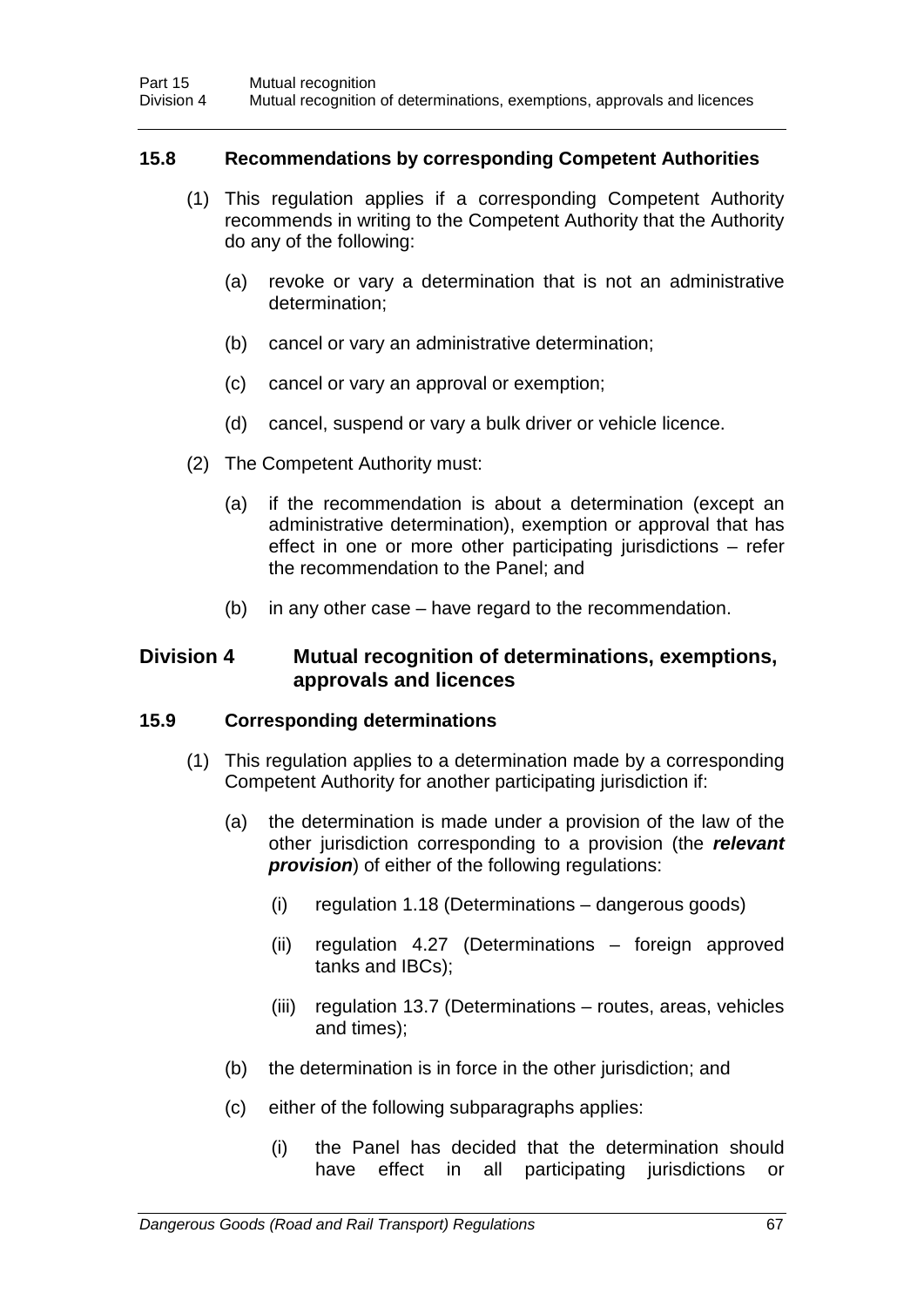participating jurisdictions including this jurisdiction, the determination is recorded in the register kept under regulation 1.21, and the Panel has not reversed the decision;

- (ii) the determination was made on the application of a person and applies only to the person.
- (2) Except for circumstances that do not exist in this jurisdiction, the determination has effect in this jurisdiction as if it were a determination made by the Competent Authority under the relevant provision.

## **15.10 Corresponding exemptions**

- (1) This regulation applies to an exemption granted by a corresponding Competent Authority for another participating jurisdiction if:
	- (a) the exemption is granted for a provision of the law of the other jurisdiction corresponding to a provision (the *relevant provision*) of these Regulations;
	- (b) the exemption is in force in the other jurisdiction; and
	- (c) the Panel has decided that the exemption should have effect in all participating jurisdictions or participating jurisdictions including this jurisdiction, and has not reversed the decision.
- (2) Except for circumstances that do not exist in this jurisdiction, the exemption has effect in this jurisdiction as if it were an exemption granted by the Competent Authority for the relevant provision.

## **15.11 Corresponding approvals**

- (1) This regulation applies to an approval given by a corresponding Competent Authority for another participating jurisdiction if:
	- (a) the approval is given under a provision of the law of the other jurisdiction corresponding to a provision (the *relevant provision*) of any of the following regulations:
		- (i) regulation 3.8 (Approvals packaging design types);
		- (ii) regulation 4.25 (Approvals tank designs);
		- (iii) regulation 4.26 (Approvals IBC designs);
		- (iv) regulation 6.5 (Approvals unit loads);
		- (v) regulation 9.8 (Approvals segregation);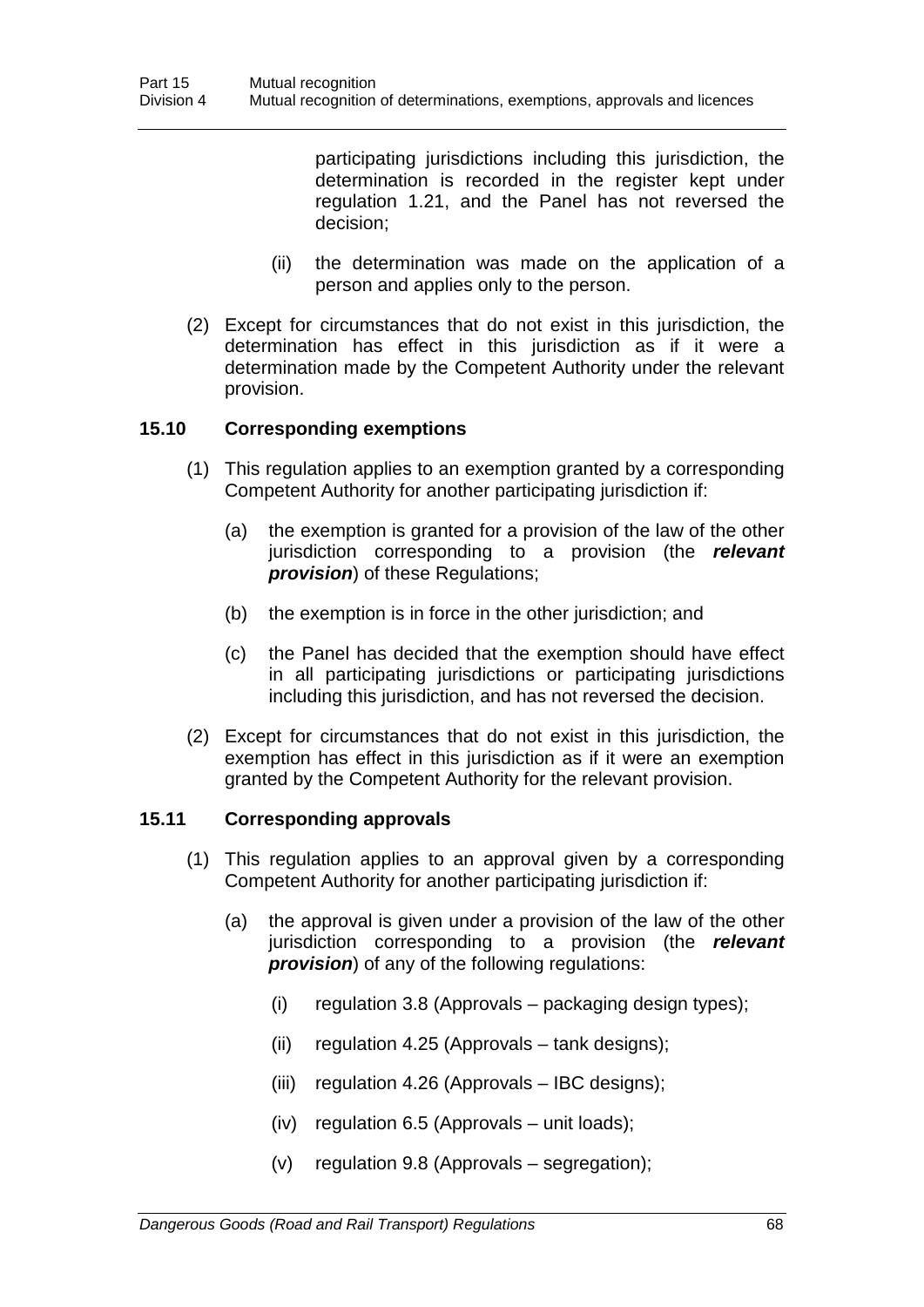- (vi) regulation 10.9 (Approvals transfer of dangerous goods);
- (vii) regulation 11.9 (Approvals emergency information);
- (viii) regulation 20.2 (Approvals tests and training courses for drivers);
- (b) the approval is in force in the other jurisdiction; and
- (c) the Panel has decided that the approval should have effect in all participating jurisdictions or participating jurisdictions including this jurisdiction, and has not reversed the decision.
- (2) Except for circumstances that do not exist in this jurisdiction, the approval has effect in this jurisdiction as if it were an approval given by the Competent Authority under the relevant provision.

## **15.12 Corresponding licences**

- (1) This regulation applies to a licence granted by a corresponding Competent Authority for another participating jurisdiction if:
	- (a) the licence is a licence granted under a provision of the law of the other jurisdiction corresponding to either of the following regulations (the *relevant provision*):
		- (i) regulation 18.11 (which is about bulk driver licences);
		- (ii) regulation 18.21 (which is about bulk vehicle licences); and
	- (b) the licence is in force in the other jurisdiction.
- (2) Except for circumstances that do not exist in this jurisdiction, the licence has effect in this jurisdiction as if it were a licence granted by the Competent Authority under the relevant provision.

## **Part 16 Exemptions**

## **Division 1 General**

## **16.1 Applications for exemptions**

- (1) An application for an exemption must:
	- (a) be made in writing to the Competent Authority;
	- (b) be signed and dated by or for the applicant;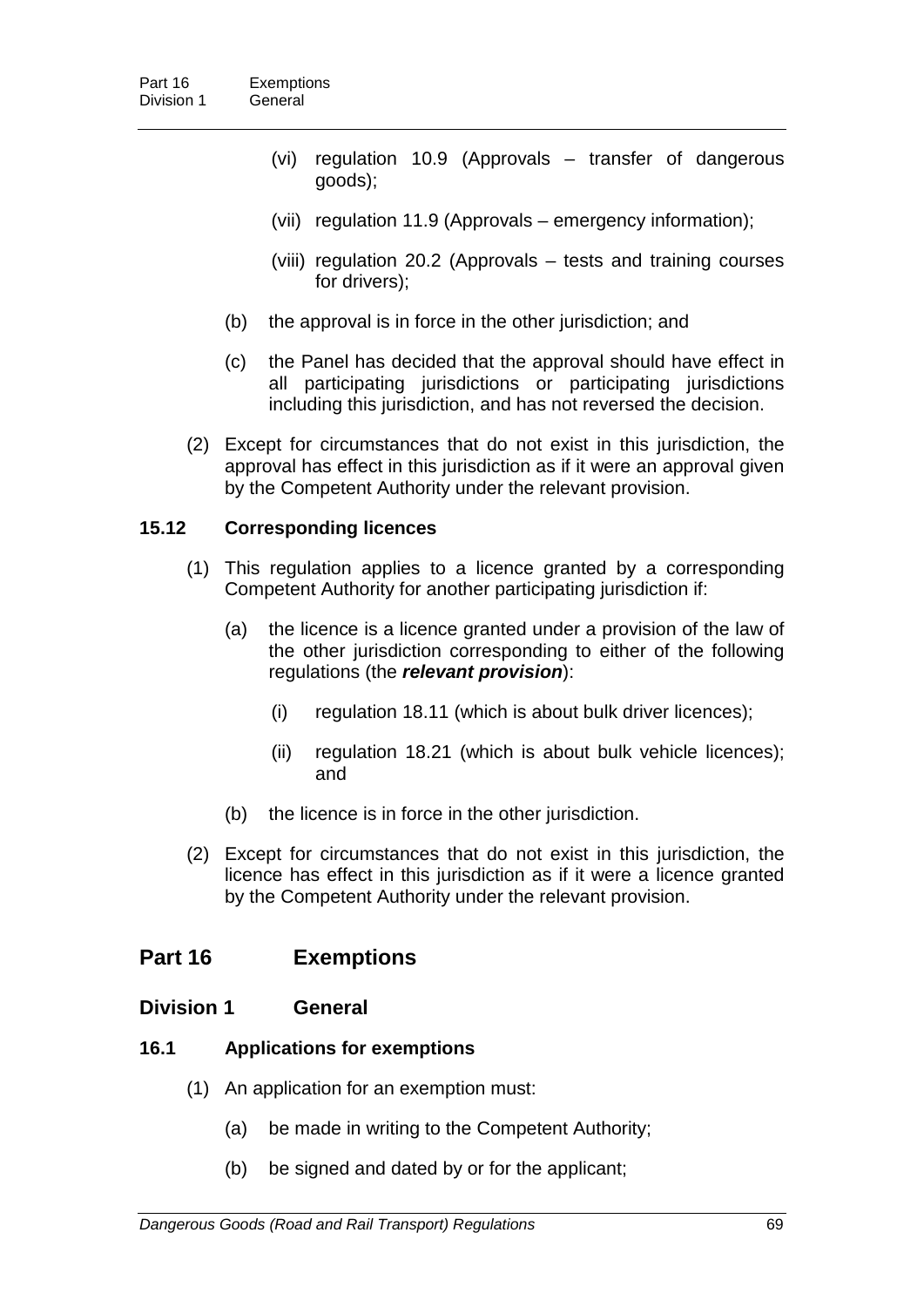- (c) state the applicant's name and address;
- (d) state the name of the person to whom, or the name, or a description, of the class of people to which, the application relates;
- (e) specify the provisions of these Regulations, and of the ADG Code, to which the application relates;
- (f) specify the dangerous goods to which the application relates;
- (g) state why, in the applicant's opinion, compliance with the provisions is not reasonably practicable;
- (h) state why, in the applicant's opinion, the exemption is not likely to involve a greater risk than the risk involved in complying with the provisions;
- (i) if the application relates to a vehicle, equipment, packaging or other thing – describe the thing;
- (j) state the period for which the exemption is sought; and
- (k) state the geographical area within which the exemption is sought.
- (2) The Competent Authority may, by written notice, require the applicant to give to the Authority any additional information necessary for a proper consideration of the application.

#### **16.2 Register of exemptions**

- (1) The Competent Authority must keep a register of exemptions.
- (2) The register may have separate divisions for different kinds of exemptions.
- (3) The Competent Authority must record in the register:
	- (a) each exemption granted under the Act; and
	- (b) each exemption granted by a corresponding Competent Authority that would be a corresponding exemption if it were recorded in the register.
- (4) The Competent Authority must note in the register:
	- (a) the cancellation or variation of an exemption made under the Act; and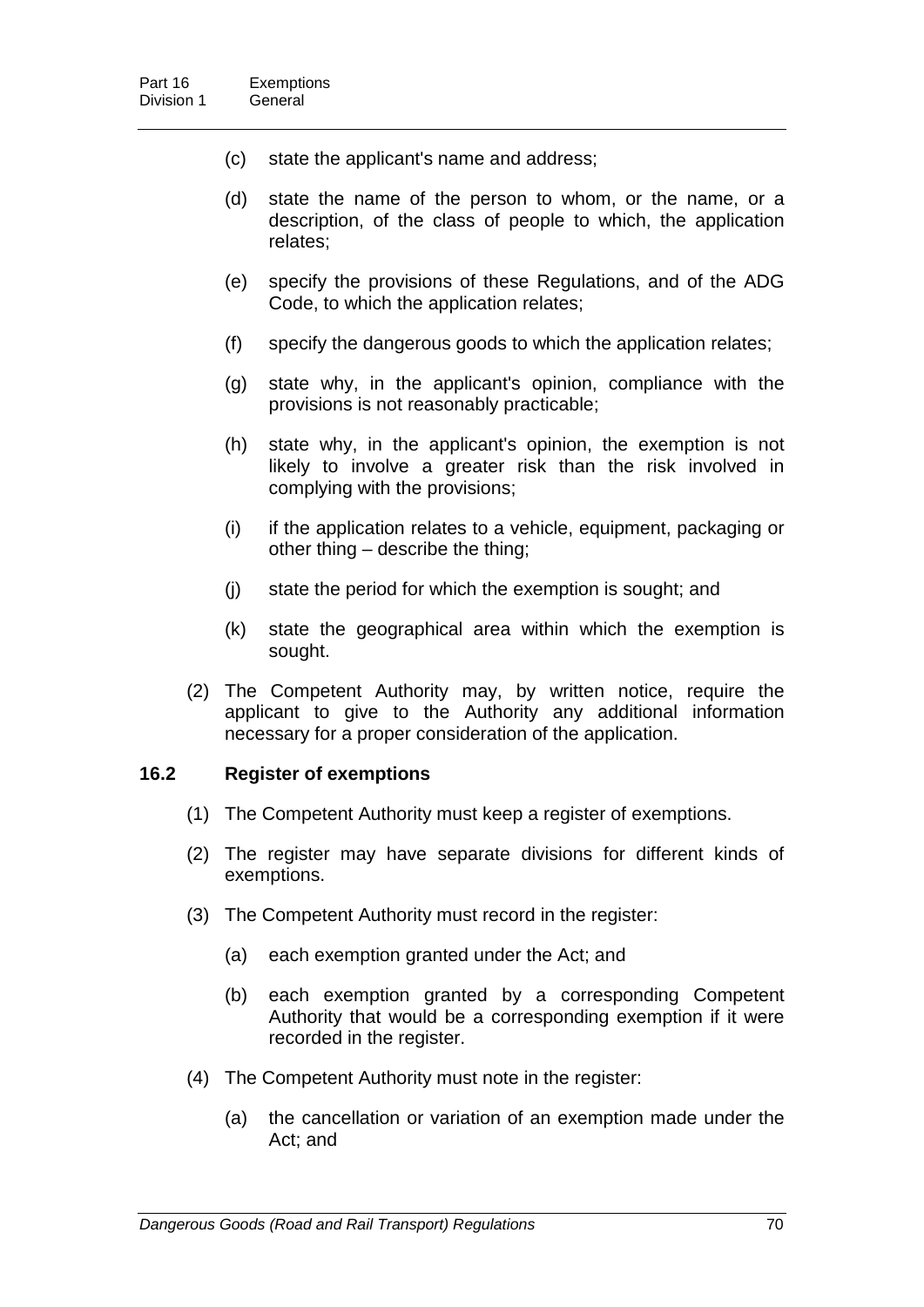(b) a decision of the Panel reversing a decision that a corresponding exemption should have effect in all participating jurisdictions or participating jurisdictions including this jurisdiction.

## **16.3 Records of exemptions**

The record of an exemption in the register must include:

- (a) the provisions of the exemption; or
- (b) the following information:
	- (i) if the exemption was notified in the Government Gazette of a participating jurisdiction (including this jurisdiction) – the title of the Gazette and the date of notification;
	- (ii) the name of the person to whom, or the name, or a description, of the class of people to which, the exemption applies;
	- (iii) the date when the exemption was granted;
	- (iv) the provisions of these Regulations, and of the ADG Code, to which the exemption relates;
	- (v) the period for which the exemption is in force;
	- (vi) the dangerous goods, equipment, packaging, vehicle or other thing to which the exemption relates.

## **Division 2 Reference of matters to Panel**

## **16.4 References to Panel**

- (1) The Competent Authority must refer an application for an exemption to the Panel if the Authority considers that the exemption should have effect in all participating jurisdictions or participating jurisdictions including this jurisdiction.
- (2) The Competent Authority must refer to the Panel an exemption having effect in this jurisdiction, and one or more other participating jurisdictions, if:
	- (a) the Authority considers that the exemption should be cancelled or varied; or
	- (b) a corresponding Competent Authority recommends to the Authority in writing that the exemption should be cancelled or varied.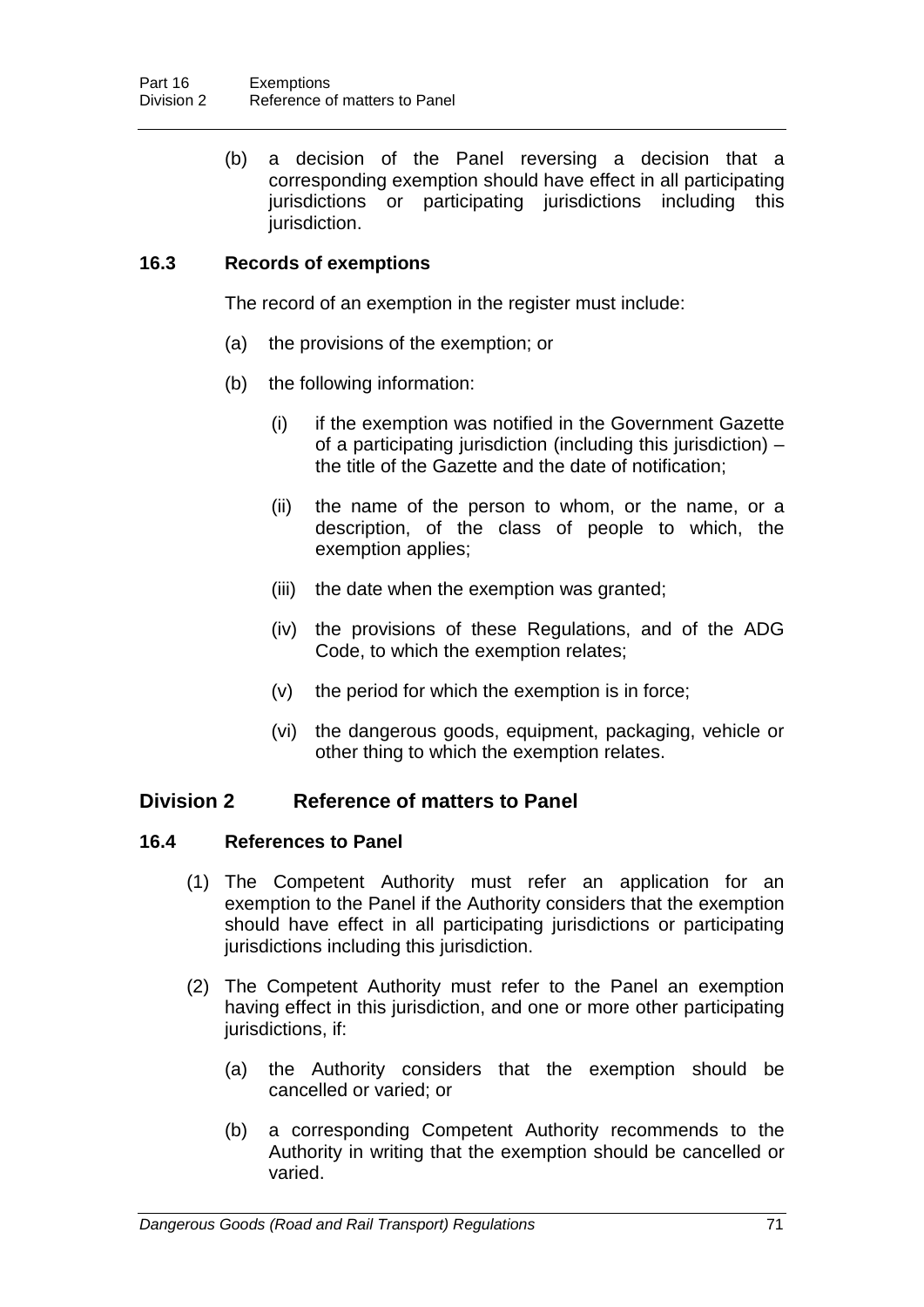## **16.5 Effect of Panel decisions about applications**

- (1) This regulation applies if:
	- (a) an application for an exemption is referred to the Panel under regulation 16.4(1); and
	- (b) the Panel decides:
		- (i) that the exemption should be granted, what the provisions of the exemption should be, and that the exemption should have effect in all participating jurisdictions or participating jurisdictions including this jurisdiction; or
		- (ii) that the exemption should not have effect in this jurisdiction.
- (2) The Competent Authority must have regard to the Panel's decision.

### **16.6 Effect of Panel decisions about cancelling or varying exemptions**

- (1) This regulation applies if:
	- (a) an exemption is referred to the Panel under regulation 16.4(2); and
	- (b) the Panel decides that the exemption:
		- (i) should, or should not, be cancelled;
		- (ii) should be varied (whether or not the Panel's decision is the same as the variation proposed by the Authority), and should have effect as varied in all participating jurisdictions or participating jurisdictions including this jurisdiction; or
		- (iii) should not be varied.
- (2) The Competent Authority must have regard to the Panel's decision.

## **Part 17 Administrative determinations and approvals**

*[Notes – For provisions about determinations generally, see Part 1. 2, Division 6. For additional provisions about cancellation and variation of administrative determinations and approvals, see Part 19.]*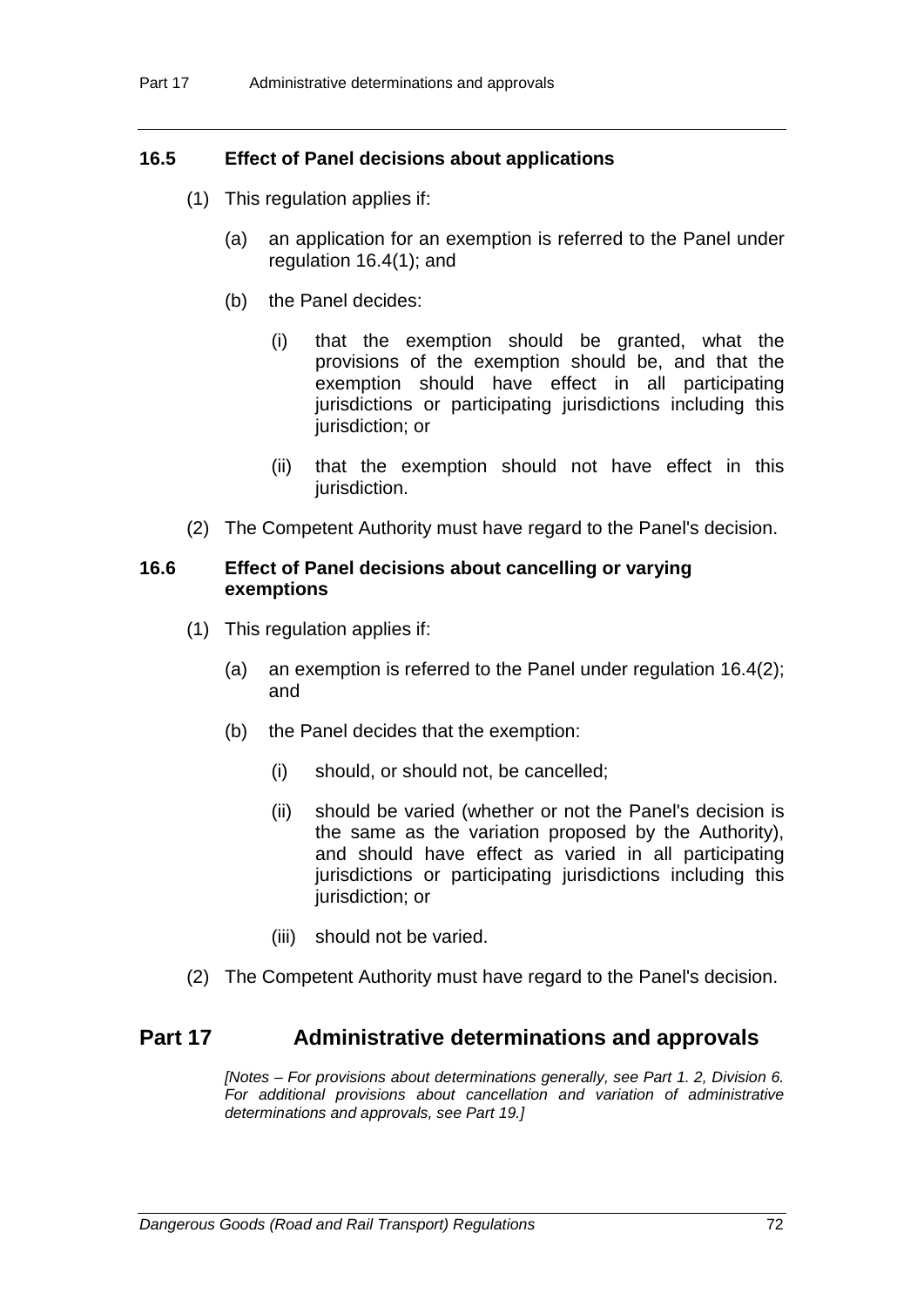## **Division 1 General**

## **17.1 Applications**

- (1) An application for an administrative determination or approval, or for variation of an administrative determination or approval, must be made to the Competent Authority in writing.
- (2) However, an application for an approval, or variation of an approval, under regulation 10.9 may be made orally.
- (3) An application for variation of an administrative determination or written approval must have the determination or approval with it.
- (4) The Competent Authority may, by written notice, require an applicant to give to the Authority any additional information necessary for a proper consideration of the application.

*[Note – Regulation 10.9 deals with applications for the transfer of dangerous goods otherwise than in accordance with Chapter 10 of the ADG Code.]*

## **17.2 Form of administrative determinations and approvals**

- (1) An administrative determination, or an approval made on written application, must be in writing.
- (2) However, an approval made on oral application under regulation 10.9 may be given orally.

### **17.3 When administrative determinations and approvals not to be made etc.**

The Competent Authority must not make an administrative determination on the application of, or give an approval under these Regulations to, a person who is prohibited by a court order from involvement in the transport of dangerous goods by road.

*[Note – For court orders, see section 45 of the Act.]*

#### **17.4 Reasons for refusal of applications**

- (1) This regulation applies if the Competent Authority refuses an application to:
	- (a) make or vary an administrative determination; or
	- (b) grant or vary an approval under these Regulations.
- (2) The Competent Authority must inform the applicant in writing of the refusal and of the reasons for the refusal.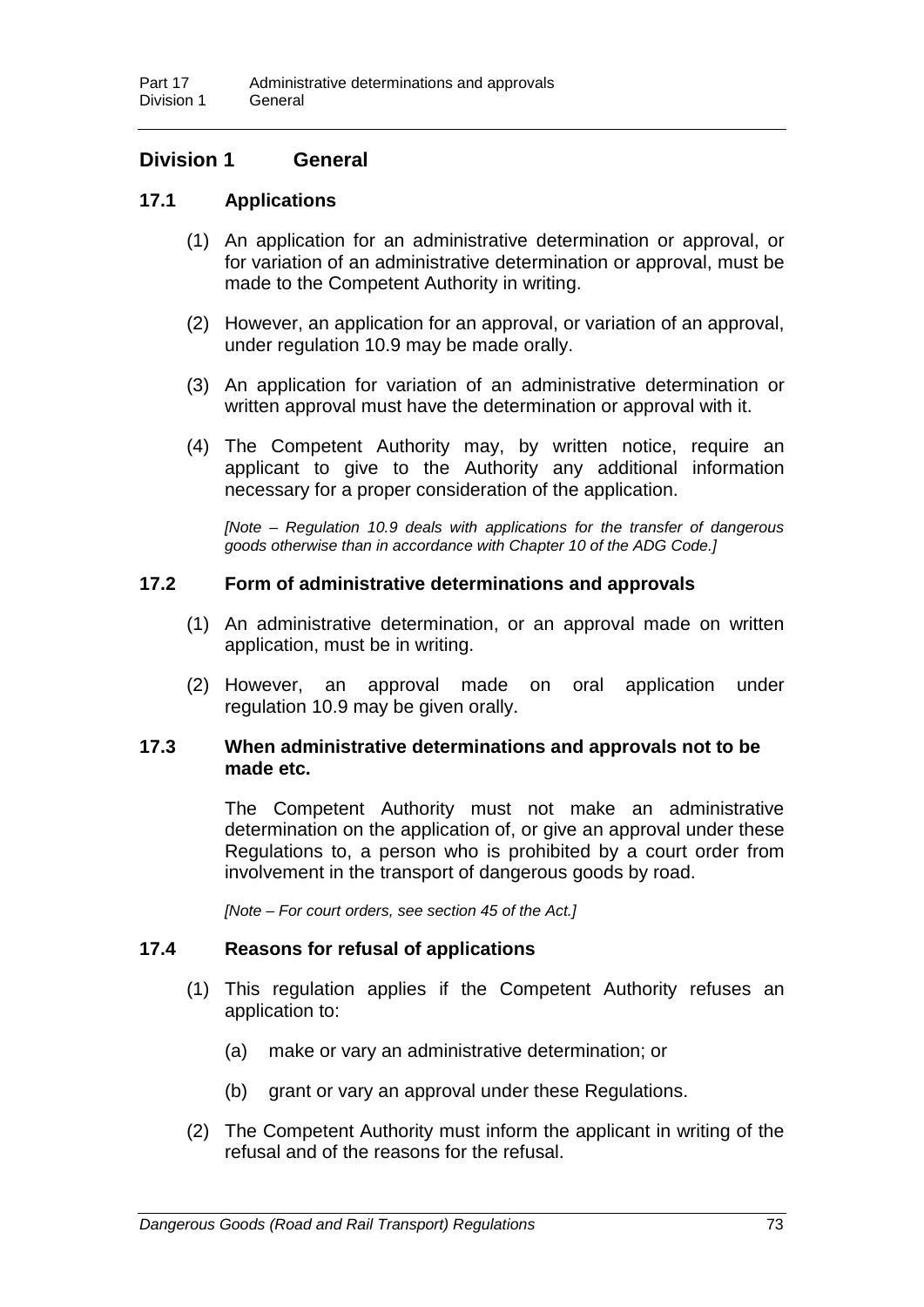(3) However, if the Competent Authority refuses an oral application to vary an approval given under regulation 10.9, the Authority may inform the applicant orally.

## **17.5 Periods and conditions**

- (1) An administrative determination is made, and a written approval under these Regulations is given, for the period stated in the determination or approval.
- (2) However, if an approval under regulation 10.9 is given orally, the Competent Authority may tell the applicant orally of the period for which the approval is given when the Authority gives the approval.
- (3) A condition to which an administrative determination, or a written approval, is subject must be stated in the determination or approval.
- (4) However, if an approval under regulation 10.9 is given orally, the Competent Authority may tell the applicant orally of any condition when the Authority gives the approval.

## **17.6 Replacement administrative determinations and approvals**

The Competent Authority must issue to a person to whom an administrative determination applies, or an approval is given, a replacement determination or approval if:

- (a) the determination or approval is varied; or
- (b) the Authority is satisfied that the determination or approval has been defaced, destroyed, lost or stolen.

## **17.7 Failure to comply with conditions**

(1) A person to whom an administrative determination applies, or an approval is given, must not contravene a condition of the determination or approval.

Penalty: \$1 500.

(2) An offence against subregulation (1) is a regulatory offence.

## **17.8 Grounds for cancelling administrative determinations and approvals**

- (1) An administrative determination or approval may be cancelled if the application for the determination or approval:
	- (a) did not comply with these Regulations; or
	- (b) was false or misleading in a material respect.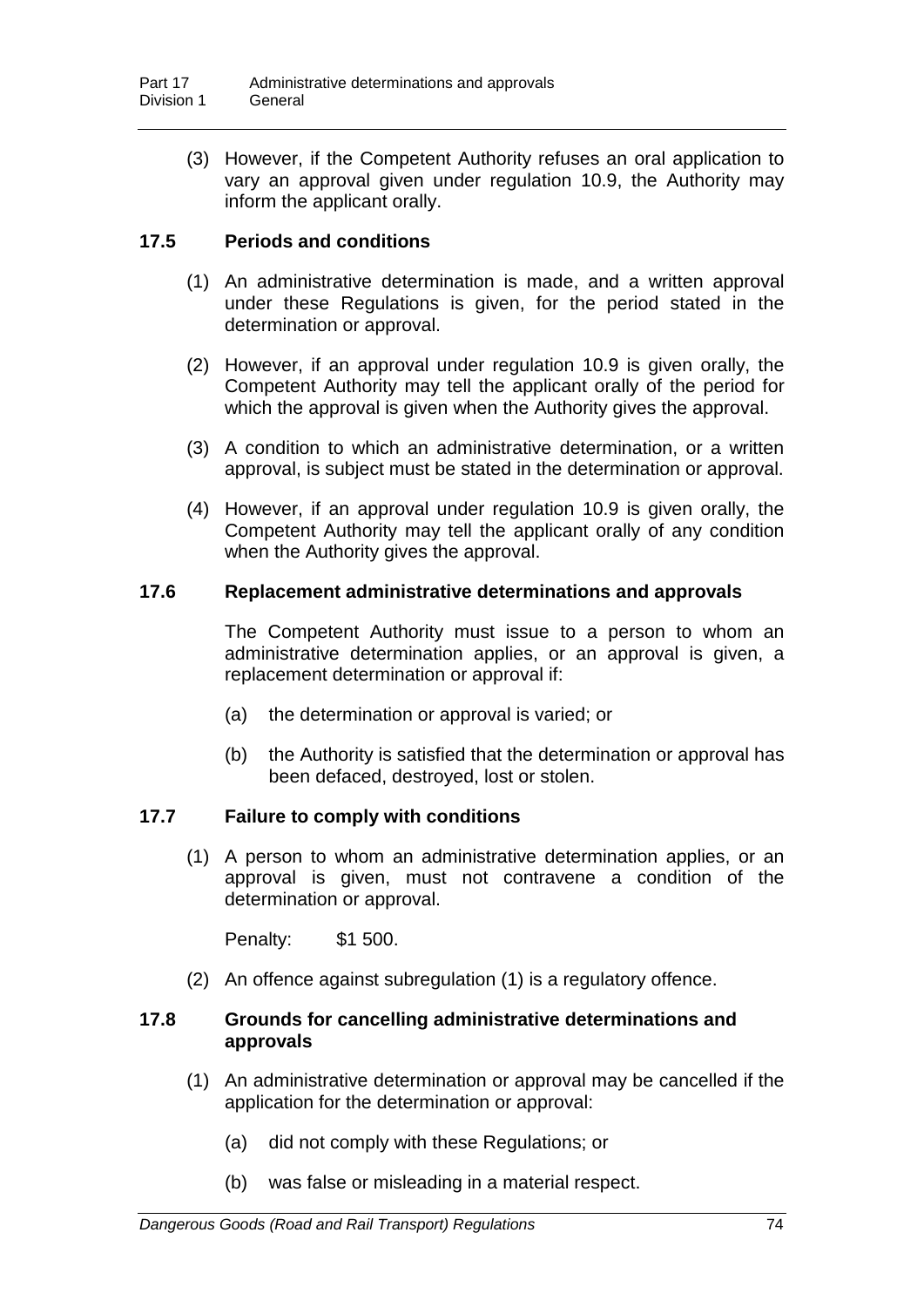- (2) An administrative determination or approval may be cancelled if:
	- (a) a relevant change has happened since the determination was made or the approval was given; and
	- (b) if the change had happened earlier:
		- (i) the determination would not have been made; or
		- (ii) the approval would not have been given.
- (3) An administrative determination or approval may also be cancelled if the person on whose application the determination was made, or to whom the approval was given, is unsuitable to continue to be a person to whom the determination applies, or the approval was given, because the person has contravened:
	- (a) a provision of the Act or these Regulations; or
	- (b) a provision of the law in force in another participating jurisdiction corresponding to a provision mentioned in paragraph (a).
- (4) In subregulation (2):

*relevant change* means a change about something that the Competent Authority may or must consider in deciding whether to make the determination or give the approval.

### **17.9 Grounds for varying administrative determinations and approvals**

- (1) An administrative determination or approval may be varied if the application for the determination or approval:
	- (a) did not comply with these Regulations; or
	- (b) was false or misleading in a material respect.
- (2) An administrative determination or approval may be varied if:
	- (a) a relevant change has happened since the determination was made or the approval was given; and
	- (b) if the change had happened earlier:
		- (i) the determination would have been made in the way in which it is proposed to be varied; or
		- (ii) the approval would have been given in the way in which it is proposed to be varied.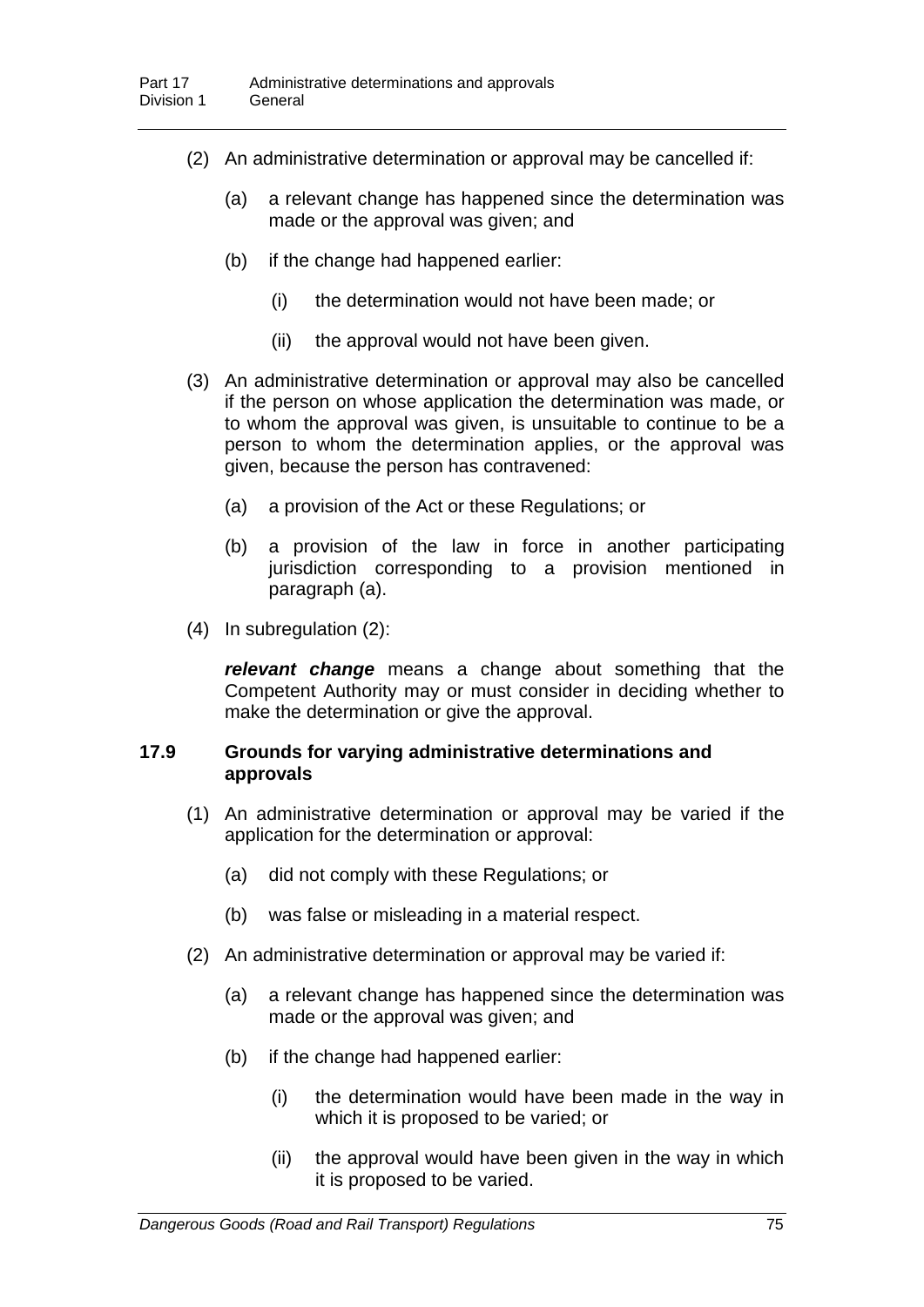- (3) An administrative determination or approval may also be varied if the person on whose application the determination was made, or to whom the approval was given, is unsuitable to continue to be a person to whom the determination applies, or the approval was given, without variation because the person has contravened:
	- (a) a provision of the Act or these Regulations; or
	- (b) a provision of the law in force in another participating jurisdiction corresponding to a provision mentioned in paragraph (a).
- (4) In subregulation (2):

*relevant change* means a change about something that the Competent Authority may or must consider in deciding whether to make the determination or give the approval.

# **Division 2 Register of approvals**

## **17.10 Register**

- (1) The Competent Authority must keep a register of approvals.
- (2) The register may have separate divisions for different kinds of approvals.
- (3) The Competent Authority must record in the register:
	- (a) each approval given in writing under these Regulations; and
	- (b) each approval given in writing by a corresponding Competent Authority that would be a corresponding approval if it were recorded in the register.
- (4) The Competent Authority must note in the register:
	- (a) the cancellation or variation of a written approval; and
	- (b) a decision of the Panel reversing a decision that a corresponding approval should have effect in all participating jurisdictions or participating jurisdictions including this jurisdiction.

#### **17.11 Records of approvals**

The record of an approval in the register must include:

(a) the provisions of the approval; or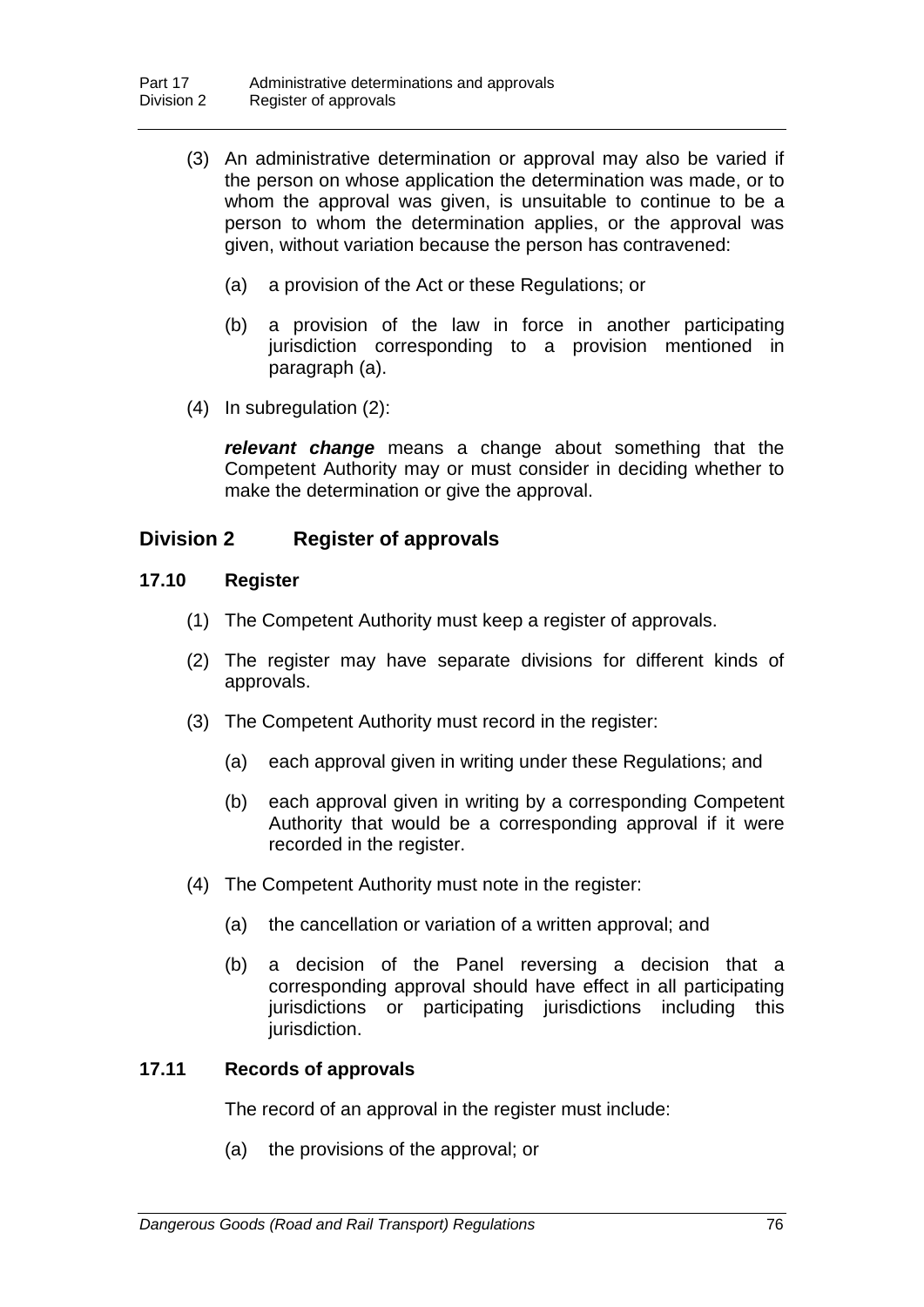- (b) the following information:
	- (i) the name of the person to whom the approval was given;
	- (ii) the date when the approval was given;
	- (iii) the provisions of these Regulations, and of the ADG Code, to which the approval relates;
	- (iv) the period for which the approval is in force;
	- (v) the dangerous goods, equipment, packaging, vehicle or other thing to which the approval relates.

## **Division 3 Reference of approval matters to Panel**

### **17.12 References to Panel**

- (1) The Competent Authority must refer an application for an approval to the Panel if the Authority considers that the approval should have effect in all participating jurisdictions or participating jurisdictions including this jurisdiction.
- (2) The Competent Authority must refer to the Panel an approval having effect in this jurisdiction, and one or more other participating jurisdictions, if:
	- (a) the Authority considers that the approval should be cancelled or varied; or
	- (b) a corresponding Competent Authority recommends to the Authority in writing that the approval should be cancelled or varied.

## **17.13 Effect of Panel decisions about applications**

- (1) This regulation applies if:
	- (a) an application for an approval is referred to the Panel under regulation 17.12(1); and
	- (b) the Panel decides:
		- (i) that the approval should be given, what the provisions of the approval should be, and that the approval should have effect in all participating jurisdictions or participating jurisdictions including this jurisdiction; or
		- (ii) that the approval should not have effect in this jurisdiction.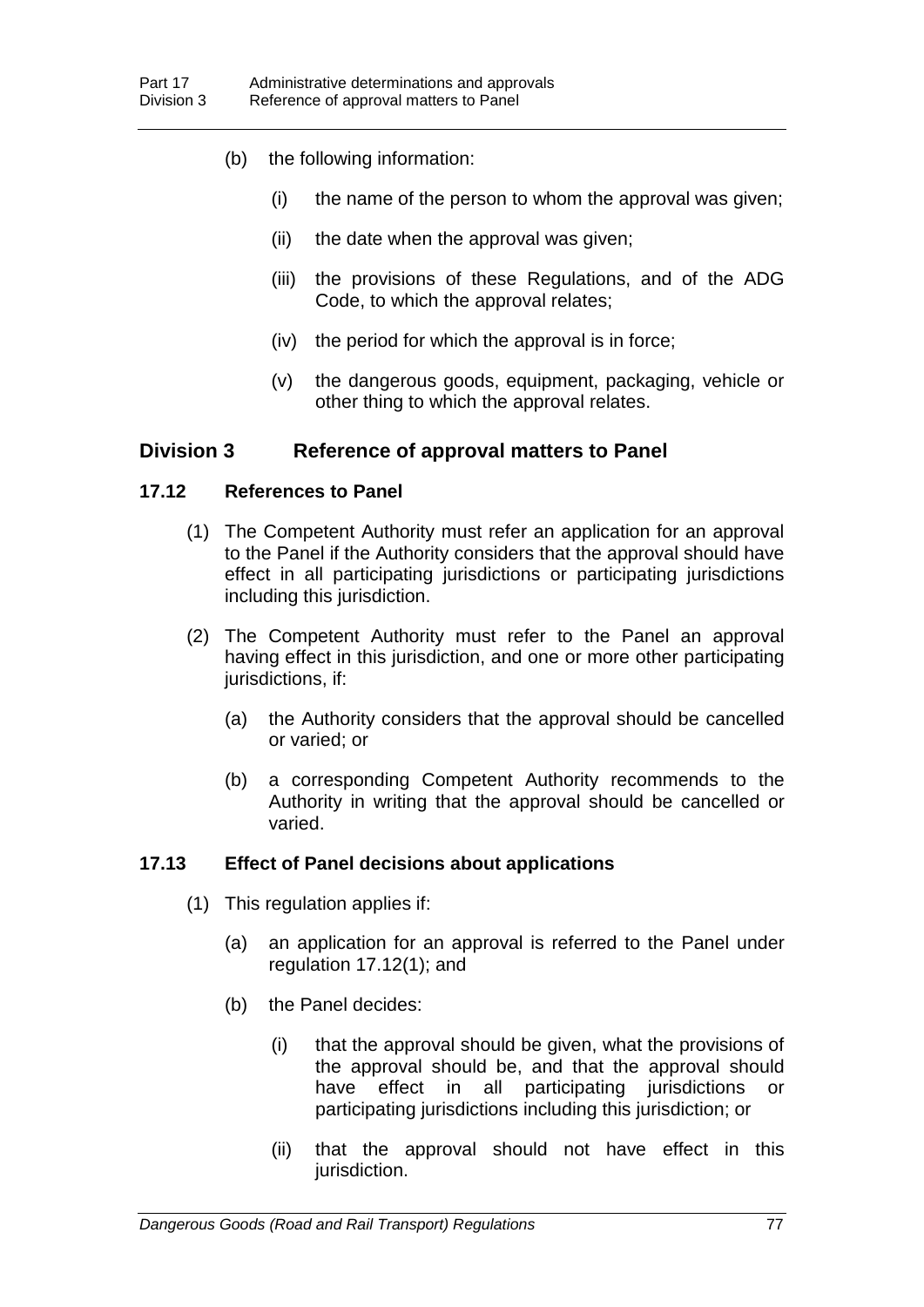(2) The Competent Authority must have regard to the Panel's decision.

## **17.14 Effect of Panel decisions about cancelling or varying approvals**

- (1) This applies if:
	- (a) an approval is referred to the Panel under regulation 17.12(2); and
	- (b) the Panel decides that the approval:
		- (i) should, or should not, be cancelled;
		- (ii) should be varied (whether or not the Panel's decision is the same as the variation proposed by the Authority), and should have effect as varied in all participating jurisdictions or in participating jurisdictions including this jurisdiction; or
		- (iii) should not be varied.
- (2) The Competent Authority must have regard to the Panel's decision.

# **Part 18 Licences**

## **Division 1 Preliminary**

## **18.1 Application of Part**

This Part does not apply to the transport by road of dangerous goods in bulk on a vehicle if:

- (a) the goods are transported in an IBC;
- (b) the IBC is not filled or emptied on the vehicle; and
- (c) the total capacity of IBCs on the vehicle is not more than 3 000 litres.

## **18.2 Part additional to other laws**

This Part is in addition to any other law in force in this jurisdiction about:

- (a) the licensing of drivers;
- (b) the employment or engaging of drivers;
- (c) the registration of vehicles; or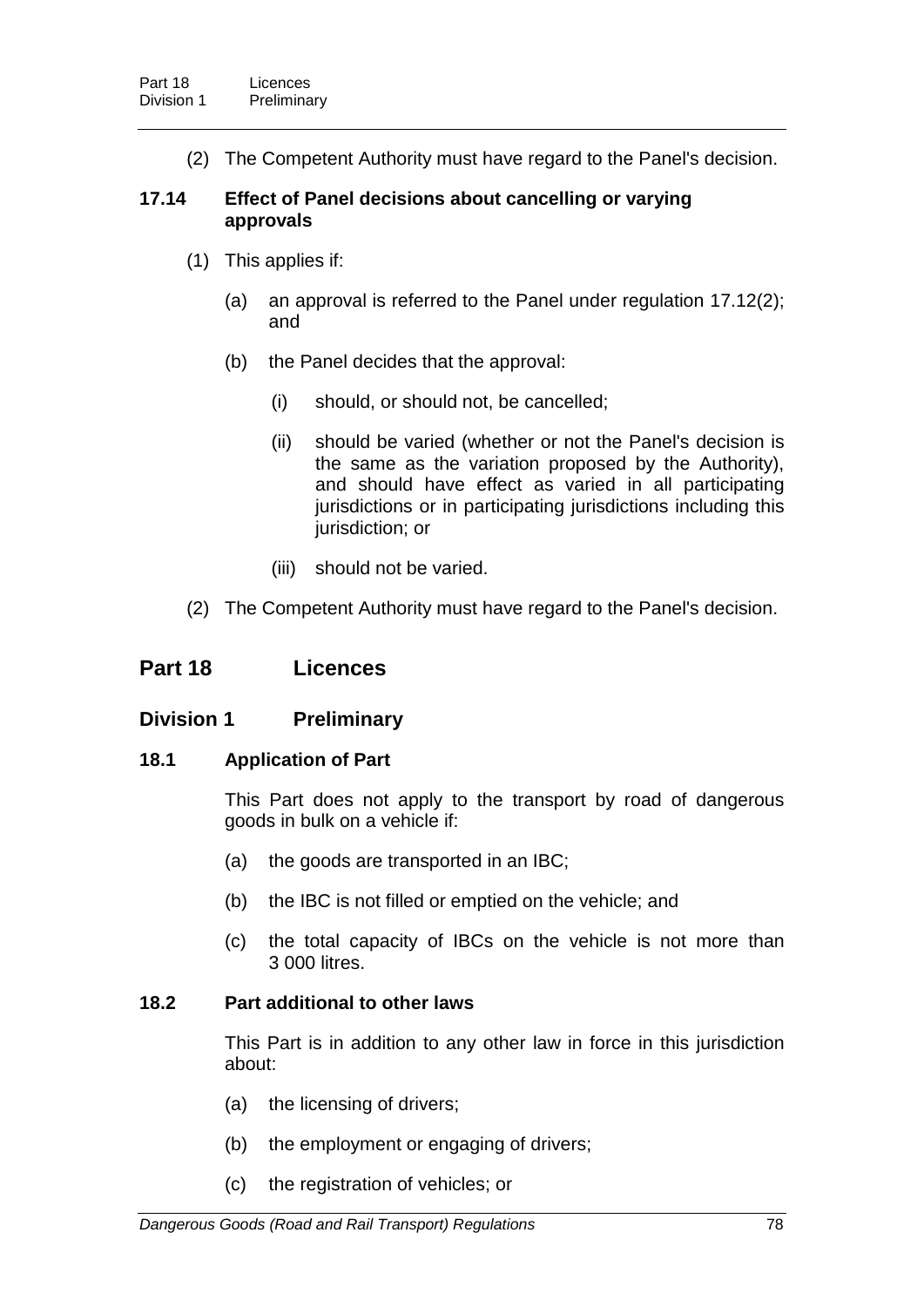(d) the transport of goods by road.

## **Division 2 Principal duties under Part**

#### **18.3 Prime contractor's duties**

- (1) If a prime contractor uses a vehicle to transport dangerous goods by road in bulk (other than as the driver of the vehicle), the vehicle must be licensed under this Part to transport the goods.
- (2) If a prime contractor employs, engages or permits another person to drive a vehicle transporting dangerous goods by road in bulk, the other person must be licensed under this Part to drive the vehicle.

*[Note – The offence provisions to which this regulation relates are sections 35(1) and (2) of the Act.]*

### **18.4 Driver's duties**

- (1) If a person drives a vehicle transporting dangerous goods by road in bulk, the vehicle must be licensed under this Part to transport the goods.
- (2) If a person drives a vehicle transporting dangerous goods by road in bulk, the person must be licensed under this Part to drive the vehicle.

*[Note – The offence provisions to which this regulation relates are sections 35(3) and (5) of the Act.]*

#### **18.5 Consignor's duty**

A person must not consign dangerous goods in bulk for transport by road on a vehicle if the person knows, or reasonably ought to know, that the vehicle is not licensed under this Part to transport the goods.

Penalty: \$3 000.

## **Division 3 Bulk driver licences**

#### **18.6 Meaning of** *licence* **and** *licensee* **in Division**

In this Division:

*licence* means a bulk driver licence.

*licensee* means the holder of a licence.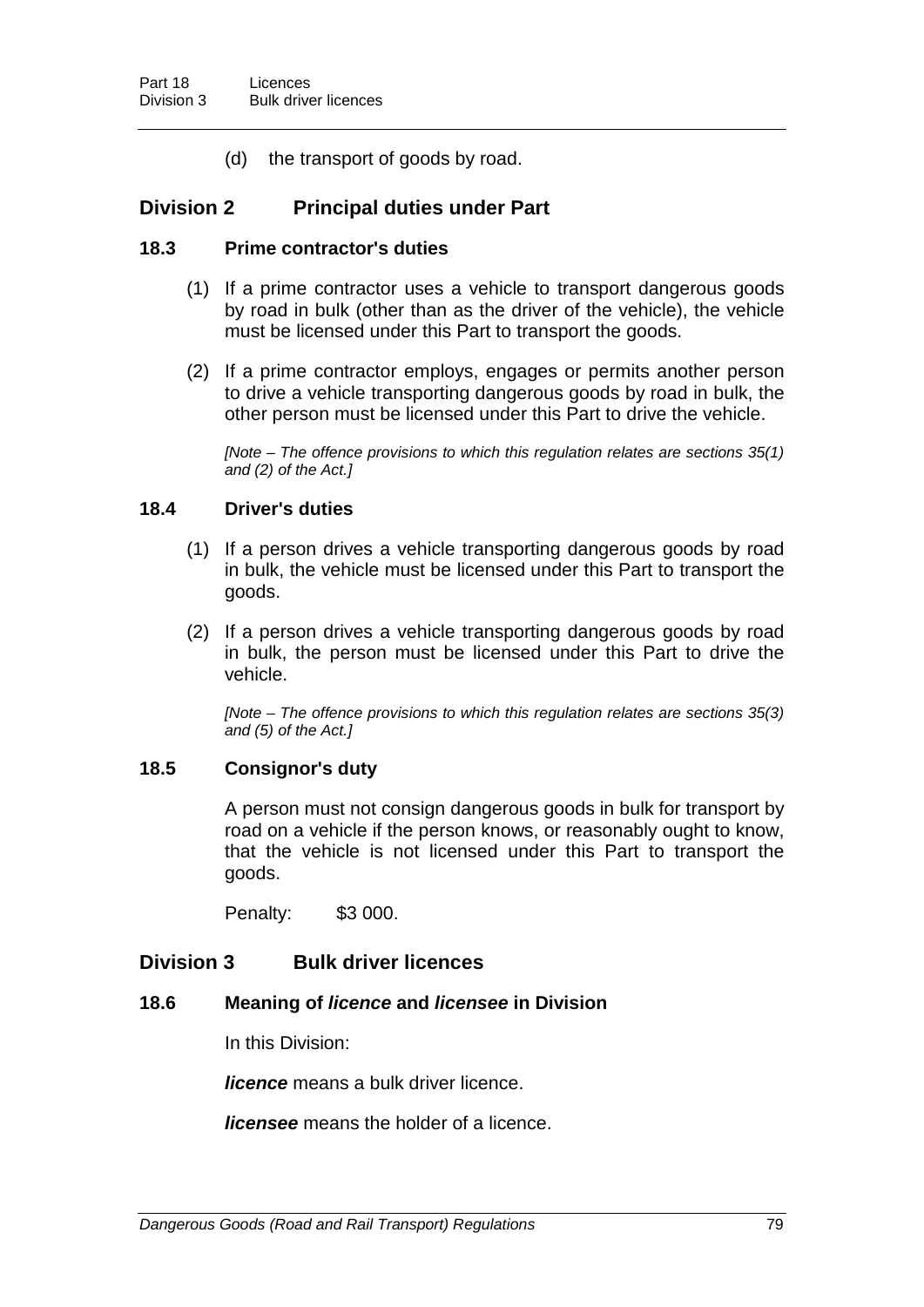## **18.7 Required driving licence evidence**

- (1) The following documents are required as driving licence evidence for an application for grant or renewal of a licence:
	- (a) a copy of the applicant's driving licence;
	- (b) either:
		- (i) the documents mentioned in subregulation (2); or
		- (ii) the authorisation mentioned in subregulation (3).
- (2) For subregulation (1)(b)(i), the following documents are required:
	- (a) a current certified extract of entries about the applicant in the driving licences register kept by the licensing authority of each jurisdiction where the applicant is licensed to drive;
	- (b) a copy of the records of any conviction of the applicant for a driving offence certified by the appropriate authority of the jurisdiction where the applicant was convicted.
- (3) For subregulation (1)(b)(ii), authorisation by the applicant is required for the Competent Authority to have access to:
	- (a) entries in the driving licences register about the applicant; and
	- (b) records of any conviction of the applicant for a driving offence.
- (4) For subregulation (2)(a), a current certified extract is an extract certified by the licensing authority not more than 6 months before the day when the application is made.

#### **18.8 Required competency evidence**

- (1) A document mentioned in subregulation (2) is required as competency evidence for an application for grant or renewal of a licence.
- (2) The document must be either:
	- (a) a test or training certificate issued to the applicant; or
	- (b) other written evidence that the applicant passed an approved test or completed an approved training course,

not more than 6 months before the day when the application is made.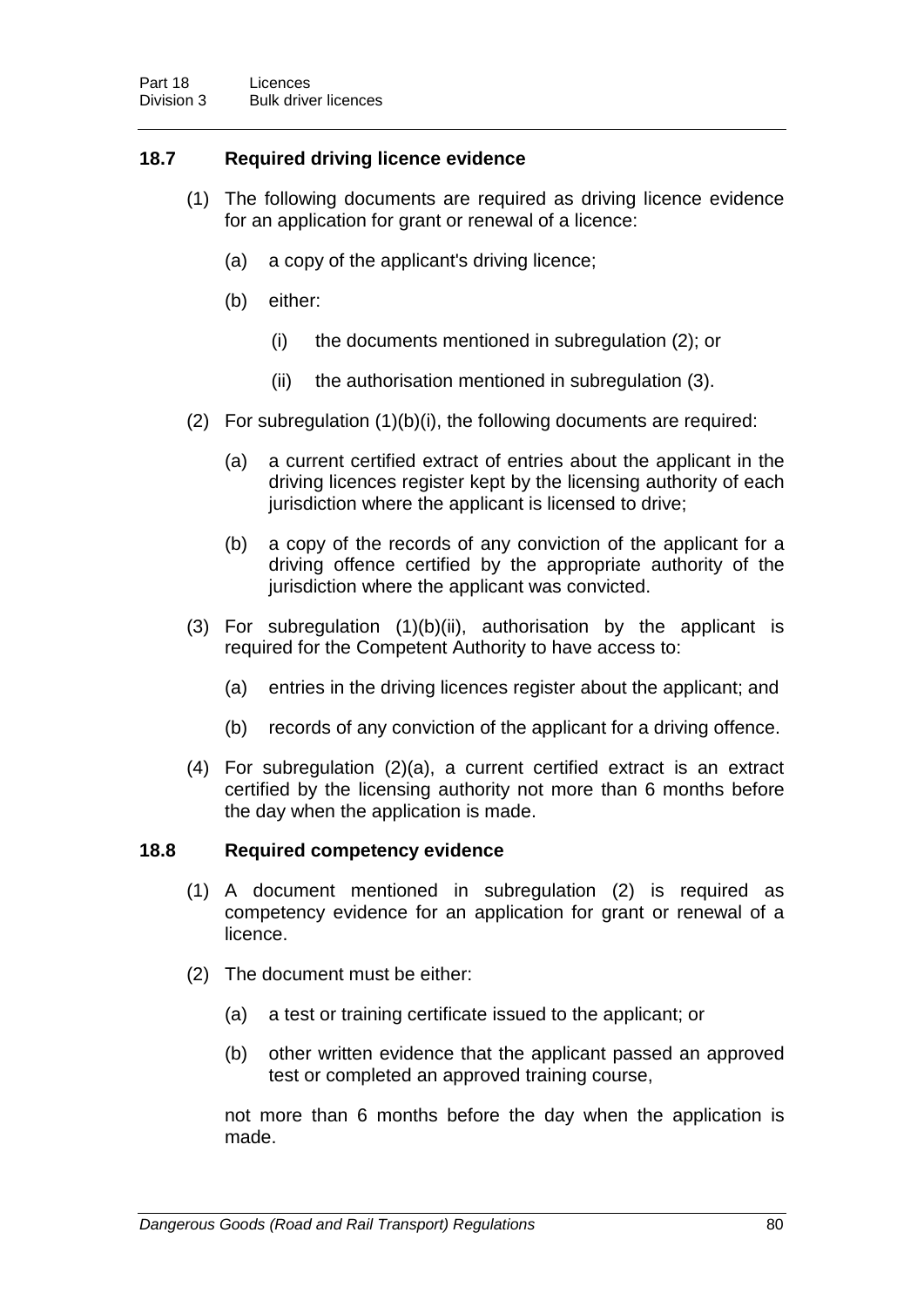## **18.9 Required medical fitness evidence**

- (1) The certificate mentioned in subregulation (2) is required as medical fitness evidence for an application for grant or renewal of a licence.
- (2) The certificate must be:
	- (a) about the fitness of the applicant to drive a vehicle; and
	- (b) issued by a registered medical practitioner who, not more than 6 months before the day when the application is made, examined and passed the applicant in accordance with the required standard.
- (3) For subregulation (2), the required standard is the Medical Examinations of Commercial Vehicle Drivers published by the Federal Office of Road Safety and the National Road Transport Commission.

## **18.10 Applications for licences**

- (1) A person who is not already the holder of a licence or a corresponding bulk driver licence may apply to the Competent Authority for a licence.
- (2) The application must be accompanied by:
	- (a) the driving licence evidence required by regulation 18.7;
	- (b) the competency evidence required by regulation 18.8;
	- (c) the medical fitness evidence required by regulation 18.9;
	- (d) 2 recent passport-size photographs of the applicant; and
	- (e) if a fee is prescribed for the application the prescribed fee.

## **18.11 Grant of licences**

- (1) The Competent Authority must grant a licence if:
	- (a) an application is made to the Authority for the licence;
	- (b) the application is accompanied by the documents required by regulation 18.10 and otherwise complies with the regulation; and
	- (c) the applicant is at least 21 years old.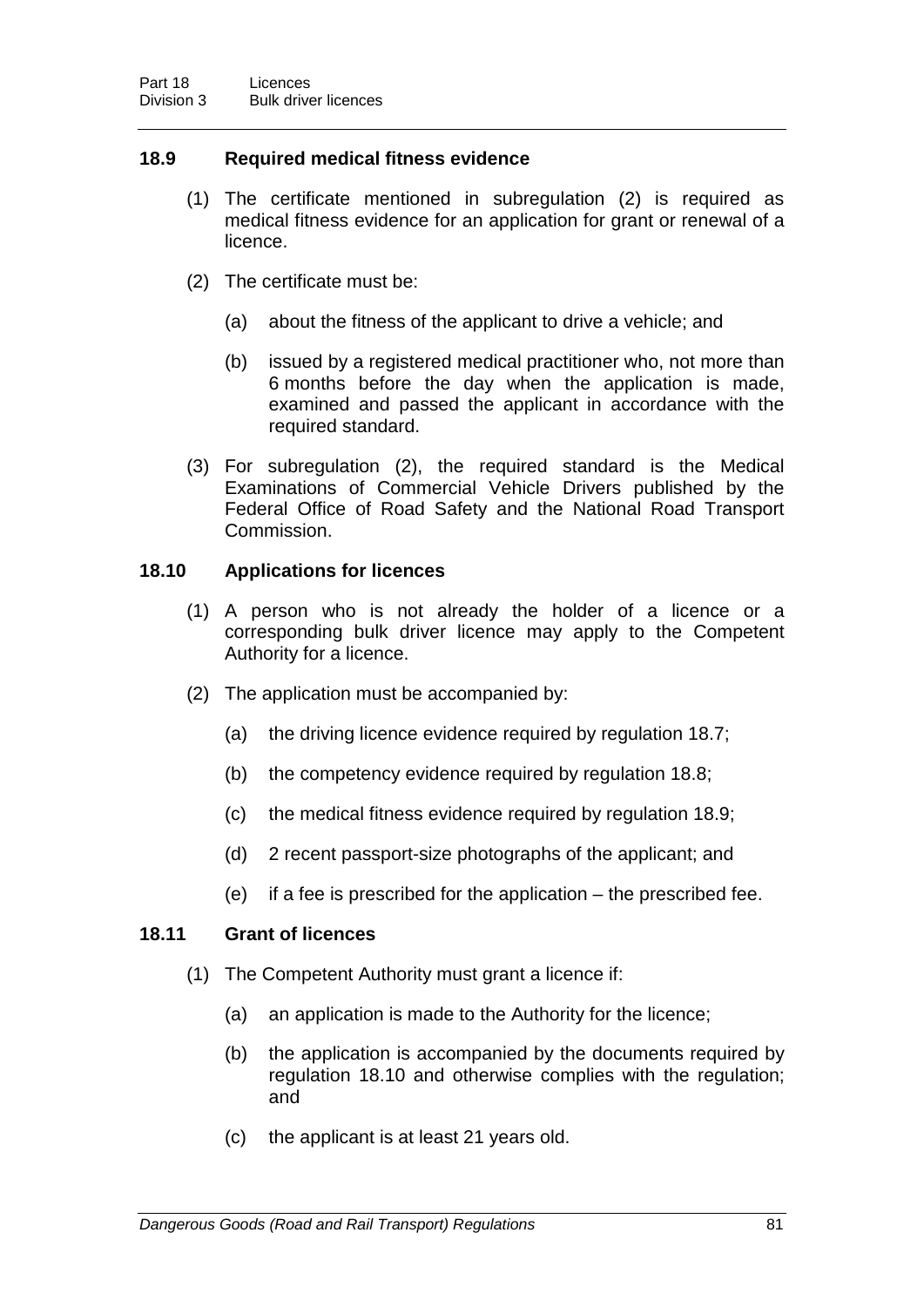- (2) However, the Competent Authority must not grant the licence if:
	- (a) in the 5 years before the day when the application is made:
		- (i) the applicant has been found guilty by a court in Australia of an offence that makes the applicant unsuitable to be the driver of a vehicle transporting dangerous goods in bulk; or
		- (ii) the applicant's driving licence has been cancelled or suspended on a ground that makes the applicant unsuitable to be the driver of a vehicle transporting dangerous goods in bulk; or
	- (b) the applicant is subject to a court order prohibiting the applicant from involvement in the transport of dangerous goods by road.

*[Note – For court orders, see section 45 of the Act.]*

(3) If the Competent Authority refuses to grant a licence, the Authority must inform the applicant in writing of the refusal and of the reasons for the refusal.

### **18.12 Applications for renewal of licences**

- (1) A person who holds a licence may apply to the Competent Authority for renewal of the licence.
- (2) The application must be accompanied by:
	- (a) the driving licence evidence required by regulation 18.7;
	- (b) the competency evidence required by regulation 18.8;
	- (c) the medical fitness evidence required by regulation 18.9;
	- (d) 2 recent passport-size photographs of the applicant; and
	- (e) if a fee is prescribed for the application the prescribed fee.

#### **18.13 Renewal of licences**

- (1) The Competent Authority must renew a licence if:
	- (a) an application is made to the Authority for renewal of the licence; and
	- (b) the application is accompanied by the documents required by regulation 18.12 and otherwise complies with the regulation.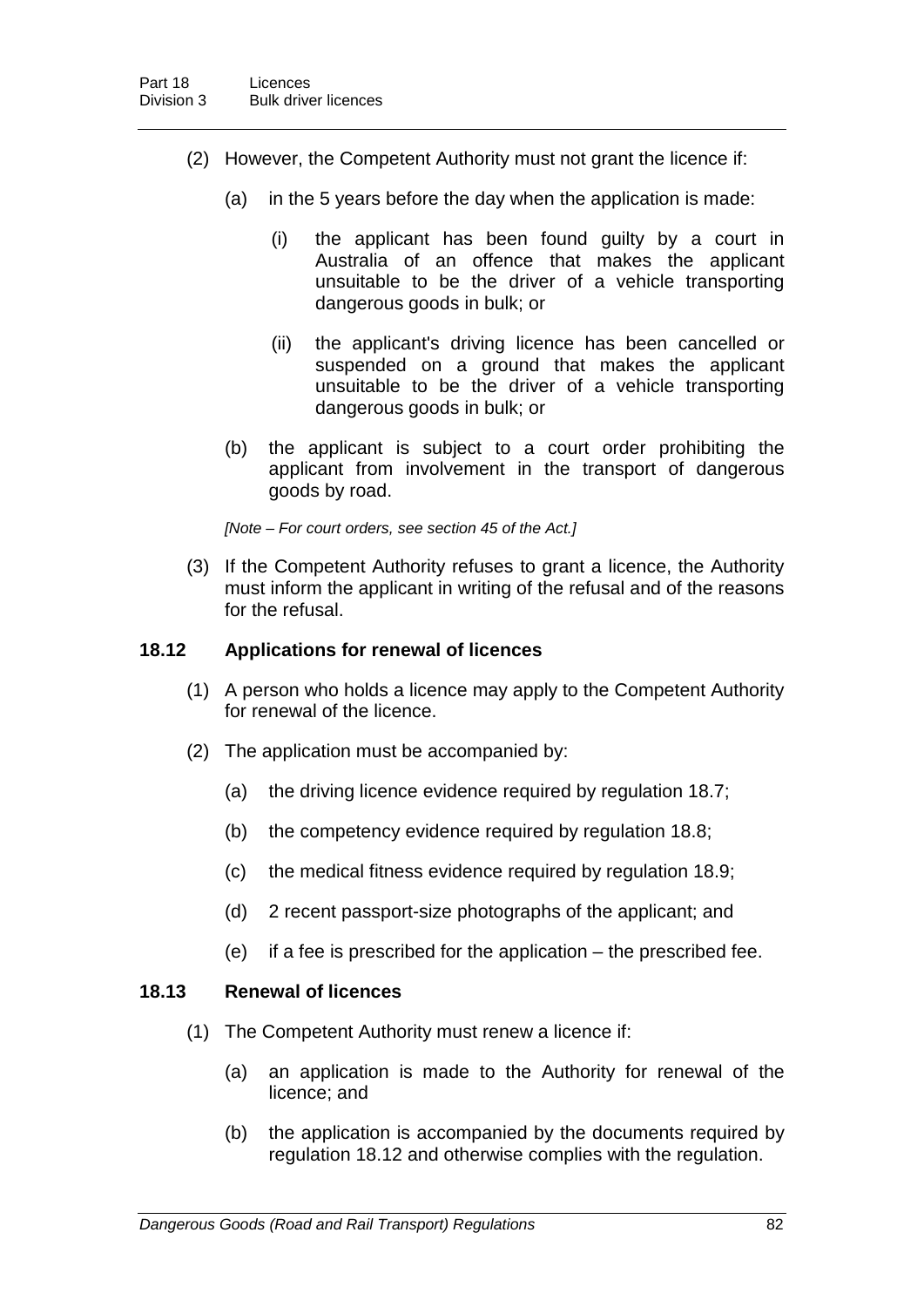- (2) However, the Competent Authority must not renew the licence if:
	- (a) while the licence was in force:
		- (i) the applicant was found guilty by a court in Australia of an offence that makes the applicant unsuitable to be the driver of a vehicle transporting dangerous goods in bulk; or
		- (ii) the applicant's driving licence was cancelled on a ground that makes the applicant unsuitable to be the driver of a vehicle transporting dangerous goods in bulk; or
	- (b) the applicant is subject to a court order prohibiting the applicant from involvement in the transport of dangerous goods by road.
- (3) If the Competent Authority refuses to renew a licence, the Authority must inform the applicant in writing of the refusal and of the reasons for the refusal.

### **18.14 Licence periods**

- (1) A licence is granted for the period of not longer than 3 years stated in the licence.
- (2) A licence takes effect on the day when the licence is granted.
- (3) A licence is renewed for the period of not longer than 3 years stated in the renewed licence.

## **18.15 Licence conditions**

- (1) The Competent Authority may grant or renew a licence subject to conditions mentioned in subregulations (3) and (4).
- (2) A condition to which the licence is subject must be stated in the licence.
- (3) The licence may be subject to conditions about:
	- (a) the dangerous goods that may or may not be transported in or on a vehicle driven by the licensee;
	- (b) the containers that may or may not be used to transport dangerous goods in or on a vehicle driven by the licensee;
	- (c) the vehicles that may be driven by the licensee in transporting dangerous goods;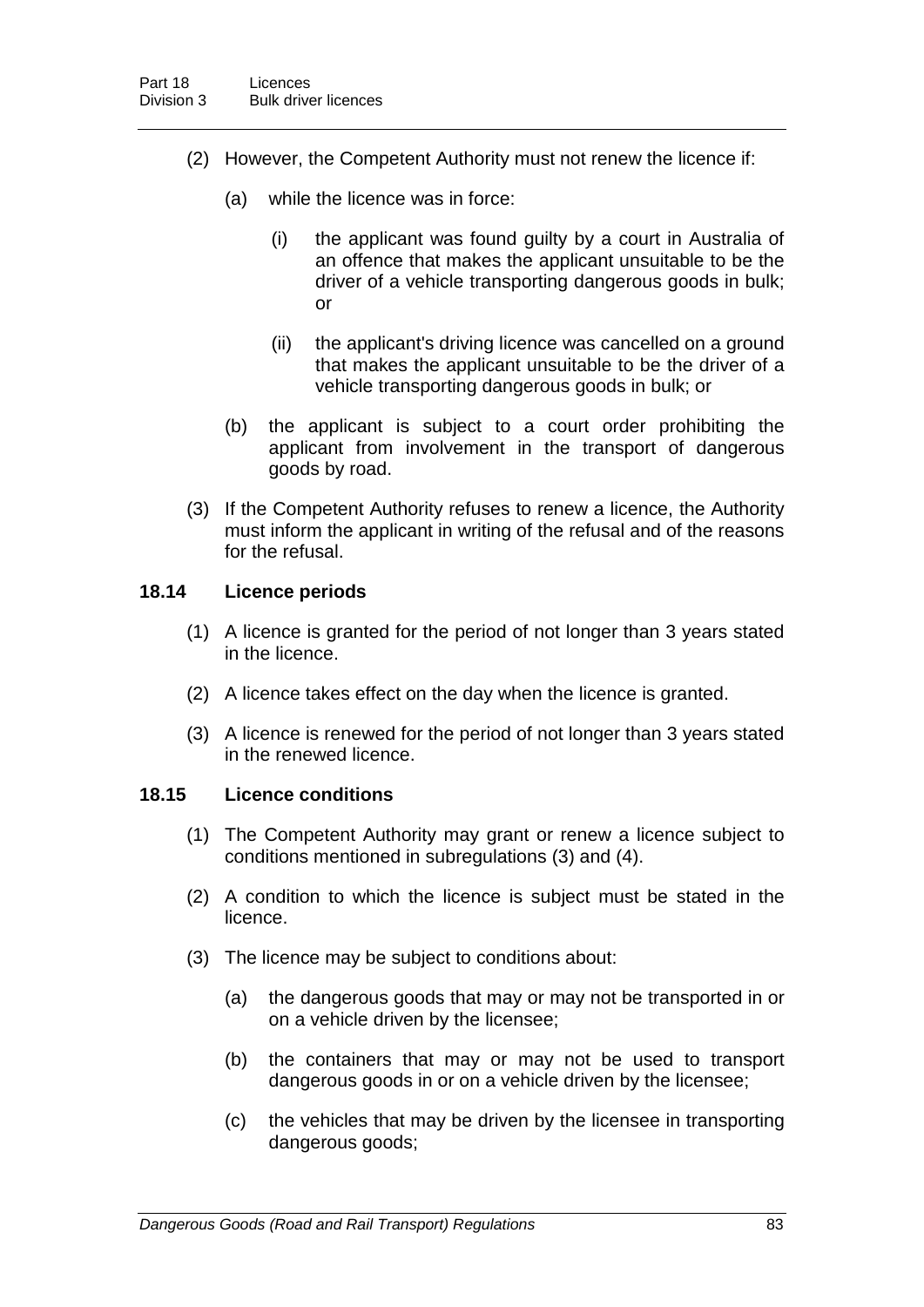- (d) the areas where the licensee may or may not drive a vehicle transporting dangerous goods or particular dangerous goods;
- (e) the supervision of the licensee when driving a vehicle transporting dangerous goods; and
- (f) the medical examinations required to be undergone by the licensee in accordance with the standard mentioned in regulation 18.9(3).
- (4) The licence may also be subject to any other condition necessary for the safe transport by road of dangerous goods in bulk.

### **18.16 Additional condition**

It is a condition of a licence that the Competent Authority may, by written notice given to a licensee at least 2 months before an anniversary of the day when the licence was granted, require the licensee to produce to the Authority the medical fitness evidence that would be required by regulation 18.9 if the licensee were to apply for renewal of the licence on the anniversary.

#### **18.17 Grounds for cancelling, suspending or varying licences**

- (1) A licence may be cancelled, suspended or varied if the application for the licence or an application for its renewal:
	- (a) did not comply with these Regulations; or
	- (b) was false or misleading in a material respect.
- (2) A licence may also be cancelled or varied if the licensee is unsuitable to continue to be the driver of a vehicle transporting dangerous goods in bulk because:
	- (a) the licensee has contravened:
		- (i) a provision of the Act or these Regulations; or
		- (ii) a provision of the law in force in another participating jurisdiction corresponding to a provision mentioned in subparagraph (i);
	- (b) the licensee has been found guilty by a court in Australia of an offence;
	- (c) the licensee's driving licence is cancelled; or
	- (d) the licensee is suffering from a medical condition, or has a physical or mental disability.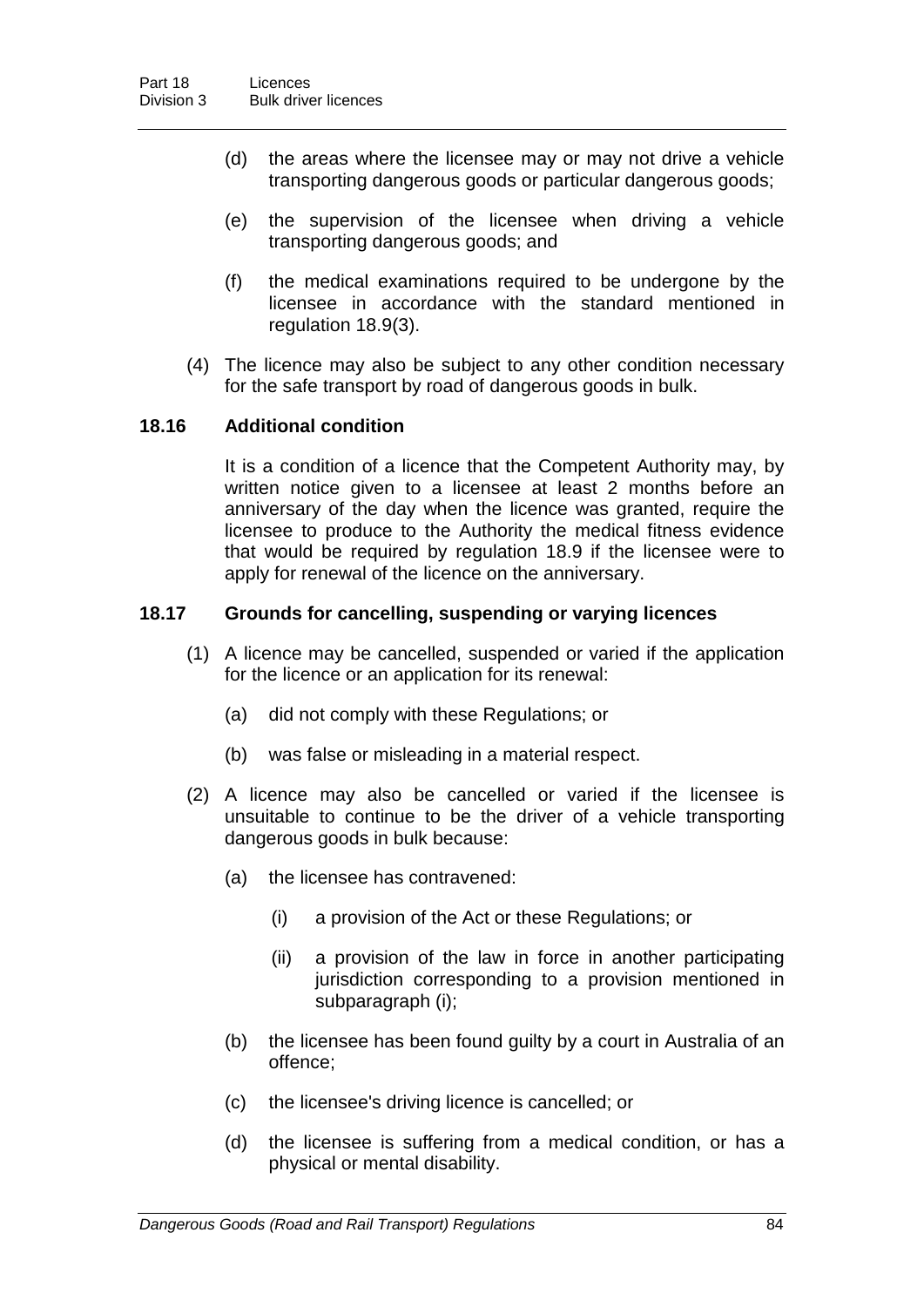# **Division 4 Bulk vehicle licences**

## **18.18 Meaning of** *licence* **and** *licensee* **in Division**

In this Division:

*licence* means a bulk vehicle licence.

*licensee* means the holder of a licence.

*vehicle* does not include a prime mover or converter dolly.

## **18.19 Applications for licences**

- (1) A person may apply to the Competent Authority for a licence for a vehicle:
	- (a) used, or intended to be used, in transporting dangerous goods by road in bulk; and
	- (b) for which the person does not hold a licence.
- (2) The application must include the following information:
	- (a) the registration number, make and type of the vehicle;
	- (b) the type of dangerous goods intended to be transported in or on the vehicle;
	- (c) if the applicant holds a licence for another vehicle the number of the licence.
- (3) If a fee is prescribed for the application, the application must be accompanied by the prescribed fee.
- (4) An application may be made for 2 or more vehicles in the same form.

#### **18.20 Additional information and inspections**

- (1) The Competent Authority may, by written notice, require an applicant for a licence, or for renewal of a licence, for a vehicle:
	- (a) to give to the Authority, or to someone nominated by the Authority, any additional information necessary for a proper consideration of the application; and
	- (b) to make the vehicle available for inspection by the Authority, or by someone nominated by the Authority, at a stated place and time.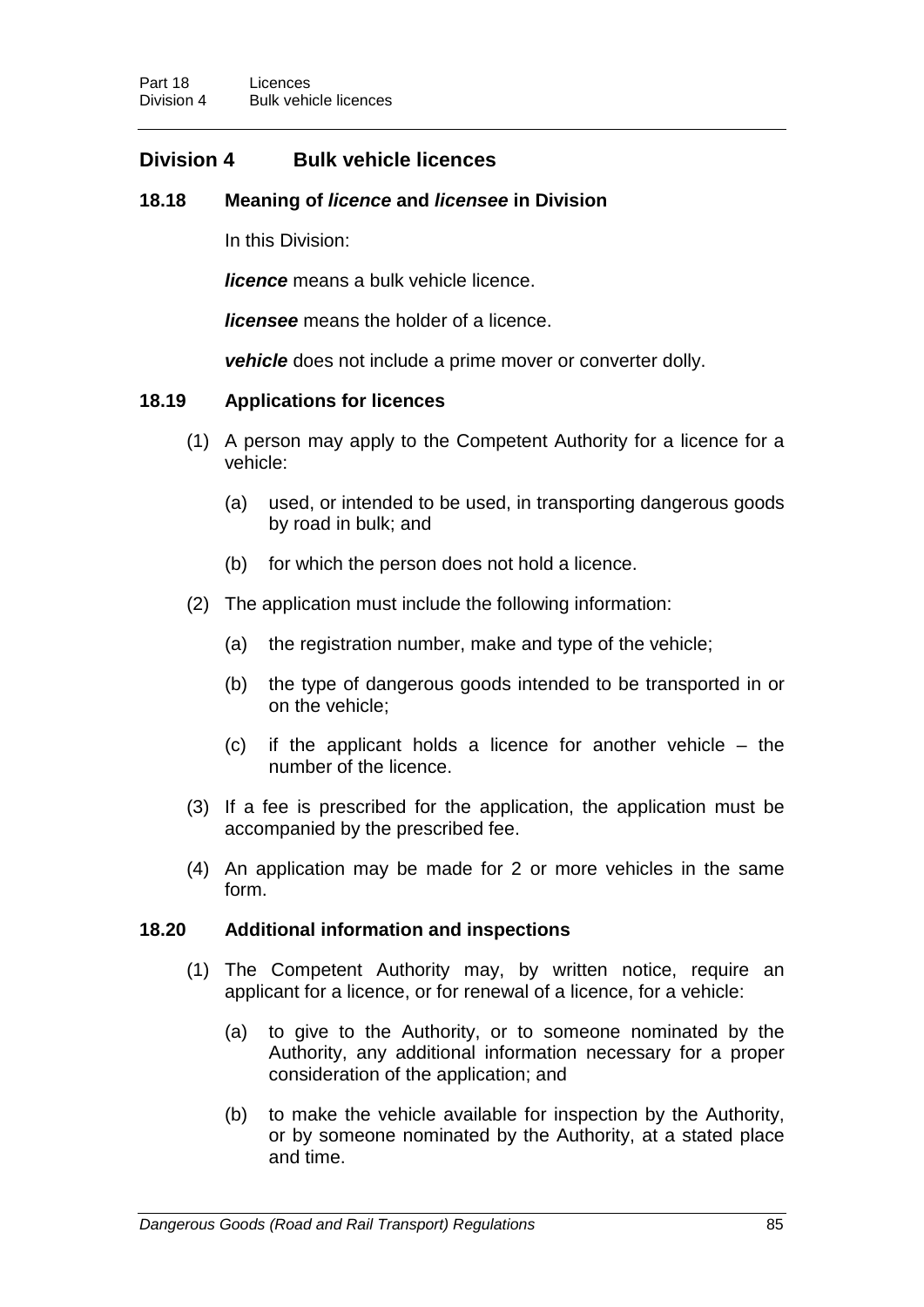- (2) A person who inspects a vehicle for the Competent Authority must give a report of the inspection to the Authority as soon as practicable after the inspection.
- (3) The Competent Authority must give a copy of any report of an inspection to the applicant if the applicant asks for it.

## **18.21 Grant of licences**

- (1) Subject to subregulation (4), the Competent Authority must grant a licence for a vehicle if:
	- (a) an application is made to the Authority for the licence;
	- (b) the application complies with regulation 18.19;
	- (c) the applicant has complied with any requirement made under regulation 18.20 in relation to the application; and
	- (d) the vehicle is suitable to transport by road in bulk each type of dangerous goods intended to be transported in or on the vehicle.
- (2) Without limiting subregulation (1)(d), a vehicle to which this subregulation applies is suitable only if:
	- (a) the tank forming part of, or attached or intended to be attached to, the vehicle is an approved tank; and
	- (b) the vehicle complies with the requirements of Chapter 4 of the ADG Code applying to a vehicle for use in transporting by road dangerous goods in the form of liquid or gas.
- (3) Subregulation (2) applies to a vehicle:
	- (a) intended for use in the transport by road of dangerous goods in bulk in the form of liquid or gas; and
	- (b) of which a tank forms part, or to which a tank is attached or intended to be attached.
- (4) However, the Competent Authority must not grant the licence if the applicant is subject to a court order prohibiting the applicant from involvement in the transport of dangerous goods by road.

*[Note – For court orders, see section 45 of the Act.]*

(5) The Competent Authority may issue a single licence to an applicant for a licence for more than one vehicle.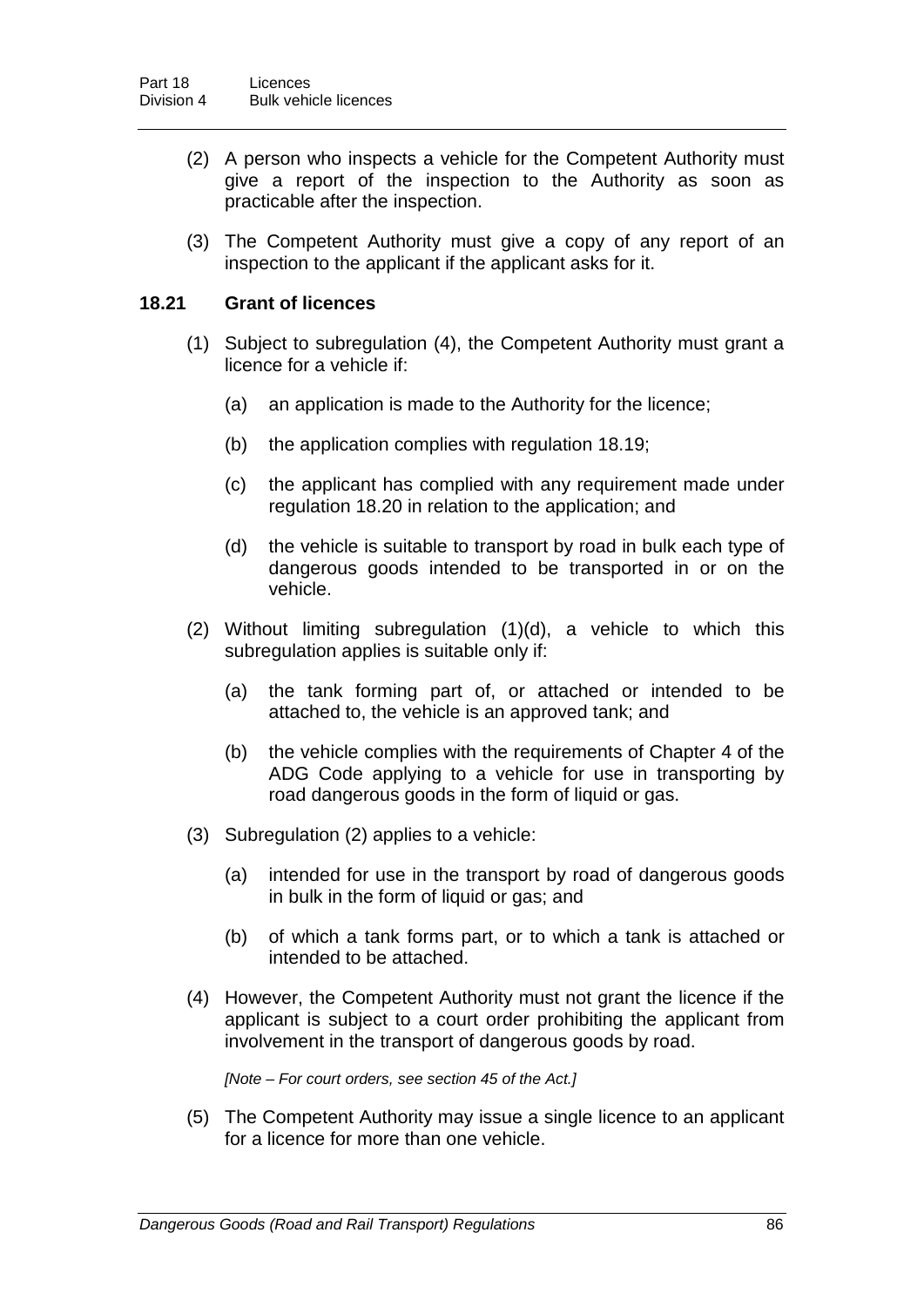(6) If the Competent Authority refuses to grant a licence, the Authority must inform the applicant in writing of the refusal and of the reasons for the refusal.

## **18.22 Applications for renewal of licences**

- (1) A person who holds a licence for a vehicle may apply to the Competent Authority for renewal of the licence.
- (2) The application must include the information required under regulation 18.19(2) for an application for the grant of a licence for the vehicle.
- (3) If a fee is prescribed for the application, the application must be accompanied by the prescribed fee.

### **18.23 Renewal of licences**

- (1) Subject to subregulation (4), the Competent Authority must renew a licence for a vehicle if:
	- (a) an application is made to the Authority for renewal of the licence;
	- (b) the application complies with regulation 18.22;
	- (c) the applicant has complied with any requirement made under regulation 18.20 in relation to the application; and
	- (d) the vehicle is suitable to transport by road each type of dangerous goods in bulk intended to be transported in or on the vehicle.
- (2) Without limiting subregulation (1)(d), a vehicle to which this subregulation applies is suitable only if:
	- (a) the tank forming part of, or attached or intended to be attached to, the vehicle is an approved tank; and
	- (b) the vehicle complies with the requirements of Chapter 4 of the ADG Code applying to a vehicle for use in transporting by road dangerous goods in the form of liquid or gas.
- (3) Subregulation (2) applies to a vehicle:
	- (a) intended for use in the transport by road of dangerous goods in bulk in the form of liquid or gas; and
	- (b) of which a tank forms a part, or to which a tank is attached or intended to be attached.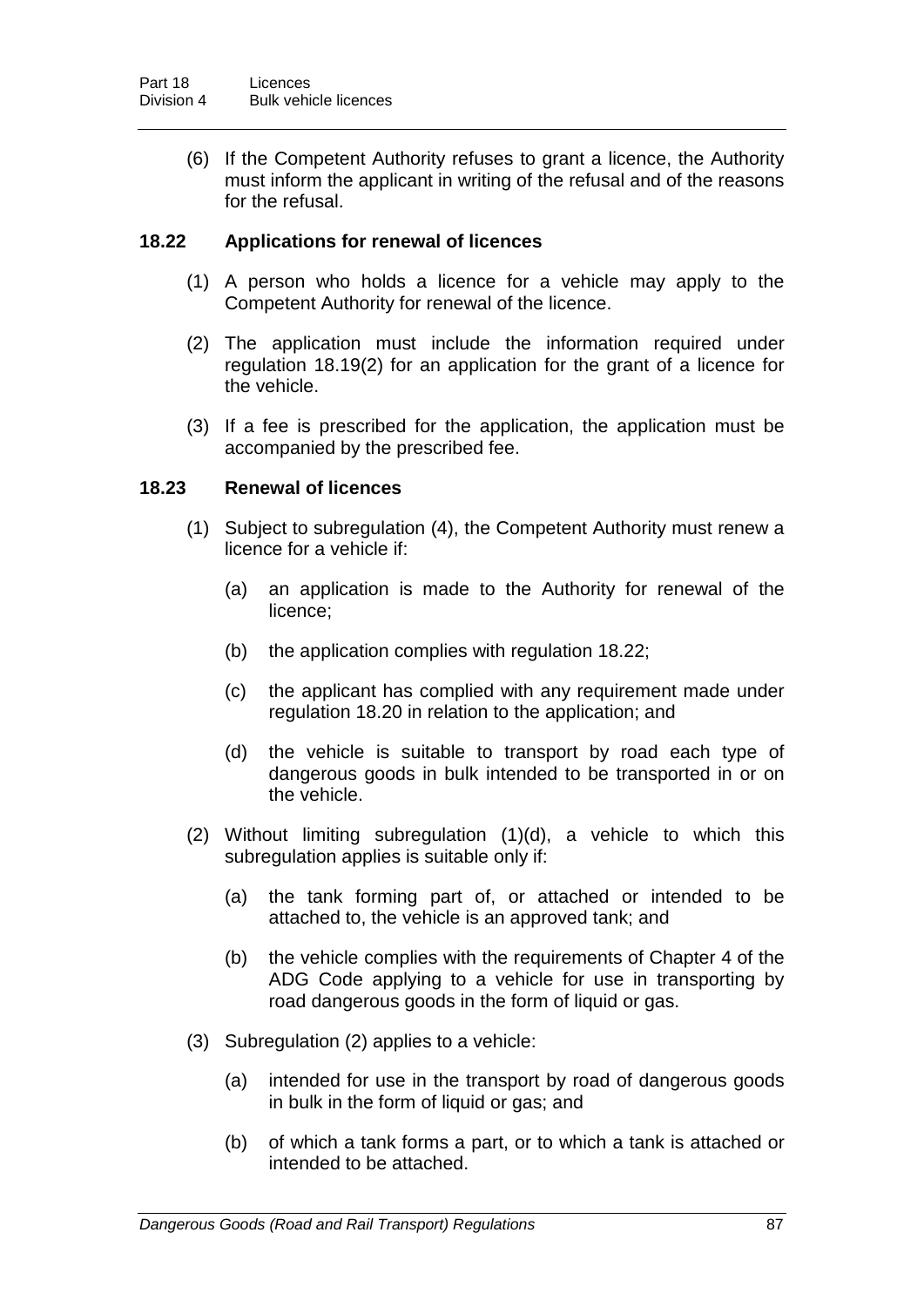- (4) However, the Competent Authority must not renew the licence if the applicant is subject to a court order prohibiting the applicant from involvement in the transport of dangerous goods by road.
- (5) The Competent Authority may issue a single licence to an applicant for a licence for more than one vehicle.
- (6) If the Competent Authority refuses to grant a licence, the Authority must inform the applicant in writing of the refusal and of the reasons for the refusal.

## **18.24 Licence periods**

- (1) A licence is granted for the period of not longer than 3 years stated in the licence.
- (2) A licence takes effect on the day when the licence is granted.
- (3) A licence is renewed for the period of not longer than 3 years stated in the renewed licence.

## **18.25 Licence conditions**

- (1) The Competent Authority may grant or renew a licence subject to conditions mentioned in subregulations (3) and (4).
- (2) A condition to which the licence is subject must be stated in the licence.
- (3) The licence may be subject to conditions about:
	- (a) the dangerous goods that may or may not be transported in or on the vehicle;
	- (b) the areas where the vehicle may or may not be used to transport dangerous goods or particular dangerous goods; and
	- (c) the inspections of the vehicle (if any) that are required.
- (4) The licence may also be subject to any other condition necessary for the safe transport by road of dangerous goods in bulk.

#### **18.26 Disposal of licensed vehicles**

(1) As soon as practicable after selling or otherwise disposing of a licensed vehicle (the *disposed vehicle*), the licensee must give notice of the disposal to the Competent Authority with the licence attached.

Penalty: \$500.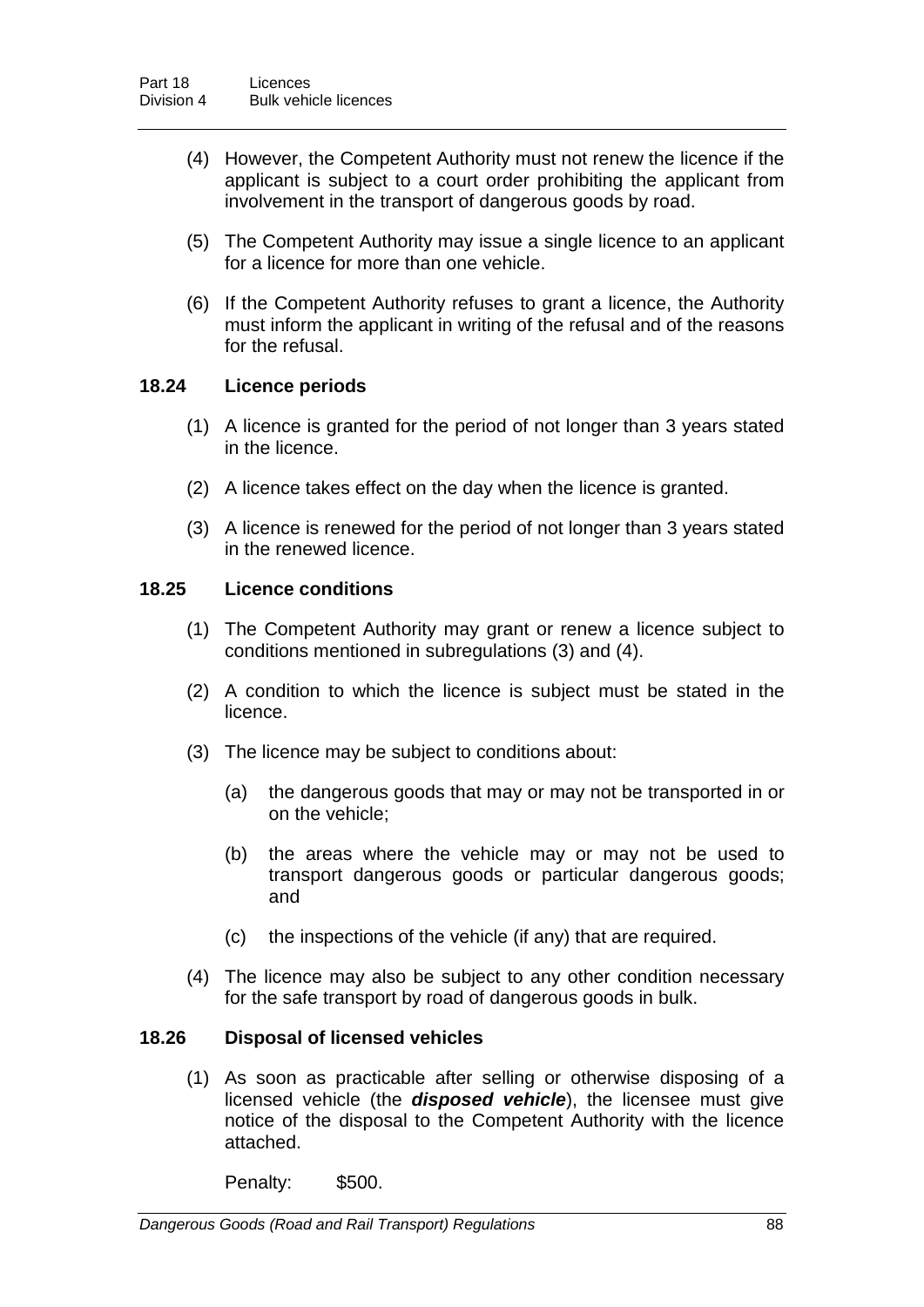- (2) The Competent Authority must:
	- (a) if the licence for the disposed vehicle also relates to another vehicle:
		- (i) amend the licence by omitting reference to the disposed vehicle; and
		- (ii) return the licence to the licensee; and
	- (b) if paragraph (a) does not apply revoke the licence.
- (3) An offence against subregulation (1) is a regulatory offence.

### **18.27 Grounds for cancelling, suspending or varying licences**

- (1) A licence may be cancelled, suspended or varied if the application for the licence or an application for its renewal:
	- (a) did not comply with these Regulations; or
	- (b) was false or misleading in a material respect.
- (2) A licence for a vehicle may also be cancelled, suspended or varied if the vehicle does not comply with the Act or these Regulations.

#### **18.28 Licence labels**

- (1) The Competent Authority must issue to the holder of a licence a licence label for each vehicle to which the licence relates.
- (2) A person must not drive a vehicle transporting dangerous goods in bulk by road unless a current licence label for the vehicle is attached to the vehicle in a conspicuous place.

Penalty: \$500.

(3) A prime contractor must not transport dangerous goods in bulk by road in a vehicle unless a current licence label for the vehicle is attached to the vehicle in a conspicuous place.

Penalty: \$500.

- (4) A licence label must be capable of being securely attached to the vehicle.
- (5) An offence against subregulation (2) or (3) is a regulatory offence.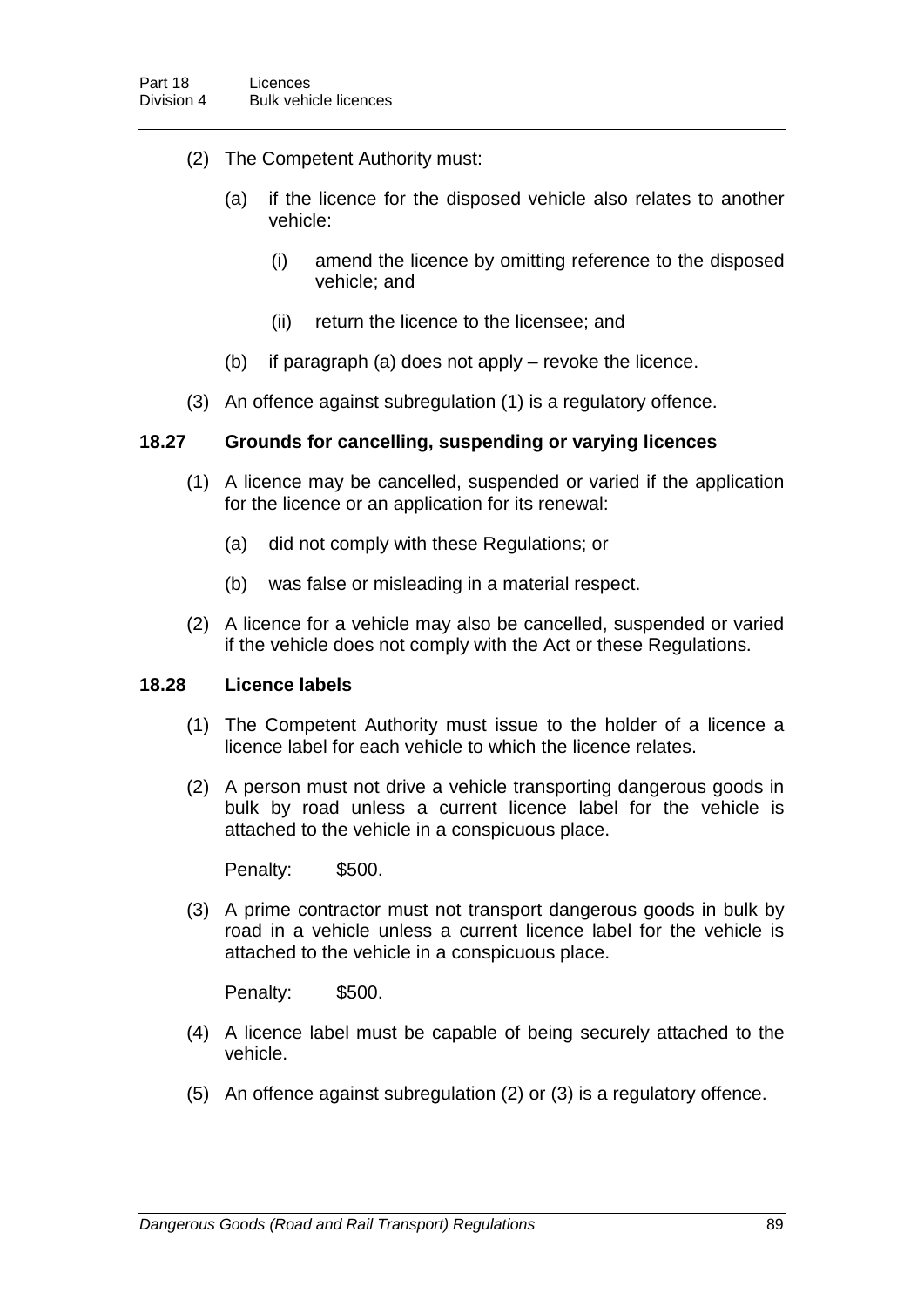# **Division 5 Carriage and production of bulk driver licences**

## **18.29 Meaning of** *licence* **and** *licensee* **in Division**

In this Division:

*licence* means a bulk driver licence.

*licensee* means the holder of a licence.

## **18.30 Licences to be carried**

(1) A licensee must carry his or her licence at all times when driving a vehicle transporting dangerous goods in bulk by road.

Penalty: \$500.

(2) An offence against subregulation (1) is a regulatory offence.

## **18.31 Licences to be produced for inspection**

(1) The driver of a vehicle transporting dangerous goods in bulk by road must produce his or her licence for inspection by an authorised officer, if the officer asks the driver to produce the licence for inspection.

Penalty: \$500.

(2) An offence against subregulation (1) is a regulatory offence.

## **Division 6 Licences generally**

#### **18.32 Meaning of** *licence* **and** *licensee* **in Division**

In this Division:

*licence* means a bulk driver or bulk vehicle licence.

*licensee* means the holder of a licence.

## **18.33 Replacement licences and licence labels**

- (1) The Competent Authority may issue a replacement licence to a licensee if:
	- (a) the licence is renewed;
	- (b) the licence is varied; or
	- (c) a period of suspension of the licence ends.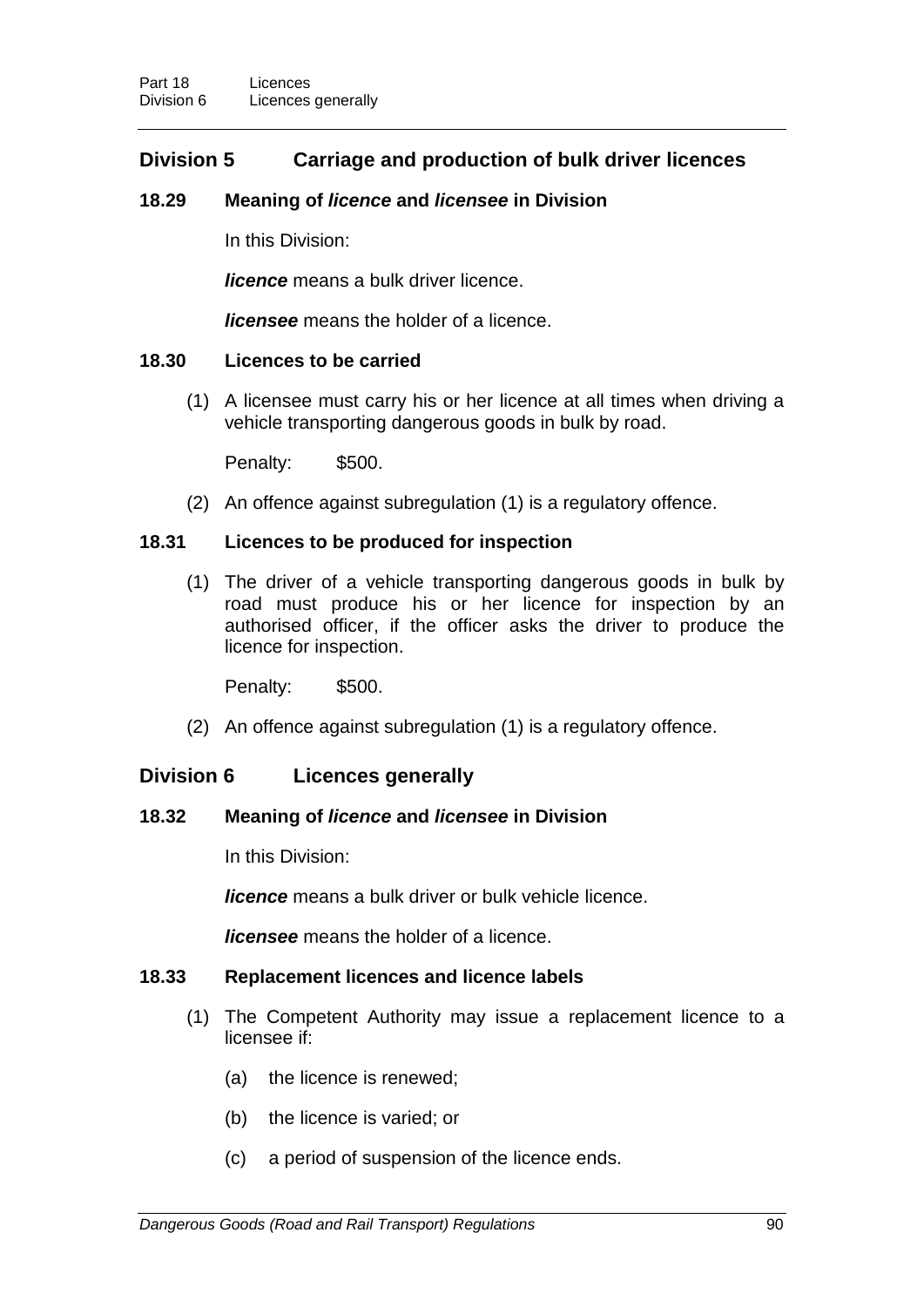(2) The Competent Authority must issue a replacement licence or licence label to a licensee if the Authority is satisfied that the licence or label has been defaced, destroyed, lost or stolen.

## **18.34 Failure to comply with licence conditions**

(1) A licensee must not contravene a condition of his or her licence.

Penalty: \$3 000.

(2) An offence against subregulation (1) is a regulatory offence.

### **18.35 Surrender of licences**

- (1) A licensee may surrender his or her licence by giving notice of surrender to the Competent Authority and returning the licence to the Authority.
- (2) A licence ceases to be in force on its surrender.

### **18.36 Registers of licences**

- (1) The Competent Authority must keep a register of bulk driver licences.
- (2) The Competent Authority must keep a register of bulk vehicle licences.
- (3) A register may have separate divisions for different kinds of licences.
- (4) The Competent Authority must record each licence granted under these Regulations in the appropriate register.
- (5) The Competent Authority must note in the register the cancellation, surrender, suspension or variation of a licence.

#### **18.37 Records of licences**

The record of a licence in the register must include the following information:

- (a) the name of the licensee;
- (b) the date when the licence was granted or renewed;
- (c) the period for which the licence was granted or renewed;
- (d) for a bulk driver licence the licensee's date of birth;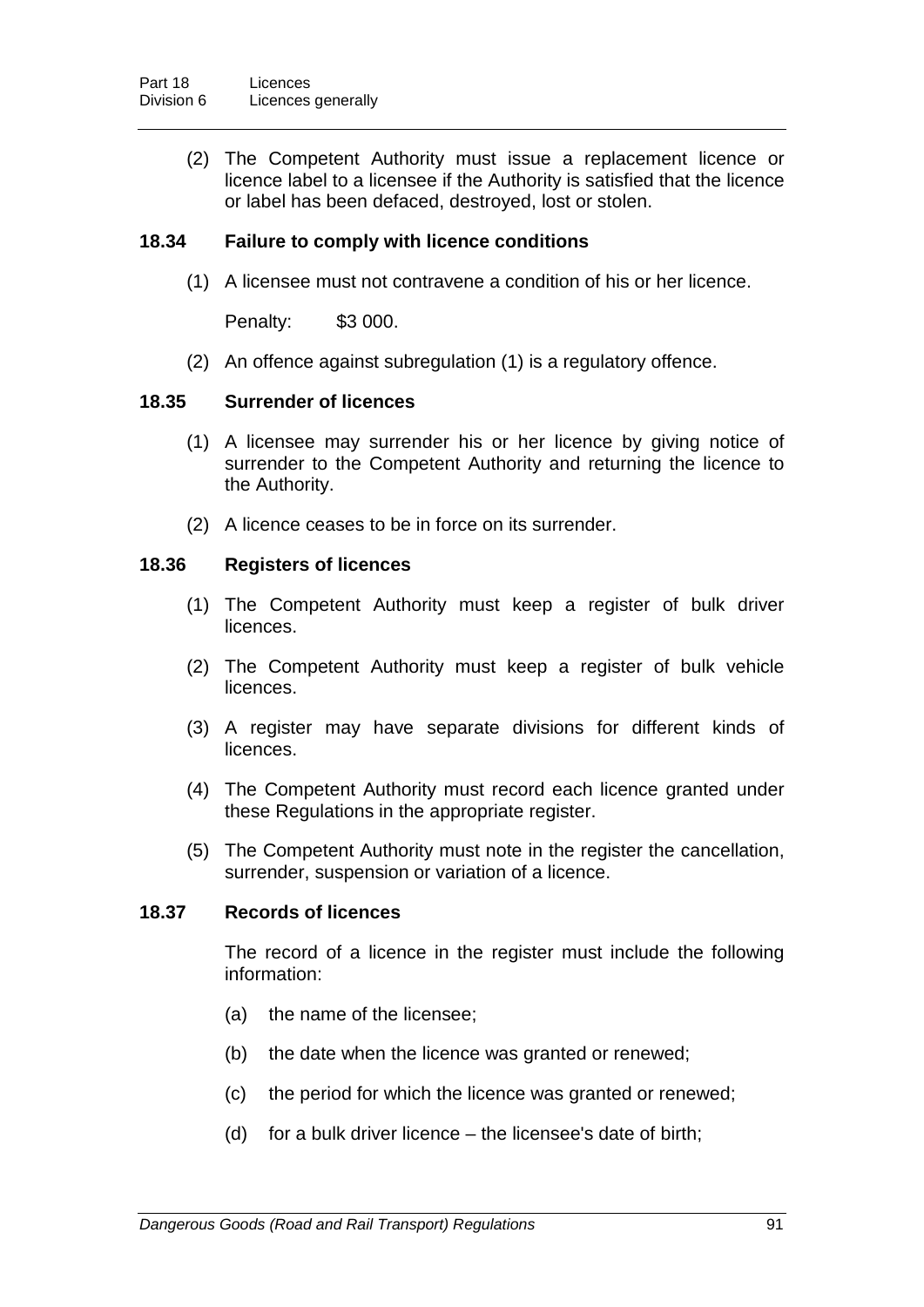- (e) for a bulk vehicle licence the registration number, make and type of each vehicle to which the licence relates;
- (f) any condition to which the licence is subject.

## **18.38 Change of information given in licence applications**

- (1) This regulation applies if a licensee becomes aware that information given by the licensee to the Competent Authority in, or in relation to, an application for the grant or renewal of a licence is or has become incorrect in a material respect.
- (2) Within 14 days after becoming aware of the matter, the licensee must inform the Competent Authority about the matter and give the correct information to the Authority.

Penalty: \$500.

(3) An offence against subregulation (2) is a regulatory offence.

## **18.39 Production of licences to Competent Authority**

- (1) The Competent Authority may, by written notice, require a person to whom a licence has been granted to produce the licence to the Authority.
- (2) The person must produce the licence to the Competent Authority within 14 days after the day when the notice is given to the person.

Penalty: \$500.

(3) An offence against subregulation (2) is a regulatory offence.

## **18.40 Seizure of licences etc.**

- (1) An authorised officer to whom a licence is produced for inspection may seize the licence if the officer reasonably believes:
	- (a) the licence has been cancelled or suspended;
	- (b) the licence period has ended;
	- (c) the licence has been varied and the variation is not recorded on the licence; or
	- (d) the person who produces the licence is not the licensee.
- (2) An authorised officer to whom a document that appears to be a licence is produced for inspection may seize the document if the officer reasonably believes that the document is not a licence.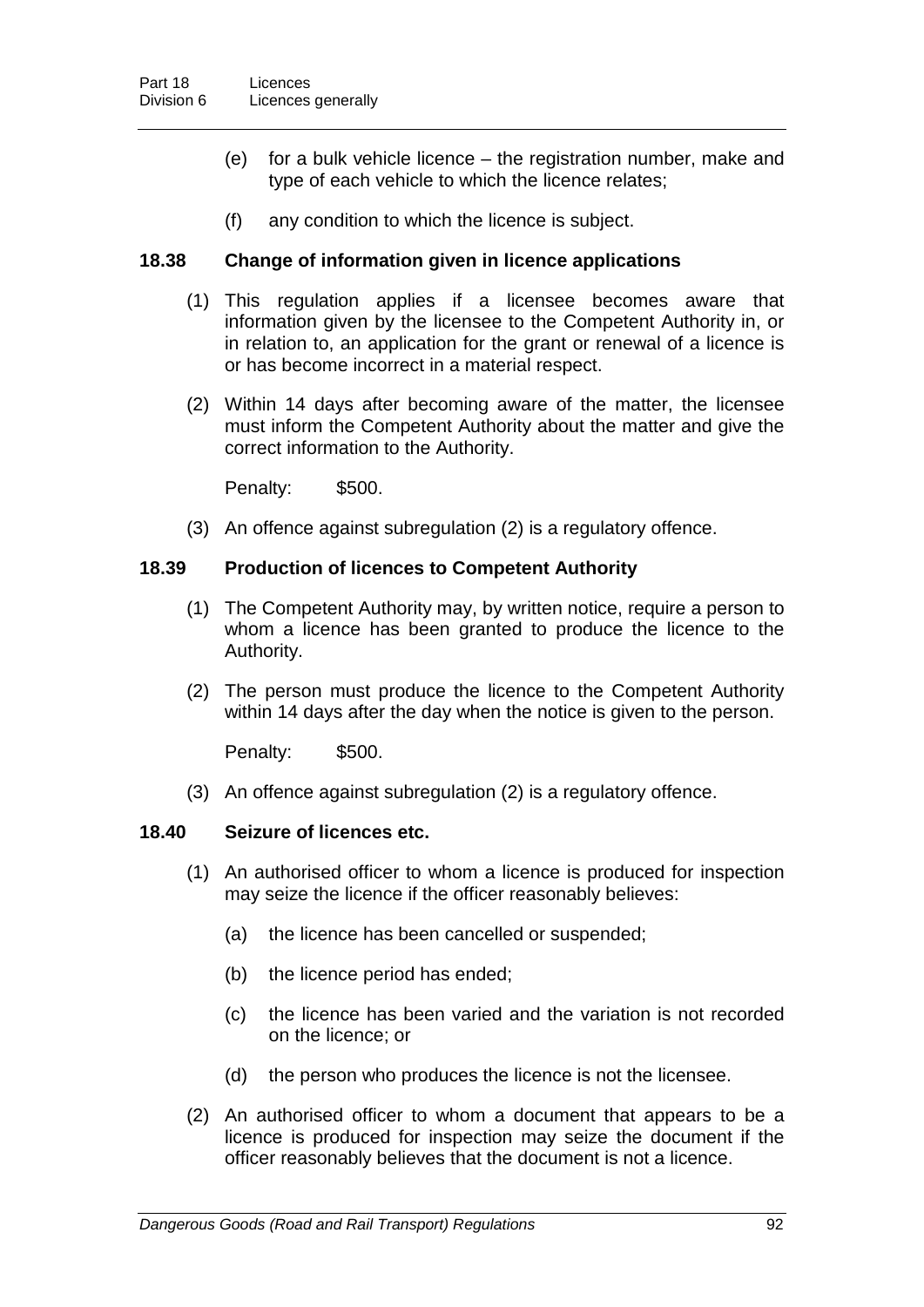(3) An authorised officer must give a seized licence or document to the Competent Authority.

### **18.41 Return of licences**

- (1) This regulation applies if a licence is produced to the Competent Authority or given to the Authority by an authorised officer.
- (2) If the licence has not been cancelled and is not suspended, the Competent Authority must return the licence after inspecting it.
- (3) If the licence has been suspended, the suspension has ended and a replacement licence is not issued, the Competent Authority must return the licence to the licensee.
- (4) If the licence has been varied, the variation is recorded on the licence and a replacement licence is not issued, the Competent Authority must return the licence to the licensee.
- (5) However, if the licence period has ended, the Competent Authority is not required to return the licence to the licensee.

## **Part 19 Cancellation, suspension and variation**

### **19.1 Meaning of** *licence* **and** *licensee* **in Part**

In this Part:

*licence* means a bulk driver or bulk vehicle licence.

*licensee* means the holder of a licence.

### **19.2 Cancellation, suspension and variation in dangerous situations**

- (1) This regulation applies if the Competent Authority reasonably believes that:
	- (a) a ground exists to:
		- (i) cancel or vary an administrative determination or approval; or
		- (ii) cancel, suspend or vary a licence; and
	- (b) it is necessary to take action mentioned in paragraph (a) to avoid, eliminate or minimise a dangerous situation.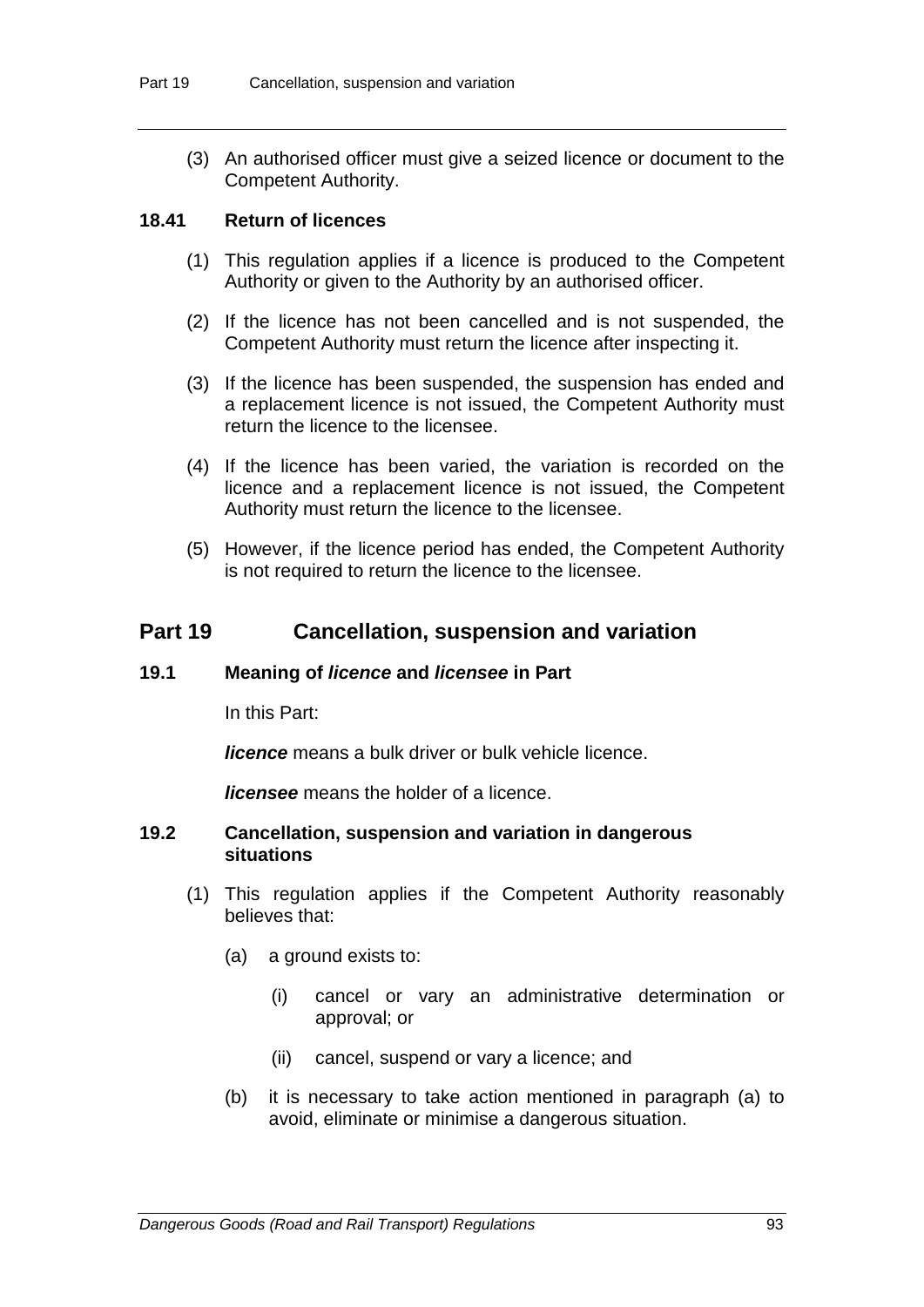- (2) The Competent Authority must:
	- (a) cancel or vary the determination or approval; or
	- (b) cancel, suspend or vary the licence.

## **19.3 Cancellation and suspension giving effect to court orders**

The Competent Authority must cancel an administrative determination, or cancel or suspend a licence, if the person to whom the determination applies, or the licensee, is prohibited by a court order from involvement in the transport of dangerous goods by road.

### **19.4 Variation of administrative determinations and approvals on application**

- (1) This regulation applies if:
	- (a) an application is made to vary an administrative determination, approval or licence;
	- (b) for an administrative determination or approval the application is made in accordance with regulation 17.1 by the person to whom the determination applies or the approval is given; and
	- (c) for a licence the application is made by the licensee and has the licence with it.
- (2) The Competent Authority may vary the determination, approval or licence in accordance with the application.

## **19.5 Cancellation, suspension and variation in other circumstances**

- (1) This regulation applies if:
	- (a) the Competent Authority considers that a ground exists to do any of the following (the *proposed action*):
		- (i) cancel an administrative determination or approval;
		- (ii) cancel or suspend a licence;
		- (iii) vary an administrative determination, approval or licence; and
	- (b) regulations 19.2, 19.3 and 19.4 do not apply to the proposed action.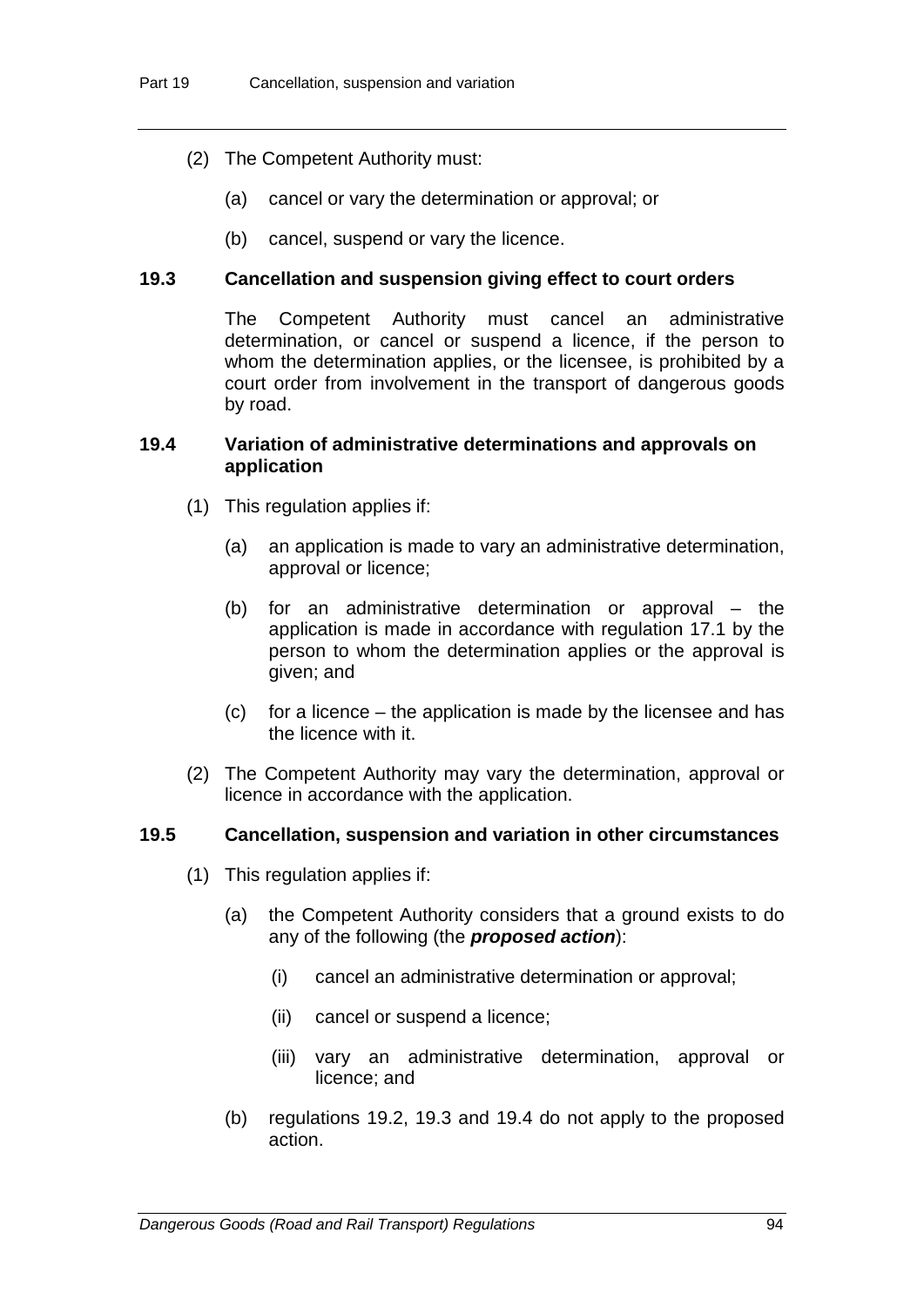- (2) The Competent Authority must give to the person to whom the determination applies or the approval was given, or the licensee, a written notice that:
	- (a) states the proposed action;
	- (b) if the proposed action is to vary the determination, approval or licence – states the proposed variation;
	- (c) if the proposed action is to suspend the licence states a proposed suspension period of not longer than 12 months;
	- (d) states the ground for the proposed action;
	- (e) outlines the facts and other circumstances forming the basis for the ground; and
	- (f) invites the person to state in writing, within a stated time of at least 28 days after the day when the notice is given to the person, why the proposed action should not be taken.
- (3) If, after considering any written statement made within the stated time, the Competent Authority reasonably believes that a ground exists to take the proposed action, the Authority may:
	- (a) if the proposed action is to cancel the determination or approval – cancel or vary the determination or approval;
	- (b) if the proposed action is to cancel the licence cancel or vary the licence or suspend it for not longer than 12 months;
	- (c) if the proposed action is to suspend the licence for a stated period – suspend the licence for not longer than the stated period; or
	- (d) if the proposed action is to vary the determination, approval or licence in a stated way – vary the determination, approval or licence in that way.
- (4) However, the Competent Authority may cancel or vary an oral approval given under regulation 10.9 by informing the person to whom the approval was given orally of the cancellation or variation and of the reasons for the cancellation or variation.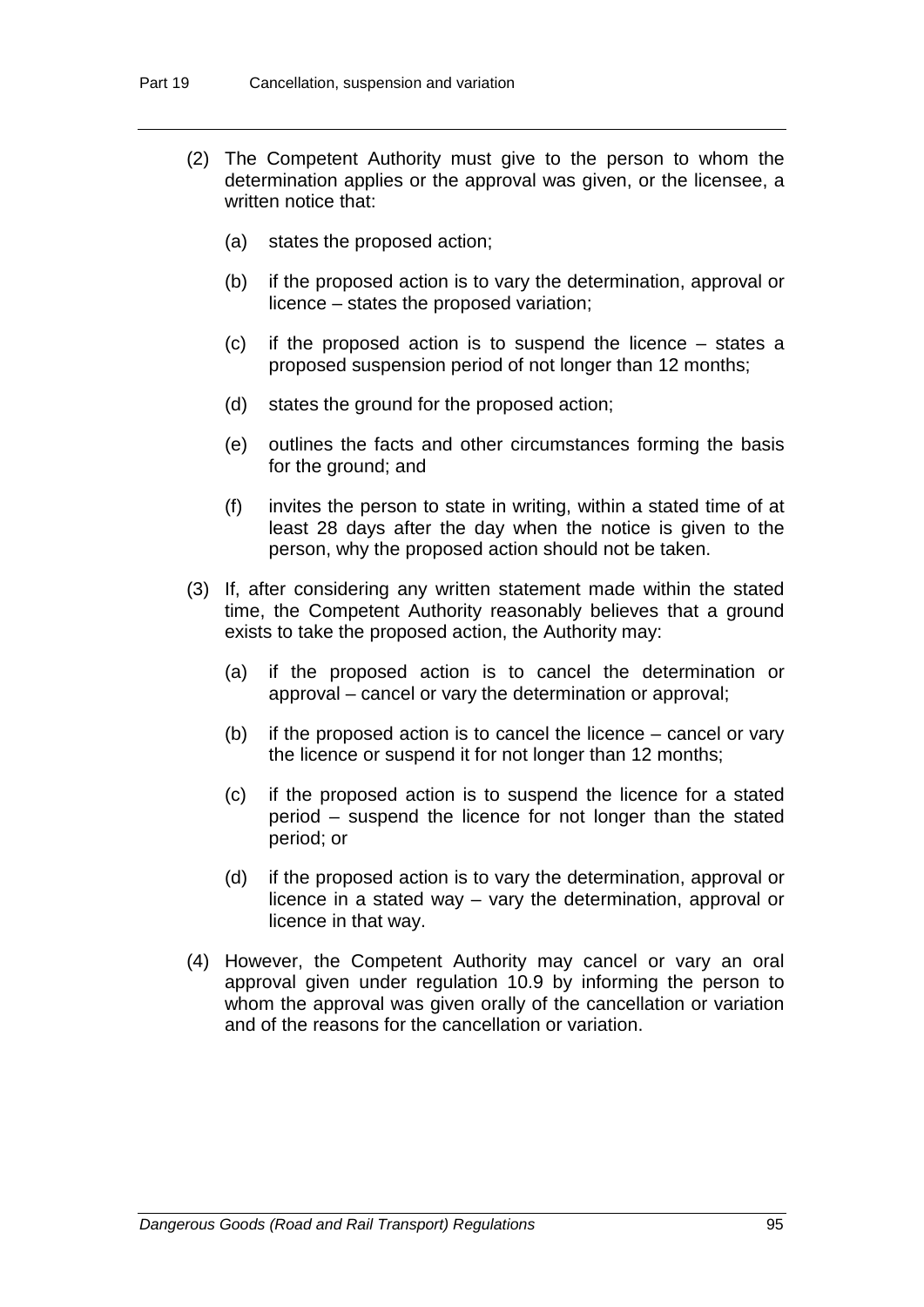### **19.6 When cancellation, suspension and variation take effect**

- (1) The cancellation, suspension or variation of an administrative determination, approval (except an oral approval given under regulation 10.9) or licence by the Competent Authority takes effect on:
	- (a) the day when the person to whom the determination applies or the approval was given, or the licensee, is given written notice by the authority of the cancellation, suspension or variation and of the reasons for the cancellation, suspension or variation; or
	- (b) a later day stated in the notice.
- (2) The cancellation or variation of an oral approval given under regulation 10.9 by the Competent Authority takes effect on:
	- (a) the day when the person to whom the approval was given is informed orally, or given written notice, by the Authority of the cancellation or variation and of the reasons for the cancellation or variation; or
	- (b) a later day of effect of which the person is informed orally or in the notice.

#### **19.7 When licences taken to be suspended**

- (1) A person's bulk driver licence is taken to be suspended if the person's driving licence is not in force.
- (2) A person's bulk vehicle licence for a vehicle is taken to be suspended in relation to the vehicle if the vehicle is not registered.

## **Part 20 Instruction and training**

## **20.1 Instruction and training**

- (1) This regulation applies to any task involved in the transport of dangerous goods by road, including, for example:
	- (a) packing dangerous goods or marking packaged dangerous goods and unit loads;
	- (b) consigning dangerous goods;
	- (c) loading dangerous goods into or onto a vehicle, or into a container to be put in or on a vehicle;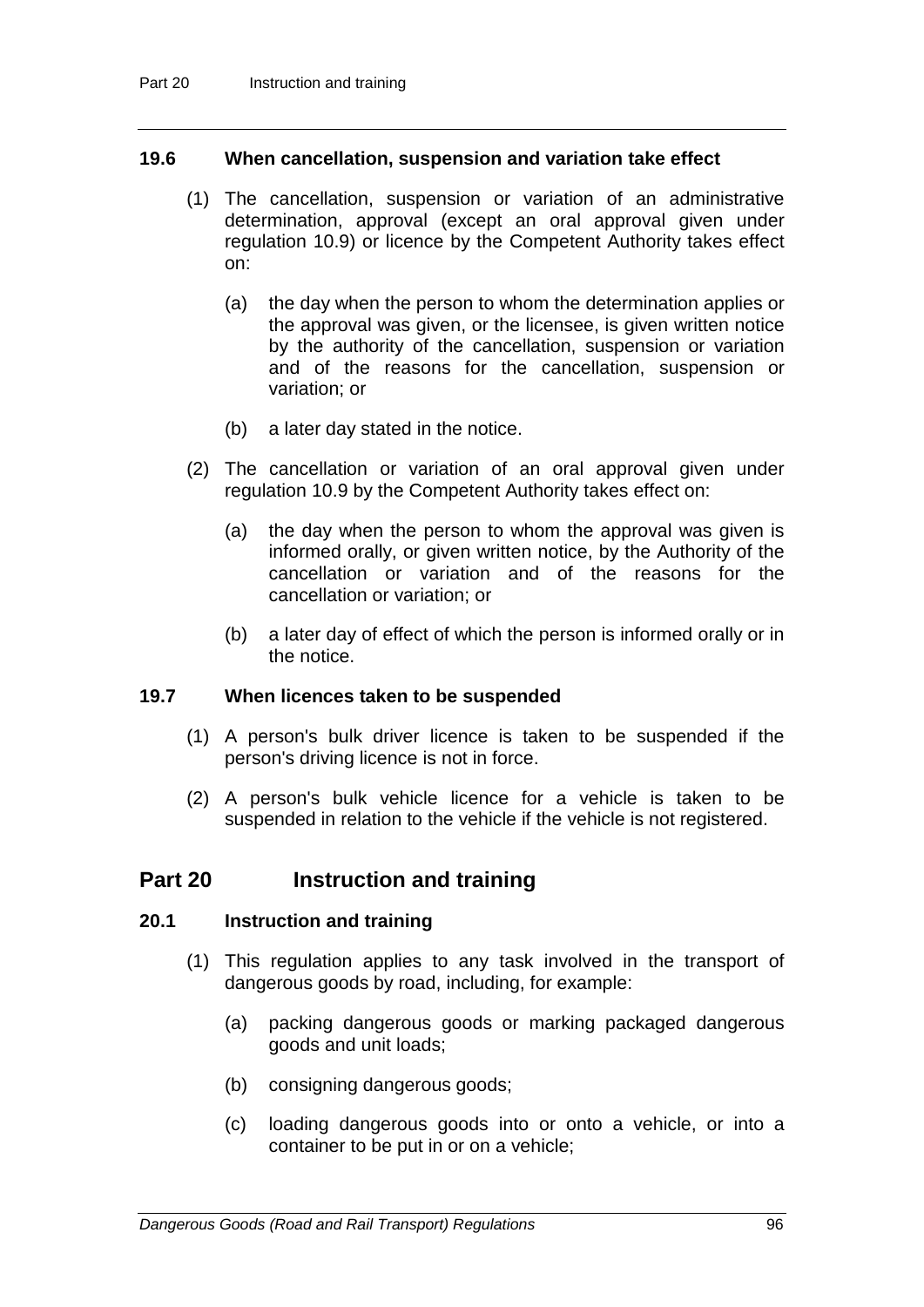- (d) unloading dangerous goods;
- (e) placarding containers and vehicles in or on which dangerous goods are transported;
- (f) preparing shipping documentation;
- (g) maintaining vehicles and equipment used in the transport of dangerous goods;
- (h) driving a vehicle transporting dangerous goods;
- (i) being the consignee of dangerous goods; and
- (j) following the appropriate procedures in accordance with these Regulations in a dangerous situation.
- (2) A person who is responsible for management or control of the task must not employ, engage or permit someone else to perform the task unless the other person:
	- (a) has received, or is receiving, appropriate instruction and training to ensure that he or she is able to perform the task safely and in accordance with these Regulations; and
	- (b) is appropriately supervised in performing the task to ensure that he or she is able to perform the task safely and in accordance with these Regulations.

Penalty: \$3 000.

### **20.2 Approvals – tests and training courses for drivers**

- (1) The Competent Authority may, on application made in accordance with regulation 17.1, approve:
	- (a) a test of competence for drivers of vehicles transporting dangerous goods in bulk by road; or
	- (b) a training course for drivers of vehicles transporting dangerous goods in bulk by road.
- (2) The Competent Authority may approve a test of competence only if the Authority considers that a person who passes the test, or completes the course, will have the skills and knowledge to perform the task to which the test or course relates safely and in accordance with these Regulations.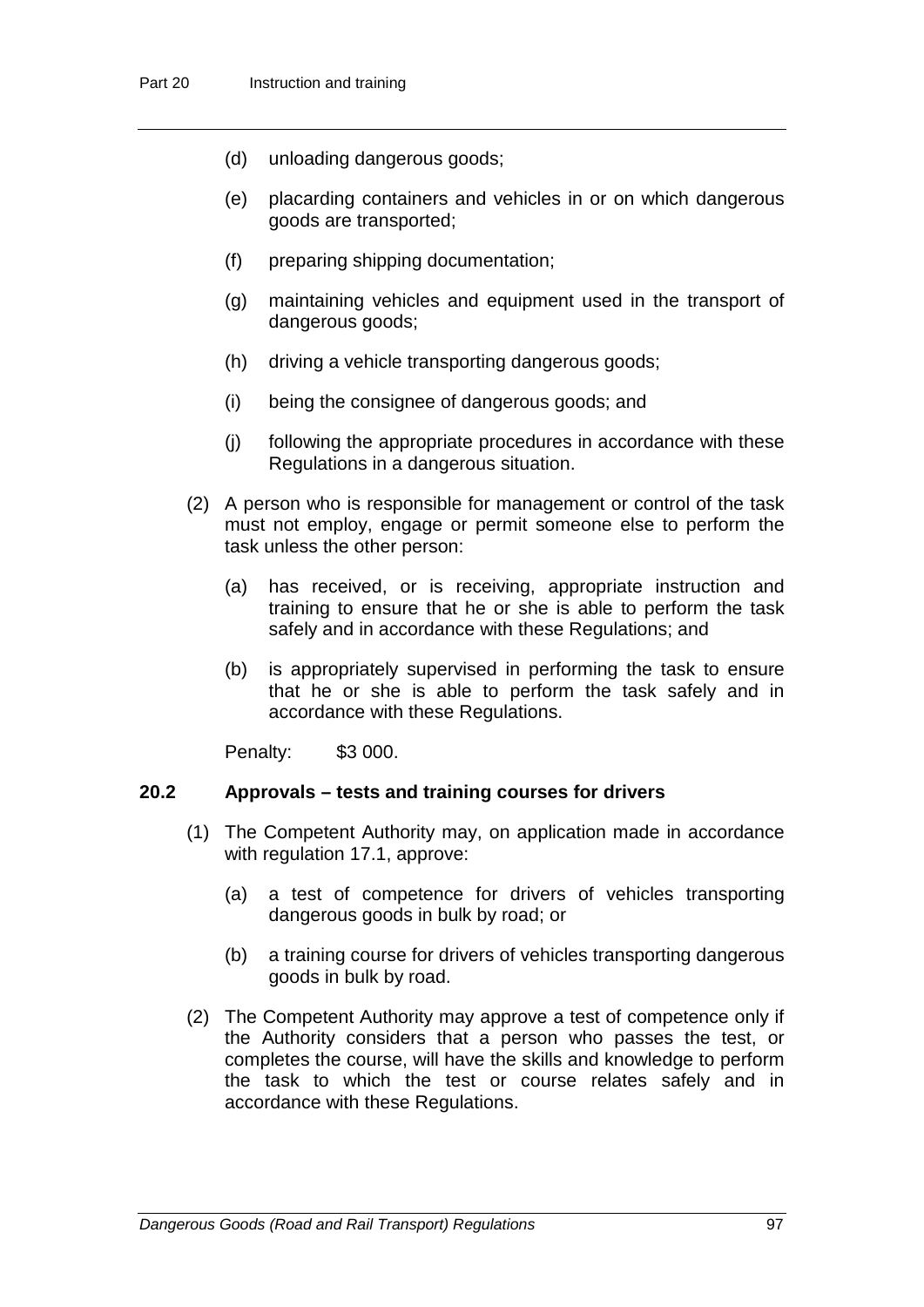# **Part 21 Infringement notices**

*[Note – For other provisions about infringement notices, see section 38 of the Act.]*

#### **21.1 Offences, penalties and time for payment**

- (1) If an authorised officer reasonably believes that a person has committed an offence created by a provision mentioned in column 1 of Schedule 1, the officer may serve an infringement notice on the person for the offence.
- (2) The penalty payable under the infringement notice by the person for the offence is specified:
	- (a) for a penalty payable by an individual in column 2 of Schedule 1 for the offence; and
	- (b) for a penalty payable by a body corporate in column 3 of Schedule 1 for the offence.
- (3) The time within which the penalty must be paid is:
	- (a) 28 days after the day when the notice is served on the person;
	- (b) if a reminder notice is given to the person 28 days after the reminder notice is served on the person; or
	- (c) a longer time that may be allowed in writing by the authorised officer.

#### **21.2 Contents of infringement notices**

An infringement notice served by an authorised officer on a person for an offence must:

- (a) be identified by a unique number;
- (b) specify the date of service of the notice;
- (c) specify the full name, or surname and initials, and address of the person;
- (d) give brief details of the offence, including:
	- (i) the date and approximate time of the offence;
	- (ii) where the offence happened; and
	- (iii) the provision of these Regulations contravened;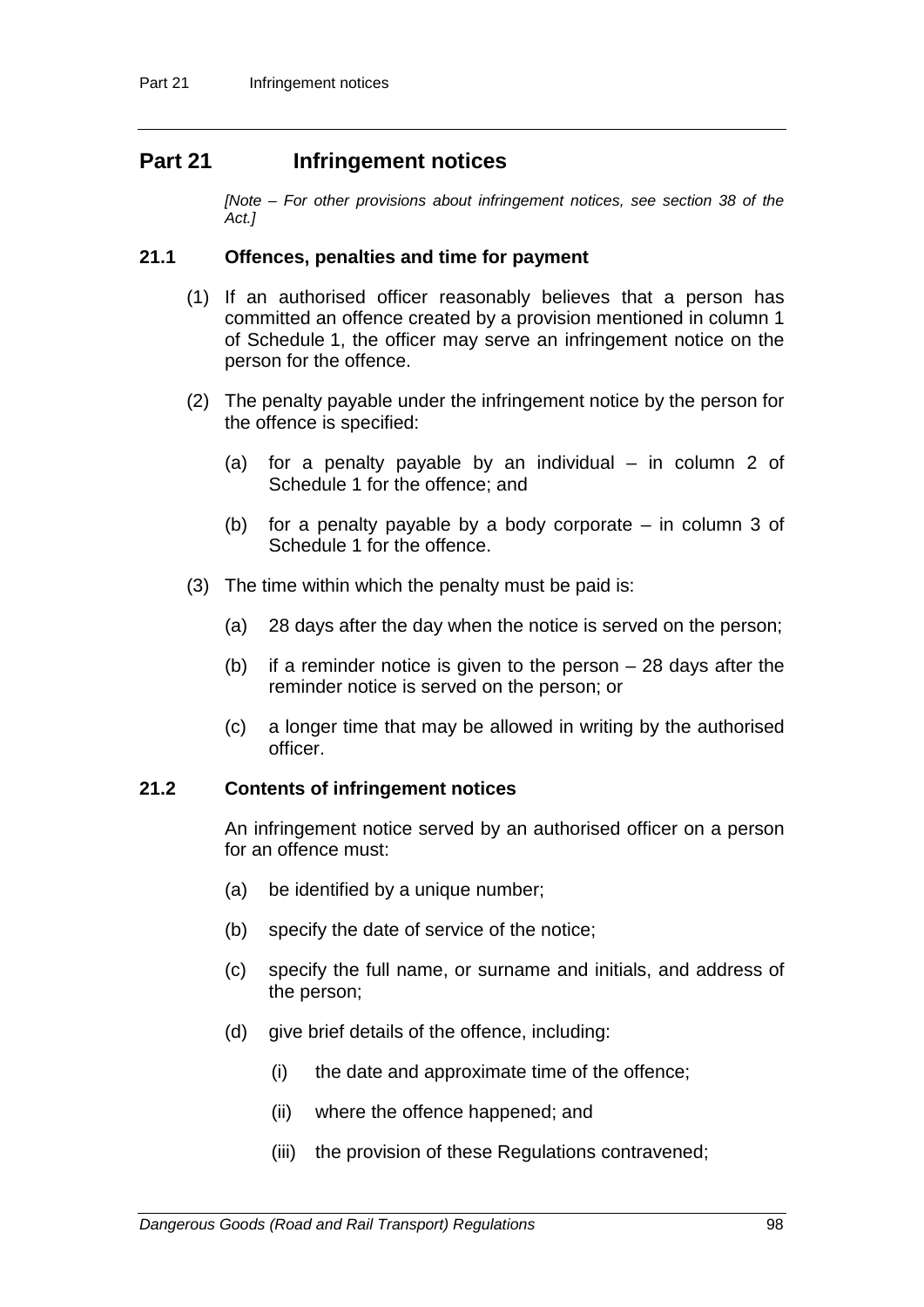- (e) specify the penalty for the offence payable under the notice;
- (f) specify the place where, and any method by which, the penalty may be paid;
- (g) specify the Competent Authority's name and address;
- (h) contain the additional information required by regulation 21.3; and
- (i) be signed by the authorised officer.

### **21.3 Additional information in infringement notices**

The infringement notice must inform the person that:

- (a) the person may pay the penalty specified in the notice:
	- (i) by posting or delivering the payment to the place of payment specified in the notice; or
	- (ii) in any other way specified in the notice;
- (b) if the person pays the penalty within 28 days after the day when the notice is served on the person or any longer time allowed in writing by the authorised officer, the person will not be prosecuted in court for the offence, unless the notice is withdrawn;
- (c) if the person does not pay the penalty within that time, the person may be prosecuted in court for the offence;
- (d) if the person wishes a court to decide whether he or she is guilty of the offence, the person must notify the Competent Authority accordingly in writing within 28 days after the day when the notice is served on the person;
- (e) if the person notifies the Competent Authority in writing of that wish within the 28 days:
	- (i) the infringement notice may be withdrawn; and
	- (ii) he or she may be prosecuted in court for the offence; and
- (f) if the person is prosecuted in court and found guilty of the offence, the person may be convicted of the offence and ordered to pay a penalty and costs, and be subject to any other order that the court makes.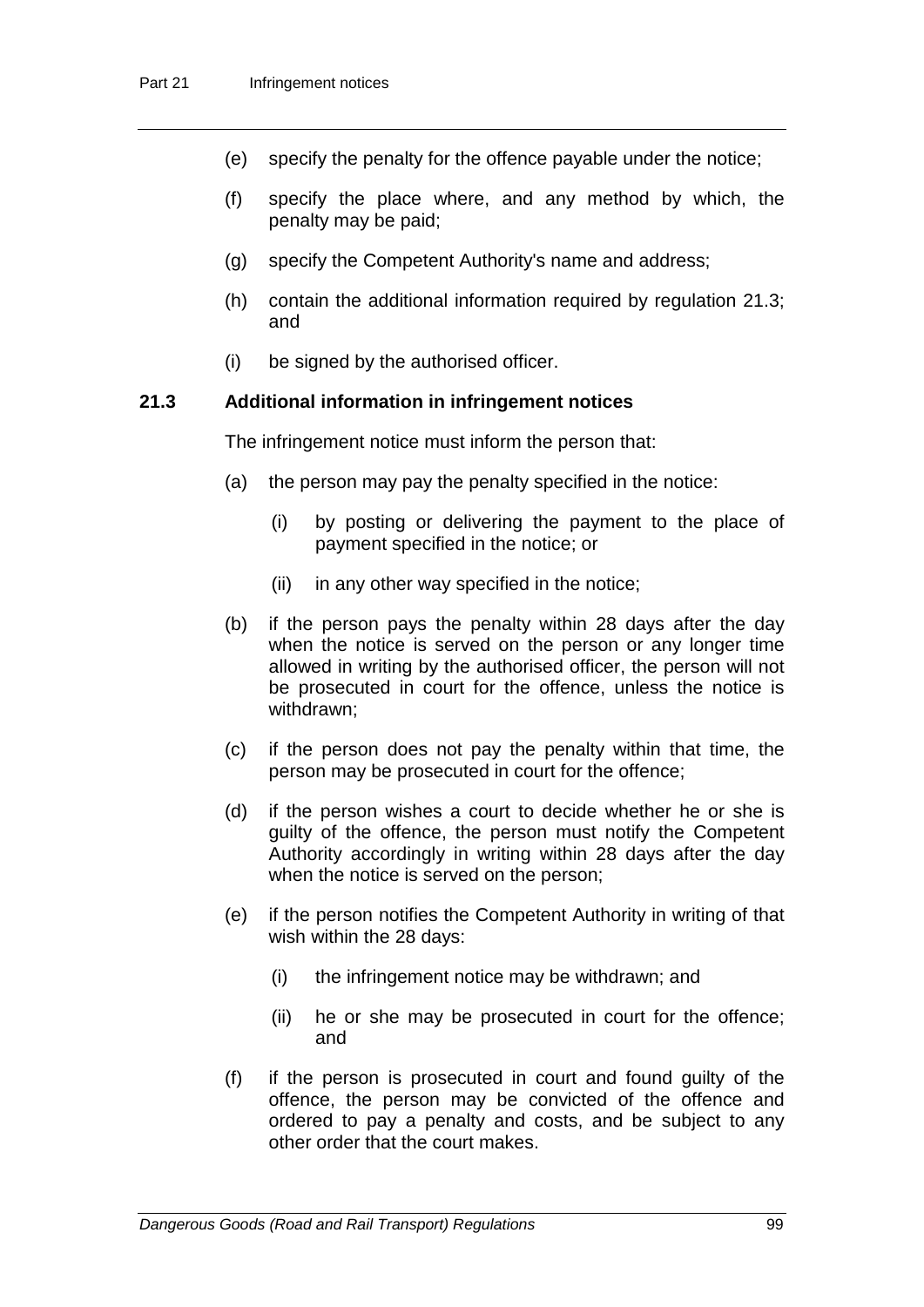### **21.4 Reminder notices**

- (1) If an infringement notice is served by an authorised officer on a person for an offence and the penalty specified in the notice is not paid within 28 days after the day when the notice is served on the person, the officer may give a reminder notice to the person.
- (2) The reminder notice must:
	- (a) include the information mentioned in regulation  $21.2(a)$  to (h);
	- (b) contain the additional information required by regulation 21.5; and
	- (c) be signed by the authorised officer.

### **21.5 Additional information in reminder notices**

- (1) The reminder notice must inform the person that:
	- (a) the time for payment of the penalty specified in the infringement notice has been extended;
	- (b) the person may pay the penalty specified in the infringement notice:
		- (i) by posting or delivering the payment to the place of payment specified in the notice; or
		- (ii) in any other way specified in the notice;
	- (c) if the person pays the penalty within 28 days after the day when the reminder notice is served on the person or any longer time allowed in writing by the authorised officer, the person will not be prosecuted in court for the offence, unless the infringement notice is withdrawn;
	- (d) if the person does not pay the penalty within that time, the person may be prosecuted in court for the offence;
	- (e) if the person wishes a court to decide whether he or she is guilty of the offence, the person must notify the Competent Authority in writing within 28 days after the day when the reminder notice is given to the person;
	- (f) if the person notifies the Competent Authority in writing of that wish within the 28 days:
		- (i) the infringement notice may be withdrawn; and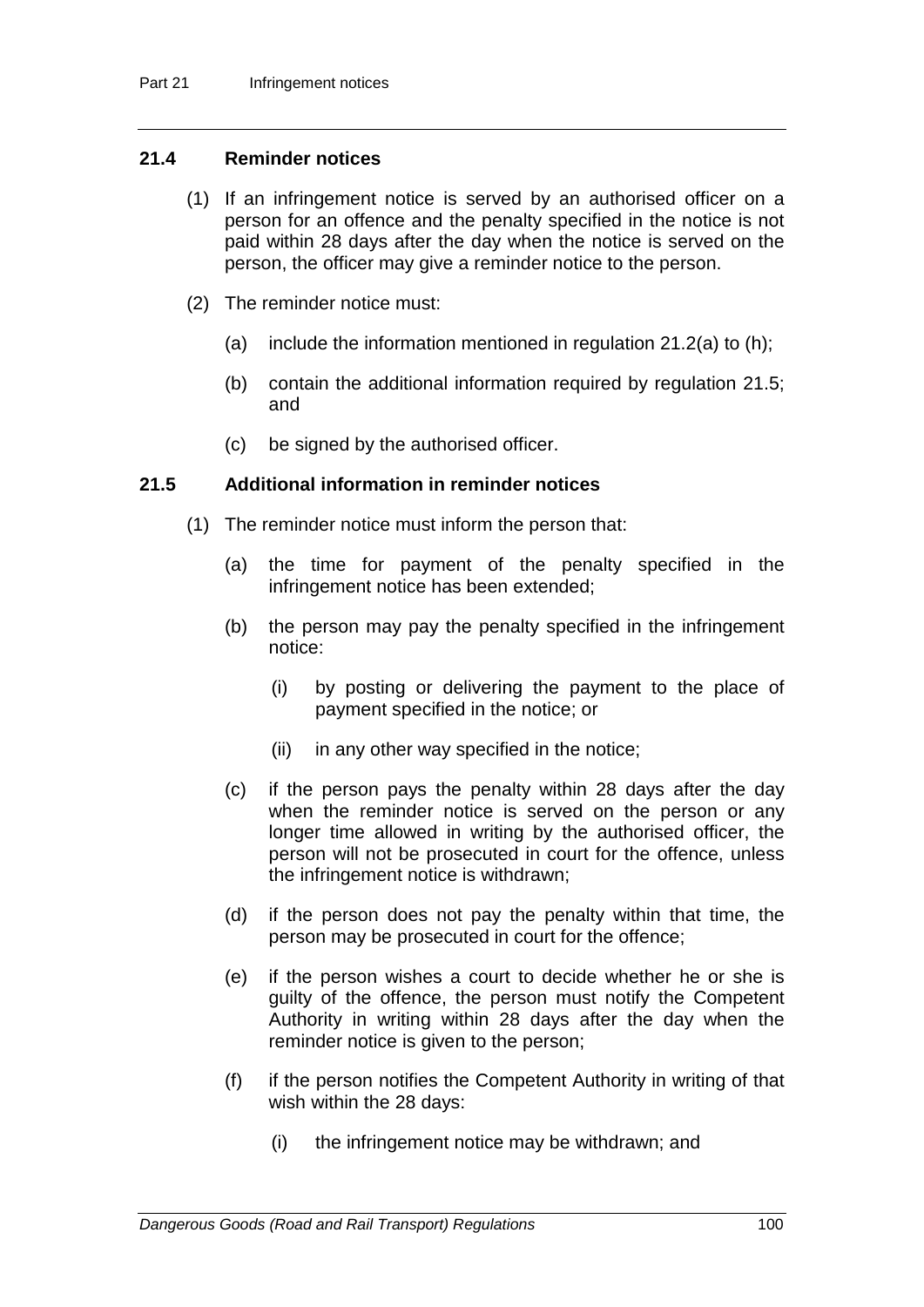- (ii) he or she may be prosecuted in court for the offence; and
- (g) if the person is prosecuted in court and found guilty of the offence, the person may be convicted of the offence and ordered to pay a penalty and costs, and be subject to any other order that the court makes.

### **21.6 Withdrawal of infringement notices**

- (1) A notice withdrawing an infringement notice served on a person for an offence must:
	- (a) include the following information:
		- (i) the full name, or surname and initials, and address of the person;
		- (ii) the number of the notice;
		- (iii) the date of service of the notice;
	- (b) state that the notice is withdrawn; and
	- (c) if an authorised officer intends to bring a prosecution against the person in a court for the offence – state that a prosecution may be brought against the person in a court for the offence.
- (2) If the person has already paid the penalty specified in the notice, the Competent Authority must refund it.

*[Note – Section 38(3) of the Act permits an infringement notice to be withdrawn.]*

### **21.7 Effect of Part**

- (1) This Part does not:
	- (a) require an infringement notice to be served on a person for an offence;
	- (b) affect the liability of a person to be prosecuted for an offence if an infringement notice is not served on the person for the offence;
	- (c) prevent the service of 2 or more infringement notices on a person for an offence;
	- (d) affect the liability of a person to be prosecuted for an offence if the person does not comply with an infringement notice for the offence; or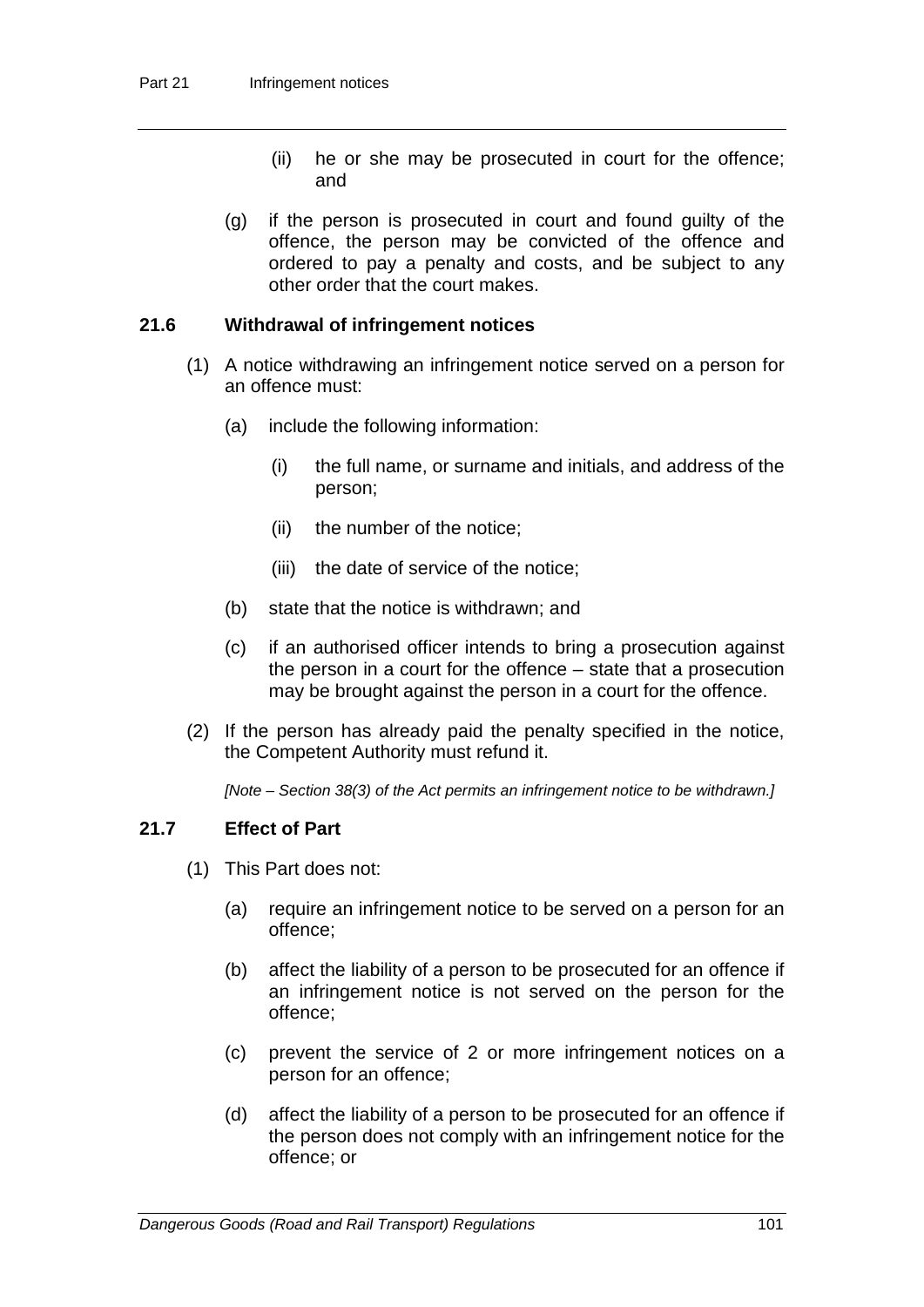- (e) limit or otherwise affect the penalty that may be imposed by a court on a person convicted of an offence.
- (2) However, if the person on whom an infringement notice is served for an offence pays the penalty specified in the notice:
	- (a) any liability of the person for the offence is discharged;
	- (b) the person may not be prosecuted in a court for the offence; and
	- (c) the person is not taken to have been convicted of the offence.

# **Part 22 Reconsideration and review of decisions**

### **22.1 Application of Part**

This Part applies to the following decisions made by the Competent Authority:

- (a) a decision under regulation 1.18 about an administrative determination;
- (b) a decision under regulation 3.8, 4.25 or 4.26;
- (c) a decision under regulation 4.27 about an administrative determination;
- (d) a decision under regulation 6.5, 9.8, 10.9 or 11.9;
- (e) a decision under regulation 13.7 about an administrative determination;
- (f) a decision under regulation 18.11, 18.13, 18.21, 18.23, 18.33, 19.2, 19.4, 19.5 or 20.2.

#### **22.2 Who may apply for reconsideration of decisions**

- (1) A person whose interests are affected by a decision may apply in writing to the Competent Authority for reconsideration of the decision.
- (2) However, a person whose interests are affected by a decision under regulation 10.9 that is given orally may apply to the Competent Authority orally for reconsideration of the decision.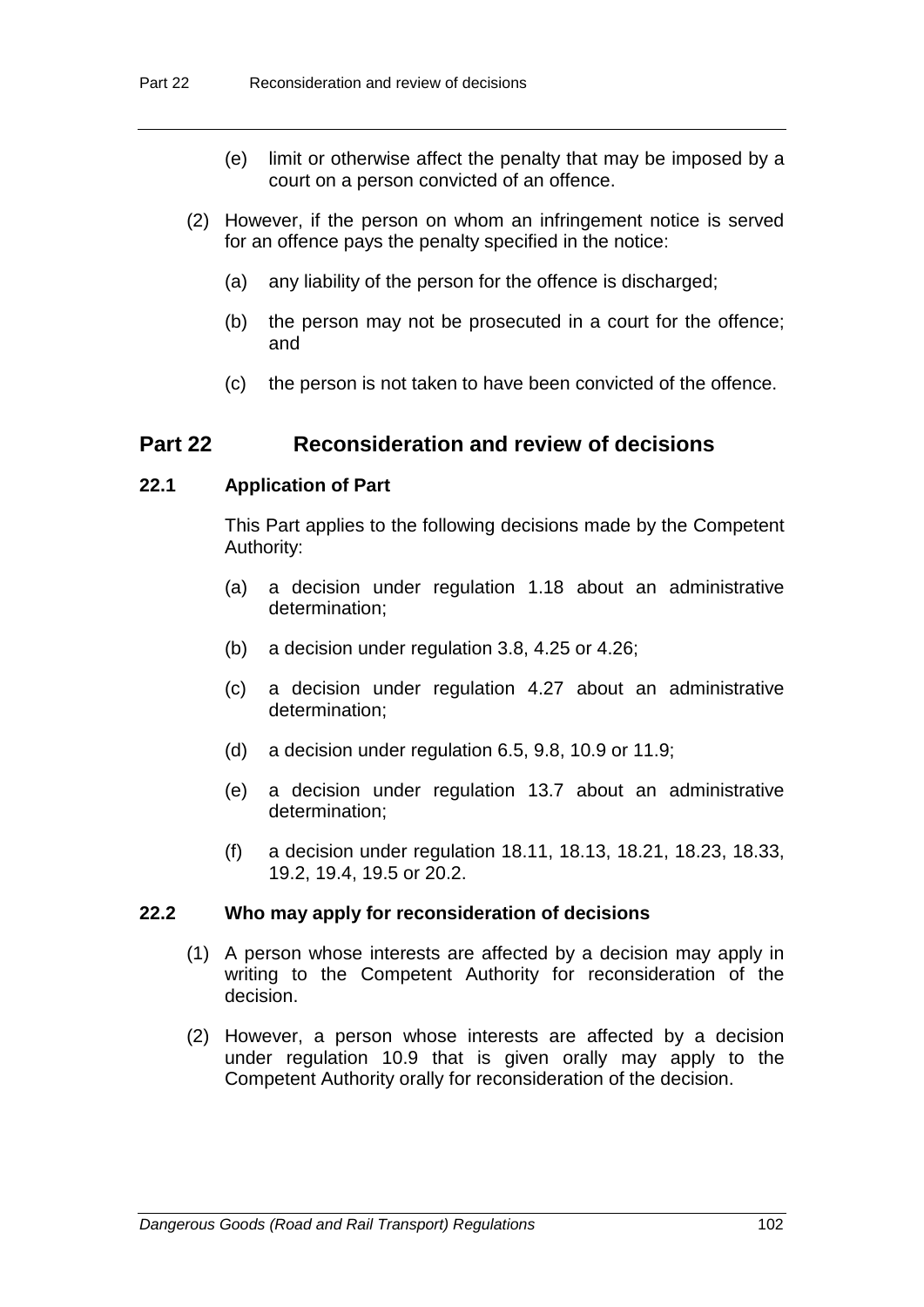### **22.3 Applications for reconsideration**

- (1) An application must be made within:
	- (a) 28 days after the day when the person was informed of the decision by the Competent Authority; or
	- (b) a longer period allowed by the Authority, either before or after the end of the 28 days.
- (2) The application must set out the grounds on which reconsideration of the decision is sought.
- (3) However, if an application is made orally for reconsideration of a decision under regulation 10.9, the applicant must tell the Competent Authority of the grounds on which reconsideration of the decision is sought when the application is made.

#### **22.4 Competent Authority to reconsider decisions**

- (1) Within 28 days after receiving the application, the Competent Authority must reconsider the decision, and confirm, revoke or vary the decision.
- (2) The Competent Authority must inform the applicant in writing of the result of the reconsideration and of the reasons for the result.
- (3) However, the Competent Authority may tell an applicant mentioned in regulation 22.3(3) of the result of the reconsideration and of the reasons for the result.

#### **22.5 Review of certain decisions**

Application may be made for review of a decision if:

- (a) the decision has been reconsidered under regulation 22.4; and
- (b) the person who applied for reconsideration of the decision was not an applicant mentioned in regulation 22.3(3).

*[Note – For the review of decisions, see also section 5 of the Act.]*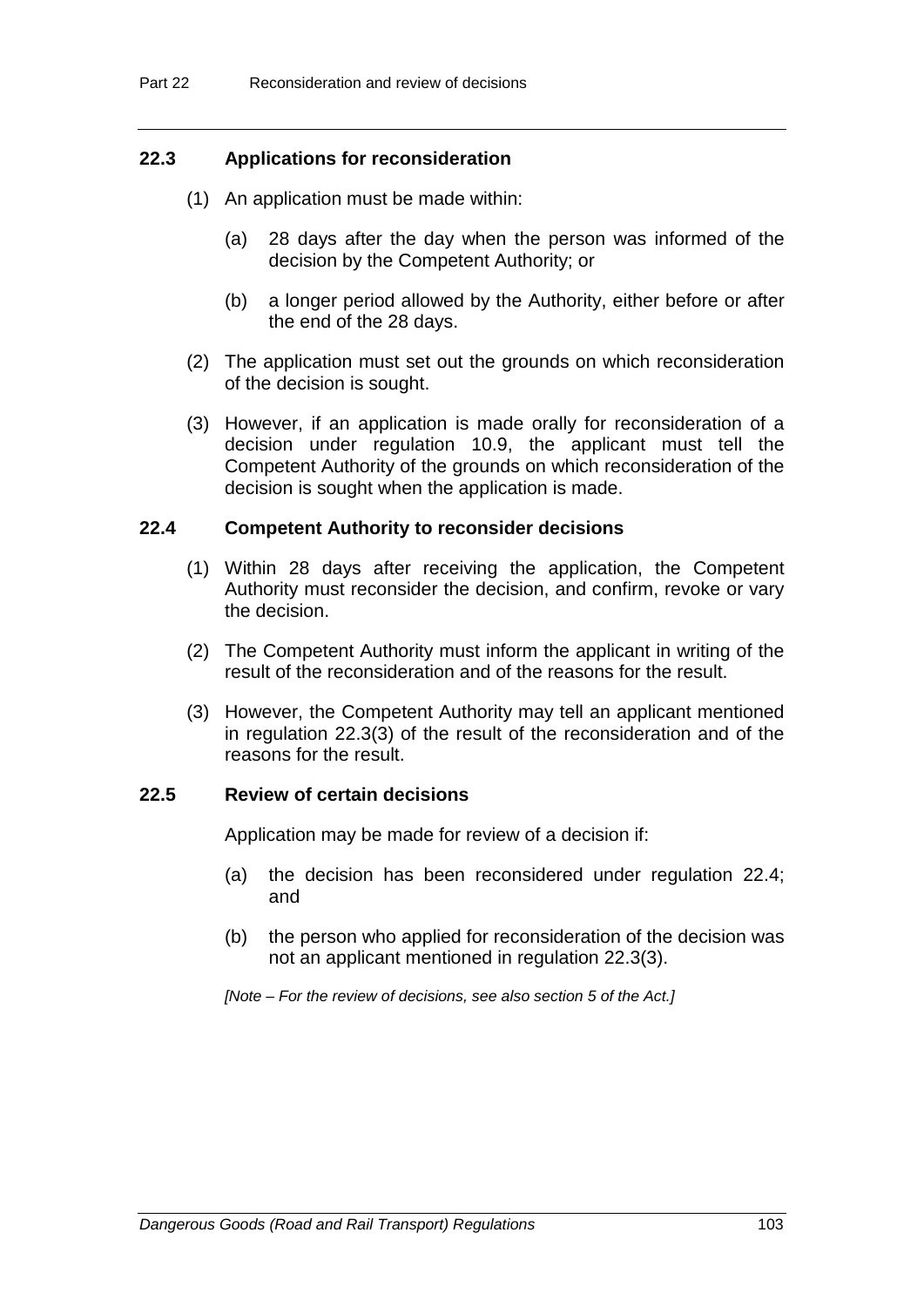# **Part 23 Fees**

### **23.1 Prescribed fees**

The fees payable under these Regulations are prescribed in the following table.

| Column 1 – Provision for which $\vert$ Column 2 – Fee<br>fee prescribed |      |
|-------------------------------------------------------------------------|------|
| Regulation 4.24(c)                                                      |      |
| Regulation $18.10(2)(e)$                                                |      |
| Regulation $18.12(2)(e)$                                                |      |
| Regulation 18.19(3)                                                     | \$75 |
| Regulation 18.22(3)                                                     |      |

*[Note – A fee prescribed in this table may differ from the fee prescribed under a corresponding provision if the cost of providing the service to which that fee relates is different in the other participating jurisdiction.]*

# **Part 24 Transitional provisions**

### **24.1 Lawful conduct under previous law**

A person does not commit an offence against these Regulations if, within the period of 6 months after the commencement of this regulation, the person transports dangerous goods by road in accordance with the law about the transport of dangerous goods by road that was in force in this jurisdiction immediately before the commencement.

### **24.2 Continuing effect of certain determinations**

- (1) This regulation applies to a determination (however described) if the determination:
	- (a) was made under a law about the transport of dangerous goods by road;
	- (b) was in force in this jurisdiction immediately before the commencement of this regulation; and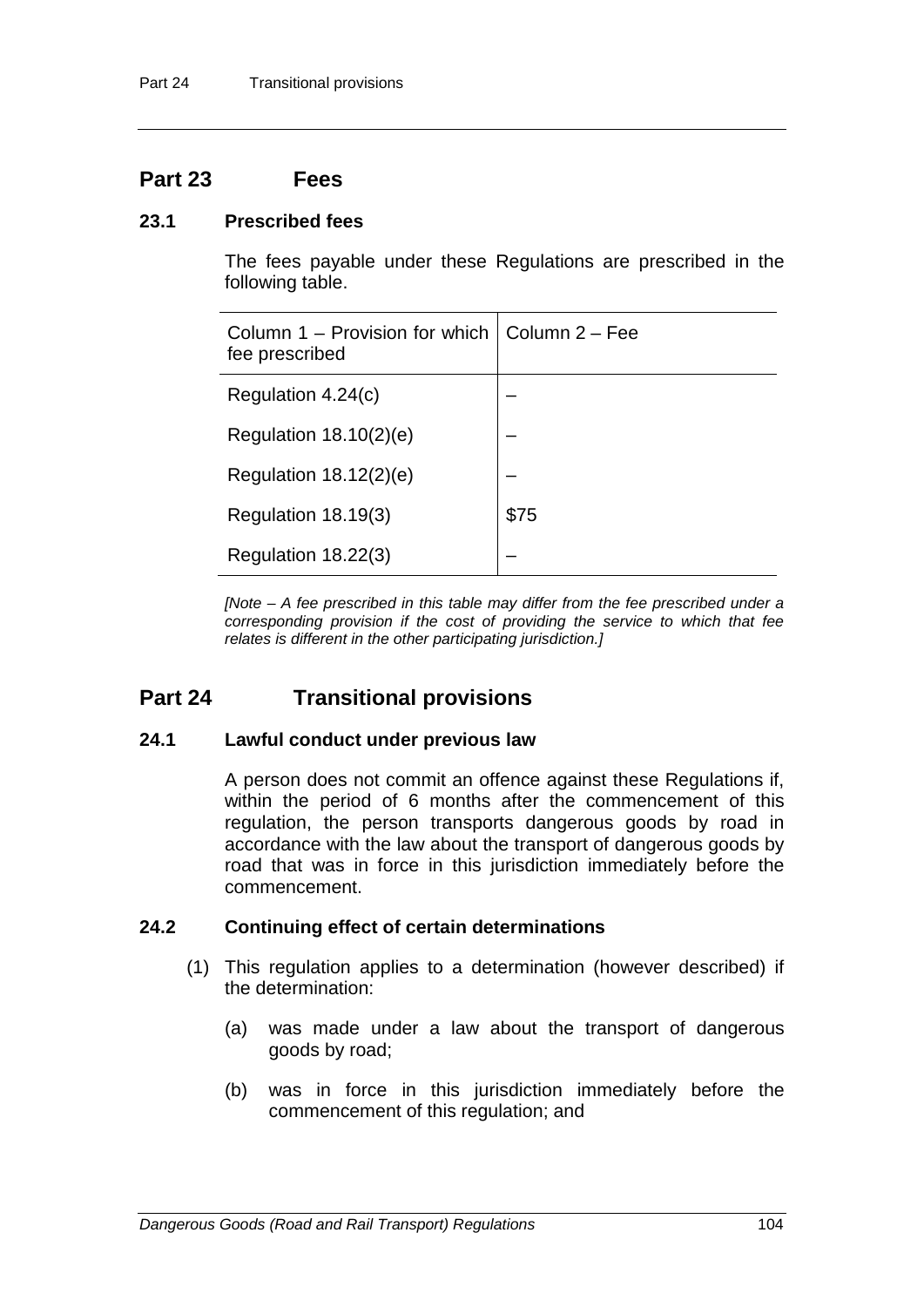- (c) is a determination about something that may be determined under a provision (the *relevant provision*) of any of the following regulations:
	- (i) regulation 1.18 (Determinations dangerous goods);
	- (ii) regulation 4.27 (Determinations foreign approved tanks and IBCs);
	- (iii) regulation 13.7 (Determinations routes, areas, vehicles and times).
- (2) The determination has effect for these Regulations as if it were a determination made by the Competent Authority under the relevant provision.
- (3) Without limiting subregulation (2), the Competent Authority may record the determination in the register of determinations kept under regulation 1.21.
- (4) Subregulation (3) does not apply to a determination if the determination was made on the application of a person and applies only to the person.

### **24.3 Continuing effect of corresponding determinations**

- (1) This regulation applies to a determination (however described) if the determination:
	- (a) was made under a law of another participating jurisdiction about the transport of dangerous goods by road;
	- (b) was in force in the other jurisdiction immediately before the commencement of this regulation; and
	- (c) is a determination about something that may be determined under a provision of the law of the other jurisdiction (the *corresponding provision*) corresponding to a provision of a regulation mentioned in regulation 24.2(1)(c).
- (2) Except for circumstances that do not exist in this jurisdiction, the determination has effect for these Regulations as if it were a determination made by the corresponding Competent Authority for the other jurisdiction under the corresponding provision.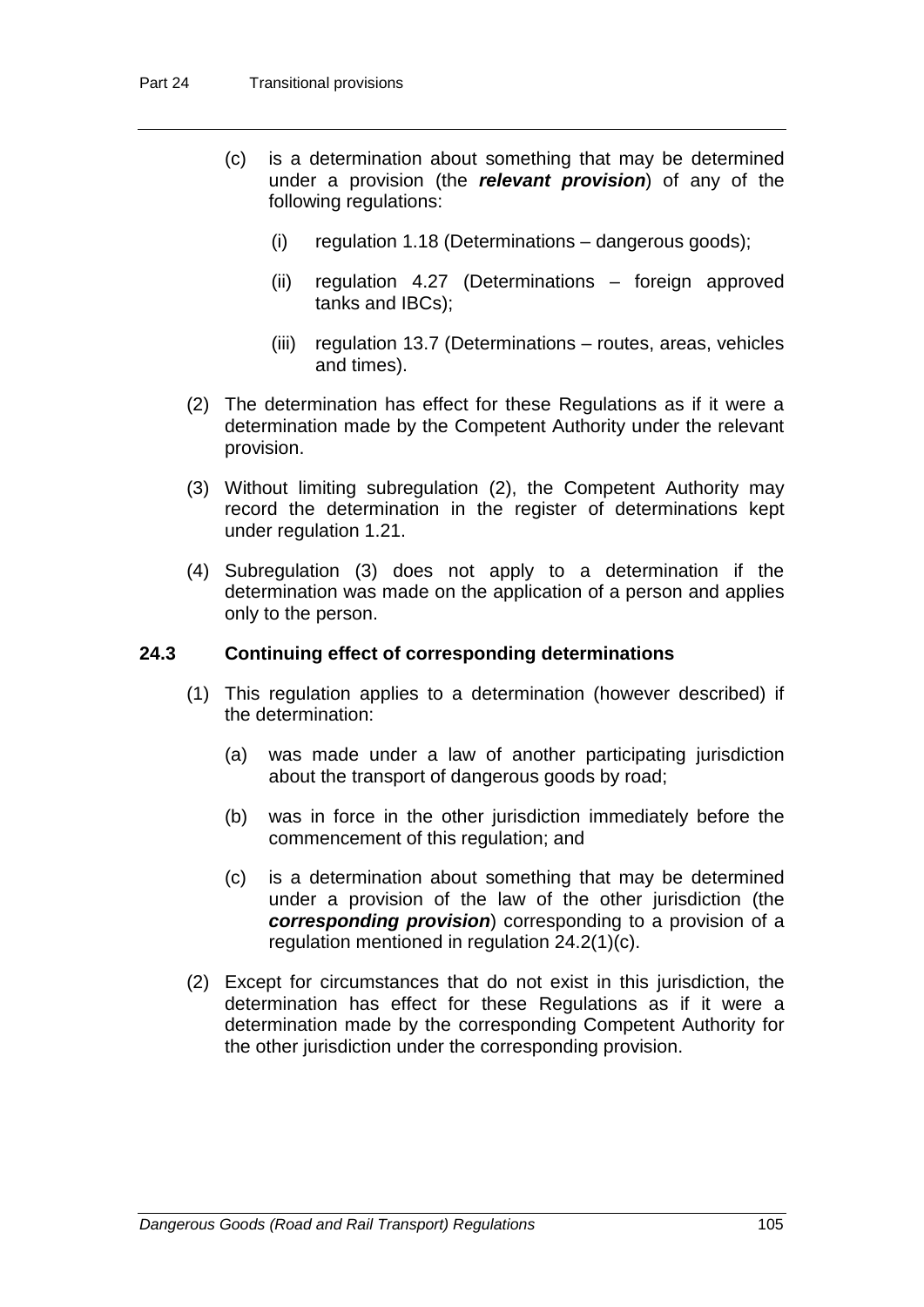### **24.4 Continuing effect of certain exemptions**

- (1) This regulation applies to an exemption (however described) if the exemption:
	- (a) was granted under a law about the transport of dangerous goods by road;
	- (b) was in force in this jurisdiction immediately before the commencement of this regulation; and
	- (c) is an exemption from compliance with a provision of that law corresponding to a provision (the *relevant provision*) of these Regulations.
- (2) The exemption has effect for these Regulations as if it were an exemption granted by the Competent Authority from compliance with the relevant provision.
- (3) Without limiting subregulation (2), the Competent Authority may record the exemption in the register of exemptions kept under regulation 16.2.

#### **24.5 Continuing effect of corresponding exemptions**

- (1) This regulation applies to an exemption (however described) if the exemption:
	- (a) was granted under a law of another participating jurisdiction about the transport of dangerous goods by road;
	- (b) was in force in the other jurisdiction immediately before the commencement of this regulation; and
	- (c) is an exemption from compliance with a provision of the law of the other jurisdiction (the *corresponding provision*) corresponding to a provision of these Regulations.
- (2) Except for circumstances that do not exist in this jurisdiction, the exemption has effect for these Regulations as if it were an exemption granted by the corresponding Competent Authority for the other jurisdiction from compliance with the corresponding provision.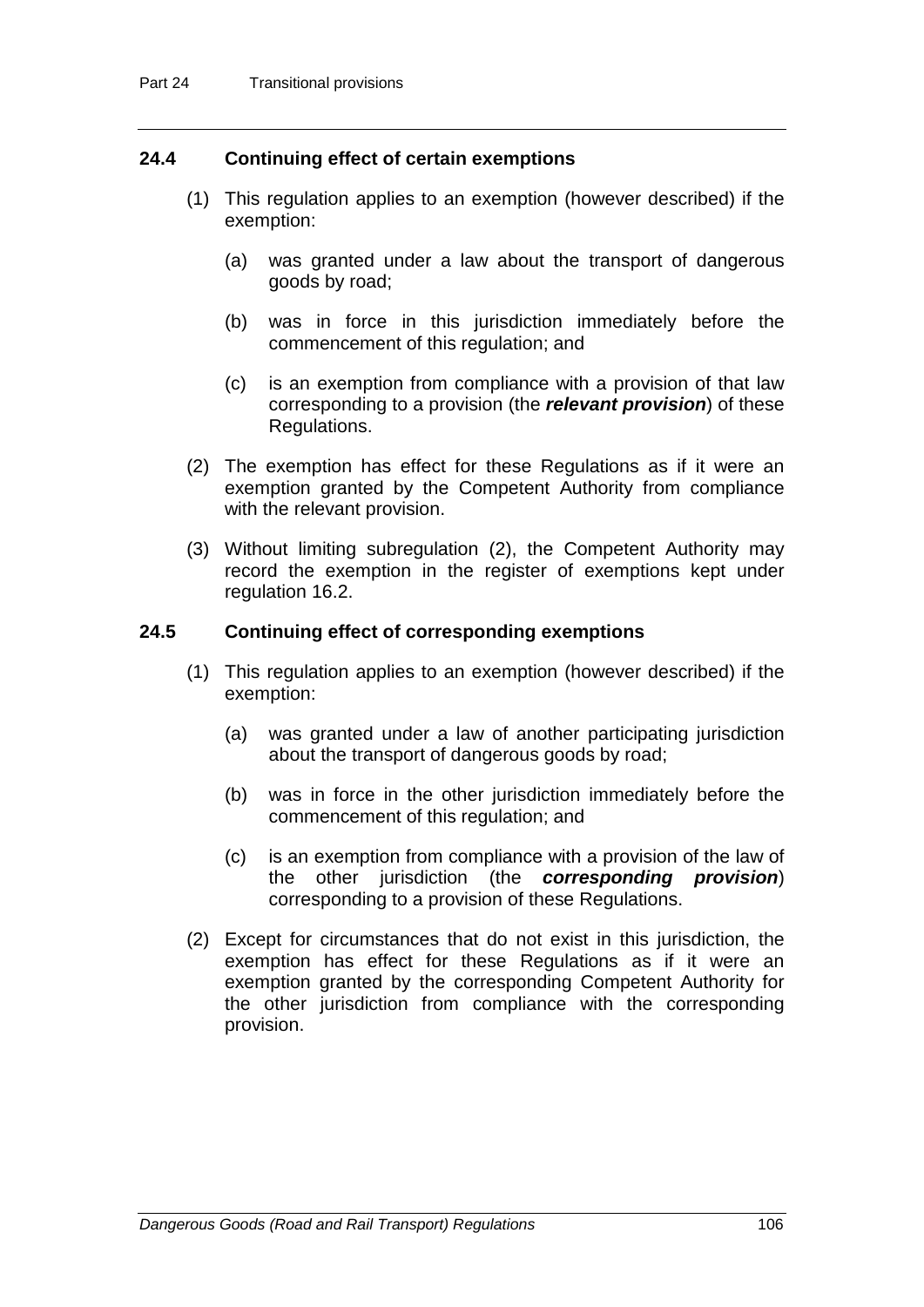### **24.6 Continuing effect of certain approvals**

- (1) This regulation applies to an approval (however described) if the approval:
	- (a) was given under a law about the transport of dangerous goods by road;
	- (b) was in force in this jurisdiction immediately before the commencement of this regulation; and
	- (c) is an approval of something that may be approved under a provision (the *relevant provision*) of any of the following regulations:
		- (i) regulation 3.8 (Approvals packaging design types);
		- (ii) regulation 4.25 (Approvals tank designs);
		- (iii) regulation 4.26 (Approvals IBC designs);
		- (iv) regulation 6.5 (Approvals unit loads);
		- (v) regulation 9.8 (Approvals segregation);
		- (vi) regulation 10.9 (Approvals transfer of dangerous goods);
		- (vii) regulation 11.9 (Approvals emergency information);
		- (viii) regulation 20.2 (Approvals tests and training courses for drivers).
- (2) The approval has effect for these Regulations as if it were an approval given by the Competent Authority under the relevant provision.
- (3) Without limiting subregulation (2), the Competent Authority may record the approval in the register of approvals kept under regulation 17.10.

#### **24.7 Continuing effect of corresponding approvals**

- (1) This regulation applies to an approval (however described) if the approval:
	- (a) was given under a law of another participating jurisdiction about the transport of dangerous goods by road;
	- (b) was in force in the other jurisdiction immediately before the commencement of this regulation; and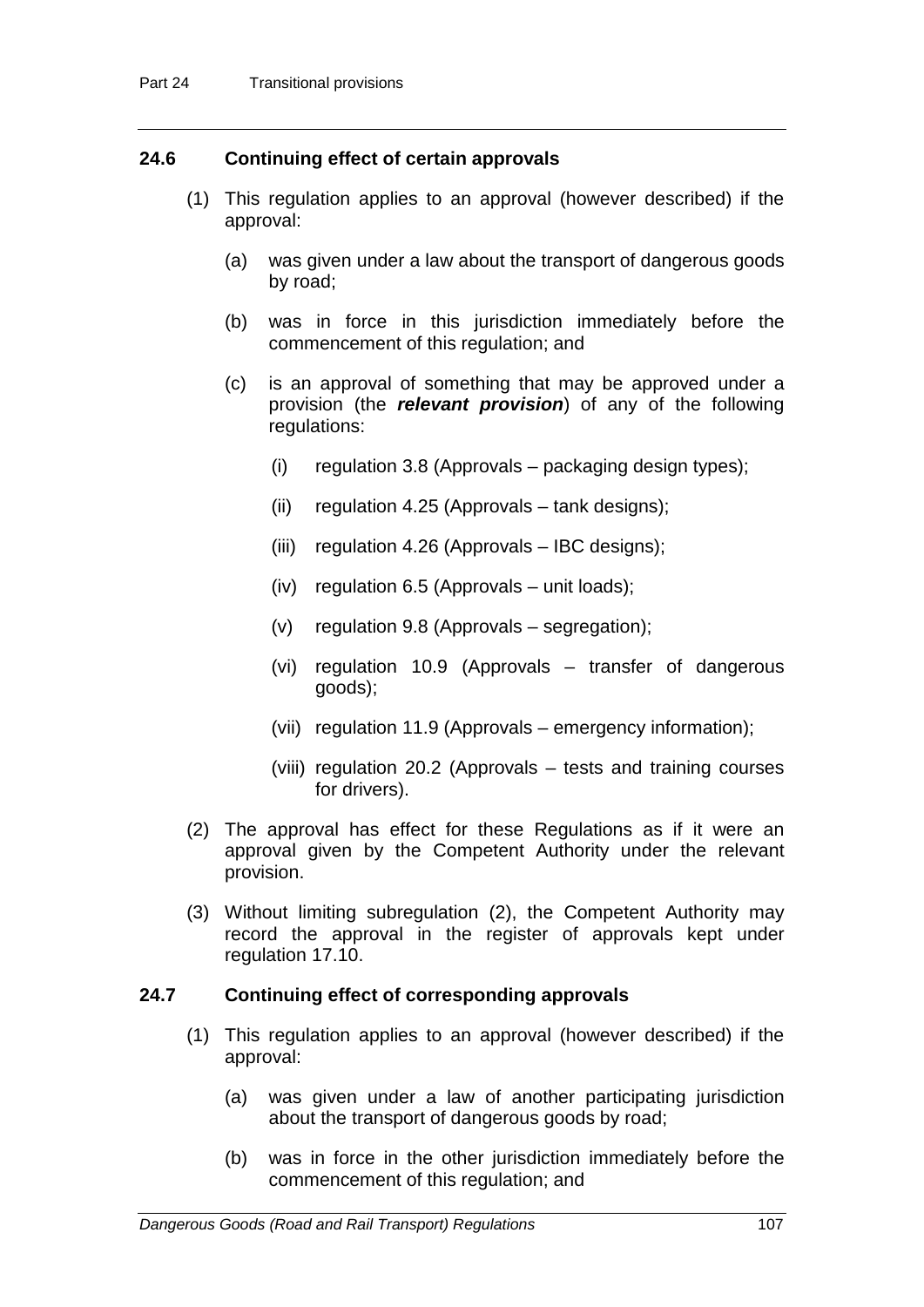- (c) is an approval of something that may be approved under a provision of the law of the other jurisdiction (the *corresponding provision*) corresponding to a provision of a regulation mentioned in regulation 24.6(1)(c).
- (2) Except for circumstances that do not exist in this jurisdiction, the approval has effect for these Regulations as if it were an approval given by the corresponding Competent Authority for the other jurisdiction under the corresponding provision.

### **24.8 Continuing effect of certain licences**

- (1) This regulation applies to a licence (however described) if the licence:
	- (a) was granted under a law about the transport of dangerous goods by road;
	- (b) was in force in this jurisdiction immediately before the commencement of this regulation; and
	- (c) is a licence that may be granted under a provision of that law corresponding to either of the following regulations (the *relevant provision*):
		- (i) regulation 18.11 (which is about bulk driver licences);
		- (ii) regulation 18.21 (which is about bulk vehicle licences).
- (2) The licence has effect for these Regulations as if it were a licence granted by the Competent Authority under the relevant provision.
- (3) Without limiting subregulation (2), the Competent Authority may record the licence in the relevant register of licences kept under regulation 18.36.

### **24.9 Continuing effect of corresponding licences**

- (1) This regulation applies to a licence (however described) if the licence:
	- (a) was granted under a law of another participating jurisdiction about the transport of dangerous goods by road;
	- (b) was in force in the other jurisdiction immediately before the commencement of this regulation; and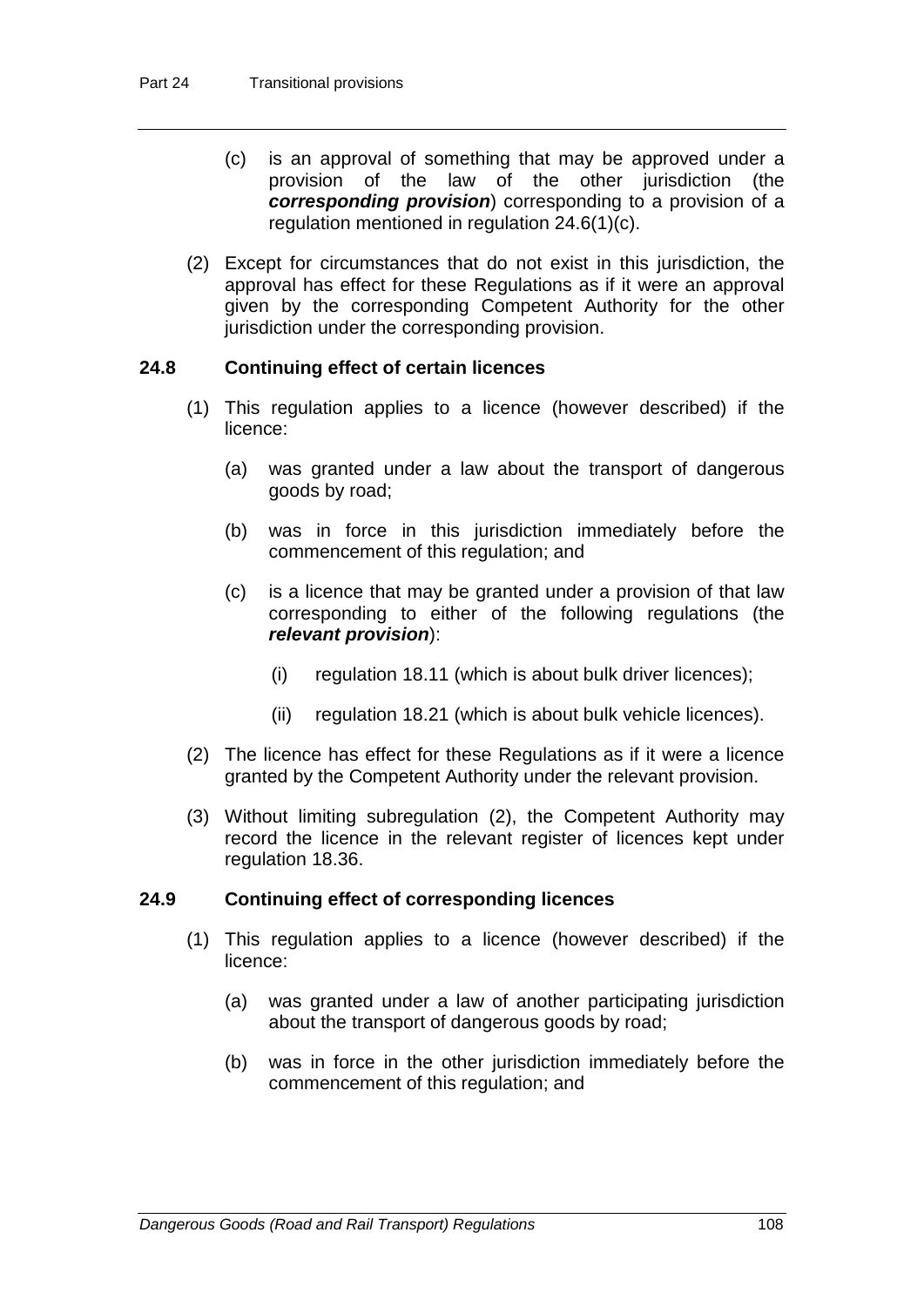- (c) is a licence that may be granted under a provision of the law of the other jurisdiction (the *corresponding provision*) corresponding to a provision of a regulation mentioned in regulation 24.8(1)(c).
- (2) Except for circumstances that do not exist in this jurisdiction, the licence has effect for these Regulations as if it were a licence granted by the corresponding Competent Authority for the other jurisdiction under the corresponding provision.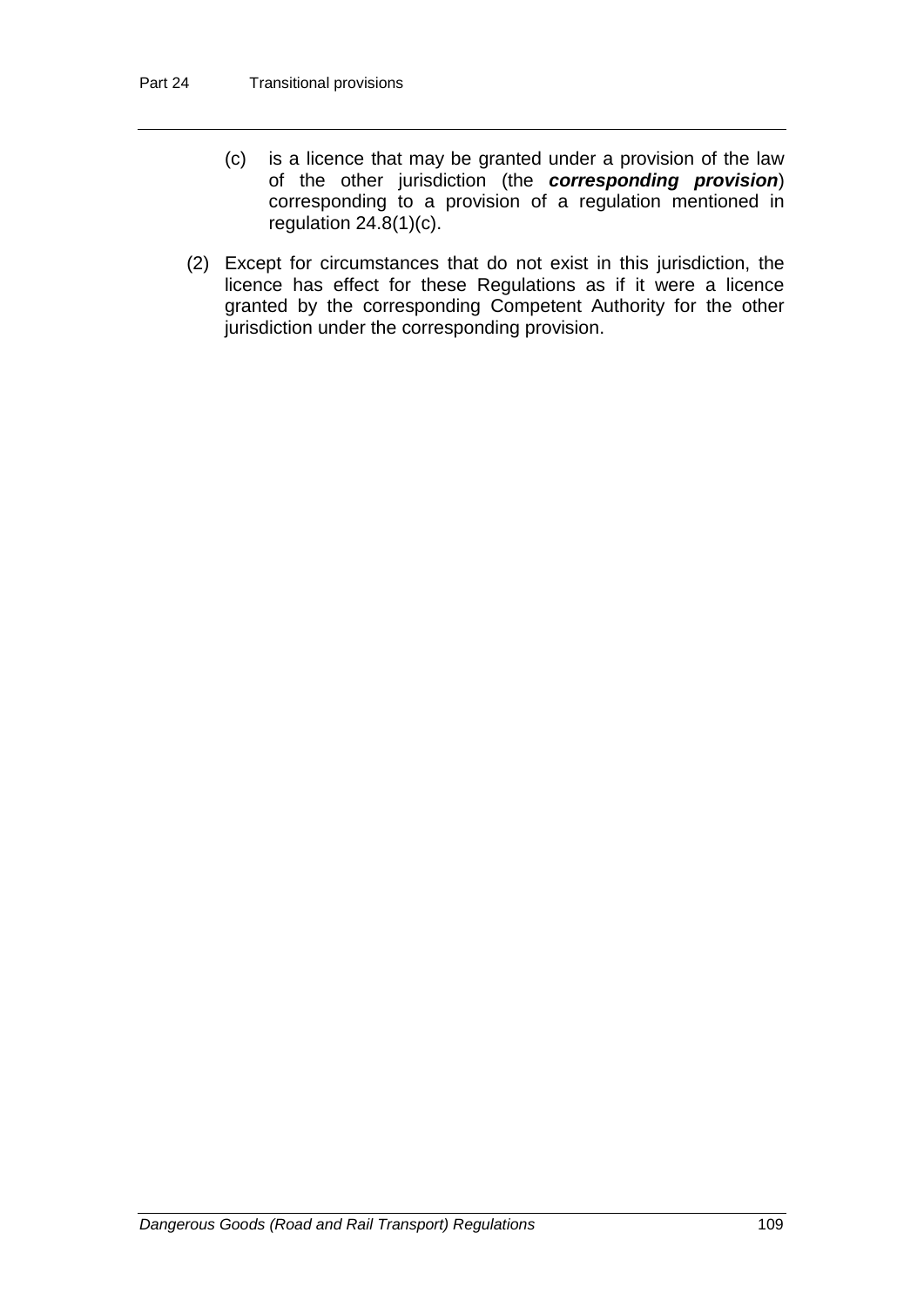# **Schedule 1 Infringement notice offences and penalties**

| <b>Column 1 - Provision</b> | Column 2 - Penalty -<br>individuals | Column 3 - Penalty -<br><b>Corporations</b> |
|-----------------------------|-------------------------------------|---------------------------------------------|
| <b>Regulation 3.2</b>       | \$600                               | \$3 000                                     |
| Regulation 3.12(3)          | \$300                               | \$1 500                                     |
| <b>Regulation 4.1</b>       | \$600                               | \$3 000                                     |
| <b>Regulation 4.2</b>       | \$600                               | \$3 000                                     |
| Regulation 4.3              | \$300                               |                                             |
| Regulation 4.7(2)           | \$600                               | \$3 000                                     |
| Regulation 4.8              | \$600                               | \$3 000                                     |
| Regulation 4.10(1)          | \$600                               | \$3 000                                     |
| Regulation 4.14(1)          | \$600                               | \$3 000                                     |
| Regulation 4.16(2)          | \$600                               | \$3 000                                     |
| Regulation 4.17             | \$600                               | \$3 000                                     |
| Regulation 4.18(1)          | \$600                               | \$3 000                                     |
| Regulation 5.1(1)           | \$300                               | \$1 500                                     |
| Regulation 5.3(3)           | \$600                               | \$3 000                                     |
| <b>Regulation 5.4</b>       | \$300                               | \$1 500                                     |
| Regulation 7.7(1)           | \$600                               | \$3 000                                     |
| <b>Regulation 8.3</b>       | \$600                               | \$3 000                                     |
| Regulation 8.5              | \$600                               | \$3 000                                     |
| Regulation 8.7(3)           | \$200                               | \$1 000                                     |
| Regulation 10.7(2)          | \$300                               | \$1 500                                     |
| Regulation 10.8(2)          | \$300                               | \$1 500                                     |
| Regulation 11.3             | \$300                               | \$1 500                                     |

regulation 21.1(1) and (2)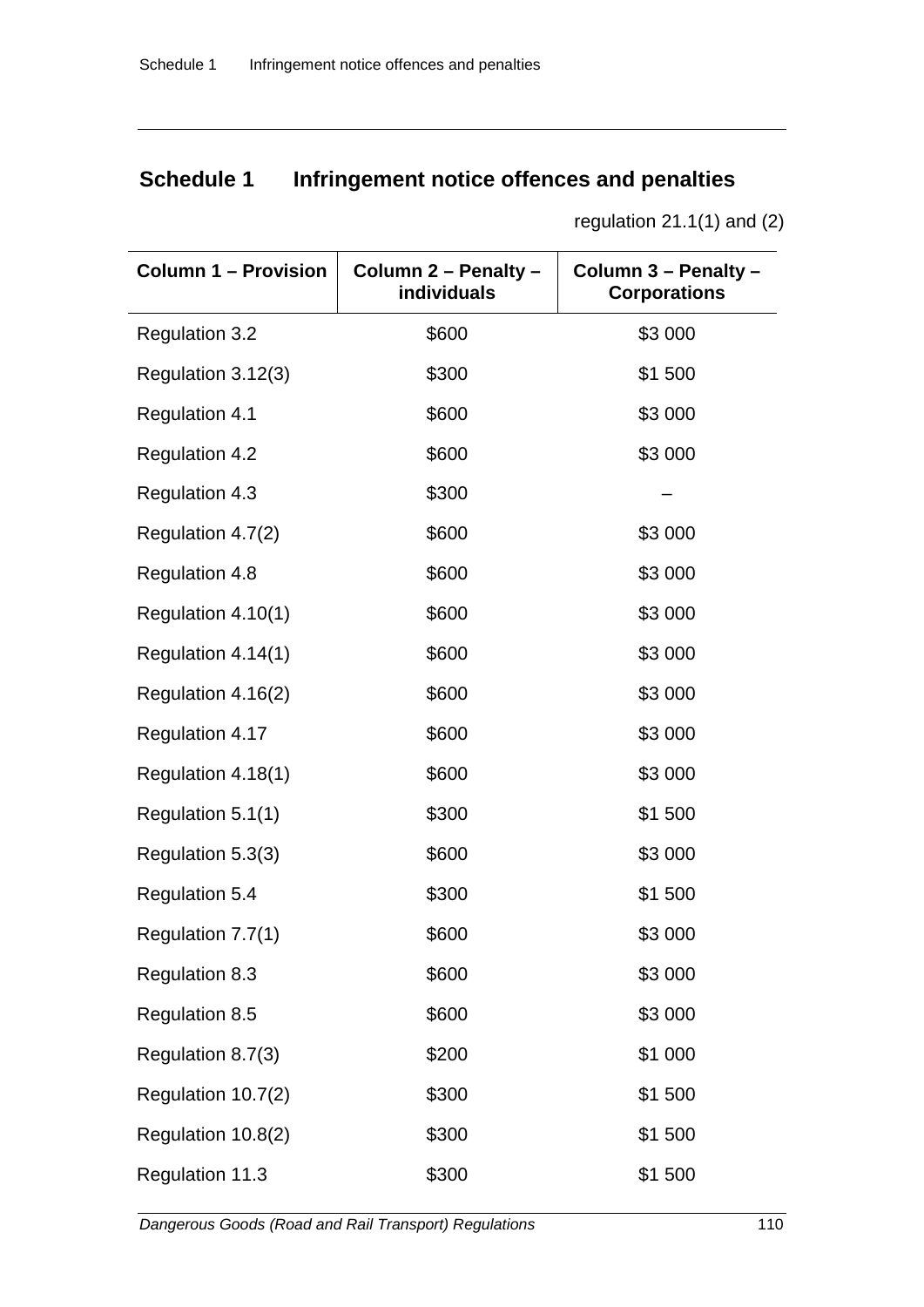| Regulation 11.4(1)             | \$200 |         |
|--------------------------------|-------|---------|
| Regulation 11.4(2)             | \$100 |         |
| Regulation 11.7                | \$300 | \$1500  |
| Regulation 11.8(1)             | \$200 |         |
| Regulation 11.8(2)             | \$100 |         |
| Regulation 11.8(3)             | \$200 |         |
| Regulation 12.1                | \$600 | \$3 000 |
| Regulation 12.3(1)             | \$200 | \$1 000 |
| Regulation 13.1(2)             | \$100 |         |
| <b>Regulation 13.4</b>         | \$100 |         |
| Regulation 13.5                | \$200 |         |
| Regulation 13.6(2)<br>or $(3)$ | \$600 |         |
| Regulation 13.8                | \$300 | \$1500  |
| Regulation 13.9                | \$300 | \$1500  |
| Regulation 18.28(2)            | \$100 |         |
| Regulation 18.28(3)            | \$100 | \$500   |
| Regulation 18.30               | \$100 |         |
| Regulation 18.31               | \$100 |         |
| Regulation 19.39(2)            | \$100 | \$500   |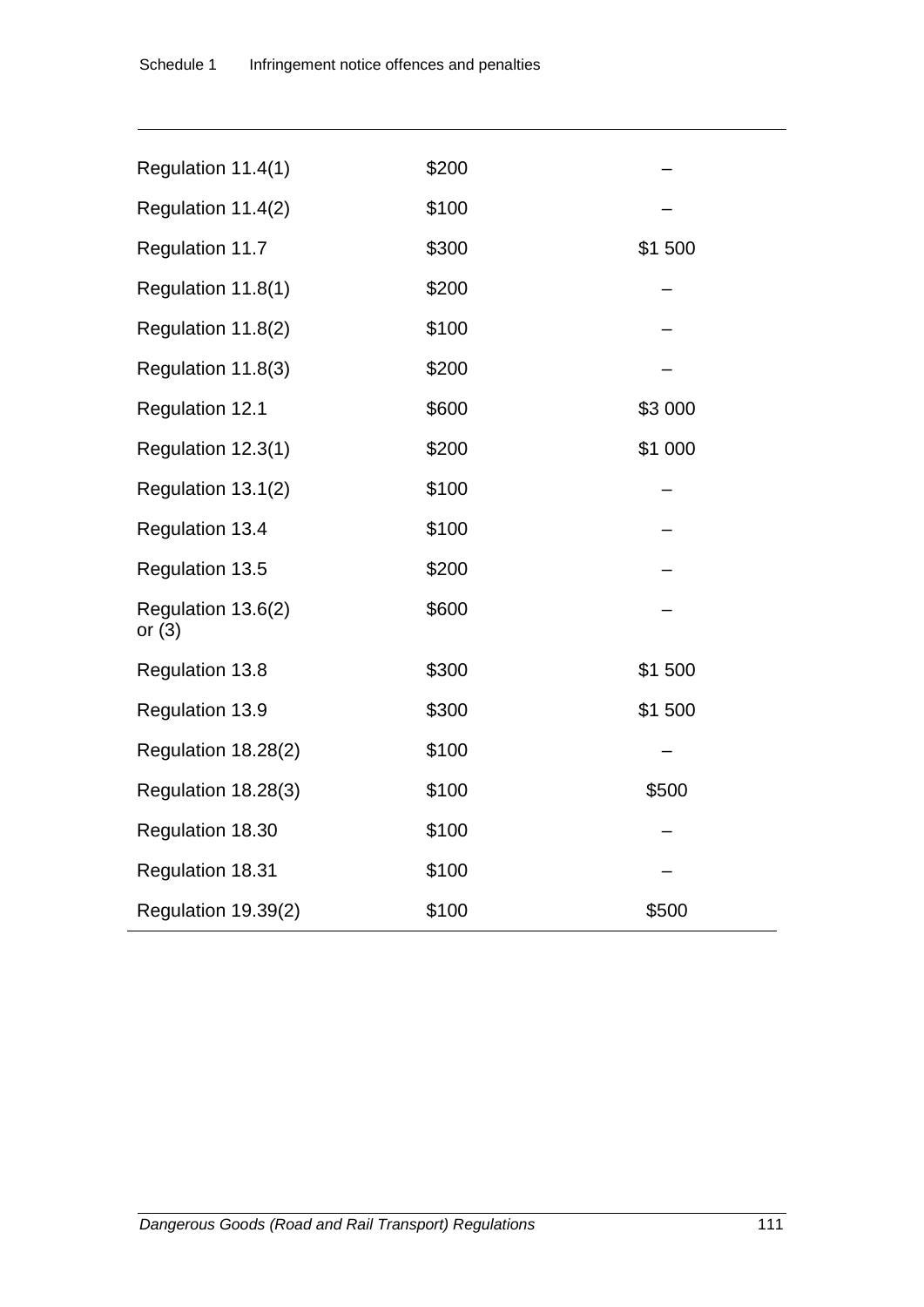# **Schedule 2 Dictionary**

regulation 1.4

*Act* means the *Dangerous Goods (Road and Rail Transport) Act*.

*ADG Code* means the sixth edition of the Australian Code for the Transport of Dangerous Goods by Road and Rail.

*administrative determination* see regulation 1.19.

*ADR approved* means approved in accordance with the European Agreement Concerning the International Carriage of Dangerous Goods by Road published by the Inland Transport Committee of the Economic Commission for Europe.

*aggregate quantity* see regulation 2.10.

*another participating jurisdiction* means a participating jurisdiction except this jurisdiction.

*appropriately marked* see regulation 7.2.

*appropriately placarded* see regulation 7.6(2).

*approval*, for a provision of these Regulations, means an approval by the Competent Authority that is in force under the provision.

#### *approved IBC* means:

- (a) an IBC of a design that is approved under regulation 4.26; or
- (b) a foreign approved IBC.

#### *approved packaging* means:

- (a) packaging of a design type that is approved under regulation 3.8; or
- (b) foreign approved packaging.

### *approved tank* means:

- (a) a tank of a design that is approved under regulation 4.25; or
- (b) a foreign approved tank.

*approved test* means a test that is approved under regulation  $20.2(1)(a)$ .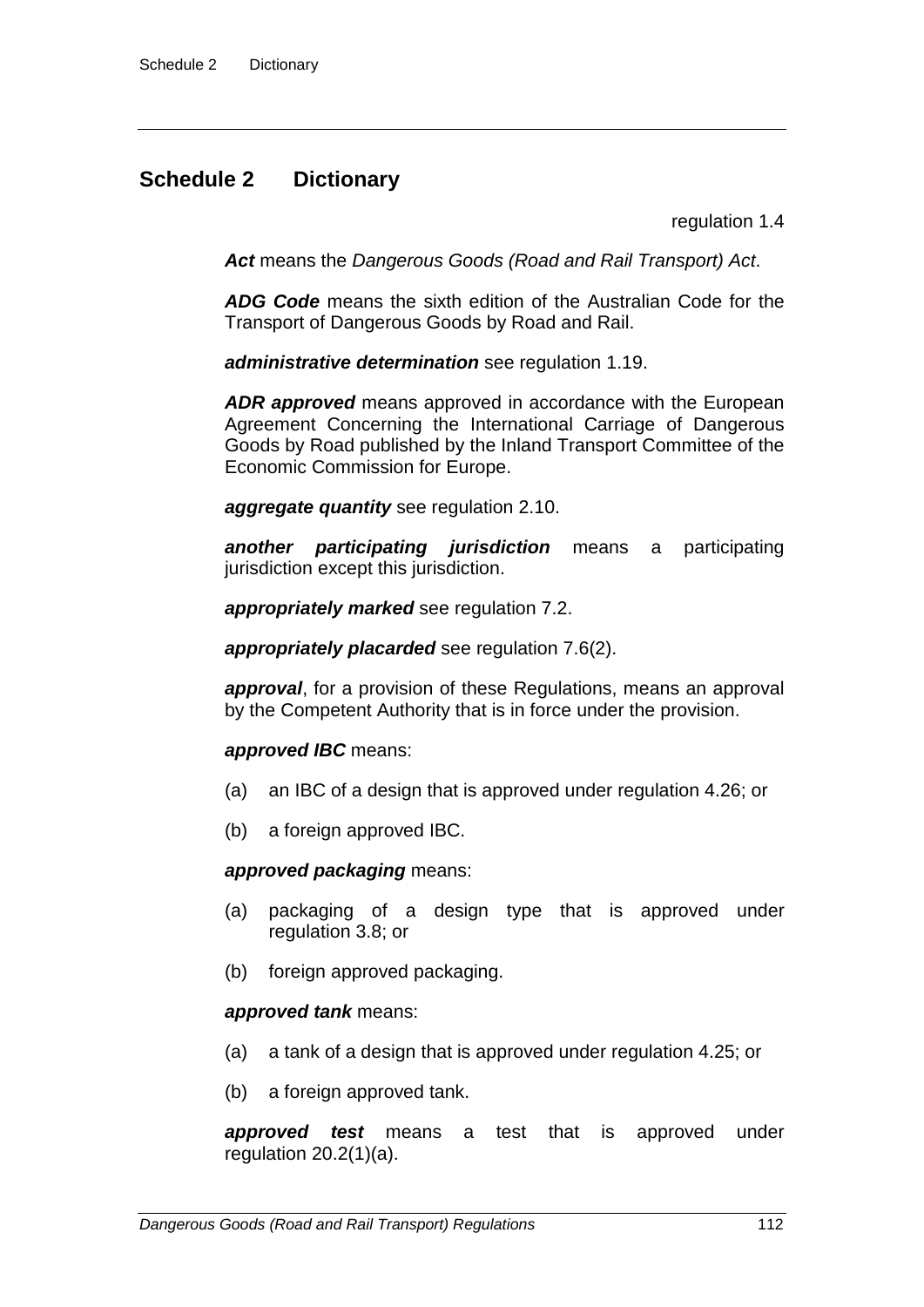*approved training course* means a training course that is approved under regulation 20.2(1)(b).

#### *attachment system*:

- (a) means a system for attaching a bulk container to a vehicle; and
- (b) includes all the components of the system.

*authorised officer* see section 6 of the Act.

*bulk container* see regulation 2.17.

*bulk container* or *storage container* and includes:

- (a) if there are 2 or more hoses connected together the connections between the hoses;
- (b) the attachment connecting the hose or hoses to the tank; and
- (c) anything else (except the vehicle, bulk container or storage container) attached to the hose or hoses.

*bulk driver licence* means a licence that is in force under Part 18, Division 3.

*bulk vehicle licence* means a licence that is in force under Part 18, Division 4.

*capacity* see regulation 2.8.

*Class*, for dangerous goods, see regulation 2.3.

*Code* means the ADG Code.

*combination road vehicle* means a group of vehicles consisting of:

- (a) a prime mover and 2 or more trailers; or
- (b) a rigid vehicle and one or more trailers.

*Commonwealth Minister* means the Minister for the time being administering legislation relating to the transport of dangerous goods.

*Competent Authority* see section 6 of the Act.

*compliance plate*, for a tank, means a compliance plate complying with Chapter 4 of the ADG Code.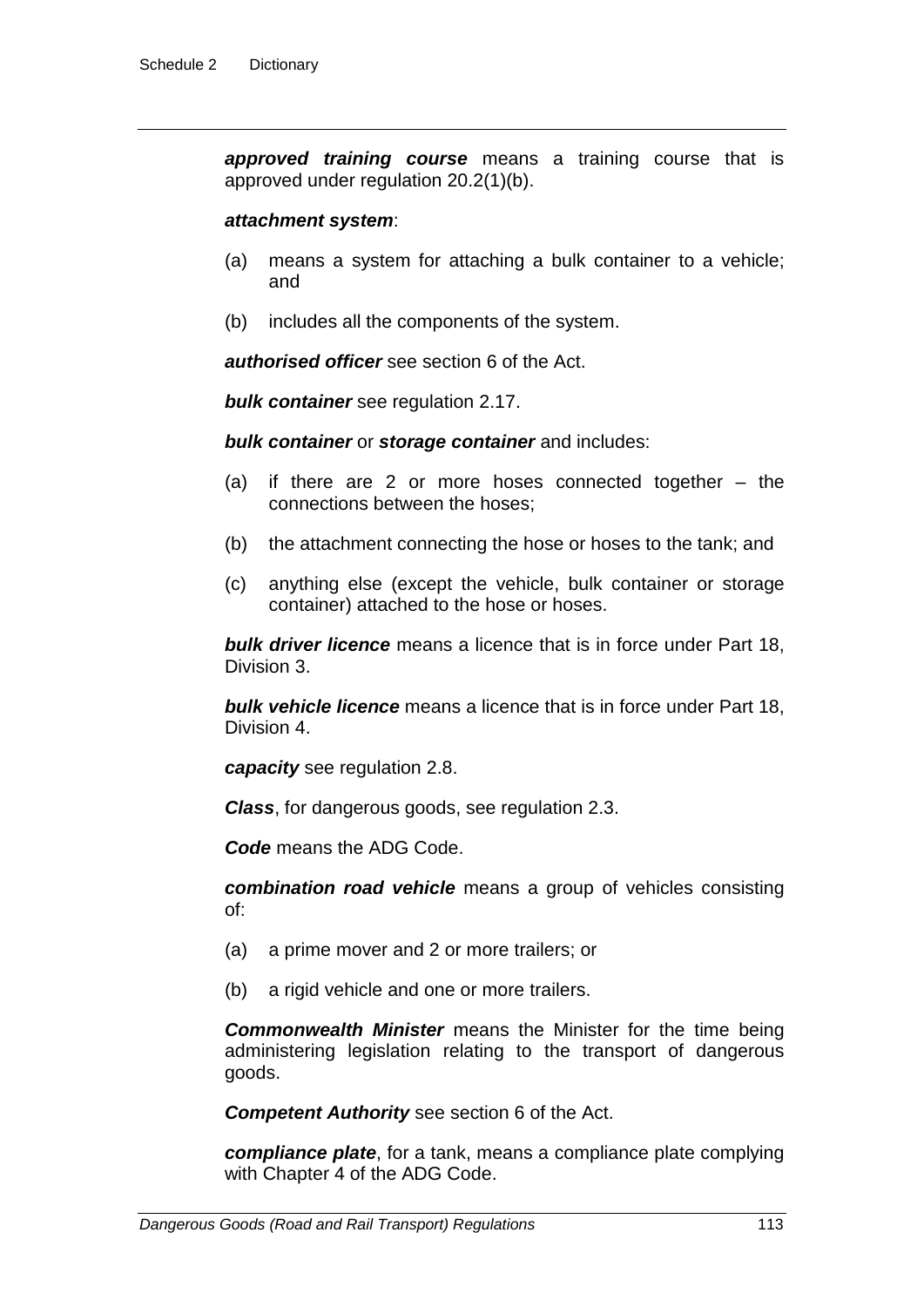*consigns* and *consignor* see regulation 2.19.

*consumer commodity load* see Division 1.1 of the ADG Code.

*converter dolly* see clause 10.6 in the Schedule to the *Road Transport Reform (Heavy Vehicles Standards) Regulations*.

*corresponding*, for a provision of the Act or these Regulations, mans the provision of the law in force in another participating jurisdiction corresponding to the provision.

*corresponding administrative determination* means a corresponding determination made on the application of a person and applying only to he person.

*corresponding approval* means an approval given by a corresponding Competent Authority having effect in this jurisdiction under regulation 15.11.

*corresponding bulk driver licence* means a licence granted by a corresponding Competent Authority having effect in this jurisdiction under regulation 15.12 as a bulk driver licence.

*corresponding bulk vehicle licence* means a licence granted by a corresponding Competent Authority having effect in this jurisdiction under regulation 15.12 as a bulk vehicle licence.

*corresponding Competent Authority* means a person appointed under a provision of a law of another participating jurisdiction corresponding to section 13(1) of the Act.

*corresponding determination* means a determination made by a corresponding Competent Authority having effect in this jurisdiction under regulation 15.9.

*corresponding exemption* means an exemption granted by a corresponding Competent Authority having effect in this jurisdiction under regulation 15.10.

*dangerous goods* see regulation 2.2.

*dangerous goods in bulk* see regulation 2.12.

*dangerous situation* see section 6 of the Act.

*determination*, for a provision of these Regulations, means a determination made by the Competent Authority that is in force under the provision.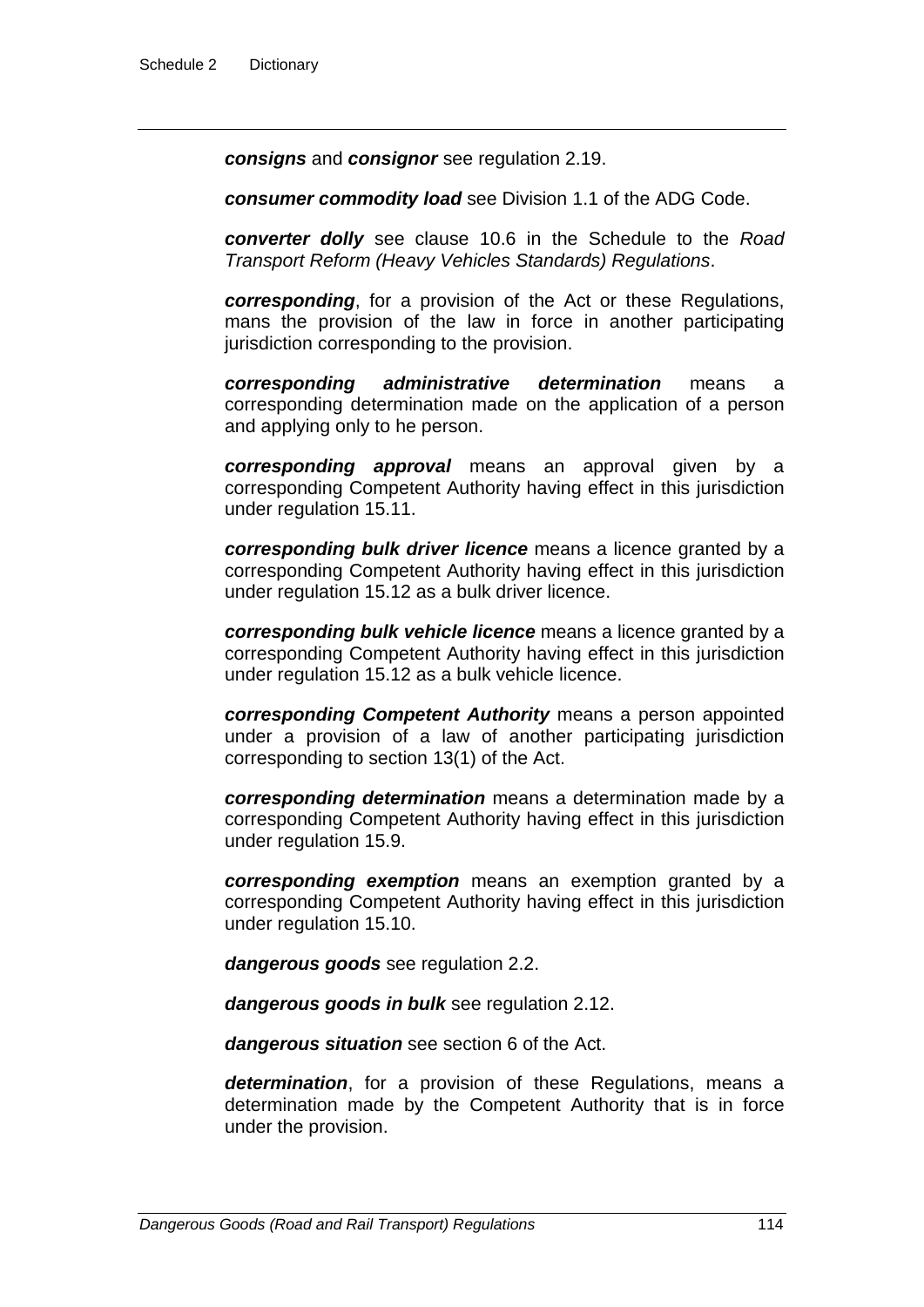*driving licence* means a licence (including a probationary and a conditional licence but not including a provisional or learner licence) issued under a State or Territory law authorising the licensee to drive a vehicle.

#### *emergency service* means:

- (a) an ambulance, fire, police or other emergency service of a participating jurisdiction; or
- (b) a unit of the Defence Force corresponding to a service mentioned in paragraph (a).

*exemption* means an exemption in force under section 32 of the Act.

*filling ratio* means the ratio of the mass of liquefied gas in a tank or cylinder to the mass of water that the tank or cylinder will hold at a temperature of 15° Celsius.

*fire-risk substance* means a readily ignitable solid substance (examples are hay, sawdust, waste paper, and wood chips).

*food* includes:

- (a) a substance prepared or intended for human or animal consumption; and
- (b) a substance (except dangerous goods) intended to be an ingredient of food.

*food container* means a container designed or intended to contain food.

#### *food packaging* means:

- (a) a food container;
- (b) any other container that actually contains food; or
- (c) material designed or intended to be used in a food container.

*foreign approved IBC* means an IBC that is:

- (a) manufactured outside Australia; and
- (b) ADR, IMO or RID approved.

*foreign approved packaging* means a packaging that is:

(a) manufactured outside Australia; and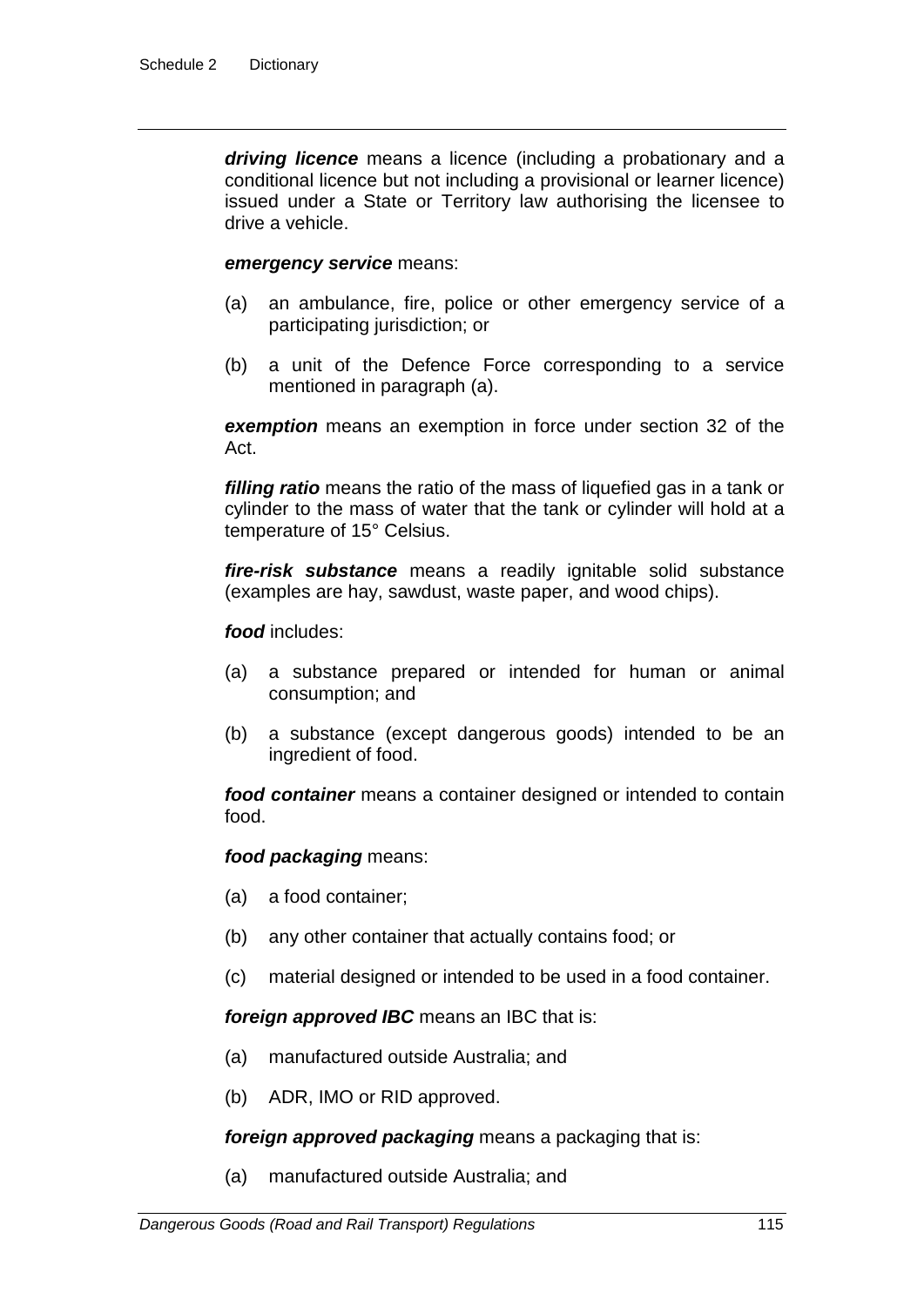(b) marked with performance and specification markings complying with Chapter 3 of the ADG Code.

*foreign approved tank* means a tank that is:

- (a) manufactured outside Australia; and
- (b) ADR, IMO or RID approved.

*freight container* see regulation 2.15.

*hose assembly* means a hose, or hoses connected together, for use in the transfer of dangerous goods to or from a tank on a vehicle.

*IATA Regulations* means the *Dangerous Goods Regulations* published by the International Air Transport Association.

*IBC* see regulation 2.16.

*IBC marking*, for an IBC, means a marking complying with the IBC Supplement.

*IBC Supplement* means the Specifications for Intermediate Bulk Containers for the Transport of Dangerous Goods published as a supplement to the ADG Code.

*ICAO Rules* means the Technical Instructions for the Safe Transport of Dangerous Goods by Air published by the International Civil Aviation Organisation.

*IMDG Code* means the International Maritime Dangerous Goods Code published by the International Maritime Organisation.

*IMO approved* means approved by or for the International Maritime Organisation.

*incompatible* see regulation 2.6.

*infringement notice* means a notice served under regulation 21.1(1).

*involvement in the transport of dangerous goods by road* see section 6 of the Act.

#### *licence*:

- (a) for Part 18, Division  $3 -$  see regulation 18.6;
- (b) for Part 18, Division  $4 -$  see regulation 18.18;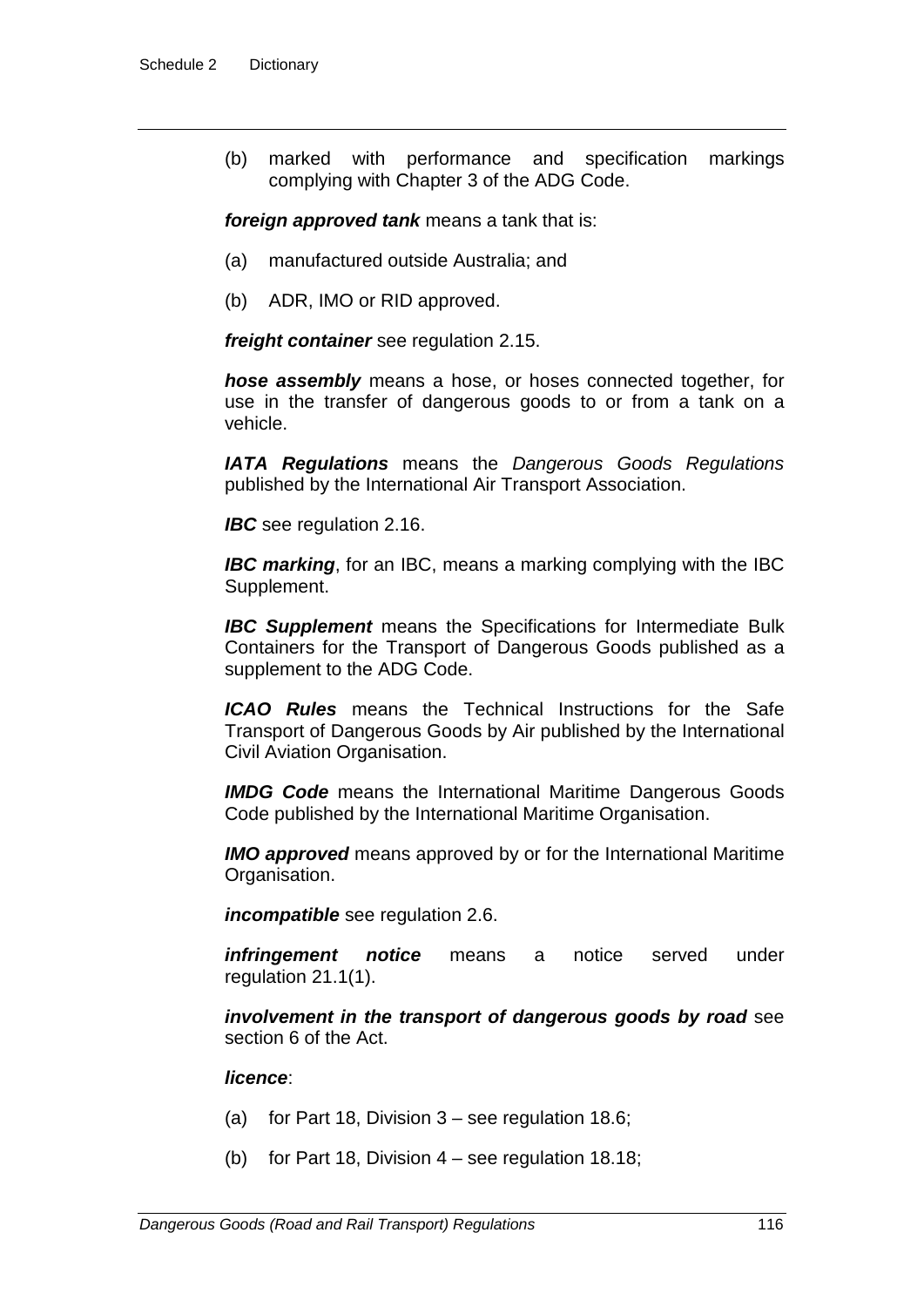- (c) for Part 18, Division  $5 -$  see regulation 18.29;
- (d) for Part 18, Division 6 see regulation 18.32; and
- (e) for Part 19 see regulation 19.1.

*licence label* means a licence label issued under regulation 18.28.

*licensed vehicle* means a vehicle for which a bulk vehicle licence is in force.

#### *licensee*:

- (a) for Part 18, Division  $3 -$  see regulation 18.6;
- (b) for Part 18, Division 4 see regulation 18.18;
- (c) for Part 18, Division  $5 -$  see regulation 18.29;
- (d) for Part 18, Division 6 see regulation 18.32; and
- (e) for Part 19 see regulation 19.1.

*loads* and *loader* see regulation 2.21.

*Ministerial Council* means the Ministerial Council for Road Transport established by Part VI of the Heavy Vehicles Agreement set out in Schedule 1 to the *National Road Transport Commission Act 1991* of the Commonwealth.

*NATA* means the National Association of Testing Authorities, Australia.

*offence* see section 6 of the Act.

*outer packaging* see Division 1.1 of the ADG Code.

*owner* see regulation 2.18.

*package* see regulation 2.7(1).

*packaged dangerous goods* see regulation 2.11.

*packaging* see regulation 2.7(2).

*Packing Group* see regulation 2.5.

*packs* and *packer* see regulation 2.20.

*Panel* see regulation 15.4(1).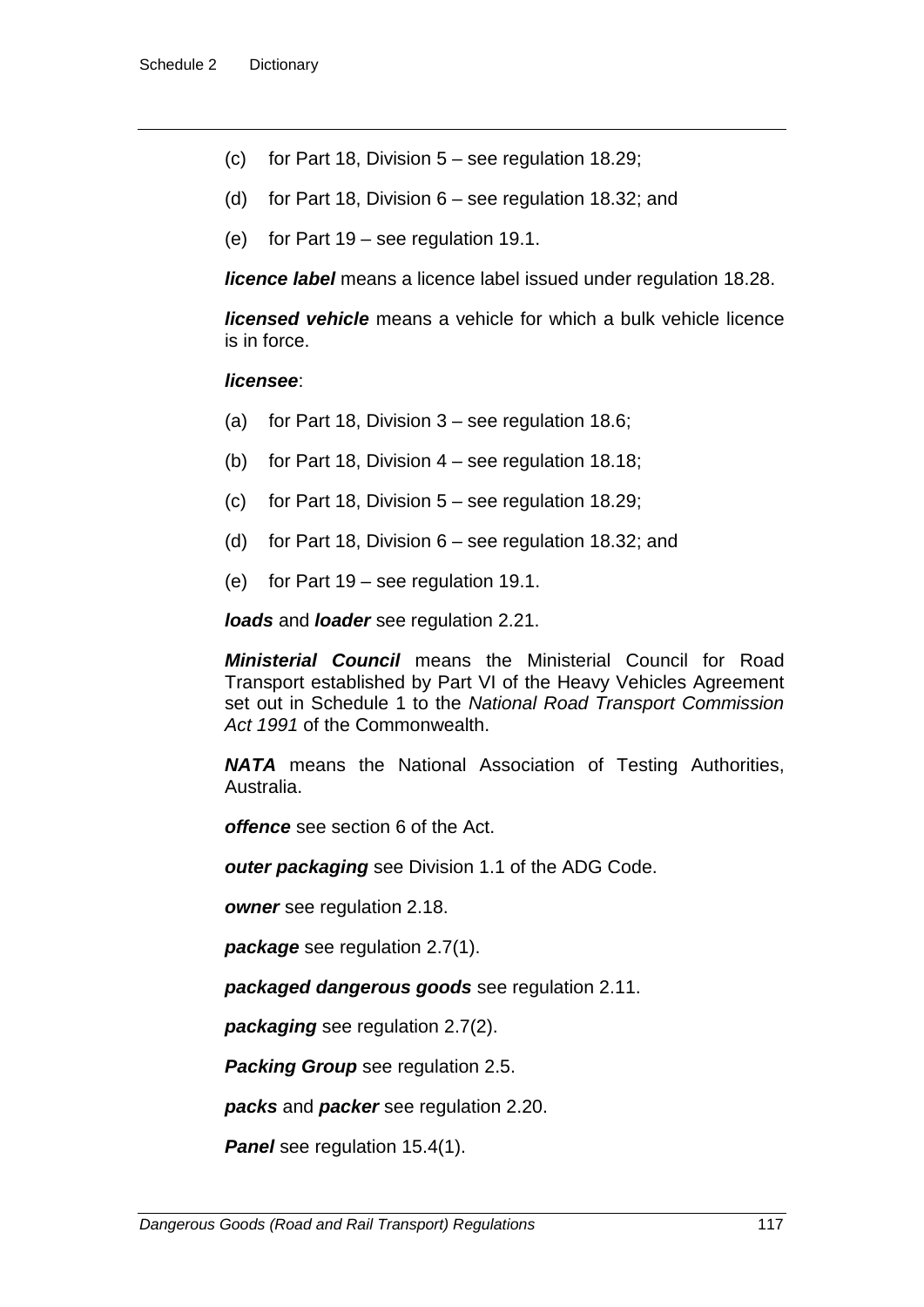**Panel member** see regulation 15.4(2).

#### *participating jurisdiction* means:

- (a) this jurisdiction; or
- (b) a State or the Northern Territory, unless the State or Territory is declared under regulation 1.30 not to be a participating jurisdiction.

*performance test*, for a packaging design type for use in the transport of dangerous goods by road, means a test complying with Chapter 3 of the ADG Code.

*personal injury* includes death.

*placard load* see regulation 2.13.

*premises* see section 6 of the Act.

*prescribed fee*, for a provision mentioned in column 2 of the table in regulation 23.1, means the fee prescribed in the table for the provision.

*prime contractor* see regulation 2.22.

*prime mover* means a vehicle that is designed to tow a trailer.

*recognised testing facility* see regulation 3.9.

*register* see regulation 15.1.

#### *registered* means:

- (a) for a medical practitioner a medical practitioner registered under State or Territory law; and
- (b) for a vehicle a vehicle registered under State or Territory law.

*reminder notice* means a notice given under regulation 21.4(1).

*required emergency information* see regulation 11.5.

*RID approved* means approved in accordance with the International Regulations Concerning the Carriage of Dangerous Goods by Rail published by the Inland Transport Committee of the Economic Commission for Europe.

*rigid vehicle* means a vehicle the load carrying area of which is fixed to the vehicle's chassis or frame.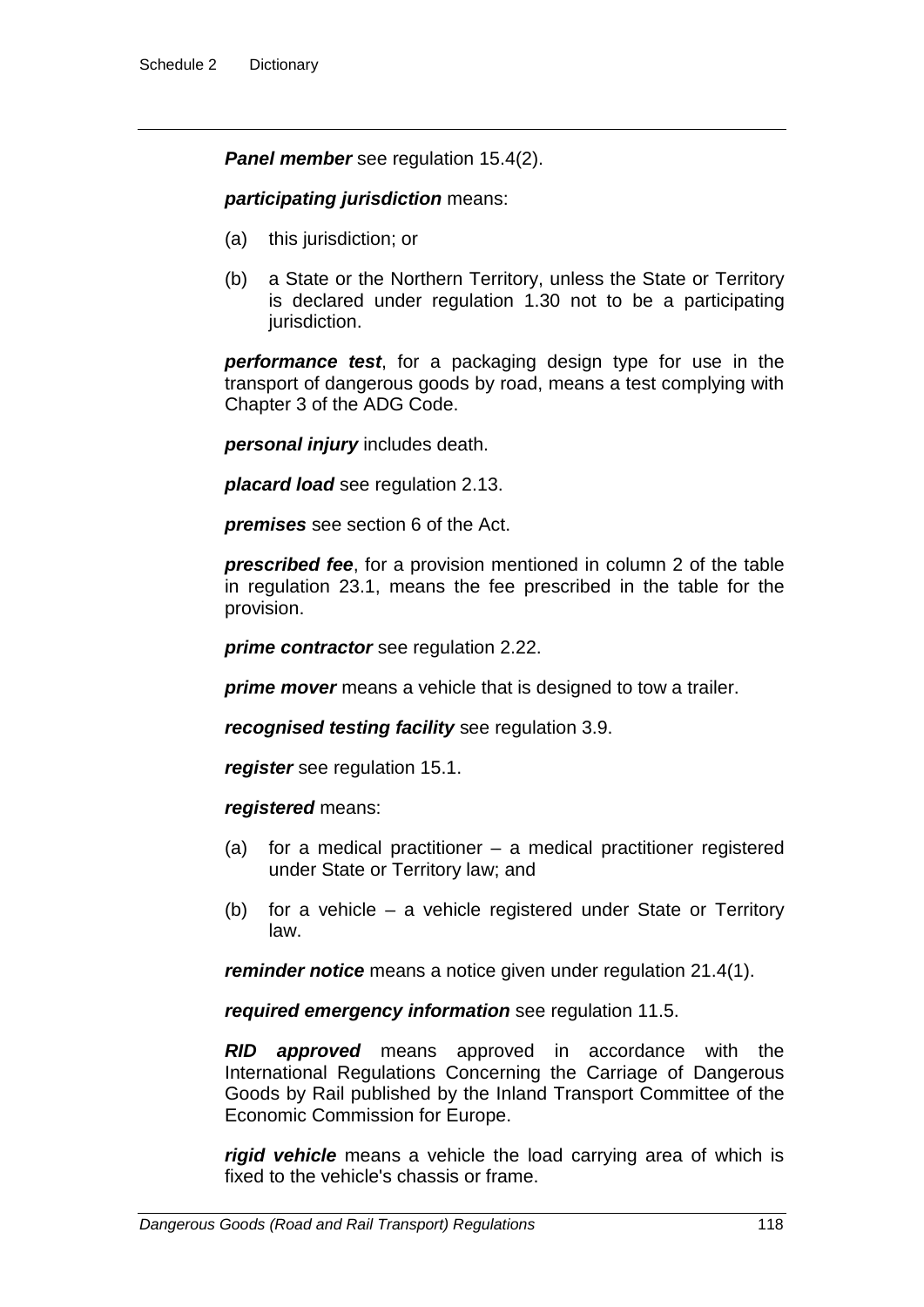*risk* means risk of personal injury, property damage or harm to the environment.

*semi-trailer* means a trailer having:

- (a) one axle group, or a single axle, towards the rear of the trailer; and
- (b) a means of attachment to a prime mover that, once attached, results in some of the load being imposed on the prime mover.

*Subsidiary Risk* see regulation 2.4.

#### *tank*:

- (a) means a container, except an IBC, that is used, or designed to be used, to transport dangerous goods in bulk in the form of a liquid or gas; and
- (b) includes fittings, closures, and any other equipment, forming part of the container.

*test or training certificate* means a certificate:

- (a) issued by a person who conducted an approved test or training course; and
- (b) stating that a person named in the certificate passed the test or completed the course.

*this jurisdiction* means the Territory.

*trailer* means a vehicle that is designed to be towed, or is towed, by another vehicle but does not include a vehicle propelled by a motor that forms part of the vehicle.

*transport* see section 6 of the Act.

*UN dangerous goods tests and criteria* means the tests and criteria specified in:

- (a) the UN Recommendations; or
- (b) the UN Recommendations, Manual of Tests and Criteria.

*unit load* see regulation 2.14.

*UN Recommendations* means the ninth revised edition of the Recommendations on the Transport of Dangerous Goods published by the United Nations.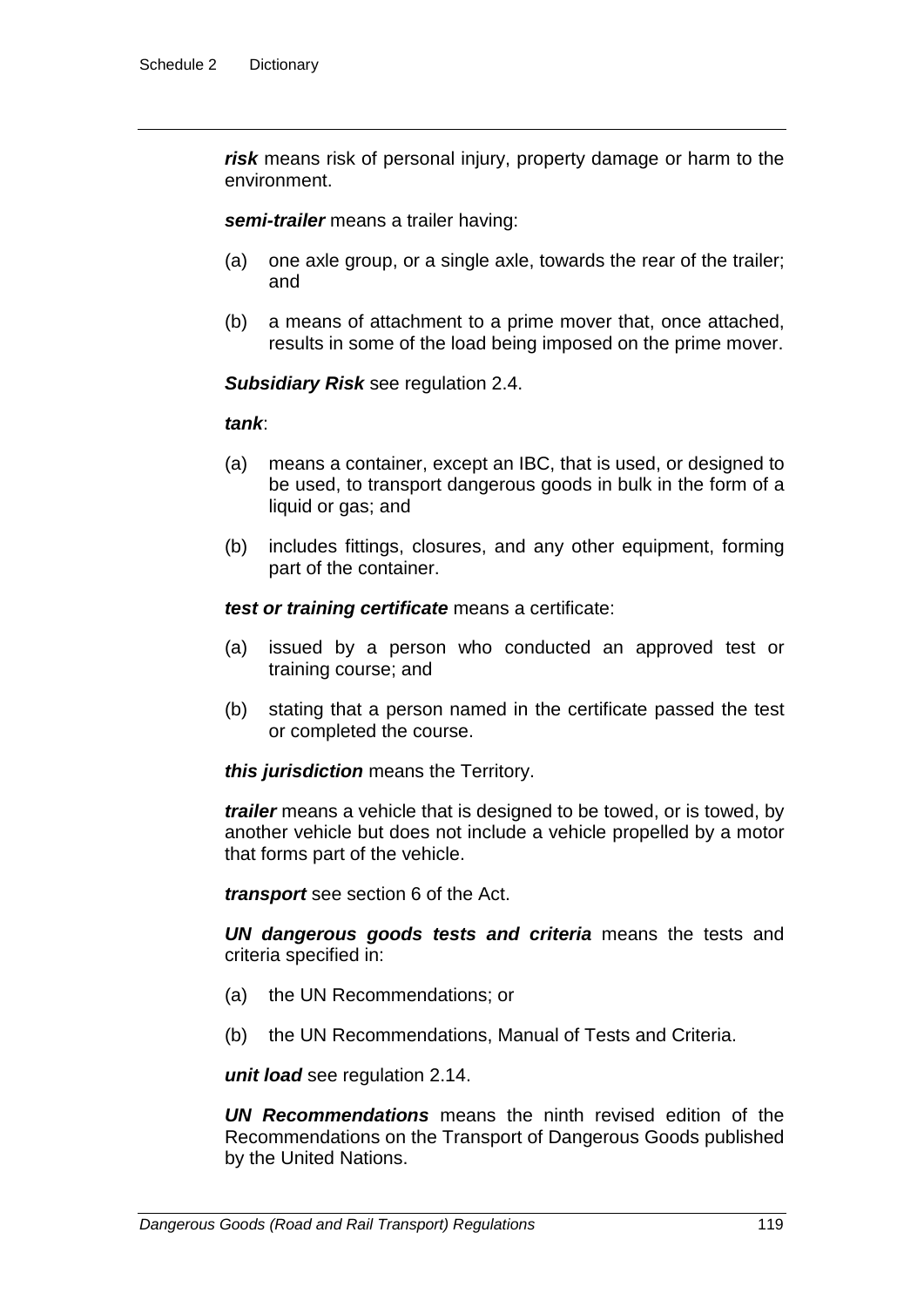*UN Recommendations, Manual of Tests and Criteria* means the second revised edition of the Recommendations on the Transport of Dangerous Goods, Manual of Tests and Criteria published by the United Nations.

*vehicle* includes a combination road vehicle.